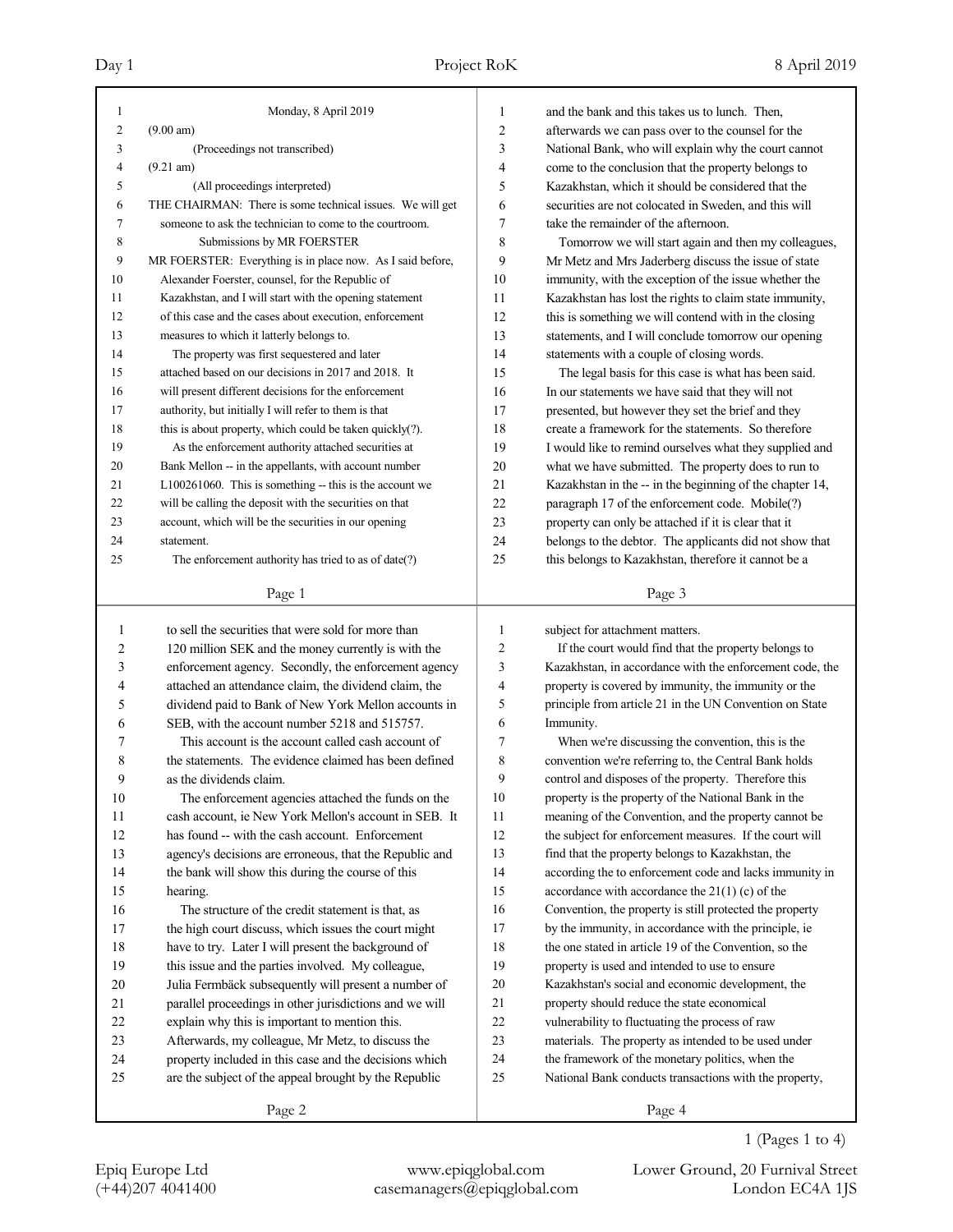(+44)207 4041400 casemanagers@epiqglobal.com London EC4A 1JS

Epiq Europe Ltd www.epiqglobal.com Lower Ground, 20 Furnival Street

Page 8

2 (Pages 5 to 8)

| Day 1 |                                                    | Project RoK | 8 April 2019                                         |
|-------|----------------------------------------------------|-------------|------------------------------------------------------|
|       | so the purpose of the property to use it for state |             | codes. We will also in general describe the parallel |

| $\mathbf{1}$                   | so the purpose of the property to use it for state                                                            | 1              | codes. We will also in general describe the parallel                                                             |
|--------------------------------|---------------------------------------------------------------------------------------------------------------|----------------|------------------------------------------------------------------------------------------------------------------|
| 2                              | non-commercial purposes, and therefore the property                                                           | 2              | enforcement proceedings in other jurisdictions.                                                                  |
| 3                              | object to the enforcement measures.                                                                           | 3              | Kazakhstan is a Republic in Central Asia, one the                                                                |
| 4                              | When it comes to the securities, the securities are                                                           | 4              | largest states in the world, and 18 million inhabitants.                                                         |
| 5                              | not colocated, the securities are active materials and                                                        | 5              | This is a former Soviet Republic which came into being                                                           |
| 6                              | therefore they should be considered that the securities                                                       | 6              | in 1991. Kazakhstan has extensive gas and oil deposits,                                                          |
| 7                              | are located in the country where a freeze(?) is held                                                          | 7              | and the initial structure(?) of this case is about --                                                            |
| 8                              | over the actual owners of the securities. There is no                                                         | 8              | from a gas deposit in gas fields in the west of                                                                  |
| 9                              | freeze(?) held in Sweden. The fact that the securities                                                        | 9              | Uzbekistan.                                                                                                      |
| 10                             | are not entered in Sweden means that it specifically                                                          | 10             | So the gas and oil deposits are decisive for the                                                                 |
| 11                             | transacts the security $(?)$ under article 19 of the                                                          | 11             | economy of Kazakhstan, therefore the country becomes                                                             |
| 12                             | Convention and therefore the investment authority and                                                         | 12             | vulnerable when gas and oil prices fluctuate, therefore                                                          |
| 13                             | the Swedish court lacks authority to make a decision on                                                       | 13             | the national fund was created 20 years ago. The                                                                  |
| 14                             | enforcement measures for the securities.                                                                      | 14             | national fund is a collective term for assets; it's not                                                          |
| 15                             | This is another reason why the securities cannot be                                                           | 15             | a legal entity. It was built using the revenues from                                                             |
| 16                             | subjected -- be the subject of enforcement measures. So                                                       | 16             | the oil sector with the -- with the potential decree                                                             |
| 17                             | to summarise, the court has to take a stand on four main                                                      | 17             | number 402. The decree says the purpose of the national                                                          |
| 18                             | issues. Three deal with the attached property and one                                                         | 18             | fund to ensure stability in the social and economic                                                              |
| 19                             | deals only with the attached securities.                                                                      | 19             | development of Kazakhstan to save means for future                                                               |
| 20                             | The court could answer the questions in any                                                                   | 20             | generation, to decrease the dependence on the national                                                           |
| 21                             | particular order preferably, but the order should be as                                                       | 21             | economy to negative external factors. The decree also                                                            |
| 22                             | follows the question.                                                                                         | 22             | says that the National Bank should manage the assets                                                             |
| 23                             | The owner of the property belongs to Kazakhstan in                                                            | 23             | National Fund. This is also found in the budgetary law                                                           |
| 24                             | the meaning of the enforcement code. If the court                                                             | 24             | of Kazakhstan, which clarifies that the National Fund                                                            |
| 25                             | answers no to this question, then the appeal should be                                                        | 25             | should decrease the states dependent on the oil sector,                                                          |
|                                |                                                                                                               |                |                                                                                                                  |
|                                | Page 5                                                                                                        |                | Page 7                                                                                                           |
|                                |                                                                                                               |                |                                                                                                                  |
|                                |                                                                                                               | 1              |                                                                                                                  |
| $\mathbf{1}$<br>$\overline{2}$ | granted.                                                                                                      | $\overline{c}$ | and that the oil could be used for fixing earmarked                                                              |
| 3                              | If the answer to this question is yes, the court                                                              | 3              | transfers to the national budget -- in the budgetary law                                                         |
| 4                              | should try the following questions.                                                                           | 4              | there is a more detailed on -- they're saying that the<br>National Fund's bank manages the National Fund through |
| 5                              | The following question is whether the property is<br>protected by the immunity according to the $21(1)(c)$ of | 5              | a trust management agreement.                                                                                    |
| 6                              | the Convention.                                                                                               | 6              | We'll use the term "trust", "trustee", "trustor" and                                                             |
| 7                              | If the answer is yes, then the court should grant                                                             | 7              | we'll talk about a Kazakh legal concept, ie -- which is                                                          |
| 8                              | it. If no, then we move onto the third question. The                                                          | 8              | the management of the fund by the National Bank. There                                                           |
| 9                              | third question is whether the property is exempt from                                                         | 9              | are several translations of this word. We can use the                                                            |
| 10                             | immunity to according to article 19 of the Convention.                                                        | 10             | general word foyend(?). The important thing for the                                                              |
|                                | If the answer to this question is no, then the court                                                          | 11             | codes is that this is governed by the Kazakh law. This                                                           |
|                                | should (inaudible). If the answer is yes, then the                                                            | 12             | is the English term, because it pops up quite often in                                                           |
| 11<br>12<br>13                 | court should consider the fourth and last questions, ie                                                       | 13             | different translations. But the effects of this legal                                                            |
| 14                             | whether the securities are located in Sweden.                                                                 | 14             | consequence are important and they can decided by the                                                            |
| 15                             | The court can then grant the appeal by answering                                                              | 15             | Kazakh law. We'll discussion the decree and the                                                                  |
| 16                             | each and every one of the questions without considering                                                       | 16             | budgetary law and the trust management agreements in                                                             |
| 17                             | the questions. If the court answered no to this                                                               | 17             | more detail.                                                                                                     |
| 18                             | question, then the appeal should be granted when it                                                           | 18             | A recurring subject in the motivation of the                                                                     |
| 19                             | comes to the securities.                                                                                      | 19             | applicants, they try to present the Kazakhstan, the                                                              |
| 20                             | I will start by describing the parties and the sake                                                           | $20\,$         | country and the country in the very critical, negative                                                           |
| 21                             | of the words of the National Fund. Afterwards I will                                                          | 21             | way. But how Kazakhstan organises its data process is                                                            |
| 22                             | briefly describe how can we entered here. I will                                                              | 22             | not of importance to this issue. It's not up to the                                                              |
| 23                             | discuss the arbitral proceedings and arbitral awards,                                                         | 23             | Swedish court to praise foreign states or make political                                                         |
| 24                             | one of the writs of the execution, the writ of execution                                                      | 24             | considerations when it comes to provisions of the Kazakh                                                         |
| 25                             | which is the basis of the decision by the enforcement                                                         | 25             | law and the laws of -- stating that the court should                                                             |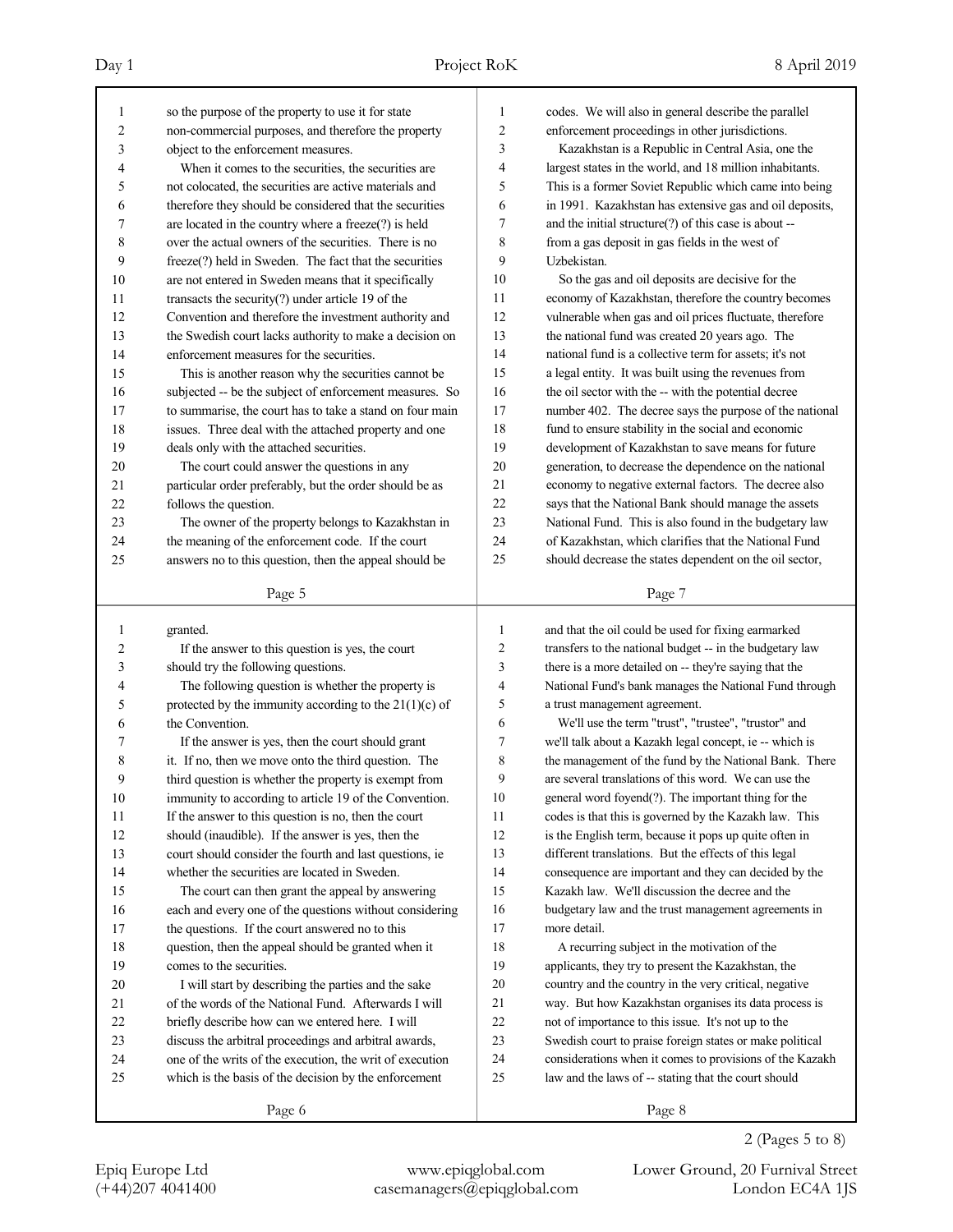| 1              | respect the foreign legal -- foreign law and the basic   | $\mathbf{1}$   | 500 million USD to the applicants.                       |
|----------------|----------------------------------------------------------|----------------|----------------------------------------------------------|
| 2              | principle of the sovereignty of the state.               | $\overline{2}$ | After the award was rendered, Kazakhstan found out       |
| 3              | Moving onto the bank, the National Bank, the Central     | 3              | about certain circumstances which showed that the        |
| 4              | Bank, the head office is in the city of Almaty and the   | 4              | applicants have misled the arbitral tribunal during the  |
| 5              | main task of the bank is to ensure price stability in    | 5              | proceedings, therefore Kazakhstan appealed the arbitral  |
| 6              | Kazakhstan to achieve price stability, trying to reduce  | 6              | award in the Swedish Court of Appeal. In that case, the  |
| 7              | inflation is a typical task for a Central Bank.          | $\tau$         | President stated that the investment in a dispute is     |
| 8              | The National Bank has some of the authorities, some      | 8              | part of a fraudulent scheme, and that the applicants     |
| 9              | of the functions. We'll discuss them in more detail      | 9              | have misled the Tribunal, affecting the assessment by    |
| 10             | later.                                                   | 10             | the Tribunal, by the size of the damages or of           |
| 11             | We'll also look at the provisions of the Central         | 11             | jurisdiction.                                            |
| 12             | Bank Act, which regulates the activities of              | 12             | On 9 December, the Court of Appeal rejected the          |
| 13             | National Bank. The National Bank is a separate legal     | 13             | appeal by Kazakhstan without considering the issue of    |
| 14             | subject and this was decided inter alia by the Svea      | 14             | the fraudulent scheme. The applicants did not provide    |
| 15             | Court of Appeal in their decision. The Svea Court of     | 15             | any counter evidence in respect of the fraudulent        |
| 16             | Appeal said that the National Bank is a legal entity and | 16             | scheme. No witnesses were called, neither Anatoli Stati  |
| 17             | could acquire civil -- or obligations and rights.        | 17             | himself nor any other employees of the Stati companies   |
| 18             | In certain emphasis, the National -- even though the     | 18             | appeared in the Court of Appeal.                         |
| 19             | National Bank can sometimes act as a representative of   | 19             | The Court of Appeal decided that it was not              |
| 20             | Kazakhstan, it should not be an entrance(?) to this      | 20             | necessary to try to the case.                            |
| 21             | assessment.                                              | 21             | They didn't think it was necessary, that it was          |
| 22             | The appellant, Anatoli Stati and Gabriel Stati, are      | 22             | important to consider whether the evidence which was     |
| 23             | both citizens of Moldova and Romania, and Terra Raf      | 23             | served as the basis for the decision by the Tribunal,    |
| 24             | Trans Traiding Ltd Limited and Terra Raf Gibraltar and   | 24             | misled the Tribunal, resulting in much higher damages    |
| 25             | Ascom Group SA is domiciled in Moldova, and there's      | 25             | than what the applicants were due. According to the      |
|                |                                                          |                |                                                          |
|                | Page 9                                                   |                | Page 11                                                  |
|                |                                                          |                |                                                          |
|                |                                                          |                |                                                          |
| 1              | evidence inserted Anatoli Stati. Anatoli Stati was       | 1              | Court of Appeal, such misleading would not violate the   |
| $\overline{c}$ | considered to be the richest person in Moldova, and      | 2              | order public in Sweden, and Kazakhstan was ordered to    |
| 3              | together with his son Gabriel he controls a large number | 3              | compensate the legal costs of the applicant. This is     |
| 4              | of companies domiciled in different jurisdictions, in    | 4              | also one of the effects of execution, which is the basis |
| 5              | jurisdictions where it's difficult to retrieve company   | 5              | for the decision made by the enforcement authority,      |
| 6              | information, for example BVI. Therefore it's very        | 6              | which is part of this case. Due to the flaws in the      |
| 7              | different to say they started collaborating(?) at the    | 7              | decision by the Court of Appeal, an appeal was submitted |
| 8              | arbitral proceedings.                                    | 8              | to the Supreme Court and due to -- based on a grave      |
| 9              | With the exception of the National Bank, the parties     | 9              | procedural error, the Supreme Court rejected the appeal, |
| 10             | had a couple of years to get used to each other. There   | 10             | showing the Kazakhstan as presenting sections which      |
| 11             | was a so-called investment dispute between the           | 11             | indicate a procedural error.                             |
| 12             | applicants and Kazakhstan in the arbitral tribunal,      | 12             | So therefore Kazakhstan is questioning of the            |
| 13             | arbitration, considered it for about three years. The    | 13             | decision by the Court of Appeal didn't result in the     |
| 14             | award was made on 9 December 2013 and was corrected on   | 14             | Supreme Court. However, much more fruitful was the       |
| 15             | 17 January 2014.                                         | 15             | decision in England, where an English court decided the  |
| 16             | This award is one of the rights of execution which       | 16             | Swedish Court of Appeal did not try everything which was |
| 17             | is the basis for -- of the appeal of the enforcement     | 17             | supposed to try, and at least prima facie there was      |
| 18             | decision and enforcement agency. It could be described   | 18             | a fraudulent contract on the part of the applicants.     |
| 19             | as the fruit of all the enforcement decisions which have | 19             | Through the English enforcement proceeding and during    |
| 20             | been appealed and which the court should try this case.  | 20             | the examination of the former CFO of the applicants,     |
| 21             | The applicants have filed the arbitral awards as         | 21             | which was conducted last week on 30 April, and this was  |
| 22             | exhibit 122. The applicant asked for a concession of     | 22             | done in Houston, Texas, Kazakhstan subsequently received |
| 23             | about US\$3 billion for breaches of the energy charter   | 23             | documentation from the applicants which indicates        |
| 24             | treaty, ECT.                                             | 24             | clearly that the applicants were not only misleading at  |
| 25             | The arbitration of the original tribunal awarded         | 25             | the tribunal but they also misled the Svea Court of      |

3 (Pages 9 to 12)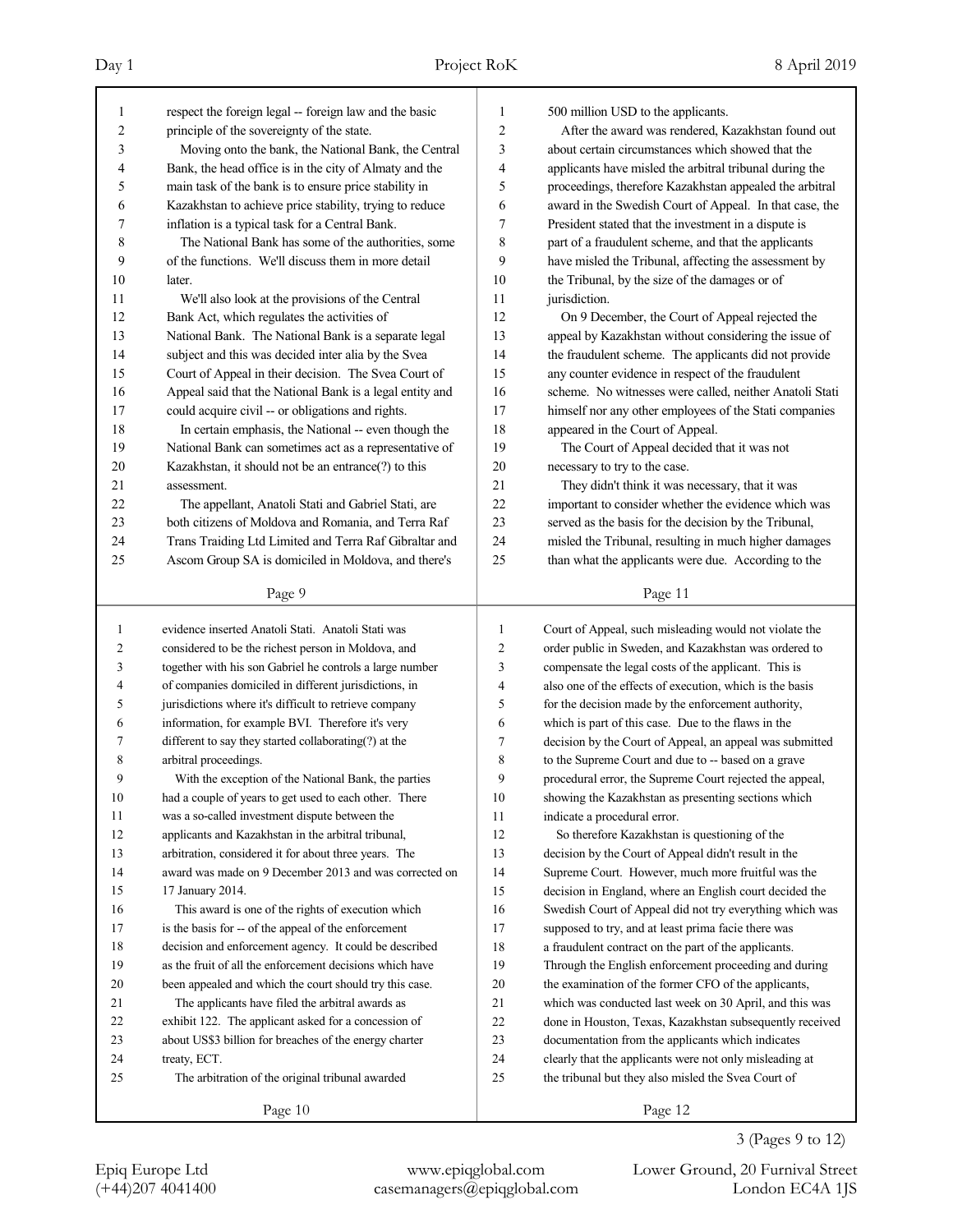# Day 1 Project RoK 8 April 2019

| 1  | Appeal during the examination of Anatolie, the former                                                            | 1              | A few words about the legal implication of that will     |
|----|------------------------------------------------------------------------------------------------------------------|----------------|----------------------------------------------------------|
| 2  | CFO of the Stati companies. He confirmed that the                                                                | $\overline{c}$ | come in the closing speech, but apart from that it is    |
| 3  | annual reports, the annual reports for the Kazakh                                                                | 3              | important that this district court has a fair image on   |
| 4  | companies for the relevant years were incorrect, and                                                             | 4              | the execution process that is ongoing, and               |
| 5  | also therefore the information and the indicative offer                                                          | 5              | understandable, Kazakhstan says. Kazakhstan has valid    |
| 6  | which was then to be imported by the members of the                                                              | 6              | reasons to have the fraudulent scheme reviewed. That is  |
| 7  | arbitral tribunal. If this would have been known during                                                          | 7              | why we will use some time to explain about those         |
| 8  | the proceedings of the court, the court would have                                                               | 8              | processes.                                               |
| 9  | probably landed in a different conclusion. I'm not                                                               | 9              | Under the Convention from 1958 on Execution of           |
| 10 | saying that this should be tried here, but this is                                                               | 10             | Foreign Arbitral Awards, the arbitral award may be       |
| 11 | an important piece of background information, and we're                                                          | 11             | executed also outside of the country where it was handed |
| 12 | trying to understand Kazakhstan's position in other                                                              | 12             | down. Article 5 of the Convention indicates on what      |
| 13 | countries, which takes us to the parallel enforcement                                                            | 13             | grounds execution can be denied.                         |
| 14 | proceedings.                                                                                                     | 14             | In order to execute an arbitral award in one country     |
| 15 | As I said, there are processes for execution outside                                                             | 15             | where it was not handed down, there is a need for        |
| 16 | of Sweden, also in parallel with the execution country,                                                          | 16             | a special procedure, normally in a court. That           |
| 17 | Sweden. The petitioners have also started proceedings                                                            | 17             | procedure shall be tried, if there no other grounds      |
| 18 | in England, Belgium, Netherlands, USA, Italy and                                                                 | 18             | returned. And that is, if that is the case, then the     |
| 19 | Luxembourg. We shall not elaborate on all of them, but                                                           | 19             | arbitral award may not be executed.                      |
| 20 | we shall look at what is our greatest interest in this                                                           | 20             | With the background of that provision in the             |
| 21 | case.                                                                                                            | 21             | New York Convention, we considered that the arbitral     |
| 22 | Initially it should be said that it has not been                                                                 | 22             | award cannot be executed anywhere else. My colleague,    |
| 23 | finally established that there is a possibility of                                                               | 23             | Mrs Fermbäck, will now explain about those foreign       |
| 24 | execution in other countries, apart from the Sweden.                                                             | 24             | processes more in detail. That is the details that are   |
| 25 | One can ask oneself why foreign processes should be                                                              | 25             | of interest in this case, and she shall start with       |
|    |                                                                                                                  |                |                                                          |
|    | Page 13                                                                                                          |                | Page 15                                                  |
|    |                                                                                                                  |                |                                                          |
| 1  | of interest for this district court. Foreign decisions                                                           | 1              | England.                                                 |
| 2  |                                                                                                                  | 2              | Submissions by MS FERMBÄCK                               |
| 3  | on execution are not of legal importance in Sweden and                                                           | 3              | MS FERMBÄCK: I shall now show some documents from the    |
| 4  | this court has -- they are not bound by decisions from<br>other conditions. Nevertheless, there is a good reason | 4              | binders with evidence that the Central Bank has          |
| 5  | to know what goes on in other countries. One reason is                                                           | 5              | submitted. Maybe you want to look at them. If you do     |
| 6  | to understand that there are, as I said, good grounds                                                            | 6              | not, we have additional copies.                          |
| 7  | for Kazakhstan not to pay a new arbitrary award.                                                                 | 7              | As Alexander just explained, the question is: if         |
| 8  | The applicants want to give the impression that                                                                  | 8              | this, the arbitral award, can be executed, that has been |
| 9  | Kazakhstan does not want to pay without reason. That is                                                          | 9              | finally settled in England. I will now explain about     |
| 10 | wrong.                                                                                                           | 10             | a few items. I should also mention that are two other    |
| 11 | The objections are made especially with background                                                               | 11             | processes that are of interest. They are called part 7   |
| 12 | of the fraud that the applicants committed. Kazakhstan                                                           | 12             | and part 8. One of them is terminated and one is         |
| 13 | has valid reasons in order to protest against execution                                                          | 13             | ongoing.                                                 |
| 14 | in all countries.                                                                                                | 14             | Back in 2014, the applicants made an application for     |
| 15 | It is also relevant in order for this district court                                                             | 15             | execution, before the English High Court of Justice for  |
| 16 | to understand fairly what goes on in other countries.                                                            | 16             | execution. This process was stayed during the time when  |
| 17 | The appellants want to give the impression that they are                                                         | 17             | this was challenged in Sweden.                           |
| 18 | successful in the foreign execution processes. However,                                                          | 18             | Now, the execution process in England is terminated,     |
| 19 | the truth is that the matter has only been settled                                                               | 19             | and it has been determined that the arbitral award may   |
| 20 | finally in only one jurisdiction and that is England.                                                            | 20             | not be executed there. That was the findings of the      |
| 21 | There it has been established that execution may not                                                             | 21             | English Court of Appeal after the applicants revoked     |
| 22 | take place.                                                                                                      | 22             | their case.                                              |
| 23 | The applicants have also alleged that Kazakhstan has                                                             | 23             | The applicants have submitted this as attachment         |
| 24 | forfeited its right to use immunity by fighting                                                                  | 24             | 123.                                                     |
| 25 | execution in other countries.                                                                                    | 25             | The alleged reasons for the revocation in England is     |
|    | Page 14                                                                                                          |                | Page 16                                                  |

4 (Pages 13 to 16)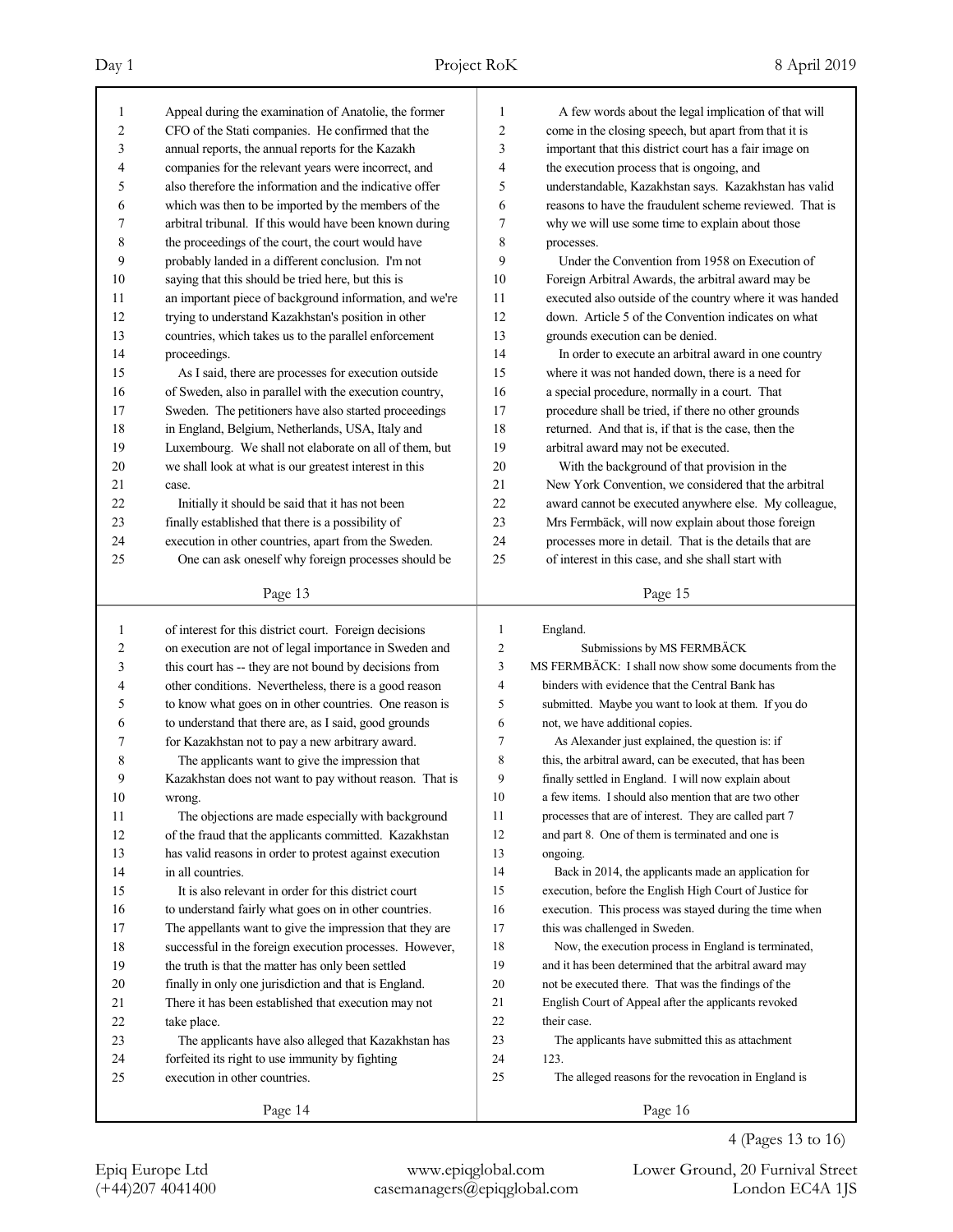(+44)207 4041400 casemanagers@epiqglobal.com London EC4A 1JS

Epiq Europe Ltd www.epiqglobal.com Lower Ground, 20 Furnival Street

5 (Pages 17 to 20)

| $\mathbf{1}$   | that they had, according to themselves, secured          | $\mathbf{1}$            | the disclosure stage, that is the stage where the        |
|----------------|----------------------------------------------------------|-------------------------|----------------------------------------------------------|
| $\overline{c}$ | sufficient assets in other countries and that the third  | $\overline{c}$          | parties should make available all relevant documents to  |
| 3              | party financing was not part of the process in England.  | 3                       | the counterparty.                                        |
| 4              | However, the revocation came at a stage when the         | $\overline{4}$          | The closure should take place on 22 February 2018.       |
| 5              | English High Court had concluded that Kazakhstan, prima  | 5                       | On that very day the applicant asked for and were        |
| 6              | facie, had shown that the arbitral award had been handed | 6                       | granted respite, but instead of respecting the respite   |
| 7              | down after fraud.                                        | $\boldsymbol{7}$        | the applicants requested to revoke that case.            |
| 8              | Here you see, apart from the judgment from the High      | 8                       | As I said previously, the applicants said that the       |
| 9              | Court, that is exhibit 23 and 67. You'll find them       | 9                       | reasons was that the -- they had secured sufficient      |
| 10             | under tab 1, and flip forward to page 20.                | 10                      | assets in other countries and that the process was not   |
| 11             | In paragraph 92 the judge writes:                        | 11                      | subject to the process in England. The reaction was in   |
| 12             | "I hold that the decision of the Sweden courts and       | 12                      | Kazakhstan was, amongst others, to ask the court not     |
| 13             | the decision of the US court do not create an estoppel,  | 13                      | to -- to set aside the petition.                         |
| 14             | that the state is entitled to rely on the evidence       | 14                      | Here is a decision from 2018, which is about the         |
| 15             | obtained since the award, and that there is a sufficient | 15                      | applicant's application to revoke their petition.        |
| 16             | prima facie case that the award was obtained by fraud."  | 16                      | Let us flip to page 26.                                  |
| 17             | The judge thus considered that this Svea Court of        | 17                      | Paragraph 22, the High Court Judge wrote as follows      |
| 18             | Appeal judgment does not create estoppel. Estoppel in    | 18                      | about the grounds from the applicants:                   |
| 19             | this context means the same thing as res judicata.       | 19                      | "The explanations offered by the Statis are not          |
| 20             | In other words, if the objection of fraud had been       | 20                      | explanations that I accept on the material available."   |
| 21             | tried by another court, then the English court would     | 21                      | The judge thus considered that the explanations from     |
| 22             | have considered themselves unable to try the case.       | 22                      | the applicants were insufficient.                        |
| 23             | The judge also considered that Kazakhstan, prima         | 23                      | Page 25, paragraph 25, the judge wrote for -- that       |
| 24             | facie, had shown with sufficient strength with the       | 24                      | the real reasons:                                        |
| 25             | arbitral award had been obtained by fraud. That is, the  | 25                      | "I am, however, prepared to hold that the real           |
|                |                                                          |                         |                                                          |
|                | Page 17                                                  |                         | Page 19                                                  |
|                |                                                          |                         |                                                          |
| 1              | court admitted the assessment on the merits.             | 1                       | reason for the notice of discontinuance is that the      |
| 2              | Let us flip back to look at page 80, the English         | $\overline{\mathbf{c}}$ | Statis do not wish to take the risks that the trial may  |
| 3              | court wrote:                                             | 3                       | lead to findings against them in and in favour of the    |
| 4              | "No court has decided the question whether there has     | 4                       | state."                                                  |
| 5              | been the fraud alleged. Neither the Swedish court nor    | 5                       | The High Court's assessment thus was that the reason     |
| 6              | the US court nor English court has, although material    | 6                       | for the discontinuance is that it did not want to risk   |
| 7              | has been put before those courts that would allow them   | $\boldsymbol{7}$        | at assessment that could lead to unfavourable result for |
| 8              | to decide that question."                                | 8                       | them.                                                    |
| 9              | The English court thus found that no court, nor          | 9                       | In other words, the applicants understood that there     |
| 10             | Swedish neither English, had settled matter about the    | $10\,$                  | was a real and eminent risk that the English court would |
| 11             | alleged fraud, despite that fact that all of them had    | 11                      | consider that the arbitral award had been obtained by    |
| 12             | the possibility to do so.                                | 12                      | fraud.                                                   |
| 13             | Now, with regards to the Svea High Court's judgment,     | 13                      | That decision would have affected his evidence in        |
| 14             | the English judge said:                                  | 14                      | other jurisdictions and of course it would have caused   |
| 15             | "The Swedish court did not decide the factual            | 15                      | problems for the applicant's attempts as executing the   |
| 16             | question of indirect decisive impact on the tribunal in  | 16                      | arbitral award.                                          |
| 17             | its assessment of the dispute."                          | 17                      | Thereafter, the court decided to set aside the           |
| 18             | The English thus found that the Swedish High Court       | $18\,$                  | petition, and the Court of Appeal changed that decision  |
| 19             | had not addressed the question of whether the fraud      | 19                      | in August last year, and they allowed the petitioners to |
| 20             | indirectly affected the arbitral panels in this dispute, | 20                      | discontinue their case.                                  |
| 21             | that is the High Court had decided to admit a complete   | 21                      | The discontinuance means that the arbitral award is      |
| 22             | assessment on the merits of the case with the objection  | 22                      | not and can never become executable in England.          |
| 23             | of fraud.                                                | 23                      | As the judges maybe remember, I said initially that      |
|                | A two week meeting had been planned                      | 24                      | there are three processes that are relevant to this case |
| 24<br>25       | for October 2018. In February 2018 the process was at    | 25                      | in England. I have now explained about one of them,      |
|                | Page 18                                                  |                         | Page 20                                                  |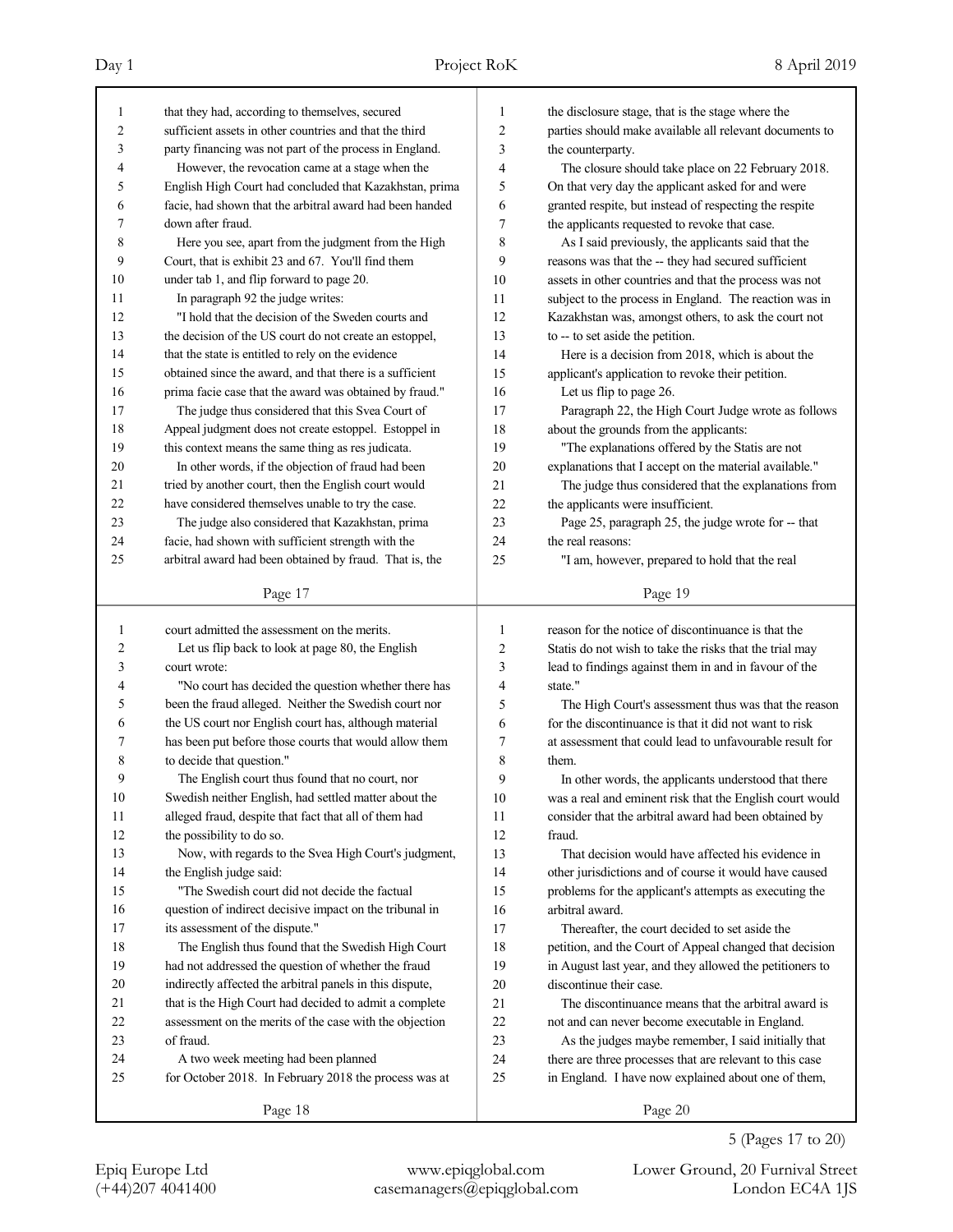| 1  | that was the execution process. The next one, the        | $\mathbf{1}$ | should not draw that kind of conclusion.                  |
|----|----------------------------------------------------------|--------------|-----------------------------------------------------------|
| 2  | so-called part 8 process, has been terminated, and the   | 2            | Now, exhibit 258, tab 83, flip to page 1008.              |
| 3  | last one, the part 7 process, is still pending.          | 3            | This is Bank of New York Mellon's amended defence of      |
| 4  | These processes started in England as a consequence      | 4            | the first defendant.                                      |
| 5  | of an execution decision in Belgium, and before we speak | 5            | It was submitted on the part 7 process in England         |
| 6  | about these processes, I will explain what happened in   | 6            | that I mentioned earlier. We will return to that          |
| 7  | Belgium.                                                 | 7            | process.                                                  |
| 8  | I will explain about three processes in Belgium,         | 8            | But I want now to draw your attention to what Bank        |
| 9  | that is about sequestration, executor and attachment.    | 9            | of New York Mellon said in that process about their way   |
| 10 | I will start about sequestration, which the reason for   | 10           | of acting in Belgium.                                     |
| 11 | the part 7 and 8 processes.                              | 11           | "6.1, Bank of New York Mellon described:                  |
| 12 | Roughly a month after the applicants applied for         | 12           | "Bank of New York Mellon understands that, as             |
| 13 | execution in Sweden, then a process similar was started  | 13           | a matter of Belgian law "                                 |
| 14 | in Belgium where the applicants asked for interim        | 14           | Then $6.2$ :                                              |
| 15 | sequestration for assets that the Bank Mellon held for   | 15           | "Any non-compliance by the Bank of New York Mellon        |
| 16 | Kazakhstan.                                              | 16           | with the Belgian garnishment order might result for Bank  |
| 17 | In mid-October 2007, the application was granted in      | 17           | of New York Mellon in criminal sanctions and/or civil     |
| 18 | the first instance of the Belgian court.                 | 18           | liability to the Stati parties.                           |
| 19 | The decision made Bank of New York/Bank Mellon           | 19           | "Bank of New York Mellon thus risks penal                 |
| 20 | freeze the assets that the bank holds for Central Bank.  | 20           | responsibility and civil responsibility towards the       |
| 21 | The assets are worth US\$22 billion, which is the        | 21           | applicants if it does not adhere to the court decision."  |
| 22 | equivalent of approximately 200 billion Swedish Kronors. | 22           | On the next page, paragraph 10, we can see Bank of        |
| 23 | The applicants are keen on referring to                  | 23           | New York Mellon's position. They write:                   |
| 24 | Bank Mellon's way of acting, saying that this should     | 24           | "Bank New York Mellon takes a neutral position in         |
| 25 | mean that the Bank of New York Mellon considers it to    | 25           | relation to this dispute, save that it is concerned to    |
|    |                                                          |              |                                                           |
|    | Page 21                                                  |              | Page 23                                                   |
|    |                                                          |              |                                                           |
|    |                                                          |              |                                                           |
| 1  | hold assets for Kazakhstan.                              | 1            | avoid a situation where it might incur double liability   |
| 2  | However, it is rather -- the reasons for that way of     | 2            | to both NBK and the Stati parties (that is where it       |
| 3  | acting is cautiousness, where the bank is simply         | 3            | might be contractually obliged to comply with the         |
| 4  | uncertain.                                               | 4            | instructions given by NBK in relation to the cash held    |
| 5  | Here we see something that is called writ of             | 5            | pursuant to the GCA, but liable to pay or transfer the    |
| 6  | voluntary intervention that the bank submitted in        | 6            | same cash to the Stati parties pursuant to the Belgian    |
| 7  | Belgium in 2018.                                         | 7            | garnishment order as a matter of Belgian law) and/or      |
| 8  | Exhibit 135 under tab 76, in binder 2. Let us flip       | 8            | criminal liability in Belgium for non-compliance with     |
| 9  | to page 888.                                             | 9            | the Belgian garnishment order."                           |
| 10 | Item 70, article 3 the Bank of New York Mellon write     | 10           | Bank of New York Mellon, that is they tried to avoid      |
| 11 | that the reason that they froze the assets is that:      | 11           | a situation whereby it risks responsibilities to pay      |
| 12 | "The bank cannot wholly exclude that the Republic of     | 12           | damages to both the Central Bank and the applicant. The   |
| 13 | Kazakhstan (including the National Fund) has or will     | 13           | bank also wants to avoid criminal responsibility, and     |
| 14 | have claims on Bank of New York Mellon, or the Bank of   | 14           | with that you must view the Bank of New York Mellon's     |
| 15 | New York Mellon holds assets of or for the Republic of   | 15           | acting with that as a background. This cautiousness       |
| 16 | Kazakhstan, (including the National Fund) which are the  | 16           | caused Bank of New York Mellon froze assets worth         |
| 17 | subject of the garnishment "                             | 17           | approximately US\$22 billion as a sequence of the         |
| 18 | So Bank of New York Mellon does not consider that        | 18           | decision from the Belgian court.                          |
| 19 | they hold assets for the Bank of Kazakhstan.             | 19           | In May 2018, the Belgian court from the first             |
| 20 | In fact, the bank considers that they cannot             | 20           | instance handed down the decision. That confirmed         |
| 21 | completely exclude that Kazakhstan has or may have       | 21           | sequestration but they limited it to US\$530 million, not |
| 22 | demands on the bank.                                     | 22           | 22 billion. The court also expressed that the question    |
| 23 | The applicants want to make it seem as Bank of New       | 23           | whether the Bank of New York Mellon has a debt for which  |
| 24 | York Mellon's way of acting means that they do hold      | 24           | Kazakhstan is a material matter that shall be settled in  |
| 25 | assets for the Bank of Kazakhstan, but these judges      | 25           | England.                                                  |
|    | Page 22                                                  |              | Page 24                                                   |

6 (Pages 21 to 24)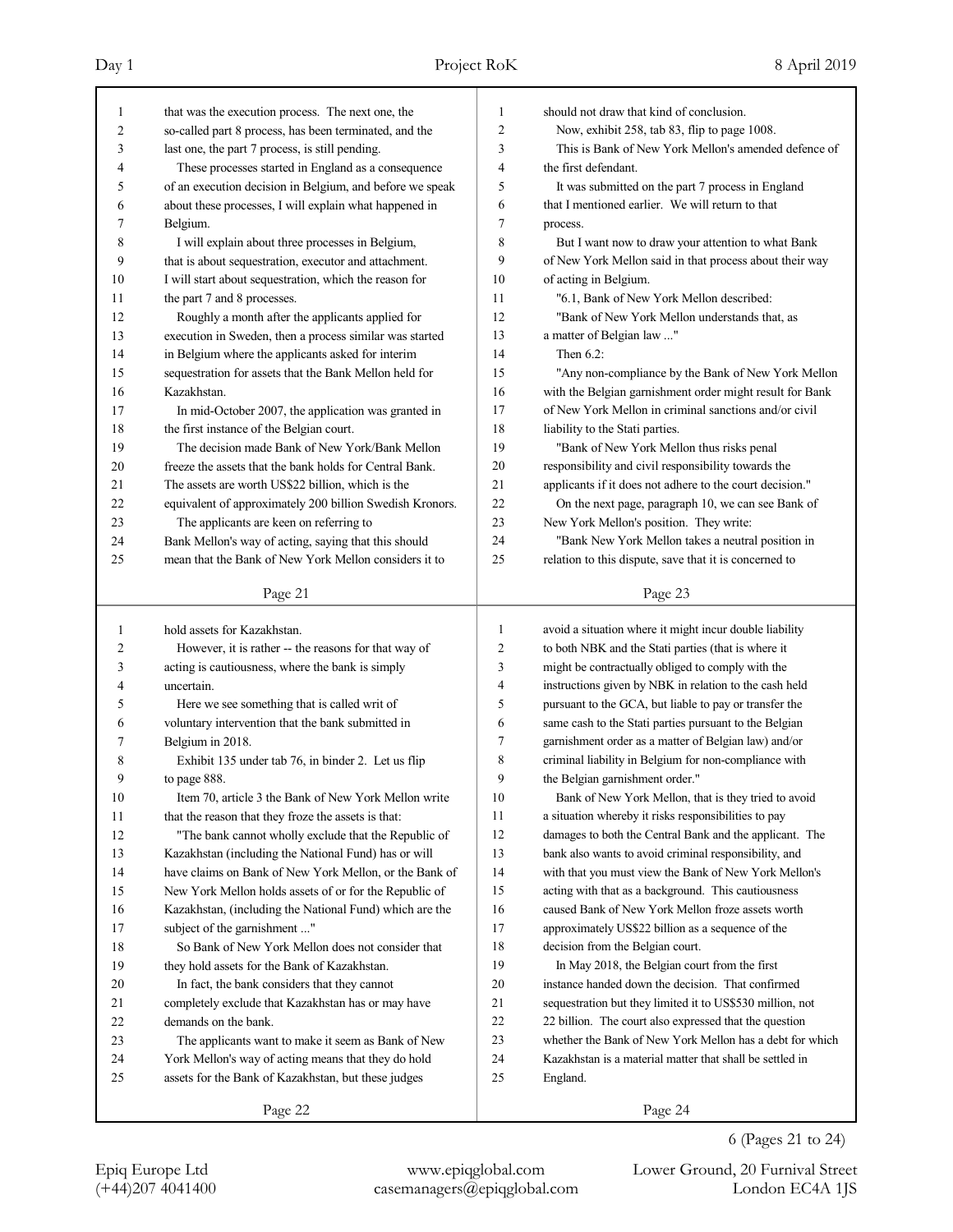24 English court, as I have just reviewed. Part 7 refers 25 to, just as part 8, a part of the English civil

(+44)207 4041400 casemanagers@epiqglobal.com London EC4A 1JS

Epiq Europe Ltd www.epiqglobal.com Lower Ground, 20 Furnival Street

Page 28

24 a later stage. These proceedings took place without 25 Kazakhstan National Bank finding out about them.

7 (Pages 25 to 28)

| $\mathbf{1}$   | Both Kazakhstan and the Central Bank have appealed       | 1              | procedures.                                              |
|----------------|----------------------------------------------------------|----------------|----------------------------------------------------------|
| $\overline{c}$ | that decision in Belgium. The correspondence and the     | $\overline{c}$ | This is the most common kind of procedure and it can     |
| 3              | second instance will go on during the second half of     | 3              | be compared to a litigation in a Swedish court.          |
| 4              | this year and the audience will be held in December.     | 4              | Kazakhstan and the Central Bank, within the              |
| 5              | Apart from the sequestration process, there is also      | 5              | framework of this process, asked the court to establish  |
| 6              | an executor(?) procedure. They were granted execution    | 6              | that only the Central Bank and Bank of New York Mellon   |
| 7              | ex parte in 2017. Kazakhstan has appealed against the    | 7              | are parties in the global custody agreement. That is     |
| 8              | decision and the audience is planned for May 2019.       | 8              | not Kazakhstan.                                          |
| 9              | The applicants in parallel have applied for the          | 9              | They also want to have confirmed that the Bank of        |
| 10             | first instance court in Brussels to convert the          | 10             | New York Mellon's obligations under the global custody   |
| 11             | application for sequestration to one of attachment.      | 11             | agreement only applies towards the Central Bank.         |
| 12             | That procedure is currently pending.                     | 12             | In this process the applicants and Bank of New York      |
| 13             | As I mentioned earlier, there were two legal             | 13             | Mellon are respondents. The applicants protested         |
| 14             | processes started in England as a sequence of the        | 14             | against jurisdiction but that was in rejected in 2018.   |
| 15             | Belgian process, part 7 and part 8 process. I will now   | 15             | Correspondence is currently underway and there is no     |
| 16             | speak about those processes, starting by part 8.         | 16             | date for audience.                                       |
| 17             | After the interim sequestration decision from            | 17             | In conclusion, the Belgian competent court agreed to     |
| 18             | Belgium in 2018, Bank of Mellon froze assets belonging   | 18             | sequestration on assets that New York Mellon hold for    |
| 19             | to the Central Bank. Shortly thereafter Kazakhstan and   | 19             | the Central Bank. It is also been said that the          |
| 20             | the Central Bank initiated a so-called part 8 process in | 20             | question of the -- whose assets shall be settled by an   |
| 21             | England against the Bank of New York Mellon. Part 8 is   | 21             | English court. That is the Belgian court decided that    |
| 22             | the Civil Procedure Rules in England. They are           | 22             | they could not determine whose the assets are. They say  |
| 23             | applicable. Part 8 is a simplified procedure initiated   | 23             | that it's a matter for an English court.                 |
| 24             | by some kind of establishment procedure, but it is used  | 24             | Such a process has been initiated through the part 7     |
| 25             | when there are no greater differences between the        | 25             | process, and it has not been finally settled to whom the |
|                | Page 25                                                  |                | Page 27                                                  |
| $\mathbf{1}$   | parties about the merits.                                | $\mathbf{1}$   | assets belong, and there is no proceedings booked yet.   |
| 2              | In this process, Kazakhstan and the Central Bank         | 2              | I will now continue with the Netherlands.                |
| 3              | asked for confirmation of a number of legal situations.  | 3              | There are several proceedings ongoing in the             |
| 4              | The main matter became if the agreement between the      | 4              | Netherlands. In the first one and then also with the --  |
| 5              | Central Bank and the Bank of New York Mellon, that is    | 5              | the attachments start with enforcement proceedings here  |
| 6              | the GCA, if that gives an obligation to the Bank of      | 6              | which have been concluded.                               |
| 7              | Mellon to obey the decision of the Belgian court.        | 7              | In 2013 the applicants applied for                       |
| 8              | In all instances concluded that the agreement            | 8              | part-sequestration of the assets and this is so secure   |
| 9              | obliged Bank of New York Mellon to that. The question    | 9              | the claim according to the award. The Ministry of        |
| 10             | of whether there were rights towards Bank of New York    | 10             | Justice is competent -- the Ministry of Justice of the   |
| 11             | Mellon were not assessed. The English court found that   | 11             | Netherlands is competent to say that the assets are      |
| 12             | it was inappropriate to pass judgment on some of the     | 12             | covered by the state immunity. This is what happened on  |
| 13             | petitions since the parties were not parties in this     | 13             | this case. This was the position of the Ministry of      |
| 14             | case. This process has not been finally settled.         | 14             | Justice, that the enforcement of the asset management    |
| 15             | I will now go on with the part 7.                        | 15             | fund would violate international law and therefore it    |
| 16             | As the judges may be remember a few minutes ago,         | 16             | made a decision that no enforcement could be made.       |
| 17             | from the Belgian court from the first instance handed    | 17             | The applicants appealed which led to a case between      |
| 18             | down the decision in sequestration in December 2018. In  | 18             | the applicant and the Dutch state. The application was   |
| 19             | that decision the Belgian court said that the question   | 19             | rejected in the first instance, and finally with the     |
| 20             | that the New York Bank of Mellon, if they have debt to   | 20             | Supreme Court of the Netherlands.                        |
| 21             | Kazakhstan, shall be settled by an English court. A few  | 21             | In 2018 the conclusion was made that the assets are      |
| 22<br>23       | days after that decision from Belgium, Kazakhstan and    | 22             | not based(?) state immunity. Therefore exhibit 17.25     |
|                | the Central Bank presented a so-called part 7 case in an | 23             | are a part of this case. I will come back to this at     |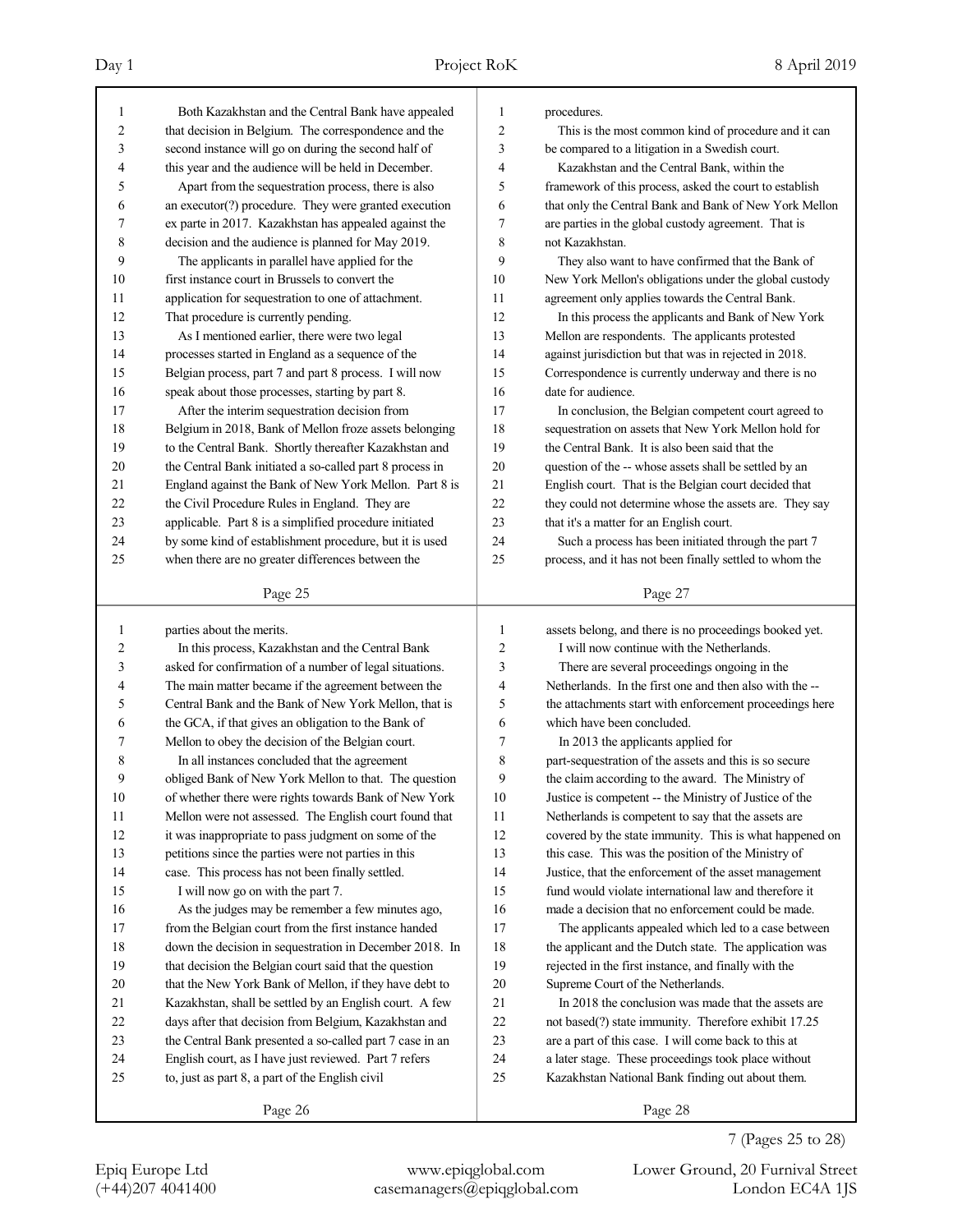(+44)207 4041400 casemanagers@epiqglobal.com London EC4A 1JS

Epiq Europe Ltd www.epiqglobal.com Lower Ground, 20 Furnival Street

8 (Pages 29 to 32)

| Day 1 |                                                                                                          | Project RoK   |                                     | 8 April 2019 |
|-------|----------------------------------------------------------------------------------------------------------|---------------|-------------------------------------|--------------|
|       | In August 2017, the applicants submitted a new ex<br>parte application for a sequestration. According to | $\mathcal{L}$ | decision.<br>In $7.1$ , this court: |              |

| 1              | In August 2017, the applicants submitted a new ex        | $\mathbf{1}$             | decision.                                                |
|----------------|----------------------------------------------------------|--------------------------|----------------------------------------------------------|
| $\overline{c}$ | parte application for a sequestration. According to      | $\overline{c}$           | In $7.1$ , this court:                                   |
| 3              | Netherlands law, an applicant's ex parte(?) application  | 3                        | " lifts the attachment levied by Stati on Bank of        |
| 4              | have an obligation to be truthful, an application has in | $\overline{\mathcal{L}}$ | New York Mellon, insofar as those attachments covered    |
| 5              | a complete and full manner, they have to present all of  | 5                        | (i) assets which are part of the National Fund, (ii)     |
| 6              | the facts which are relevant to the decision which the   | 6                        | bank and securities accounts in the name of the NBK,     |
| 7              | applicants want the court to make.                       | $\boldsymbol{7}$         | (iii) claims based on the Global Custody Agreement and   |
| 8              | In August 2003 the applicants submitted a new            | 8                        | monies and securities held pursuant to the GCA, and (iv) |
| 9              | application for sequestration of the Netherlands. They   | 9                        | other assets of the NBK."                                |
| 10             | had an obligation to inform the court that the assets in | 10                       | So the appellants were also fined 1 million Euro if      |
| 11             | question were covered by the previous application which  | 11                       | they once again opposed(?) to apply for an               |
| 12             | has been rejected by the Supreme Court of the            | 12                       | international(?) without providing the connect           |
| 13             | Netherlands. The applications did not inform the court   | 13                       | information for the court. This decision has been        |
| 14             | about that fact.                                         | 14                       | appealed but the case has been stayed based on the       |
| 15             | After a summary hearing, a -- the court of the           | 15                       | agreement between the parties.                           |
| 16             | Netherlands made an ex parte decision to sequester the   | 16                       | The application have also appealed for enforcement       |
| 17             | assets of the National Fund. The decision was made on    | 17                       | of the award, the Amsterdam Court of Appeal and          |
| 18             | the basis of insufficient evidence provided by the       | 18                       | an interim decision was made by the court                |
| 19             | applicant, and without knowledge of the court -- of the  | 19                       | in December 2008 where it allowed Kazakhstan to          |
| 20             | Supreme Court decision in 2016, together with the        | 20                       | elaborate on the grounds for the fraud offence, the      |
| 21             | Belgian decision on this basis for the Bank of New York  | 21                       | exchange of submissions being made in this case and the  |
| 22             | Mellon to freeze assets to the tune of \$220 billion.    | 22                       | hearing would be taking place in August of this year.    |
| 23             | When the decision was made, when the Republic of         | 23                       | The applicants have also referred to the case            |
| 24             | Kazakhstan and the bank found out about this, they       | 24                       | between the applicant and Samruk Kazyna. The case        |
| 25             | appealed for the decision to be lifted and this is       | 25                       | doesn't (inaudible) around this case and therefore is    |
|                |                                                          |                          |                                                          |
|                | Page 29                                                  |                          | Page 31                                                  |
|                |                                                          |                          |                                                          |
|                |                                                          |                          |                                                          |
| 1              | something can find under tab 5, on page 103.             | 1                        | not relevant.                                            |
| 2              | The decision of the court was to lift the                | $\overline{c}$           | Moving onto the proceedings in the US, where you         |
| 3              | sequestration decision based on two (inaudible) of 5.3   | 3                        | have a number of ongoing pending proceedings springing   |
| 4              | of the code. The court rights:                           | $\overline{4}$           | out of the arbitral proceedings, some of them are about  |
| 5              | "Under English law, the fact that the Republic of        | 5                        | discovery. Discovery is basically a collection of        |
| 6              | Kazakhstan may be the ultimate beneficiary of this       | 6                        | information in the meaning of the Swedish law. I will    |
| 7              | claim, it does not mean or imply that it is de facto     | $\boldsymbol{7}$         | not discuss this in more detail.                         |
| 8              | creditor of AAMGS Bank of New York Mellon. Consequently  | $\,$ 8 $\,$              | Whilst the process is an application by the              |
| 9              | it would appear on the face that Stati is also unable to | 9                        | applicants to enforce the award according to the         |
| 10             | levy attachment on that claim for its claim on the       | 10                       | New York Convention, the application was submitted       |
| 11             | Republic of Kazakhstan. On that basis alone, the claim   | 11                       | in December 2015 to the District Court in Washington DC. |
| 12             | to lift the attachment can be allowed."                  | 12                       | The application has been accepted in the first           |
| 13             | So it was the position of the courts that the assets     | 13                       | instance without the public objection, ie the third      |
| 14             | belonged to the National Bank, which is an independent   | 14                       | objection has been tried on the merits. This decision    |
| 15             | legal entity with respect to Kazakhstan and therefore    | 15                       | has been appealed and is now considered by the second    |
| 16             | could not be attached for its claim. For claims on the   | 16                       | instance.                                                |
| 17             | Republic of Kazakhstan. Furthermore in the first         | 17                       | Another application was on the enforcement of the        |
| 18             | instance in $5(4)$ the court said:                       | 18                       | judgment by Svea hovratts, who comes to the courts in    |
| 19             | "Stati acted in breach of the obligation to be           | 19                       | accordance with the law of the state of New York, so     |
| 20             | truthful."                                               | 20                       | this is not an enforcement process in the meaning of the |
| 21             | So it was the court's position that the applicant        | 21                       | New York Convention. This process is on a stay when it   |
| 22             | violated the obligation to be truthful, presenting the   | 22                       | comes to the arbitral award.                             |
| 23             | previous proceedings.                                    | 23                       | The first process is Kazakhstan's RICO action.           |
| 24             | Having decided that, the court lifted the                | 24                       | Kazakhstan filed such an action against the applicants   |
| 25             | attachment. We can move to page 105, where you see the   | 25                       | for the losses caused to Kazakhstan due to the           |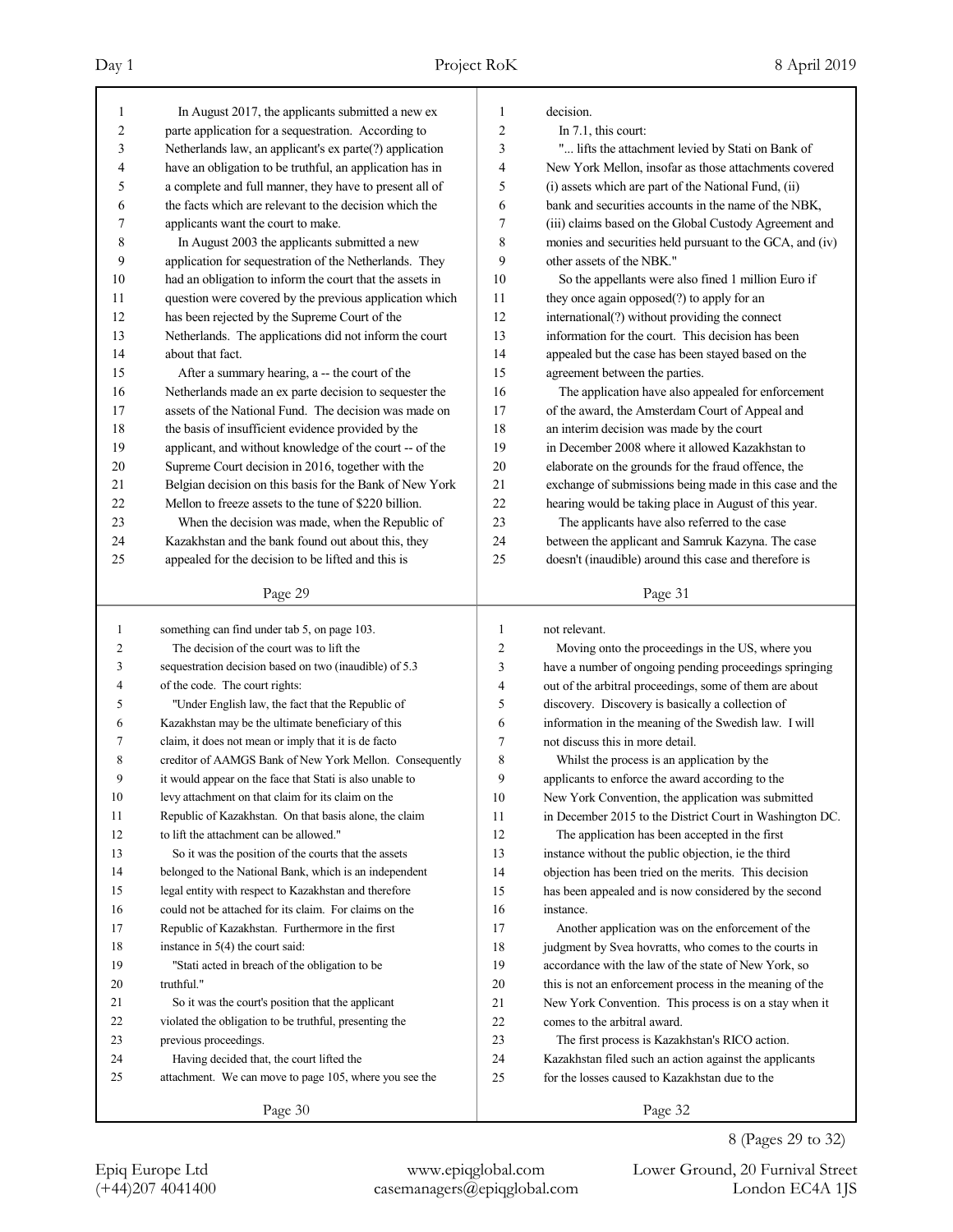| $\mathbf{1}$ | applicant's actions during the arbitral tribunal due to     | 1                | (A short break)                                          |
|--------------|-------------------------------------------------------------|------------------|----------------------------------------------------------|
| 2            | the enforcement proceedings.                                | $\overline{c}$   | $(10.35 \text{ am})$                                     |
| 3            | The first instance of the American court made               | 3                | THE CHAIRMAN: Please.                                    |
| 4            | a decision to reject the action and the decision will be    | $\overline{4}$   | MR METZ: Thank you.                                      |
| 5            | appealed by Kazakhstan.                                     | 5                | Initially, Alexander first -- the property which is      |
| 6            | Moving onto Italy, where the applicants also filed          | 6                | subject to the enforcement measures could be split into  |
| 7            | for enforcement. This is the second instance court in       | 7                | three categories, one via securities to business claim   |
| 8            | April. The court did not accept Kazakhstan's objections     | 8                | and then claims to the cash on the accounts and I will   |
| 9            | in December, 1 March, of this year that the arbitral        | 9                | discuss the decisions of the enforcement agencies and    |
| 10           | award can be enforced in Italy. The decision seemed to      | 10               | what has been attached and I might say that enforcement  |
| 11           | be based on the correct understanding that the Svea         | 11               | measures has enforced the cash in the account, or money, |
| 12           | Court of Appeal has already tried whether the fraudulent    | 12               | the money of the account. Both the money of the account  |
| 13           | scheme by the applicant was present. This decision will     | 13               | has been attached. This is the claim to the bank.        |
| 14           | be appealed in 60 days by the Kazakhstan.                   | 14               | A bunch of decisions on sequestration were made          |
| 15           | There is other enforcement proceedings in Luxemburg.        | 15               | in September/October 2017. I will discuss them in        |
| 16           | The applicants have applied ex parte and received           | 16               | greater detail but in sum the enforcement agency         |
| 17           | an enforcement declaration which has been appealed by       | 17               | sequestration case was de-listed in 2018 and the writ of |
| 18           | Kazakhstan and an exchange of submissions is proceeding     | 18               | execution, which is the basis for this, was the interim  |
| 19           | in this case.                                               | 19               | attachment by the Stockholm District Court in 21049772.  |
| 20           | So, to summarise, there are proceedings in England,         | 20               | This decision was annulled by the Court of Appeal        |
| 21           | Sweden, Belgian, Netherlands, USA, Italy and Luxembourg.    | 21               | and that the case there had case number 1956-18 and      |
| 22           | In Sweden, the award can be enforced in England if          | 22               | 1221/18.                                                 |
| 23           | it's been finally decided that the award cannot be          | 23               | Moving onto the securities and the sequestration         |
| 24           | enforced. In the other jurisdictions, there is no final     | 24               | orders, the majority of the money which is currently     |
| 25           | decision yet.                                               | 25               | retained by the enforcement agency comes from the        |
|              |                                                             |                  |                                                          |
|              | Page 33                                                     |                  | Page 35                                                  |
|              |                                                             |                  |                                                          |
| $\mathbf{1}$ | It's possible that during the opening statements by         | $\mathbf{1}$     | securities which were first sequestered and further      |
| 2            | the applicants we'll hear the claims of the success of      | $\boldsymbol{2}$ | attached. They have been dematerialised, ie they do not  |
| 3            | the applicants to enforce the award. It's true that the     | 3                | exist in a physical form, and we'll hear more about this |
| 4            | award is enforceable in Sweden as such but I want the       | $\overline{4}$   | from the counsel for the Central Bank.                   |
| 5            | court to keep in mind that it has been finally decided      | 5                | The securities consisted mainly equities from the        |
| 6            | in England that the award cannot be enforced.               | 6                | listed companies, listed in the deposit, ie Bank of New  |
| 7            | In the other jurisdictions there is no final                | 7                | York Mellon's account number in SEB.                     |
| 8            | decision when it comes to enforcement.                      | 8                | The enforcement agency decided to sequester the          |
| 9            | Kazakhstan's objections to the enforcement, the             | 9                | securities in September 2017. The value at the time was  |
| 10           | purpose of this is to get a consideration on the merits     | $10\,$           | about 706 million SEK. But the enforcement made a full   |
| 11           | on the question of whether the fraudulent conduct by the    | 11               | decision on the attachment of the securities. The first  |
| 12           | applicant took place, something which Kazakhstan wasn't     | 12               | one was made on 14 November. This has been filed as      |
| 13           | allowed to do in the case of Svea Court of Appeal.          | 13               | exhibit 14 and it's under tab 54 in tab 2. You don't     |
| 14           | I would like the court to keep in mind that the Supreme     | 14               | have 2 open. The writ of the enforcements was the        |
| 15           | Courts of the Netherlands have decided that the assets      | 15               | decision by the Svea Court of Appeal in the invalidity   |
| 16           | in the national fund are covered by the state according     | 16               | case. According to this decision, they said it was       |
| 17           | to the national law and therefore cannot be subjected to    | $17\,$           | about 31.7 million SEK for legal costs. For that, the    |
| 18           | sequestration.                                              | $18\,$           | enforcement agency attached securities which were        |
| 19           | Now, I will pass the decision to Mr Metz, who will          | 19               | 708 million SEK. What you see in the screen and in the   |
| 20           | present the discussions.                                    | $20\,$           | presentations on your table, you see a time line with    |
| 21           | THE CHAIRMAN: I propose that now this is a section where we | 21               | a number of boxes.                                       |
| 22           | can take a break, because we'll be discussing some other    | 22               | Every box represents one attachment decision. You        |
| 23           | issues. We have planned for 15 minutes. So we'll            | 23               | have the date at the top, then you have the decision     |
| 24           | reconvene at 10.35.                                         | 24               | number, if it exists. Otherwise case number and the      |
| 25           | $(10.20 \text{ am})$                                        | 25               | decision of the enforcement agency. If the decision has  |

9 (Pages 33 to 36)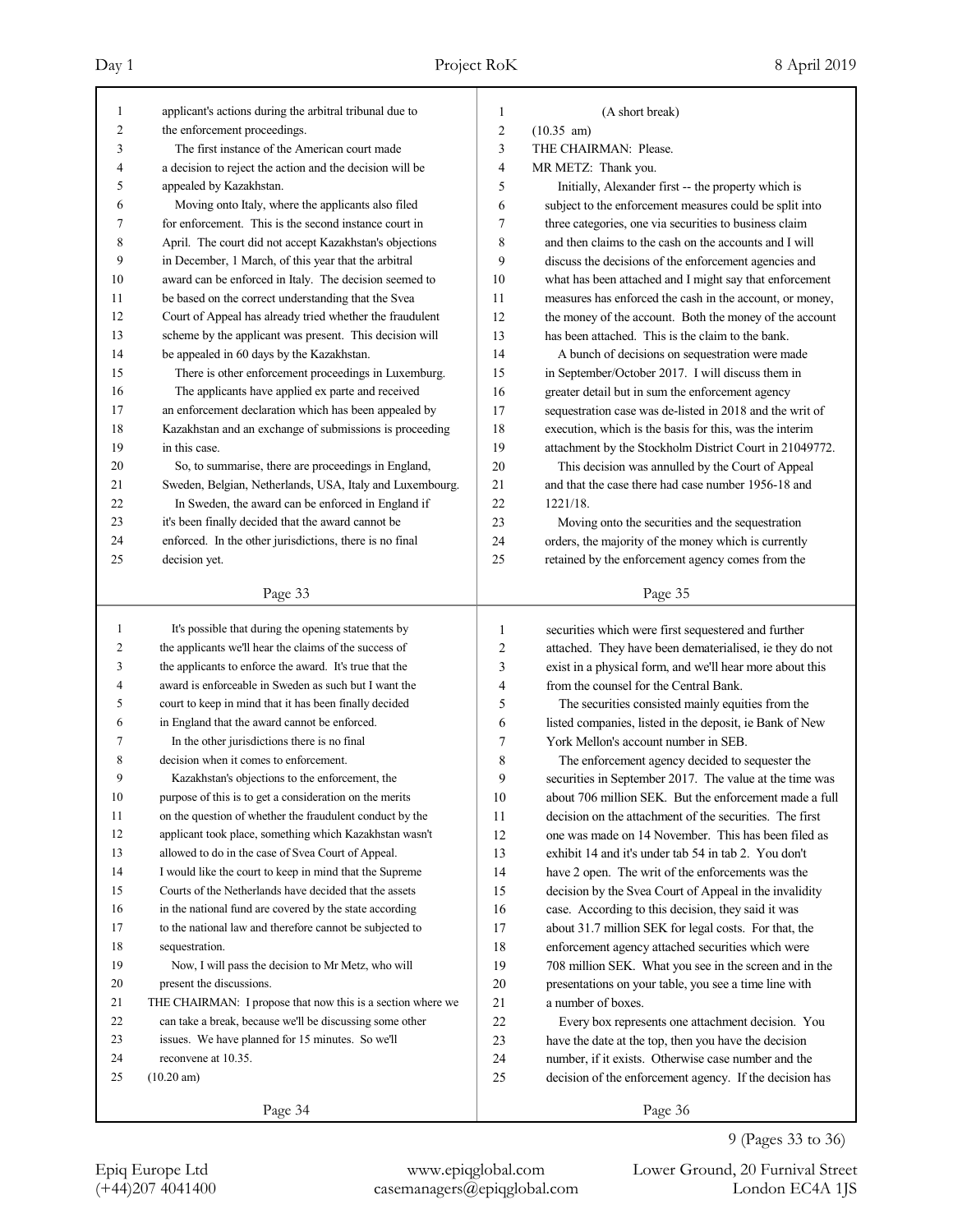| 1      | been filed in this exhibit, then it says, like here,    | 1              | about -- was a claim to cash at bank accounts. We'll     |
|--------|---------------------------------------------------------|----------------|----------------------------------------------------------|
| 2      | exhibit 14 and tab number. This is the tab number in    | $\overline{c}$ | come back to this later, but it will, first of all, be   |
| 3      | the left of -- the next line, we see what this decision | 3              | the second decision which was made on 1 November. This   |
| 4      | covers. This case: securities. The next line, writ of   | $\overline{4}$ | is exhibit 13, tape 53 in tab 2, if you can look at      |
| 5      | execution, and the line at the bottom the case numbers  | 5              | that, page 621.                                          |
| 6      | until the merger. I will not go into detail for each of | 6              | On page 621 it says what the decision covers. The        |
| 7      | the decisions but you can find this in the boxes.       | 7              | following property was attached, later descriptions of   |
| 8      | After about three months after the first decision on    | 8              | property. Funds at the enforcement agency is the first   |
| 9      | attached securities we have reached 19 February 2018.   | 9              | one, and the second one, dividends, shared dividends.    |
| 10     | This decision is exhibit 16, tab 56, binder 2. You have | 10             | Further down there is additional text, saying that       |
| 11     | to look at that writ of execution, was the decision by  | 11             | the decision goes dividend and the proceeds from the SEB |
| 12     | the district court on legal costs in the sequestration  | 12             | custody account number, this is from the securities      |
| 13     | case was about 780,000 SEK, give attached securities    | 13             | deposit, and the money was sequestered earlier and are   |
| 14     | worth about 780 million.                                | 14             | now attached for -- attached, which has been             |
| 15     | On 12 April, the enforcement agency made the third      | 15             | established. So apart from the funds at the enforcement  |
| 16     | decision to attach the same securities. This is         | 16             | agency, the enforcement agency says here that what has   |
| 17     | exhibit 17 and the writ of execution was the arbitral   | 17             | been attached: it's dividends, proceedings, proceeds     |
| 18     | award. The attached was 403 billion SEK. I'd like the   | 18             | from sale and money. It's quite difficult to understand  |
| 19     | court to open the (inaudible) which was in 473 billion  | 19             | what the enforcement agency actually attached. But       |
| 20     | Kronor.                                                 | 20             | there is a reference to the fact that the money was      |
| 21     | 4.3 billion Kronor, sorry. This is tab 57,              | 21             | sequestered earlier, and I understand what has been      |
| 22     | page 659.                                               | 22             | attached -- if we look at one of the prior sequestration |
| 23     | This is a debt specification, and in the column --      | 23             | orders, this is from September 2017, and this is when    |
| 24     | in the left column you see the document in its issued   | 24             | the enforcement agency sequestered the dividends claim   |
| 25     | instance. It says the decision by a court, date         | 25             | from six companies. This is tab 58 in tab 2, page 668,   |
|        |                                                         |                |                                                          |
|        | Page 37                                                 |                | Page 39                                                  |
|        |                                                         |                |                                                          |
|        |                                                         |                |                                                          |
| 1      | 9 September 2016. In this instance, the Svea Court of   | 1              | exhibit 18.                                              |
| 2      | Appeal.                                                 | $\overline{c}$ | Page 668, this is an attachment regarding shared         |
| 3      | I would like to know why you have this text here,       | 3              | dividends being sequestered. We see a number of dates,   |
| 4      | because, if you look at the date, if you add all that's | 4              | payment dates: 2 October, 11 October, 27 October,        |
| 5      | according to the specification, then it seems that the  | 5              | 2 November, 2 November again and 17 November. All of     |
| 6      | writ of execution is the award.                         | 6              | these dates in 2017.                                     |
| 7      | I would like to point the court's attention to this     | 7              | Using this information, we came to the conclusion        |
| 8      | item where this is the case. But our point of departure | 8              | that at the time of the -- before the decision, the      |
| 9      | is that the award is the writ of execution.             | 9              | decision dated November 1, 2013, funds were paid out at  |
| $10\,$ | The fourth and last decision for the securities was     | 10             | least on 2, 11, 27 October. If you add these three       |
| 11     | made on June 12, 2018. It has not been filed but it has | 11             | amounts at the top three lines, they get 633,153 SEK.    |
| 12     | been appealed, and prior to the merger it was -- the    | 12             | This is what was paid out per November 1, 2017.          |
| 13     | case references were 43, 53 and 43-54/80. These are --  | 13             | If we request go back to the decision                    |
| 14     | the securities were at the same account as the other    | 14             | dated November 1, tab 53, same binder, let's have        |
| 15     | securities, which have not been attachment. At the time | 15             | another look at page 621, under "Property attached",     |
| 16     | the debt was about 4.5 billion SEK and, just like the   | 16             | line 4, type "Other", shared dividends, values estimated |
| $17\,$ | previous decision, the impression from this decision is | 17             | to 1,737,186 SEK.                                        |
| 18     | that the decision by the Court of Appeal is the rate of | 18             | Here it might be proper to criticise the decision        |
| 19     | execution, but in this case it should be the -- before  | 19             | since dividends are not a type of property, and since    |
| 20     | the enforcement agency made the first decision on       | 20             | the debtors have to investigate what has been attached   |
| 21     | securities, on attaching the securities. So before      | 21             | by the enforcement agency. But with the help of the      |
| 22     | 14 November 2017, the authority made two attachment     | 22             | attachment order we might be able to understand that     |
| 23     | decisions. Both the decisions were made on              | 23             | what was attached were the claims, the dividend claims,  |
| 24     | 1 November 2017. One of the decisions, according to the | 24             | which were on Bank of New York Mellon account at SEB,    |
| 25     | wording, repayment of taxes, where it actually was      | 25             | plus dividend claims which have already not been paid    |
|        | Page 38                                                 |                | Page 40                                                  |

Epiq Europe Ltd www.epiqglobal.com Lower Ground, 20 Furnival Street

10 (Pages 37 to 40)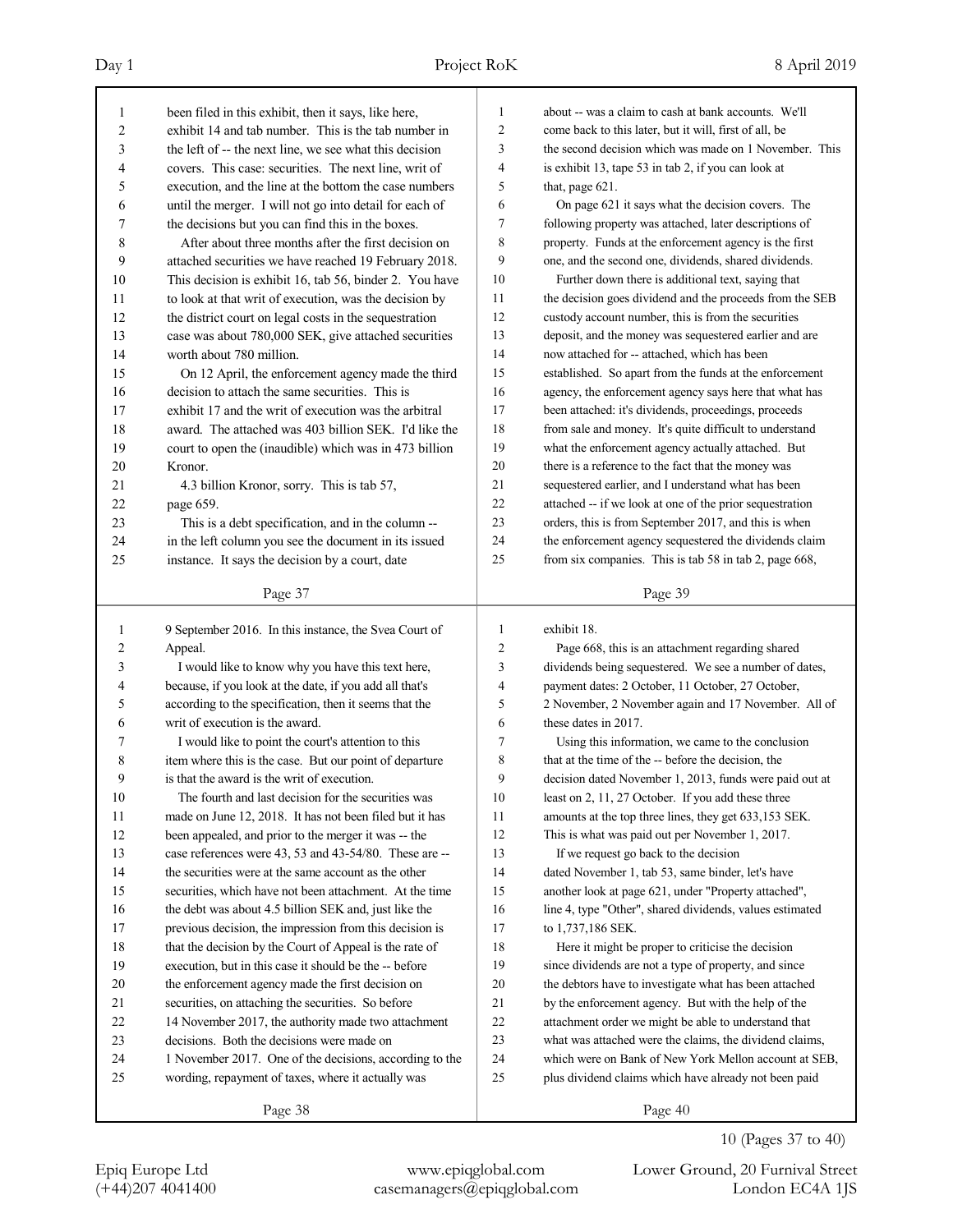| 1      | out the attachment quota.                                | 1              | property. This is tab 62. You don't have to the open     |
|--------|----------------------------------------------------------|----------------|----------------------------------------------------------|
| 2      | So apart from the funds which were already with the      | $\overline{c}$ | the tab, exhibit 22. It says that the property as the    |
| 3      | enforce the agency, this decision should cover a claim   | 3              | enforcement agency, so therefore we could probably make  |
| 4      | in the amount in the account of SEB, 733,000 SEK and     | $\overline{4}$ | the conclusion that the previous decision was for the    |
| 5      | a claim to dividends payable 1,000,133. The writ of      | 5              | bank funds which were paid to the enforcement agency.    |
| 6      | execution was the Court of Appeal's decision in the      | 6              | The arbitral award was the writ of execution on          |
| 7      | invalidity and appeal of the arbitral award case.        | $\overline{7}$ | 18 June 2018. The enforcement agency attached an amount  |
| 8      | This second decision was rendered on 12 April, which     | 8              | of 2 billion SEK. So this was an attachment of a claim   |
| 9      | is tab 59, and the text is more or less similar to the   | 9              | at an account which might come to this account in the    |
| 10     | previous decision. The only exception is the additional  | 10             | future. This decision has not been submitted in this     |
| 11     | specification, which is found on page 677, which this is | 11             | exhibit and the relevant case numbers are 4353 and       |
| 12     | dividends from the securities deposit, SEB custody       | 12             | 4354-18.                                                 |
| 13     | account, 100261060, which is the Ministry of Finance for | 13             | What's funny about this decision? It has followed        |
| 14     | the Kazakhstan through the agent, Bank of New York       | 14             | the decision about whether there was any money in the    |
| 15     | Mellon.                                                  | 15             | account at the time of the attachment. So we got in      |
| 16     | We remember from the previous decision, which we         | 16             | touch with the enforcement agency, after the decision    |
| 17     | just considered, that the dividends were payable         | 17             | was made, asking whether this was the case and they      |
| 18     | in October/November 2017. Oat the time of this           | 18             | stated that there was about 1.5 million SEK at the       |
| 19     | attachment decision in April 2018, we have to assume     | 19             | account and the writ of execution was the arbitral award |
| 20     | that the money was paid out and deposited at the SEB     | 20             | and finally, last and least, the decision                |
| 21     | account. So this decision covers probably a claim to     | 21             | dated September 20, 2018 has not been filed either but   |
| 22     | the funds on the account because there was no longer any | 22             | has been appealed, but these were case numbers 66/2018,  |
| 23     | dividends claim in place at this point in time. The      | 23             | 66-9-18 before they manage this SEB account, which,      |
| 24     | total amount attached here was the same as in the        | 24             | according to an enforcement agency, belongs to           |
| 25     | previous decision.                                       | 25             | Kazakhstan. The estimated value was at the time of the   |
|        |                                                          |                |                                                          |
|        | Page 41                                                  |                | Page 43                                                  |
|        |                                                          |                |                                                          |
|        |                                                          |                |                                                          |
| 1      | If you look at page 678, even here you get               | 1              | attachment 20,680.                                       |
| 2      | an impression that the writ of execution is the judgment | 2              | So, to summarise, the enforcement agency made ten        |
| 3      | by the Svea Court of Appeal, but it should be the        | 3              | attachment decisions: two on 1 November 2017, dividend   |
| 4      | arbitral award.                                          | $\overline{4}$ | and cash; one decision was made on 14 November 2017      |
| 5      | As far as we understand, the enforcement agency          | 5              | securities; one decision of 19 February 2018,            |
| 6      | decided to attach the cash, apart from the funds which   | 6              | securities; three decisions made on 12 April 2018        |
| 7      | the enforcement agency called "dividends" on             | 7              | securities and management account; one on 12 June,       |
| 8      | 1 November 2017. This is at the left corner of the       | 8              | securities, 2018; 18 June 2018, account, 2018.           |
| 9      | screen. The enforcement agency decided to attach         | 9              | So we have quite different descriptions of the           |
| $10\,$ | something which in the decisions is called repayment of  | $10\,$         | property but it's mainly the attachment of two types of  |
| 11     | taxes. This is exhibit 21, tab 61 in binder 2, but this  | 11             | property, securities and claims.                         |
| 12     | is claims to the cash in the cash account. This is not   | 12             | This is everything I had to say and I pass over to       |
| 13     | what follows from the decision on page 6191. You have    | 13             | Mr Guterstam, who represents National Bank, and we'll    |
| 14     | the additional description, that this is the money which | 14             | swap places and we'll also distribute our presentation.  |
| 15     | was sequestered earlier but now has been attached.       | 15             | Submissions by MR GUTERSTAM                              |
| 16     | The sequestration decision was made on 15 October,       | 16             | MR GUTERSTAM: All of you who want this have this? Yes.   |
| 17     | 5 October, correction. This is exhibit 20, tab 60, you   | 17             | Then we continue with the part of the merits that        |
| 18     | don't have to open, but I would like to say for the      | 18             | relates to the reasons why the property does not belong  |
| 19     | record that in paragraph 6 on page 684 in that tab this  | 19             | to Kazakhstan.                                           |
| 20     | is sequestration of funds in SEB, with the claim to      | 20             | The starting point for this part is naturally 4.17,      |
| 21     | funds at SEB. This is what was sequestered at the        | 21             | as we heard. That is that liquid assets may be attached  |
| 22     | time -- was attached now and what was sequestered        | 22             | if they belong to the creditor, which means that they    |
| 23     | earlier. The amount is 2,245,745 SEK and the writ of     | 23             | must belong to Kazakhstan, to be attached and, as we     |
| 24     | execution was the judgment by the Svea Court of Appeal.  | 24             | heard from Kazakhstan, the Central Bank, according to    |
| 25     | Next decision was made on 12 April 2018 by the same      | 25             | the decision from the Svea Appeals Court, is a separate  |

11 (Pages 41 to 44)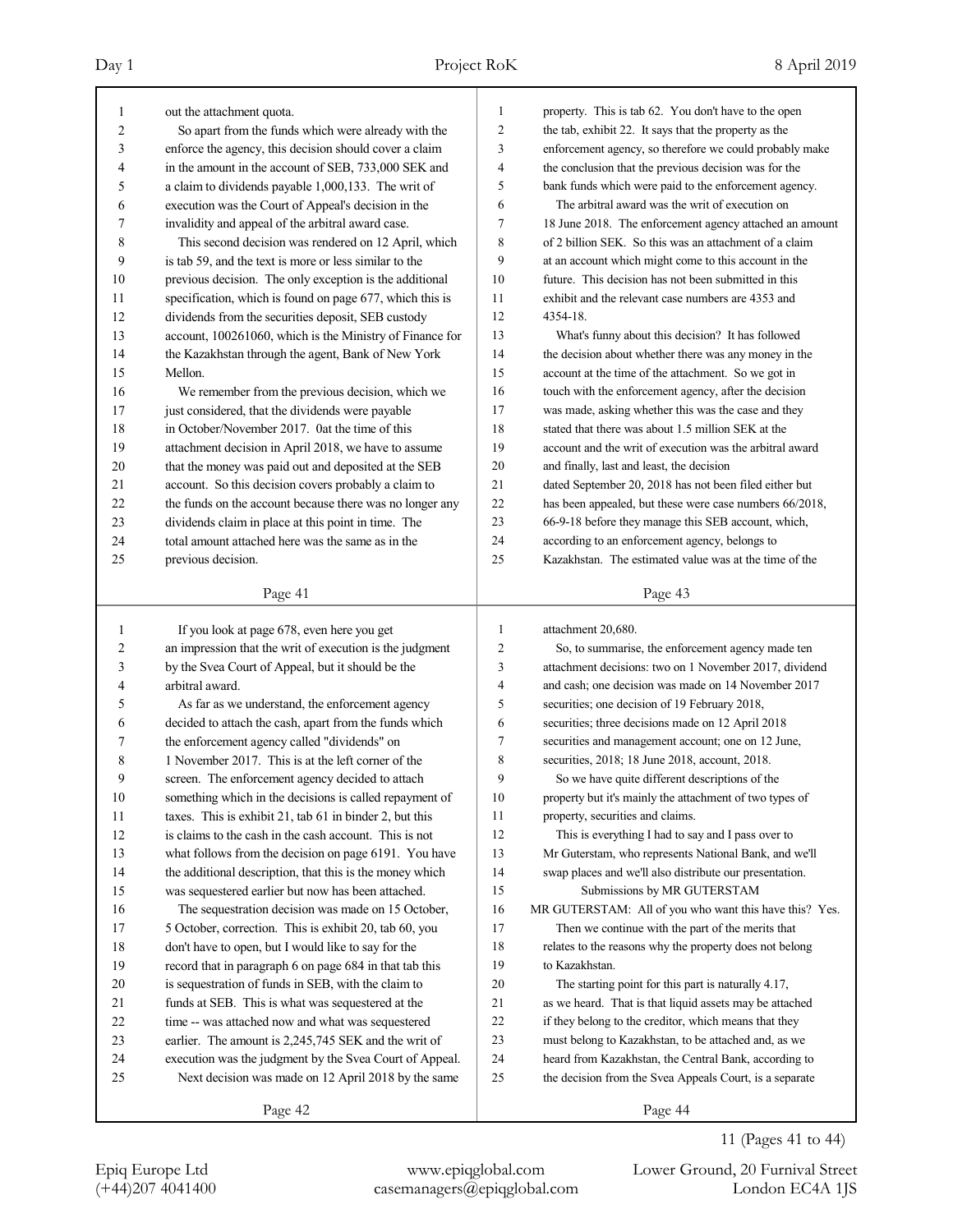| 1              | identity.                                                | 1              | of Kazakhstan"                                           |
|----------------|----------------------------------------------------------|----------------|----------------------------------------------------------|
| $\overline{c}$ | We assume that it is undoubted that Bank of New York     | $\overline{c}$ | As you see, in the image, we have exactly the same       |
| 3              | Mellon is independent. It means that this belongs to     | 3              | purpose written in the budget code in article 21.3.      |
| 4              | either the Central Bank or -- interpreter did not hear   | 4              | In said decree, it was also ordered that the Central     |
| 5              | that.                                                    | 5              | Bank should establish an account in Kazakhstan in the    |
| 6              | So the question then is to whom does the assets          | 6              | name of the Republic of Kazakhstan and that is what      |
| 7              | belong. They way of organising this part is as follows.  | 7              | constitutes the National Fund.                           |
| 8              | First, the National Fund's function and structure and    | 8              | I will return the more exact meaning of the              |
| 9              | then very briefly what the court should decide on and    | 9              | presidential decree 402. That is something that we       |
| 10             | then the specific evidence which is relevant for the     | 10             | dispute. But what I want to highlight here is that the   |
| 11             | assets that are located in Sweden, England and           | 11             | fund was created by this decree and the budget code from |
| 12             | Kazakhstan and to whom those assets along and then some  | 12             | the year 2000.                                           |
| 13             |                                                          | 13             |                                                          |
|                | concluding remarks. That is my agenda. I assumed that    |                | As we see in this law and decree, this fund was          |
| 14             | I maybe go on for 30/35 minutes under item 1 and then we | 14             | created in order to maintain a stability function in     |
| 15             | will see.                                                | 15             | place and that that stability function should remain     |
| 16             | When we then look at the evidence for the different      | 16             | over time.                                               |
| 17             | jurisdictions, we will also briefly contest the evidence | 17             | This National Fund should not only be used for           |
| 18             | from the other party.                                    | 18             | Kazakh's then and now population but also for their      |
| 19             | Let us then start by item 1, the National Fund's         | 19             | children and grandchildren and, in order to create that, |
| 20             | function and structure. Then I will, as I said, speak    | 20             | there are different kinds of assets in the National      |
| 21             | about the overall structure without expanding on         | 21             | Fund. First, assets that could be used in the long term  |
| 22             | evidence. We will do that under each item and at the     | 22             | for the stake of stability and other assets that could   |
| 23             | end, in these binders, you have to loose sheets and they | 23             | be used for the sake of stability long term and, in      |
| 24             | are charged with the structures. You're supposed to      | 24             | order to refer to the short term assets, the collective  |
| 25             | have them sort of on the side. Maybe you could look at   | 25             | name is the stability portfolio. If they should use for  |
|                |                                                          |                |                                                          |
|                | Page 45                                                  |                | Page 47                                                  |
|                |                                                          |                |                                                          |
|                |                                                          |                |                                                          |
| $\mathbf{1}$   | them when I speak about the structures.                  | 1              | the same stability purposes but long term, then it is    |
| $\overline{c}$ | THE CHAIRMAN: Yes.                                       | 2              | called the savings portfolio. So that is the existing    |
| 3              | MR GUTERSTAM: So the work with establishing this central | 3              | breakdown.                                               |
| 4              | fund, as we heard, started over 20 years ago, when the   | 4              | But I now want to highlight that there is only one       |
| 5              | Kazakh state wanted to create a fund with revenues       | 5              | fund, the National Fund, and there is only one overall   |
| 6              | mainly from selling oil and gas in order to use that for | 6              | stability, and that is the stability purpose, but short  |
| 7              | the purpose of stability, and long term and short term.  | 7              | term and long term.                                      |
| 8              | In order to establish this fund, experts were contacted, | 8              | The National Fund, or rather the Central Bank, can       |
| 9              | in fact mainly from Sweden, Denmark and Norway and       | 9              | use assets in the National Fund for the sake of monetary |
| 10             | particularly Norway, because Norway has, or had, an oil  | 10             | politics and, as we heard, that is done by currency      |
| 11             | fund administered by their Central Bank, Norges Bank,    | 11             | exchange transactions in the local currency, tenge, and  |
| 12             | and this has been an ongoing information exchange        | 12             | in foreign currencies and that way currency is being     |
| 13             | between the Kazakhstan Central Bank and the Bank of      | 13             |                                                          |
| 14             |                                                          |                | controlled. We will here more about that from Aliya      |
|                | Norway and that continues still. Still, we will hear     | 14             | Moldabekova from the Central Bank on Wednesday.          |
| 15             | more about that when we hear from will listen to         | 15             | If we now look at the structure number 1, this shows     |
| 16             | Aliya Moldabekova from the Central Bank on Monday.       | 16             | the overall structure on what we call the National Fund  |
| 17             | Next image. The very National Fund was created by a      | 17             | and I have handed out two sheets. The only difference    |
| 18             | Presidential decree, 402, in August 2000 and under that  | 18             | between one and two is, as we see, at the bottom, the    |
| 19             | decree it was created:                                   | 19             | cash account that has been included. It has been added   |
| 20             | "In order in ensure a stable social and economic         | 20             | on image 2. I will return to that.                       |
| 21             | development of the country, accumulation of financial    | 21             | But I want you to look at page 1 now, which is the       |
| 22             | resources for future generations, reduce the dependence  | 22             | structures as they have been until the decision on       |
| 23             | of the economy on the impact of unfavourable external    | 23             | sequestration.                                           |
| 24             | factors, I decree:                                       | 24             | Let us start from the top.                               |
| 25             | 1. To establish the National Fund of the Republic        | 25             | After the Presidential decree 402 had been adopted       |
|                | Page 46                                                  |                | Page 48                                                  |

12 (Pages 45 to 48)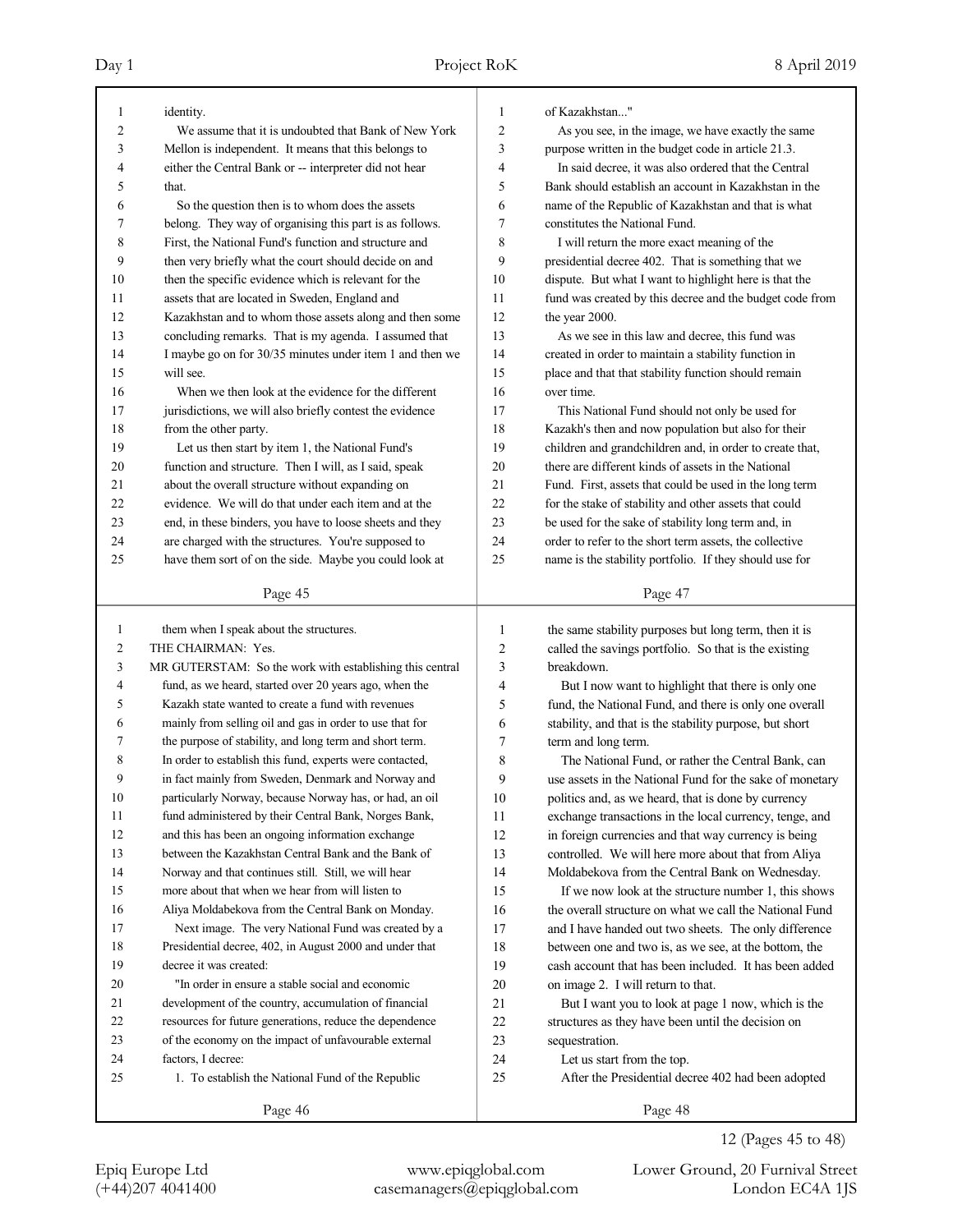| 1              | and incorporated in the budget code, then Kazakhstan       | 1        | reference to Bank of New York Mellon, which means that    |
|----------------|------------------------------------------------------------|----------|-----------------------------------------------------------|
| $\overline{c}$ | entered into a trust agreement with the Central Bank.      | 2        | the GCA only contained two parties, Central Bank and      |
| 3              | That is what we call the National Fund agreement in our    | 3        | Bank of New York Mellon.                                  |
| 4              | submissions.                                               | 4        | So through this Global Custody Agreement, Bank of         |
| 5              | Thanks to this agreement, the trust was created. It        | 5        | New York Mellon became the global custodian and that      |
| 6              | constituted a National Fund and that way the Central       | 6        | means briefly that they are the overall global            |
| 7              | Bank became the trustee and the state trustor and from     | 7        | administrator, the original one, and the bank's tasks     |
| 8              | this the National Fund agreement we can read in 1.1:       | 8        | include keeping accounting of everything the bank has in  |
| 9              | "The Government hereby transfers the Fund under the        | 9        | London and then open accounts with different              |
| 10             | trust management by the Bank and the Bank undertakes to    | 10       | sub-custodians were never necessary in local              |
| 11             | carry out trust management for the benefit of the          | 11       | jurisdictions and then the transactions are being         |
| 12             | Government by way of investing financial assets of the     | 12       | carried out following instructions from the Central Bank  |
| 13             | Fund."                                                     | 13       | or asset managers hired by the Central Bank.              |
| 14             | That is, we can see under provision number 1, that         | 14       | Under this Global Custody Agreement that we will          |
| 15             | Kazakhstan transfers money to the Central Bank to keep     | 15       | elaborate on when we discuss the English parts of the     |
| 16             | them in a trust and that the National Fund constitutes     | 16       | chain there, there they have a obligation from Bank of    |
| 17             | a trust, we can see that also explicitly from 21.7 in      | 17       | New York Mellon to register all assets with the Central   |
| 18             | the budget code. I quote:                                  | 18       | Bank. The Central Bank is registered as the owner of      |
| 19             | "Trust Management of the National Fund of the              | 19       | the assets in London.                                     |
| 20             | Republic of Kazakhstan is carried out by the National      | 20       | Bank of New York Mellon has opened 40 plus accounts       |
| 21             | Bank of the Republic of Kazakhstan on the basis of the     | 21       | for the Central Bank and only seven of those are linked   |
| 22             | Trust management agreement "                               | 22       | to Swedish accounts with SEB.                             |
| 23             | And when the expression "trust management                  | 23       | These accounts thus are being kept in London.             |
| 24             | agreement", that refers to the National Fund agreement.    | 24       | If we now take a peak once again at the structure         |
| 25             | We will return to that when we discuss the specific        | 25       | image, we can see on the left that there is an agreement  |
|                | Page 49                                                    |          | Page 51                                                   |
|                |                                                            |          |                                                           |
|                |                                                            |          |                                                           |
| 1              | circumstances relevant to the Kazakh leg in this chain.    | 1        | with asset managers and then there is a broken arrow.     |
| 2              | But I want to say now the essence of the Kazakh trust is   | 2        | That means that they give instructions to Bank of         |
| 3              | that the assets of the Trust belong to the trustee,        | 3        | New York Mellon.                                          |
| 4              | which is the Central Bank, and the assets under Kazakh     | 4        | The asset manager, they are the ones who make             |
| 5              | law cannot be attached for public debts.                   | 5        | decisions on carrying out such transactions and they get  |
| 6              | And, as explained in the Central Bank statement from       | 6        | that mission directly from the Central Bank through the   |
| 7              | 22 May 2018, it is within the framework for this           | 7        | asset manager agreement.                                  |
| 8              | agreement where the state transferred money to the         | 8        | The asset managers naturally do not have complete         |
| 9              | Central Bank continuously during several years. I will     | 9        | freedom when they invest. On the contrary, they have      |
| 10             | not plunge into that evidence because we agree on that,    | 10       | a strict framework they must follow, something that is    |
| 11             | as we agreed in a previous meeting. Rather, I would        | 11       | called investment benchmarks decided on by the Central    |
| 12             | like to continue in this structural image. As you see,     | 12       | Bank and an investment benchmark that is a model for      |
| 13             | the next step is the relationship between the Central      | 13       | what you may invest in.                                   |
| 14             | Bank and the Bank of New York Mellon.                      | 14       | The purpose with the investment benchmarks that           |
| 15             | I will call this Bank of New York Mellon, some may         | 15       | these asset managers must follow is to spread the risk    |
| 16             | call it Mellon. BoNY is something that will be used by     | 16       | with the portfolio. Since the risk should be low, that    |
| 17             | some witnesses who are finance experts, but it's one and   | 17       | means, with the benchmark that investments are made all   |
| 18             | the same company.                                          | 18       | over the world in different, kind of assets and many      |
| 19             | Yes. The Central Bank entered into a so-called             | 19       | different industries, that is how risk is being spread.   |
| 20             | Global Custody Agreement. We call that GCA. That was       | 20       | It is quite common that the Central Bank has for          |
| 21             | with Boston Safe Deposit & Trust Company and Mellon Bank   | 21       | instance a currency deposit and a gold deposit. That      |
| 22             | NA London branch and, as we explained in our               | $22\,$   | means a considerably greater risk than this benchmark     |
| 23             | submissions, the Bank of New York Mellon later on          | 23       | model, which is why the benchmark model was chosen: the   |
| 24<br>25       | assumed all the responsibilities and -- so all of the      | 24<br>25 | gold price fluctuates too much.                           |
|                | reference, previous reference, is now made with<br>Page 50 |          | So asset managers, their task is to make these<br>Page 52 |

13 (Pages 49 to 52)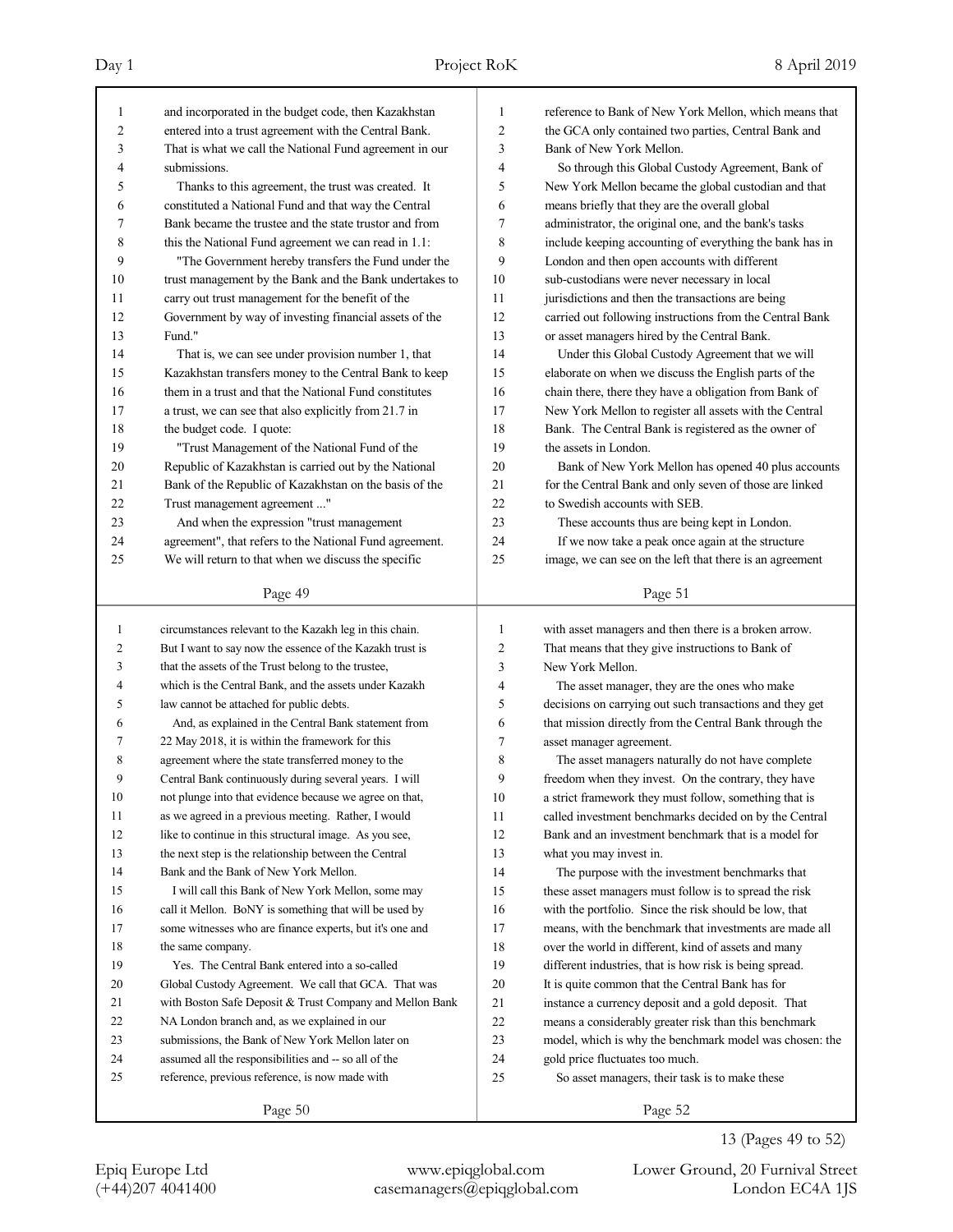| 1            | investment decisions and then they inform Bank of New    | 1            | It is important to notice what SEB's role is             |
|--------------|----------------------------------------------------------|--------------|----------------------------------------------------------|
| 2            | York Mellon, who carries them out. These agreements are  | 2            | a sub-custodian. They execute only transactions from     |
| 3            | made between the Central Bank and asset managers and it  | 3            | the customer, that is the global custodian, which is     |
| 4            | is only the Central Bank which has any possibility to    | 4            | Bank of New York Mellon. They do not make their own      |
| 5            | give instructions to the asset managers.                 | 5            | decisions, they do not take their own initiatives. They  |
| 6            | So now I want to continue with the next part, which      | 6            | receive swift messages exactly on what is to be done and |
| 7            | is Bank of New York Mellon's relationship to SEB and to  | 7            | then they do what is required.                           |
| 8            | the sub-custodian agreement.                             | 8            | Now, the right part of the structure, there is           |
| 9            | The background, why there is a sub-custodian, is         | 9            | an arrow to the SEB reconciliation account. My           |
| 10           | that in certain jurisdiction there is a requirement for  | 10           | colleague, Marcus Axelryd, will explain that in detail.  |
| 11           | Bank of New York Mellon having a local collaboration     | 11           | But at the very bottom of the structure we see BNY       |
| 12           | partner. That could be due to different reasons, but in  | 12           | Mellon's omnibus account and the securities deposit and, |
| 13           | this very case it is because of Euroclear, the Swedish   | 13           | as I said, this is the way the structure looked when     |
| 14           | securities centre.                                       | 14           | these securities were acquired and they were being       |
| 15           | Now, briefly, in order to make changes in the            | 15           | acquired during a long time.                             |
| 16           | Euroclear register, then one must be a registered        | 16           | Yes, the omnibus account. That is an account where       |
| 17           | administrator and there is just a small number of        | 17           | Bank of New York Mellon deposits money for requirement   |
| 18           | Swedish banks who have gone through that process in      | 18           | and then securities for many customers.                  |
| 19           | order to become registered administrators. SEB is one    | 19           | We know that the Central Bank -- no, Bank of             |
| 20           | of those banks.                                          | 20           | Mellon -- had money here in accordance with the Global   |
| 21           | For that reason, the sub-custodian agreement is          | 21           | Custody Agreement for the Central Bank and we also know  |
| 22           | there with SEB so that SEB on their own can introduce    | 22           | that there was money from other accounts, that is it is  |
| 23           | changes in the Euroclear registry.                       | 23           | a mixed account, and Bank of New York Mellon then opened |
| 24           | Bank of New York Mellon, they keep shares in Swedish     | 24           | a great quantity of securities deposits for their own    |
| 25           | listed companies, or rather administer for a great       | 25           | and for their clients' account and all of these accounts |
|              | Page 53                                                  |              | Page 55                                                  |
|              |                                                          |              |                                                          |
|              |                                                          |              |                                                          |
| $\mathbf{1}$ | number of customers. It's an enormously big              | $\mathbf{1}$ | they were opened in Bank of New York Mellon's own name   |
| 2            | international bank. The Central Bank is only one of      | 2            | at this sub-custodian level after one of those accounts  |
| 3            | those customers.                                         | 3            | is the securities deposit which Bank of New York Mellon  |
| 4            | The sub-custodian agreements that you see on the         | 4            | opened according to the Global Custody Agreement for the |
| 5            | overview, which is relevant to this case, this is the    | 5            | Central Bank.                                            |
| 6            | general sub-custodian agreement for all of the           | 6            | Now I want to speak about the main ways where            |
| 7            | customers. So, as soon as Bank of New York Mellon for    | 7            | securities can be registered at the deposit. Number 1    |
| 8            | any customer needs to register securities in a Swedish   | 8            | that has happened is that Bank of New York Mellon asks   |
| 9            | listed company, then they will, via this sub-custodial   | 9            | SEB to transfer money from this mixed omnibus account,   |
| 10           | agreement, and as we do so, so this agreement does to    | 10           | in order to acquire securities, and then the securities  |
| 11           | the refer only to the Swedish Central Bank, but all      | 11           | are registered on the Bank of New York Mellon -- or the  |
| 12           | dealings in the SEB and Bank of New York Mellon          | 12           | Central Bank's account with Bank of New York Mellon in   |
| 13           | generally. Since this is an agreement that relates to    | 13           | London and then there is a subsequent registration at    |
| 14           | dealings between Bank of New York Mellon and SEB and the | 14           | the securities deposit.                                  |
| 15           | Central Bank has nothing to do with it, they did not     | 15           | In this case, money is taken from the omnibus            |
| 16           | want to surrender that agreement. We do not have         | 16           | account for that requirement.                            |
| 17           | access, the judges do not have access, to that.          | 17           | There could also be an interest on securities on the     |
| 18           | What we do know however about the sub-custodian          | 18           | deposit in another way, which is if the transaction is   |
| 19           | agreement between SEB and the Bank of New York Mellon    | 19           | made exclusively at the global custodian leg with the    |
| 20           | was that it is only Bank of New York Mellon who has      | 20           | bank in London. For instance, if Bank of New York        |
| 21           | right in relationship with SEB and it is only BNY Mellon | 21           | Mellon says that part of the payment shall be taken from |
| 22           | who can give instructions to SEB. We know that through   | 22           | one of the 40 accounts in London to the seller of the    |
| 23           | a lot correspondence between the two parties that        | 23           | securities, then there is simply a message sent to SEB   |
| 24           | obtained through the enforcement agency but we will also | 24           | in order to register those securities on the securities  |
| 25           | hear that from the witnesses on Wednesday.               | 25           | deposit but it is not an equivalent adjustment of the    |

14 (Pages 53 to 56)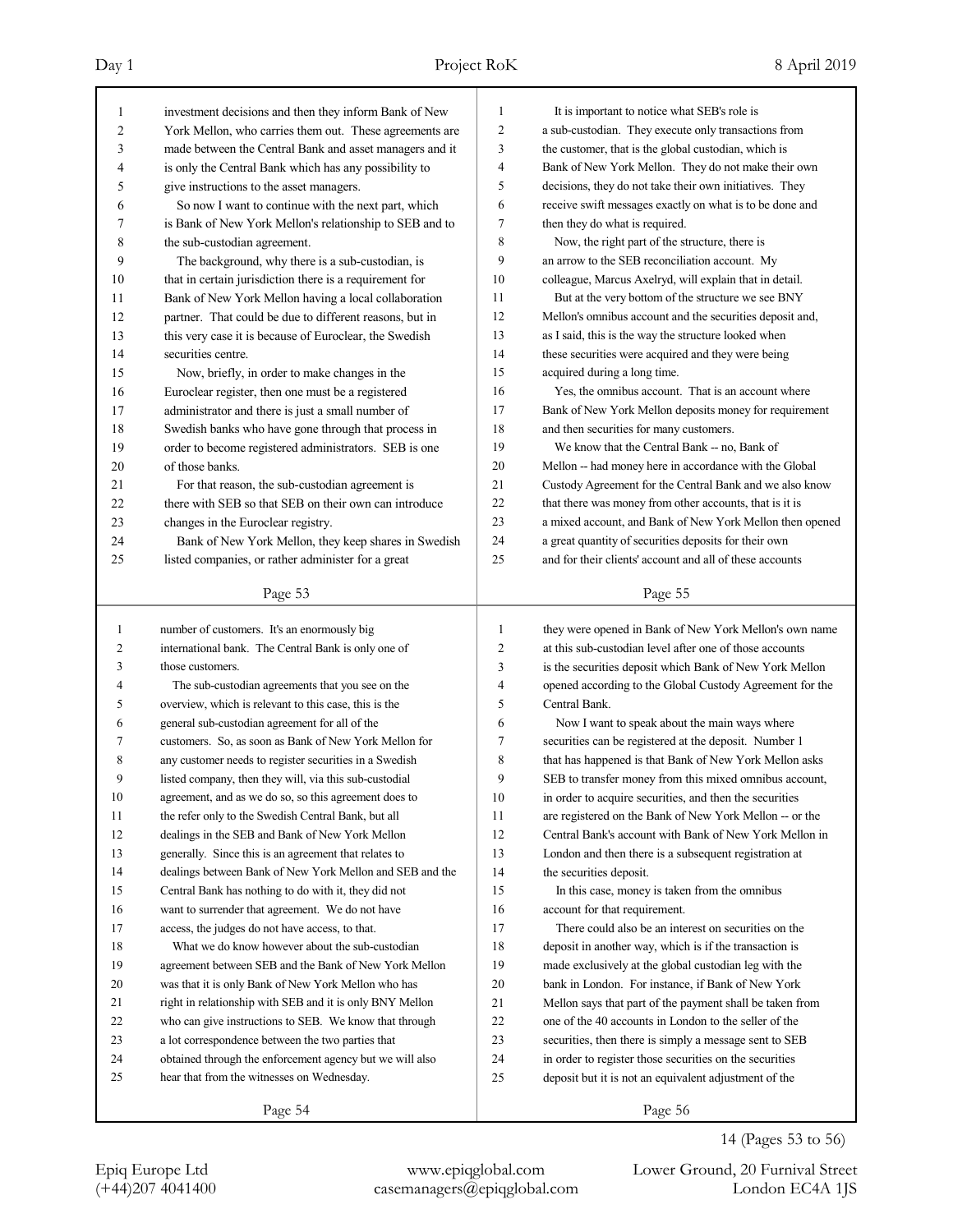| 1              | money on the omnibus account, because the things took                                                           | 1              | This is the so-called ultimate beneficiary of the                                                            |
|----------------|-----------------------------------------------------------------------------------------------------------------|----------------|--------------------------------------------------------------------------------------------------------------|
| $\overline{2}$ | place in England. But all requirements of securities                                                            | $\overline{c}$ | National Fund and, like we've said before, the money can                                                     |
| 3              | are registered on the Central Bank's account with Bank                                                          | 3              | be withdrawn in the local currency, tenge, following                                                         |
| 4              | of New York Mellon in London and then there is                                                                  | 4              | a certain procedure.                                                                                         |
| 5              | a subsequent adjustment at the securities fund.                                                                 | 5              | This is described in the expert reports of                                                                   |
| 6              | So these are the two major ways that the securities                                                             | 6              | Professor Suleimenov and Mukasheva, and these exhibit,                                                       |
| 7              | that we discussed today have been acquired.                                                                     | 7              | this exhibit 194, we'll come back to this expert report                                                      |
| 8              | If we then finally look at the next structure, it is                                                            | 8              | and we'll set out in more detail, but now I would like                                                       |
| 9              | picture 2, where we have the added cash account.                                                                | 9              | to discuss the transfers from the Central Bank to the                                                        |
| 10             | Now what is the background of this? Well, we heard                                                              | 10             | state.                                                                                                       |
| 11             | that the enforcement agency made a number of decisions                                                          | 11             | The point of departure for this assessment is                                                                |
| 12             | on sequestration, amongst other things, for money or                                                            | 12             | paragraph 23 of the budgetary act, which is found under                                                      |
| 13             | dividends from a securities deposit. The money that                                                             | 13             | tab 8, page 138, and it says:                                                                                |
| 14             | they wanted to sequestrate, they were on this mixed                                                             | 14             | "The National Fund of the Republic of Kazakhstan is                                                          |
| 15             | account from different clients on the Bank of Mellon's                                                          | 15             | spent:                                                                                                       |
| 16             | omnibus account. That account could not be frozen based                                                         | 16             | 1. As a guaranteed transfer from the National Fund                                                           |
| 17             | on those sequestration decisions. For that reason, a                                                            | 17             | of the Republic of Kazakhstan to the republican                                                              |
| 18             | new account was opened in the name of Bank of New York                                                          | 18             | budget                                                                                                       |
| 19             | Mellon, which is the cash account.                                                                              | 19             | 3. On covering of expenses associated with the                                                               |
| 20             | So that is how the cash account was created. It did                                                             | 20             | management of the National Fund of the Republic of                                                           |
| 21             | not exist when the securities were required.                                                                    | 21             | Kazakhstan and conducting the annual audit.                                                                  |
| 22             | Yes. Let me then say some words in conclusion about                                                             | 22             | 4. In the form of targeted transfers transmitted                                                             |
| 23             | the sub-custodian level.                                                                                        | 23             | from the National Fund of the Republic of Kazakhstan to                                                      |
| 24             | It is the Bank of New York Mellon which is the                                                                  | 24             | the republican budget for the purposes determined by the                                                     |
| 25             | holder of all accounts for SEB. All the securities were                                                         | 25             | President of the Republic of Kazakhstan."                                                                    |
|                | Page 57                                                                                                         |                | Page 59                                                                                                      |
|                |                                                                                                                 |                |                                                                                                              |
|                |                                                                                                                 |                |                                                                                                              |
| 1              |                                                                                                                 | $\mathbf{1}$   |                                                                                                              |
| 2              | acquired with money from Bank of New York Mellon's<br>so-called omnibus or through transactions at the English  | $\overline{c}$ | So, as it is stated in this provision, the money                                                             |
| 3              | level in the creditor's chain. SEB only takes                                                                   | 3              | could be transferred as a guaranteed transfer. You can                                                       |
| 4              |                                                                                                                 | 4              | cover the expenses for management and audit and you can                                                      |
| 5              | instructions from its customer, BNY Mellon according to                                                         | 5              | make a so-called targeted transfer. Both the guaranteed                                                      |
| 6              | the sub-custodian agreement and SEB has no information<br>about for whom BNY Mellon acts or opens the accounts. | 6              | transfers and the targeted transfers have to be made to<br>the budget of the country.                        |
| 7              |                                                                                                                 | 7              |                                                                                                              |
| 8              | The Central Bank has no right to use or dispose over<br>the assets by giving instructions to SEB and Kazakhstan | 8              | The more detailed description of how this is down<br>follows from presidential decree number 385 and this is |
| 9              |                                                                                                                 | 9              | the most interesting document in terms of this                                                               |
| 10             | have absolutely no such right. We will hear more about<br>this from the SEB representatives on Wednesday.       | 10             | discussion and this is binder 2, tab 79. It starts on                                                        |
| 11             | Now I have gone from the top to the bottom in this                                                              | 11             | page 938.                                                                                                    |
| 12             | creditors chain and the structure. I would like now to                                                          | 12             | So under "Use of National Funds assets":                                                                     |
| 13             |                                                                                                                 | 13             |                                                                                                              |
| 14             | return to the relationship between the Central Bank and                                                         | 14             | "The policy for using the National Fund and the<br>volume of use over the medium and long term will be       |
| 15             | Kazakhstan and explain under what conditions transfers<br>could be made from the bank to the state.             | 15             |                                                                                                              |
| 16             |                                                                                                                 | 16             | based on the need to prevent a reduction in the National                                                     |
| 17             | Like I mentioned before, the money which is<br>transferred from the state to National Bank is part of           | 17             | Fund's foreign currency assets and to build them up for                                                      |
| 18             |                                                                                                                 | 18             | future generations."<br>And then the most significant part:                                                  |
| 19             | a Kazakhi trust and according to paragraph 8161 in the<br>Kazakhi Civil Code, which we'll be coming back to, a  | 19             | "The National Fund is used for:                                                                              |
| 20             |                                                                                                                 | 20             |                                                                                                              |
| 21             | trustor, the estate, has no right to dispose of the<br>assets, has no right to withdraw the money from the      | 21             | 1) An annual guaranteed fixed transfer from the<br>National Fund to the national budget;                     |
| 22             | trust unless it follows from agreement or statutory                                                             | 22             | 2) Targeted transfers from the National Fund to the                                                          |
| 23             | documents.                                                                                                      | 23             | national budget;                                                                                             |
| 24             | Therefore I would like to present the circumstances                                                             | 24             | 3) Paying the cost of managing the National Fund                                                             |
| 25             | in which you can withdraw the money.                                                                            | 25             | and its annual audit."                                                                                       |
|                | Page 58                                                                                                         |                | Page 60                                                                                                      |

15 (Pages 57 to 60)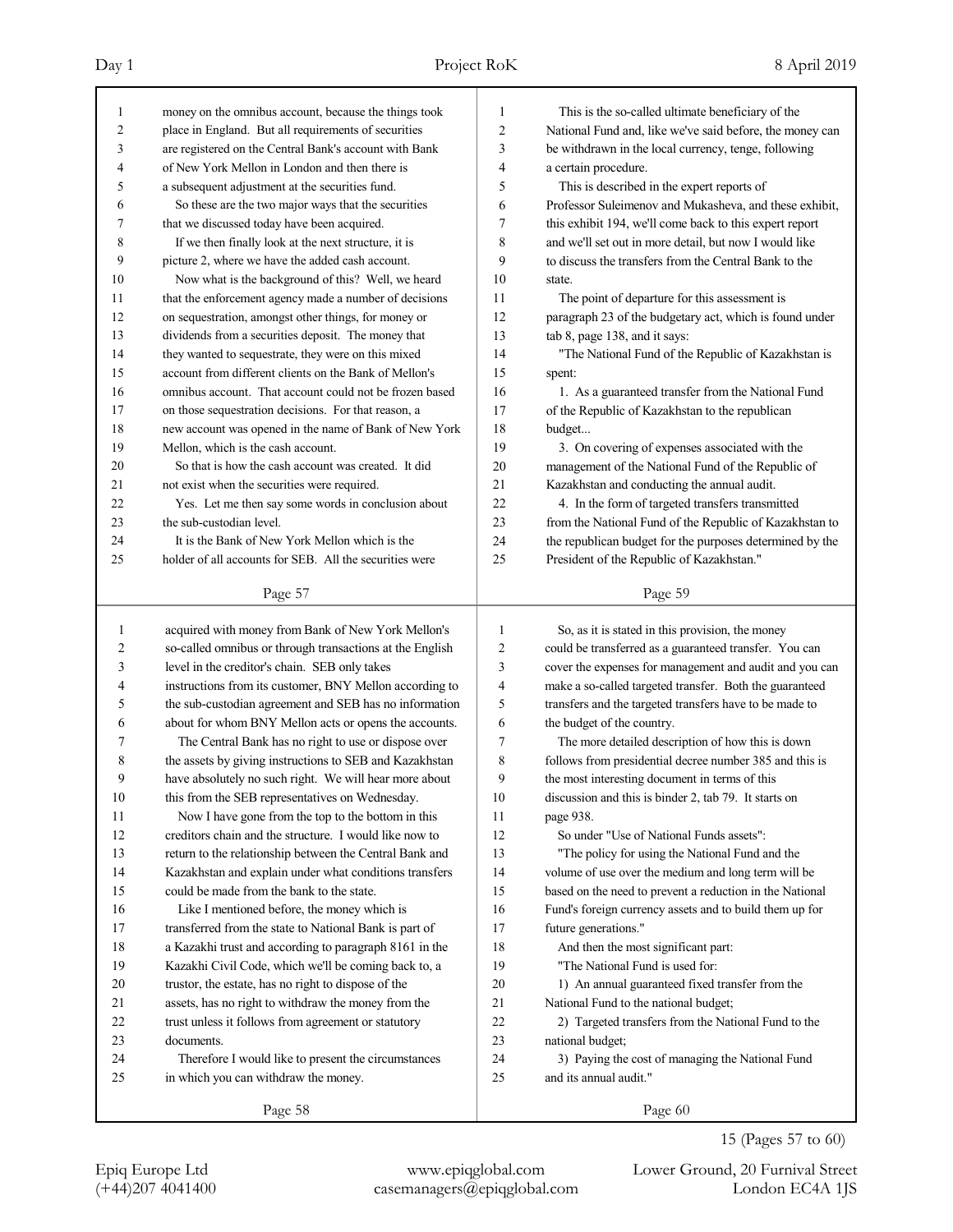| 1  | And finally:                                             | 1              | and non-commercial social projects, as well as for       |
|----|----------------------------------------------------------|----------------|----------------------------------------------------------|
| 2  | "All guaranteed and targeted transfers from the          | $\overline{2}$ | strategic infrastructure projects unless any other       |
| 3  | National Fund to the national budget must be made in     | 3              | funding alternative is available.                        |
| 4  | accordance with budget procedures."                      | 4              | So these are the only purposes for which a targeted      |
| 5  | As you can see here, they are using the word "use".      | 5              | transfer could be made.                                  |
| 6  | It says "use of National Funds" and, this word, and      | 6              | Then let's consider the purpose of the guaranteed        |
| 7  | we'll be coming back to this word, on a number of        | 7              | transfers which is on page 978 and you see in the first  |
| 8  | occasions, different laws and decrees, this is the money | 8              | sentence we shall see on the screen:                     |
| 9  | which is withdrawn from the National Fund. This does     | 9              | "Stabilisation requires ensuring annual guaranteed       |
| 10 | not describe how the funds in the National Fund are      | 10             | transfers to the national budget, as well as targeted    |
| 11 | used. It's important. So the money could be              | 11             | transfers to fund crisis management programmes to        |
| 12 | transferred from the trust through the annual guaranteed | 12             | stimulate economic growth during periods of economic     |
| 13 | fixed transfer to the national budget, targeted transfer | 13             | decline or growth deceleration to provide funding for    |
| 14 | to the national budget, and the management costs and     | 14             | non-profit national social projects and strategic        |
| 15 | audit costs.                                             | 15             | infrastructure projects.                                 |
| 16 | Here in the last sentence it says something about        | 16             | National Fund assets cannot be used for any other        |
| 17 | the budget procedures, that it should be made in         | 17             | purpose, not even for investment in domestic financial   |
| 18 | accordance with the budget procedures. In Suleimenov     | 18             | instruments issued by Kazakhstani issuers."              |
| 19 | and Mukasheva's report from October 10, it follows that  | 19             | So it follows from the first sentence that               |
| 20 | the Parliament has to approve these transfers, so they   | 20             | guaranteed transfers are for the stability purposes and  |
| 21 | can be incorporated into the budget, so all withdrawals  | 21             | then it's repeated once again which purposes the         |
| 22 | from the National Fund have been to approved by the      | 22             | targeted transfers can be made for.                      |
| 23 | Parliament. There are further guidelines in the          | 23             | In the second paragraph, we can see that no              |
| 24 | presidential decree number 385. This is page 8938.       | 24             | transfers could be made out of the National Fund for any |
| 25 | You can see what the targeted transfers could be         | 25             | other purposes than the ones described.                  |
|    |                                                          |                |                                                          |
|    | Page 61                                                  |                | Page 63                                                  |
|    |                                                          |                |                                                          |
|    |                                                          |                |                                                          |
| 1  | used for. So if you've opened up page 938, I will read   | 1              | The funds in the National Fund can only be used for      |
| 2  | the section which is in the screen:                      | 2              | stability purposes. This is something which follows      |
| 3  | "Targeted the transfers from the National Fund will      | 3              | from the decision of National Bank, of Eura(?) National  |
| 4  | only be made by decision of the President of the         | 4              | Bank, decision number 65, dated from 2006. This is       |
| 5  | Republic of Kazakhstan to fund:                          | 5              | exhibit 147. You don't have to open the document.        |
| 6  | Crisis management programmes during periods of           | 6              | I just want to go over this quote:                       |
| 7  | economic decline or growth deceleration;                 | 7              | "A savings portfolio is a portfolio whose purpose is     |
| 8  | Non-profit national social projects and strategic        | 8              | to increase the return on assets in the long term. All   |
| 9  | infrastructure projects if no alternative funding        | 9              | proceeds to the savings portfolio yes and transfers from |
| 10 | sources are available.                                   | 10             | the savings portfolio are made from the stabilisation    |
| 11 | Targeted transfers for crisis management programmes      | 11             | portfolio."                                              |
| 12 | during periods of economic decline or growth             | 12             | So, as you can see from the text, no transfers can       |
| 13 | deceleration are to be made over and above the           | 13             | be made from the savings portfolio, but the transfers to |
| 14 | guaranteed transfers.                                    | 14             | the estate can be through the stabilisation portfolio.   |
| 15 | If required, the President of the Republic of            | 15             | Right.                                                   |
| 16 | Kazakhstan may allocate an amount for target the funding | 16             | So let me summarise the rights of the state in           |
| 17 | as part of the guaranteed transfer to fund non-profit    | 17             | Kazakhstan.                                              |
| 18 | social and infrastructure projects.                      | 18             | Kazakhstan has no right to the specific assets in        |
| 19 | If the full amount of the targeted transfer from the     | 19             | the National Fund. They have only a right to get         |
| 20 | National Fund to the national budget has not been used   | 20             | payments in the local currency, tenge. The transfers     |
| 21 | by the end of the financial year, the unused amount will | 21             | have to be made for a purpose which corresponds to the   |
| 22 | be returned to the National Fund during the next         | 22             | purpose of the National Fund, that is stability purpose. |
| 23 | financial year, using the remaining budget funds."       | 23             | The transfers can only be made from the stability        |
| 24 | So, as you can see from the text, the targeted           | 24             | portfolio. The transfers have to be approved by the      |
| 25 | transfers could be made for crisis management programmes | 25             | Parliament and have to be incorporated in the budget of  |
|    | Page 62                                                  |                | Page 64                                                  |

16 (Pages 61 to 64)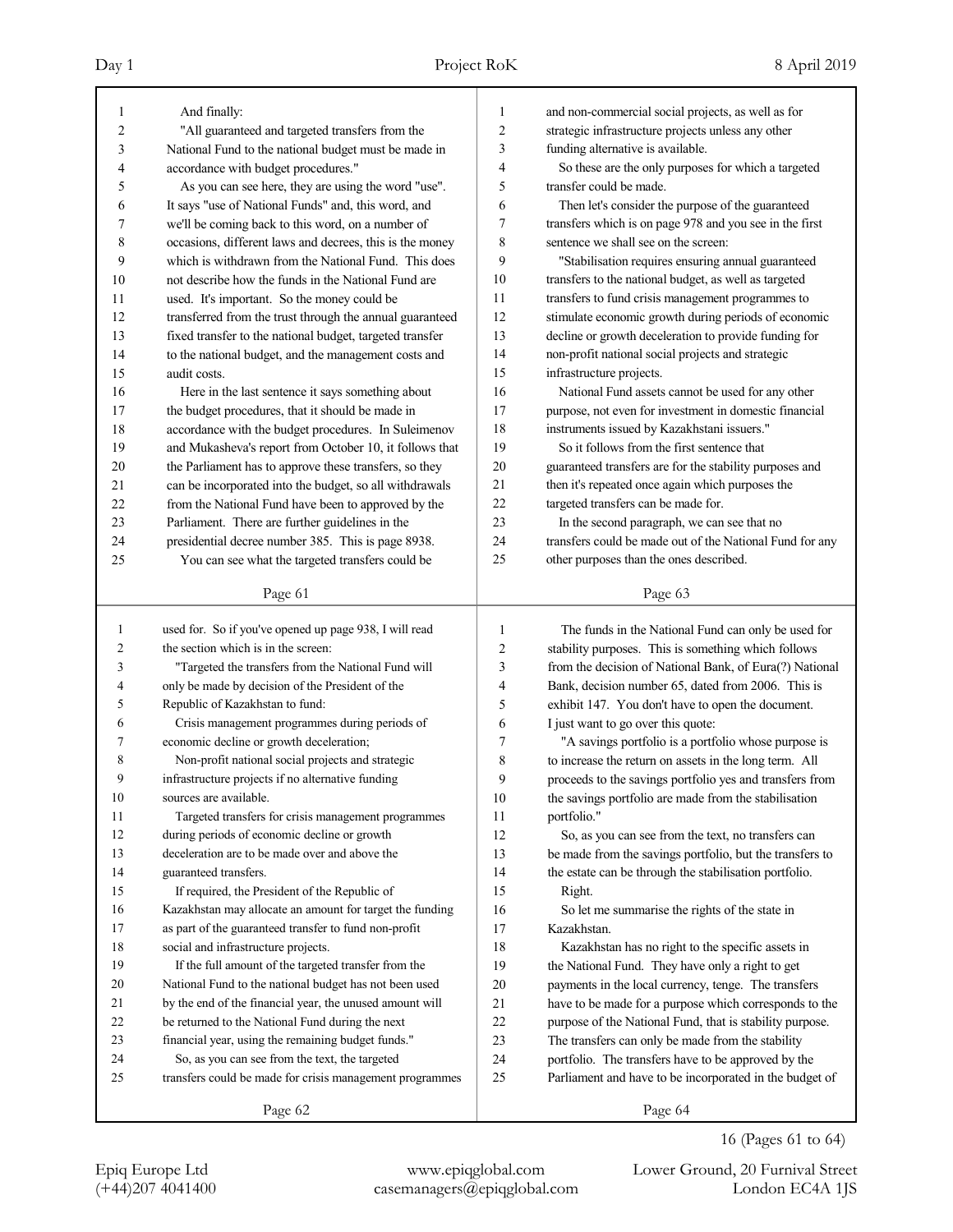| $\mathbf{1}$ | the country.                                               | 1              | those things relating to England and Kazakhstan.         |
|--------------|------------------------------------------------------------|----------------|----------------------------------------------------------|
| 2            | This is what I wanted to say about the general             | $\overline{c}$ | The overall structure in Sweden is that both BoNY,       |
| 3            | structure. I'd like to move on to this Swedish             | 3              | that's how I call Bank of New York, they hired SEB as a  |
| 4            | legislation, but maybe we could take a break for lunch     | 4              | foreign administrator for a bonus investment scheme, the |
| 5            | a bit earlier, because this will take 35 to 40 minutes.    | 5              | Swedish securities for their own and their customers'    |
| 6            | THE CHAIRMAN: It doesn't really matter to us, if it's okay | 6              | behalf.                                                  |
| 7            | with you.                                                  | 7              | These securities are registered to SEB as                |
| 8            | MR AXELRYD: I think we'll find in terms of time. So        | 8              | administrated in Euroclear.                              |
| 9            | an early lunch would be perfect for us.                    | 9              | This relationship can then be seen in SEB's account      |
| 10           | THE CHAIRMAN: Okay. Good, let's do that. We'll break for   | 10             | registry. In SEB's account registry, BoNY opened         |
| 11           | lunch for an hour. Quarter to one. Reconvene at            | 11             | a number of accounts where bonus claims for securities   |
| 12           | quarter to one.                                            | 12             | with SEB can be seen.                                    |
| 13           | (11.38 am)                                                 | 13             | One of those accounts is the securities deposit. Let     |
| 14           | (The luncheon adjournment)                                 | 14             | us look at the account statement and then go further on  |
| 15           | $(12.45 \text{ am})$                                       | 15             | to look at the example of a public shares book, then the |
| 16           | MR GUTERSTAM: Thank you. Before lunch we spoke about the   | 16             | listing of the shareholders, before I make conclusions.  |
| 17           | structure and I shall now say some words about the         | 17             | When we look at the account statement and the shares     |
| 18           | assessment that the court should make.                     | 18             | book, we will speak about the class A shares and we're   |
| 19           | That is a consequence of the enforcement officer who       | 19             | going to use this bank, SHB, Svenska Handelsbanken       |
| 20           | only has the right to sequestrate assets in Sweden. If     | 20             | because, from a value point of view, it's the greatest   |
| 21           | they're not in Sweden, they cannot be sequestrated. It     | 21             | part of the assets in the securities.                    |
| 22           | was assumed there was assets in Sweden, and then I shall   | 22             | The securities that are most interesting in this         |
| 23           | see what kind of assets they are and if they can be        | 23             | case, we call them securities as they are listed in the  |
| 24           | sequestrated in Sweden. And if one could somehow           | 24             | decision of (inaudible)2007 to 2009. There are some      |
| 25           | disregard to who or where they are, then one goes to       | 25             | documents which are not included but that we can see in  |
|              |                                                            |                |                                                          |
|              | Page 65                                                    |                | Page 67                                                  |
|              |                                                            |                |                                                          |
|              |                                                            |                |                                                          |
| $\mathbf{1}$ | England and finds out if it's their assets in England      | 1              | the enforcement agency's decision from 2018 to June 12,  |
| 2            | that would be sequestrated. If one could disregard both    | $\overline{c}$ | even if we're not going to study or comment on           |
| 3            | the assets, they belong in England and in Sweden. In       | 3              | especially that the Central Bank, of course, has the     |
| 4            | that case we would end up in Kazakhstan. So the            | 4              | same objections for the whole of the securities in the   |
| 5            | assessment on the English part, that is governed by the    | 5              | appealed decision.                                       |
| 6            | laws of England, and the same goes for the laws of         | 6              | I suggest we now look in binder 1, tab 50.               |
| 7            | Kazakhstan, and those are the steps that we shall now      | 7              | This the enforcement agency's decision from              |
| 8            | take, and I shall give the floor to my colleague,          | 8              | 6 September 2017. It's exhibit 10 under the heading      |
| 9            | Marcus.                                                    | 9              | "action", we see that the shares and subscription rights |
| $10\,$       | Submissions by MR AXELRYD                                  | 10             | under annex 1 are sequestrated. In page 606 we see       |
| 11           | MR AXELRYD: Yes, the chain of debtors must be expressed in | 11             | a document from SEB that says on the top left it is      |
| 12           | these steps. The steps in this chain, we see that          | 12             | called "Statement of securities". That's to the right.   |
| 13           | somebody higher up in the chain is the owner of assets     | 13             | Under this, if we look up to the left, we see this       |
| 14           | further down the chain. Each debtor in this chain has      | 14             | is addressed in (inaudible) in Belgium and to the right  |
| 15           | rights and those are the assets that could be              | 15             | we can see this is printed on 6 September 2017 and then  |
| 16           | sequestrated.                                              | 16             | there's a box. On this box we see that it is the         |
| 17           | The GMA and the structure through which securities         | 17             | evidence on 5 September 2017 then we will see that it    |
| 18           | have been acquired means that there are relationships      | 18             | comes from a certain account. That account is the one    |
| 19           | between -- and in different levels that it is a chain of   | 19             | that the Central Bank refers to as the deposit, and this |
| 20           | debts. That does not mean that Kazakhstan is the owner     | 20             | is the account that I will use from now on when I use    |
| 21           | the securities under (inaudible) 4.17. This is under       | 21             | the expression "deposit".                                |
| 22           | the laws the Sweden, England and Kazakhstan and we'll      | 22             | Further down is the account holder. On the               |
| 23           | return to this in our closing submissions.                 | 23             | following lines we see a description of the accounts,    |
| 24           | I will explain about the facts that is relevant for        | 24             | account description. We will return to the account       |
| 25           | the chain of debtors in Sweden. We can speak about         | 25             | description, but now I want to make an observation that  |

17 (Pages 65 to 68)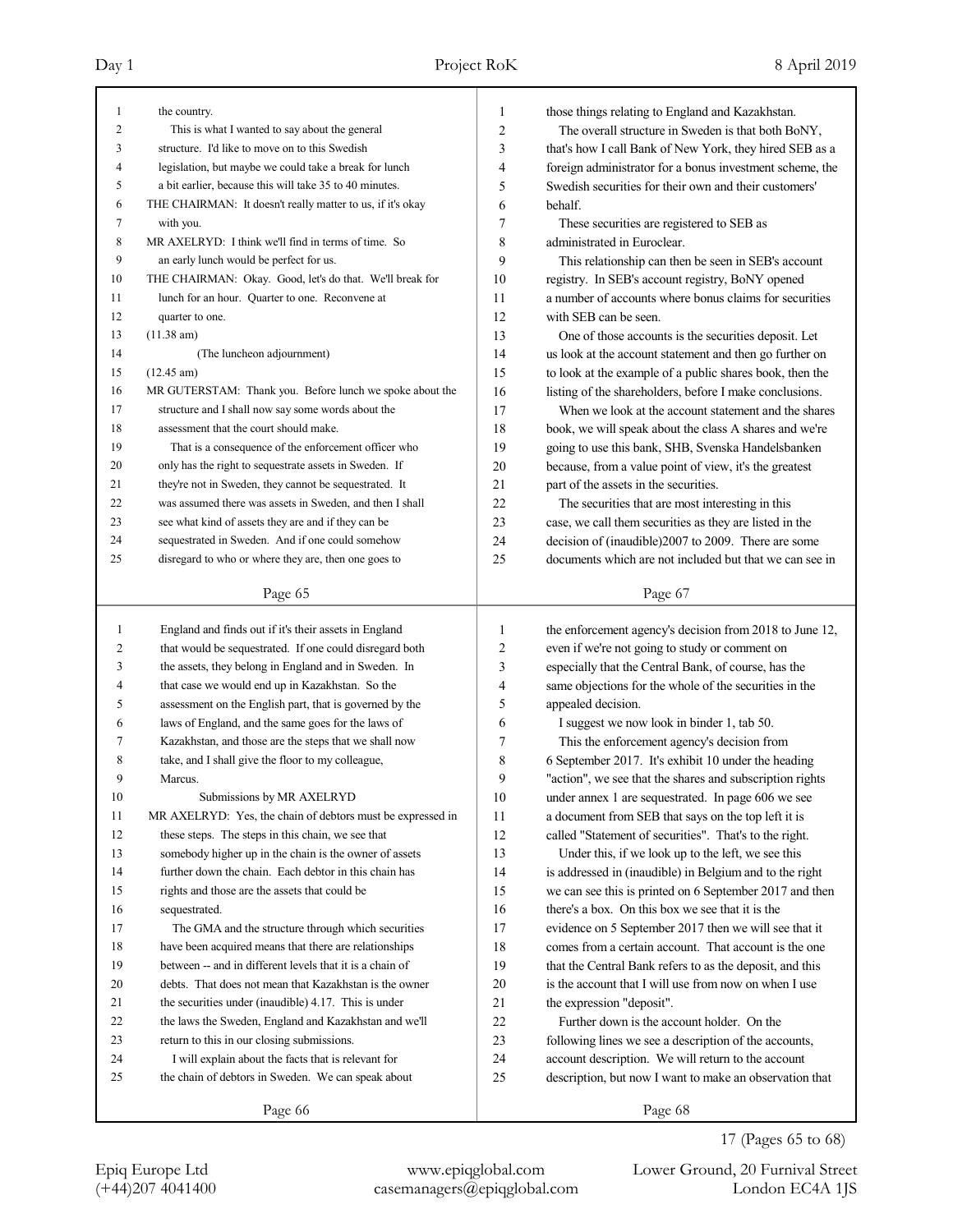| 1              | it is BoNY that named the account and it was BoNY's free | 1              | are only the numbers of the shares or any accounts are   |
|----------------|----------------------------------------------------------|----------------|----------------------------------------------------------|
| $\overline{c}$ | decision to call the account exactly whatever.           | $\overline{c}$ | specified. It's only a certain number of shares of       |
| 3              | It could have been called, for instance, account X.      | 3              | a certain class.                                         |
| 4              | The deposit constitutes what we call a segregated        | 4              | The reason is because this is fungible assets, one       |
| 5              | securities deposit that has to be owned in BoNY's own    | 5              | share in Handelsbanken can be swapped for another share. |
| 6              | name for the customer's account. The BoNY thus is not    | 6              | This is of importance for the legal analysis and we will |
| 7              | with the registered owner of the securities in this SEB  | 7              | turn to that in our closing submissions, but the meaning |
| 8              | deposit account system, but their intermediary, and that | 8              | of that is Kazakhstan cannot be considered to have its   |
| 9              | for a customer. The fact that it is that way, you can    | 9              | own rights under 417, sequestrated securities.           |
| 10             | see that in lots of reasons, in their answer to me on    | 10             | Please also notice that under Handelsbanken, of the      |
| 11             | 10 April 2018. Let us look now at binder 2, tab 85.      | 11             | left column, there is a code. It is SE0007100599. This   |
| 12             | So that barrister was called Karl Guterstam. This        | 12             | is a so-called ISIN code. All shares in Handelsbanken,   |
| 13             | document contains some information that we can release   | 13             | class A, have this code. It is the code which            |
| 14             | to the government, SEB provisions, but it's important    | 14             | identifies this kind of shares with Euroclear.           |
| 15             | for the legalities of that case. I will highlight that.  | 15             | That this is fungible assets can also been seen in       |
| 16             | This is a statement from SEB from 2018, April 10, in     | 16             | the preparatory works, 2013/14 and following, 2011.      |
| 17             | their response to question 1, I have highlighted certain | 17             | From the Swedish you can see the following.              |
| 18             | things.                                                  | 18             | The financial instruments that are listed by             |
| 19             | We can see that BoNY hires SEB to keep a deposit of      | 19             | Euroclear Sweden AB are sufficient specified in number   |
| 20             | their own Swedish securities, and also for their         | 20             | and kind. However, it is not possible to distinguish     |
| 21             | customers' Swedish securities. That is not only their    | 21             | two instruments of the same kind. That means an          |
| 22             | customers but their own and the sub-custodian of the     | 22             | instrument of the same kind is fungible assets, the same |
| 23             | agreement refers to both their own and customers         | 23             | way as money. Usually also the trade is with financial   |
| 24             | securities.                                              | 24             | instruments, is fungible assets. But the financial       |
| 25             | In order to keep the customer's documents, there was     | 25             | instruments are not individually determined in the       |
|                |                                                          |                |                                                          |
|                | Page 69                                                  |                | Page 71                                                  |
|                |                                                          |                |                                                          |
|                |                                                          |                |                                                          |
| $\mathbf{1}$   | an instruction to segregate it in the accounts, in the   | 1              | agreement between the parties.                           |
| 2              | system. These deposits were in its name but for          | 2              | Before leaving this document, let us go to page 609.     |
| 3              | a client but these in short abbreviated names and        | 3              | I just want to show that to the bottom right we see      |
| 4              | addresses that BoNY decided. So it is BoNY who decides   | 4              | the value highlighted in yellow, which was 385 million   |
| 5              | how the account should be called. BoNY is not tax        | 5              | Swedish Crowns at the stock exchange value.              |
| 6              | registered as the owner, but it is an intermediate with  | 6              | Now, the securities are shares in legitimate listed      |
| 7              | deposit for the customer.                                | 7              | at NASDAQ. These companies are so-called isolation       |
| 8              | Question 3, the next page, here we can see that the      | 8              | companies which means that the documents would be        |
| 9              | SEB customers decide themselves how they should          | 9              | registered in a registry and a number of securities, and |
| 10             | denominate the account description.                      | 10             | accounting for financial instruments. That law, I will   |
| 11             | We then return to statement of securities, tab 50.       | 11             | call it LKF. Euroclear is a Swedish deposit and it       |
| 12             | I suggest we look at what is a deposits and we can see   | 12             | accounts for these accounts in a registry under LKF.     |
| 13             | what is being sequestrated. Not left, it is right.       | 13             | It's important to understand what "account for"          |
| 14             | Under that heading we have subscription rights in the    | 14             | means. It is defined in the law, chapter 1, article 3    |
| 15             | (inaudible). It's worth 250 thousand (inaudible), we     | 15             | as deregistration in reconciliation registries by        |
| 16             | would submit that they're right, which is a negligible   | 16             | ownership rights and special rights to such financial    |
| 17             | amount, this amount in this context. A large part comes  | 17             | instruments for which share letters, rights or other     |
| $18\,$         | later of Swedish shares.                                 | $18\,$         | documents have not been -- so it is not keeping, but     |
| 19             | If we just glance at the list and we can see that        | 19             | rather a register of rights.                             |
| $20\,$         | these shares in major Swedish companies, such as Alfa    | $20\,$         | So that is what is included in the reconciliation        |
| 21             | Laval, Assa Abloy, Electrolux, Handelsbanken, SEB,       | 21             | registry, and this registry constitutive effect. That    |
| $22\,$         | Telia, large Swedish listed companies. On page 607 we    | $22\,$         | is the registration in said registry gives rights, it    |
| 23             | notice the Handelsbanken series A shares highlighted     | 23             | has legal effect that can be seen in chapter 6 in        |
| 24             | with yellow. We see its worth we see it's 2,441,320      | 24             | Euroclear, headed "Legal effect from registration". So   |
| 25             | shares in the bank, Handelsbanken. As we can see, there  | 25             | it is this deregistration that gives rights to owners at |
|                | Page 70                                                  |                | Page 72                                                  |

18 (Pages 69 to 72)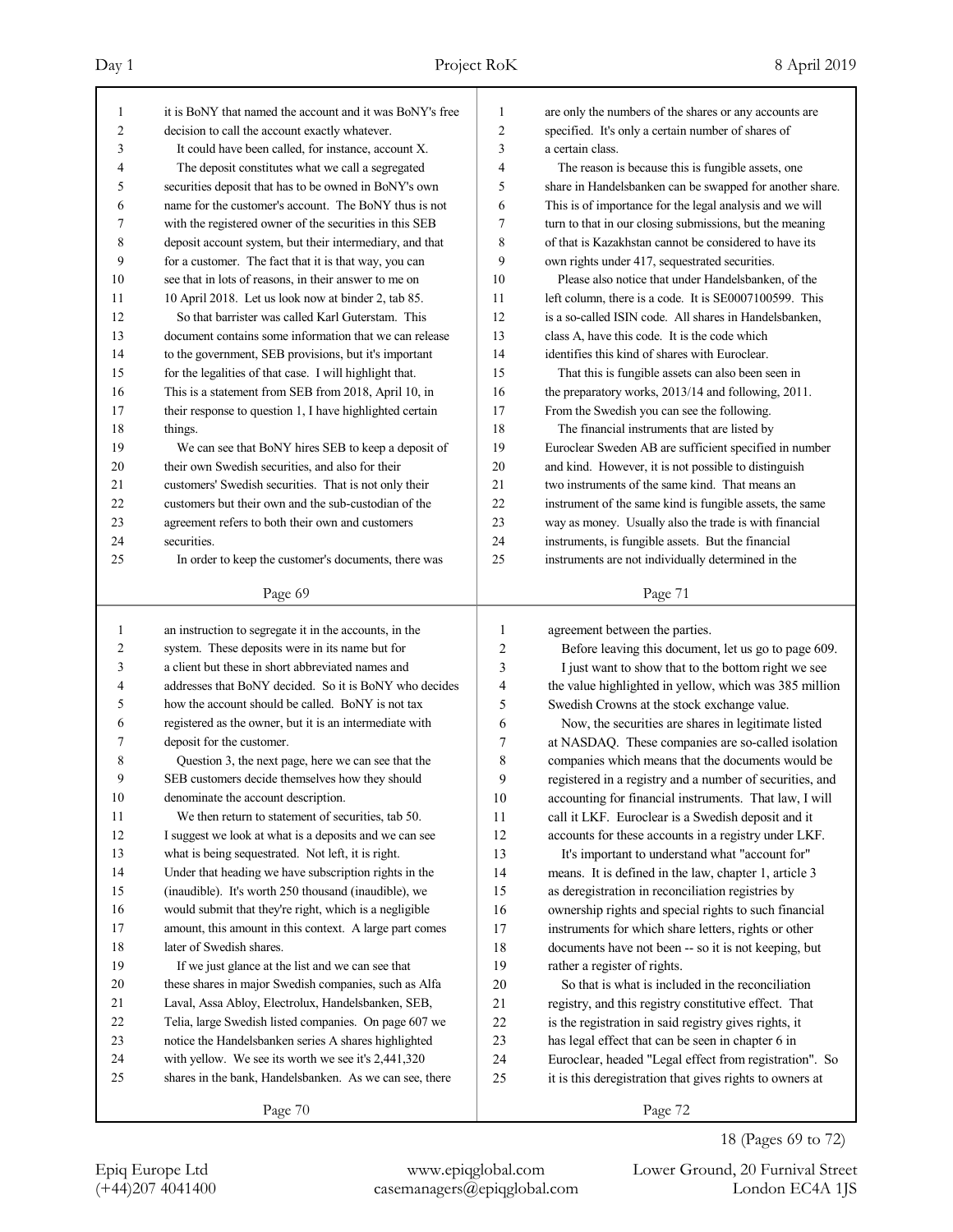| 1              | different stages.                                                                                                 | 1                       | the reconciliation register.                                                                                   |
|----------------|-------------------------------------------------------------------------------------------------------------------|-------------------------|----------------------------------------------------------------------------------------------------------------|
| $\overline{c}$ | When the shares are registered for the first time,                                                                | $\boldsymbol{2}$        | But this doesn't mean that the SEB is registered;                                                              |
| 3              | then these financial instruments become a rate that is                                                            | 3                       | it's a custodian.                                                                                              |
| 4              | separate from the company, and it still deregistration                                                            | 4                       | So Euroclear registers of ownership and a special                                                              |
| 5              | in this registry which determines who can use this right                                                          | 5                       | rate is registered as a custodian, is a restriction of                                                         |
| 6              | towards the emissary, that is the company that admits                                                             | 6                       | a special rate, which rate is given to them as                                                                 |
| 7              | these shares. Wallin-Norman comments like this in his                                                             | $\boldsymbol{7}$        | registered custodian.                                                                                          |
| 8              | book, Kontorätt.                                                                                                  | 8                       | One is so-called ownership presumption, which means                                                            |
| 9              | Just when issuing the complete and signed promissory                                                              | 9                       | that registration itself means that SEB has the right to                                                       |
| 10             | notes, then this does not become effective until they                                                             | 10                      | dispose of the shares and sell the shares. It followed                                                         |
| 11             | are at the Central Bank, and for that reason the data,                                                            | 11                      | from chapter 3, paragraph 10, and chapter 6 paragraph                                                          |
| 12             | both for the instruments accounted for, it shall be                                                               | 12                      | 1in LKF.                                                                                                       |
| 13             | considered at the time they are delivered to the                                                                  | 13                      | In chapter 3, paragraph 10, you can see that the                                                               |
| 14             | investors. It is at this hearing at the moment when                                                               | 14                      | financial instruments registered for (inaudible),                                                              |
| 15             | these registered companies requires reconciliations                                                               | 15                      | chapter 6 is applicable. Chapter 6, paragraphs 1 and 4,                                                        |
| 16             | accounts in the financial instruments become for                                                                  | 16                      | it's noted that reconciliation account, as an owner,                                                           |
| 17             | (inaudible).                                                                                                      | 17                      | should instead apply to custodian, and chapter 6,                                                              |
| 18             | Before that, there are no free separate financial                                                                 | 18                      | paragraph 1, which is called "Ownership presumption".                                                          |
| 19             | instruments, such as object from somebody else's                                                                  | 19                      | The one who's noted as known authorisation(?)                                                                  |
| 20             | ownership right. That would mean that the owner's right                                                           | 20                      | account shall with limitations which fall from the                                                             |
| 21             | to new admitted, accounted instrument does not arise                                                              | 21                      | account to be considered to have the right to dispose of                                                       |
| 22             | until the accounting for this actually takes place.                                                               | 22                      | the financial instrument.                                                                                      |
| 23             | Apart from doing this, Euroclear also keeps a share                                                               | 23                      | So SEB -- secondly is registered as a custodian,                                                               |
| 24             | ledger for the company.                                                                                           | 24                      | that economical rights connected to the shares are given                                                       |
| 25             | If share owners register their shares with                                                                        | 25                      | to SEB. For example, SEB has the right to receive                                                              |
|                | Page 73                                                                                                           |                         | Page 75                                                                                                        |
|                |                                                                                                                   |                         |                                                                                                                |
|                |                                                                                                                   |                         |                                                                                                                |
| $\mathbf{1}$   | administrators, it is the administrator and not the                                                               | $\mathbf{1}$            | dividends and the signing rights, and this follows from                                                        |
| $\overline{c}$ | owner of Euroclear that registers. This is under                                                                  | $\sqrt{2}$              | chapter 6, paragraph 39 of the Companies Act, which goes                                                       |
| 3              | chapter 3 (inaudible) and also the share chapter. These                                                           | $\overline{\mathbf{3}}$ | when a reconciliation company shareholder or a custodian                                                       |
| 4              | shares were registered at Euroclear and the                                                                       | $\overline{4}$          | who, under the reconciliation date, is registered in the                                                       |
| 5              | consolidation registry. We want to highlight what the                                                             | 5                       | share ledger and registered in the reconciliation                                                              |
| 6              | Handelsbanken book says.                                                                                          | 6                       | register has the right to receive new shares signing                                                           |
| 7              | That we can see in book 2, tab 69.                                                                                | $\boldsymbol{7}$        | gross dividends, et cetera.                                                                                    |
| 8              | So if you go to page 799, at the top left this is                                                                 | $\,$ 8 $\,$             | So SEB, being a registered custodian, has the right                                                            |
| 9              | a public share ledger from Handelsbanken, you can see                                                             | 9                       | of disposal over the shares, with the risk actually                                                            |
| 10             | the date, 29 December 2017 at the top column, first                                                               | 10                      | admitting(?), has the economic rights connected to                                                             |
| 11             | table on the left. You see the ISIM code. You can see                                                             | 11                      | shares, but it doesn't mean that SEB are registered as                                                         |
| 12             | that this is A series, so this the same code as you can                                                           | 12                      | the owner of the shares. SEB are registered as an                                                              |
| 13             | see in the separate securities under Handelsbanken                                                                | 13                      |                                                                                                                |
| 14             |                                                                                                                   | 14                      | intermediary and they hold the shares for somebody else.                                                       |
| 15             | shares. So all of the A series shares of this code, if<br>we flip the page to page 800, we can see that SEB is a  | 15                      | This follows directly from chapter 3, paragraph 9 of                                                           |
| 16             |                                                                                                                   | 16                      | LKF. The custodian is not registered as an owner but on                                                        |
| 17             | registered, listed there in 4, about 630 million shares                                                           | 17                      | behalf of another party, but says that a reconciliation<br>account for the financial instruments registered to |
| 18             | in Handelsbanken of 88 -- about 2.4 of these fungible<br>shares were attached and sold by the enforcement agency. | 18                      | custodians includes a note that the instruments are                                                            |
| 19             | This share ledger is in alphabetic order and has                                                                  | 19                      | managed on behalf of someone else.                                                                             |
| 20             | been submitted in its entirety on a flash drive, so                                                               | 20                      | SEB, being an intermediary, they have an obligation,                                                           |
| 21             | therefore if you analyse the ledger, share ledger, it's                                                           | 21                      | according to 3.12 LKF, they have an obligation to                                                              |
| 22             | BoNY's is not registered as a shareholder in Handelsbank                                                          | 22                      | provide Euroclear with information about the underlying                                                        |
| 23             | in the same place to the National Bank and to the                                                                 | 23                      | customers. According to the 3.13 of LKF, Euroclear                                                             |
| 24             | Republic of Kazakhstan. None of these entities have                                                               | 24                      | should have this information available to the public in                                                        |
| 25             | been registered as owners to any identifiable shares in                                                           | 25                      | assembly of shareholders. 3.13 goes as follows:                                                                |
|                | Page 74                                                                                                           |                         | Page 76                                                                                                        |

19 (Pages 73 to 76)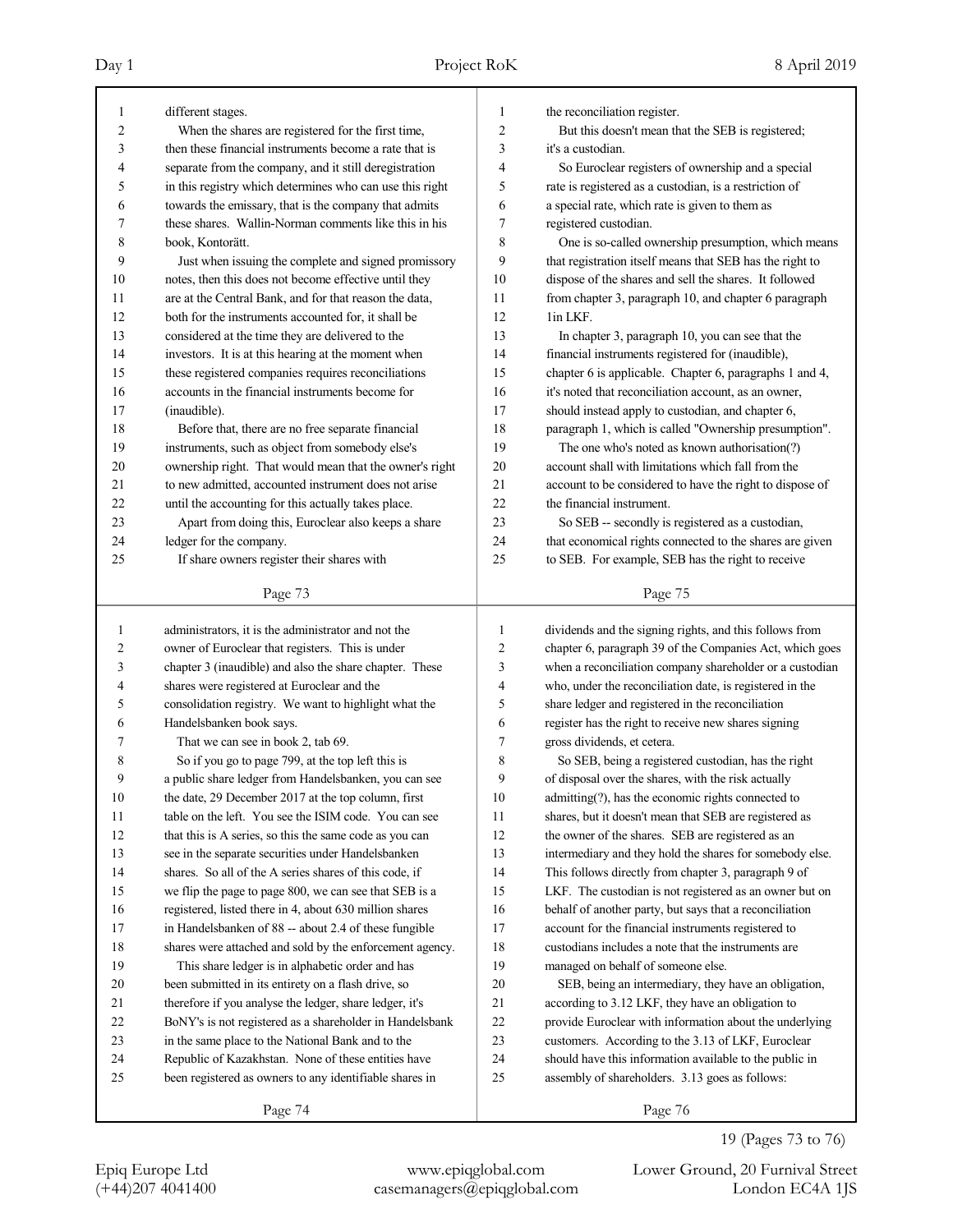| 1            | "The essential security deposit for every                | 1            | provided to SEB through its SWIFT message lists, than    |
|--------------|----------------------------------------------------------|--------------|----------------------------------------------------------|
| 2            | reconciliation company, there should be some of          | 2            | the information in possession of SEB and GOK(?). This    |
| 3            | shareholders with more than 500 shares in the company."  | 3            | item is a part of BoNY's claim to SEB with respect to    |
| 4            | This summary is not a part of the reconciliation         | 4            | A securities in Handelsbanken. As far as I understand,   |
| 5            | register, it is a summary of the information which       | 5            | this is based, inter alia, on this information in the    |
| 6            | Euroclear received from the custodians. So this is       | 6            | public registered nominees. Based on this, the           |
| 7            | a reflection of the information in the custodian's       | $\tau$       | enforcement agency decided to attach 24,630 shares on    |
| 8            | accounts system.                                         | 8            | the reconciliation account.                              |
| 9            | Let's have a look at what it looked like at              | 9            | We don't understand how the 2.4 million shares were      |
| 10           | Handelsbanken. The date of the public ledger, which is   | 10           | selected out of 630 million shares, because one share    |
| 11           | the 29 December 2017, and this is tab 66 in binder 2.    | 11           | cannot be differentiated from a different share of the   |
| 12           | Look at page 754.                                        | 12           | different client. So how could they identify which       |
| 13           | Then we see this public list of nominees. This is        | 13           | shares which were allegedly owned by Kazakhstan? It is   |
| 14           | Svenska Handelsbanken. We see the date, which is         | 14           | also unclear how the 2.4 million shares who were         |
| 15           | 9 December, then there are two tables on the left-hand   | 15           | selected were from BoNY's claim to SEB, covering         |
| 16           | side. The top table gives the total number of issued     | 16           | 131 million shares. These shares which BoNY -- and the   |
| 17           | securities, and the table at the bottom are the shares   | 17           | shares owned by BoNY's customers are fixed on SEB's      |
| 18           | which are -- which are nominee shareholder registered.   | 18           | account.                                                 |
| 19           | So we can see that about 64 per cent of the shares in    | 19           | But if you could say is this of an importance that       |
| 20           | Handelsbanken were registered with the nominee           | 20           | SEB registered 2.4 million shares in a segregated        |
| 21           | shareholder, as you can see.                             | 21           | deposit. No, this registration does not lift the --      |
| 22           | On the right-hand side, in the lower table, move on      | 22           | makes the reconciliation account. It doesn't give any    |
| 23           | to page 75, which is the next page, this is the          | 23           | rights with respect to the issue and it does not         |
| 24           | an extract which starts when BoNY was registered as a    | 24           | identify any specific shares on the reconciliation       |
| 25           | holder. The first item -- as a registered holder -- is   | 25           | account.                                                 |
|              | Page 77                                                  |              | Page 79                                                  |
|              |                                                          |              |                                                          |
|              |                                                          |              |                                                          |
| $\mathbf{1}$ | the third item from the bottom.                          | $\mathbf{1}$ | This could be compared to -- on a note, that             |
| 2            | We can see, if you flip forward, you'll see the          | 2            | registration is SEB registry, as opposed to the note of  |
| 3            | number of items where BoNY is registered as holders. So  | 3            | the reconciliation register -- has no legal effect. This |
| 4            | basically the entire extract covers these items.         | 4            | is just evidence of a claim to set a number of shares of |
| 5            | If you flip to page 791, you can see that BoNY are       | 5            | a certain kind, so a claim for fungible property.        |
| 6            | the registered holders up until the last item.           | 6            | To attend to deal with specific shares, it appears       |
| 7            | If you add all these items, that you consider BoNY       | 7            | on the registration of a name(?) in the reconciliation   |
| 8            | has a claim for SEB with respect to 131 million A shares | 8            | registered that approval of specific share has been made |
| 9            | in Handelsbank. And as we can see from the statement     | 9            | with the authorisation to receive the rights with        |
| $10\,$       | from SEB, BoNY has retained SEB for a deposit of BoNY's  | 10           | respect to the issue according to LKF, according to the  |
| 11           | own securities and the securities which belong to        | 11           | Companies Act.                                           |
| 12           | BoNY's customers. So BoNY's claim for 131 million        | 12           | So the -- as long as they wish to administer the         |
| 13           | shares, these are the securities for which BoNY has a    | 13           | rights granted to SEB, SEB in their turn they have       |
| 14           | claim on their own, and shares where BoNY's customer, or | 14           | obligations with respect to their customer.              |
| 15           | a customer of a customer, of a customer of a customer of | 15           | How, therefore, SEB has no liabilities to the            |
| 16           | a customer has an ownership claim.                       | 16           | customers of their customers?                            |
| 17           | Where the ownership claim is depends on the length       | 17           | There is no claims with the relationship between SEB     |
| 18           | of the links to the underlying beneficiary. Let's        | $18\,$       | and BoNY's underlying customers.                         |
| 19           | consider a specific item of this public nominee          | 19           | We will hear from the officers at SEB that SEB           |
| 20           | register.                                                | $20\,$       | managed for the customers for BoNY and that SEB's        |
| 21           | If we flip to page 789, the last item on that page.      | 21           | obligations are with respect to BoNY and no one else.    |
| 22           | The last item on this page reflects the number of        | $22\,$       | The fact that there is no claim between SEB and BoNY's   |
| 23           | A shares of Handelsbanken which were registered at the   | 23           | underlying customers, it follows specifically from the   |
| 24           | securities deposit, the information for which follows    | 24           | fact that SEB doesn't even know who the underlying       |
| 25           | from column number 2, is the information which BoNY have | 25           | customers are. The form of nominee doesn't know who the  |
|              | Page 78                                                  |              | Page 80                                                  |

20 (Pages 77 to 80)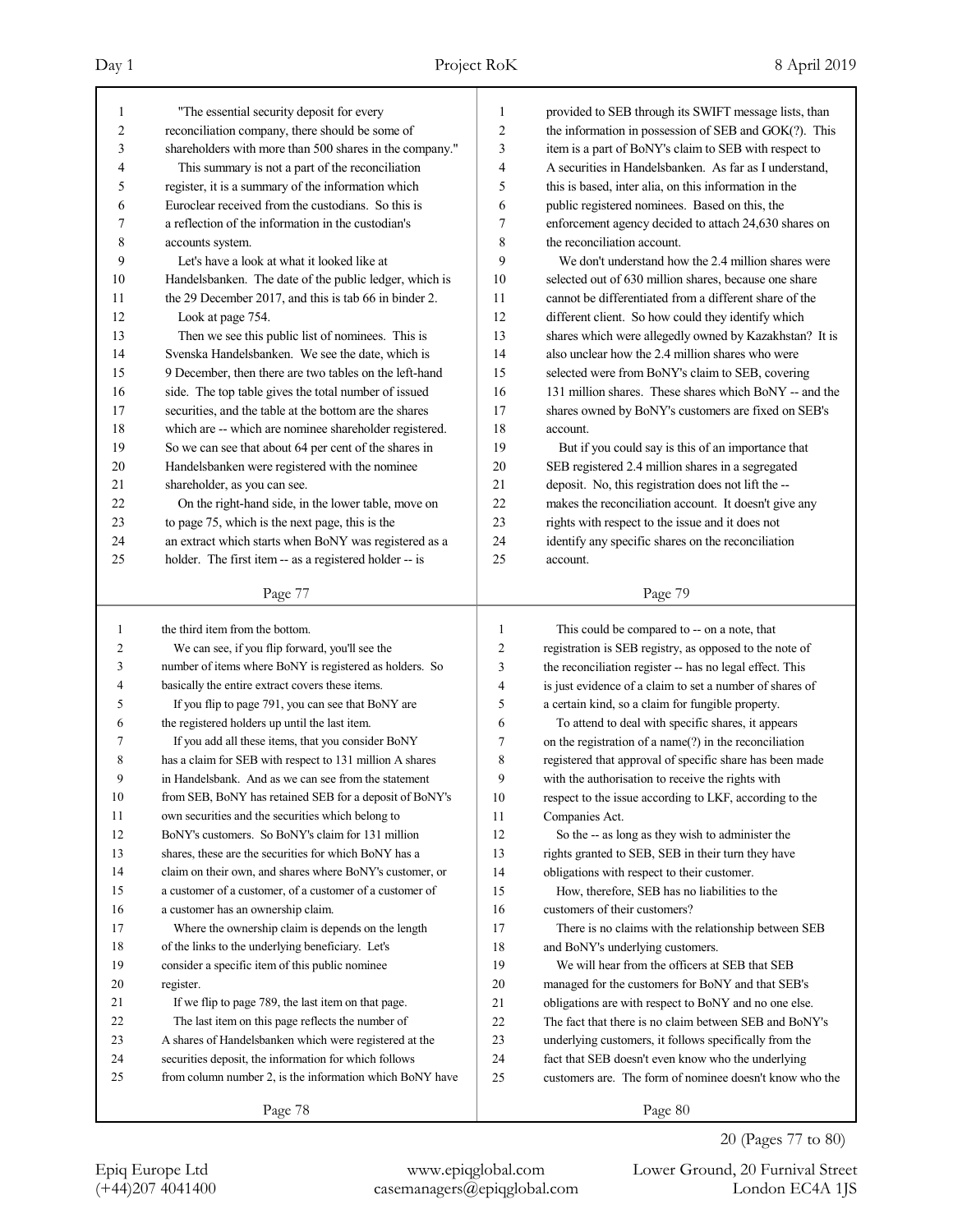| 1              | underlying customer -- it's not unusual. Very normal.    | 1              | Further submissions by MR GUTERSTAM                      |
|----------------|----------------------------------------------------------|----------------|----------------------------------------------------------|
| $\overline{c}$ | They comment in the following manner in their textbook.  | $\overline{c}$ | MR GUTERSTAM: So what we've heard so far is about the    |
| 3              | If we go through the Swedish list of companies with      | 3              | circumstances about who the assets in Sweden belong to,  |
| 4              | whatever the securities, it is whether -- it's that the  | 4              | and this is the legal analysis of the sequences will     |
| 5              | formal nominee in the reconciliation register has only   | 5              | give us an answer to this question. We haven't heard     |
| 6              | knowledge about the fact that some of their own          | 6              | any comments to the applicants when it comes to the      |
| 7              | customers normally for financial institutions are not    | 7              | circumstances. However, the applicants claim that the    |
| 8              | the owners. The underlying owners, with respect to the   | 8              | National Fund, quote unquote, belongs to Kazakhstan, so  |
| 9              | third nominee, should in the usual case according to the | 9              | they know which asset they are referring to. But they    |
| 10             | Swedish law, should be regulated by foreign law.         | 10             | have still submitted a number of documents regarding the |
| 11             | Foreign owners, in principle, have "foreign rights of    | 11             | Swedish part of the chain to support their statement,    |
| 12             | ownership" to the Swedish shares and other financial     | 12             | and these four documents. And these are description of   |
| 13             | instruments registered in the essential securities       | 13             | the account or statement of securities, something we     |
| 14             | deposit. And underlying customer who the nominee is not  | 14             | just presented, extracts from Euroclear's registry,      |
| 15             | aware of cannot make any claims to the formal nominee    | 15             | something we have considered already, Electrolux's       |
| 16             | with respect to the shares on the reconciliation         | 16             | prospectus and a request for repayment of taxes. But     |
| 17             | account. The underlying customer has only claim to the   | 17             | these are the four documents which we would like to      |
| 18             | delivery of shares from their account, but according to  | 18             | present briefly, before I move onto the English part of  |
| 19             | their contractual counterparty, if this counterparty is  | 19             | the chain of debtors.                                    |
| 20             | outside of the Swedish, which means that the assets of   | 20             | The first question which I would like the court to       |
| 21             | the underlying customer are located outside of Sweden.   | 21             | ask themselves, just by looking at the documents which   |
| 22             | BoNY have retained SEB as a formal nominee. So to        | 22             | have been submitted, is: could any of these documents    |
| 23             | go to the summary, BoNY has retained SEB a formal        | 23             | change the circumstances we have just presented? Could   |
| 24             | manager for investment, for BoNY and BoNY's customers in | 24             | it change which rights follow from the statutory         |
| 25             | Swedish securities. According to this conciliation(?)    | 25             | documents, or which rights follow from the subsequent    |
|                |                                                          |                |                                                          |
|                | Page 81                                                  |                | Page 83                                                  |
|                |                                                          |                |                                                          |
|                |                                                          |                |                                                          |
| 1              | agreement, SEB is registered as the formal nominee in    | $\mathbf{1}$   | agreement which BoNY and SEB. And the obvious answer is  |
| $\overline{c}$ | Euroclear for BoNY's Swedish securities. SEB also is     | $\overline{c}$ | no. Therefore this evidence is not relevant to our       |
| 3              | a nominee for a large number of other customers. The     | 3              | case. But the claimants say the evidence is relevant     |
| 4              | quoting of shares per SEB is registered on one           | $\overline{4}$ | and therefore I would like to deal with that.            |
| 5              | reconciliation account with Euroclear. The shares        | 5              | The comment I would make for the four documents is       |
| 6              | obviously mentioned in this account cannot be            | 6              | that all of them include a reference to "ultimate"       |
| 7              | differentiated from each other. So it's not possible to  | 7              | beneficiary", ie Republic of Kazakhstan. In one way or   |
| 8              | identify which shares belong to BoNY or which shares     | 8              | another the name is there and that's why the documents   |
| 9              | belong to BoNY's customers.                              | 9              | have been submitted.                                     |
| 10             | We come to the segment from BoNY, which from SEB         | 10             | If we start with the first document, and I have just     |
| 11             | BoNY has right to a certain number of shares, but not    | 11             | cut the section at the top right corner, "Statement of   |
| 12             | specific identifiable shares.                            | 12             | securities". We have just considered this, so we don't   |
| 13             | This right of claim exists in Sweden, but this rate      | 13             | have to go back to the document again. What has been     |
| 14             | belongs to BoNY and no one else. Their underlying        | 14             | submitted here is what is the text under the account     |
| 15             | customers -- BoNY's underlying customers' claim for the  | 15             | description. If you look at the statement of             |
| 16             | securities does not exist in Sweden, since BoNY's        | 16             | securities, just like we've heard from my colleague, the |
| 17             | textbook is found overseas. Therefore these underlying   | 17             | only legally relevant information which could be read    |
| $18\,$         | claims cannot be attached in Sweden. This is what        | 18             | from submission is who the account holder is. And it     |
| 19             | I wanted to say about this in my opening statement, and  | 19             | says this information is found under "Account holder",   |
| 20             | I pass the word to my colleague, Carl, who would like to | 20             | and here we can see that it's BoNY which is the account  |
| 21             | provide comment submitted by the applicant, and he will  | 21             | holder.                                                  |
| 22             | also describe the situation in the English and Kazakhi   | $22\,$         | However, we also have the account description, and       |
| 23             | section of the contain of debtors.                       | 23             | an account description is a description an account, and  |
| 24             |                                                          | 24             | here you can choose whatever you want. You can write     |
| 25             |                                                          | 25             | nothing, you can write X. It has no legal importance     |
|                | Page 82                                                  |                | Page 84                                                  |

21 (Pages 81 to 84)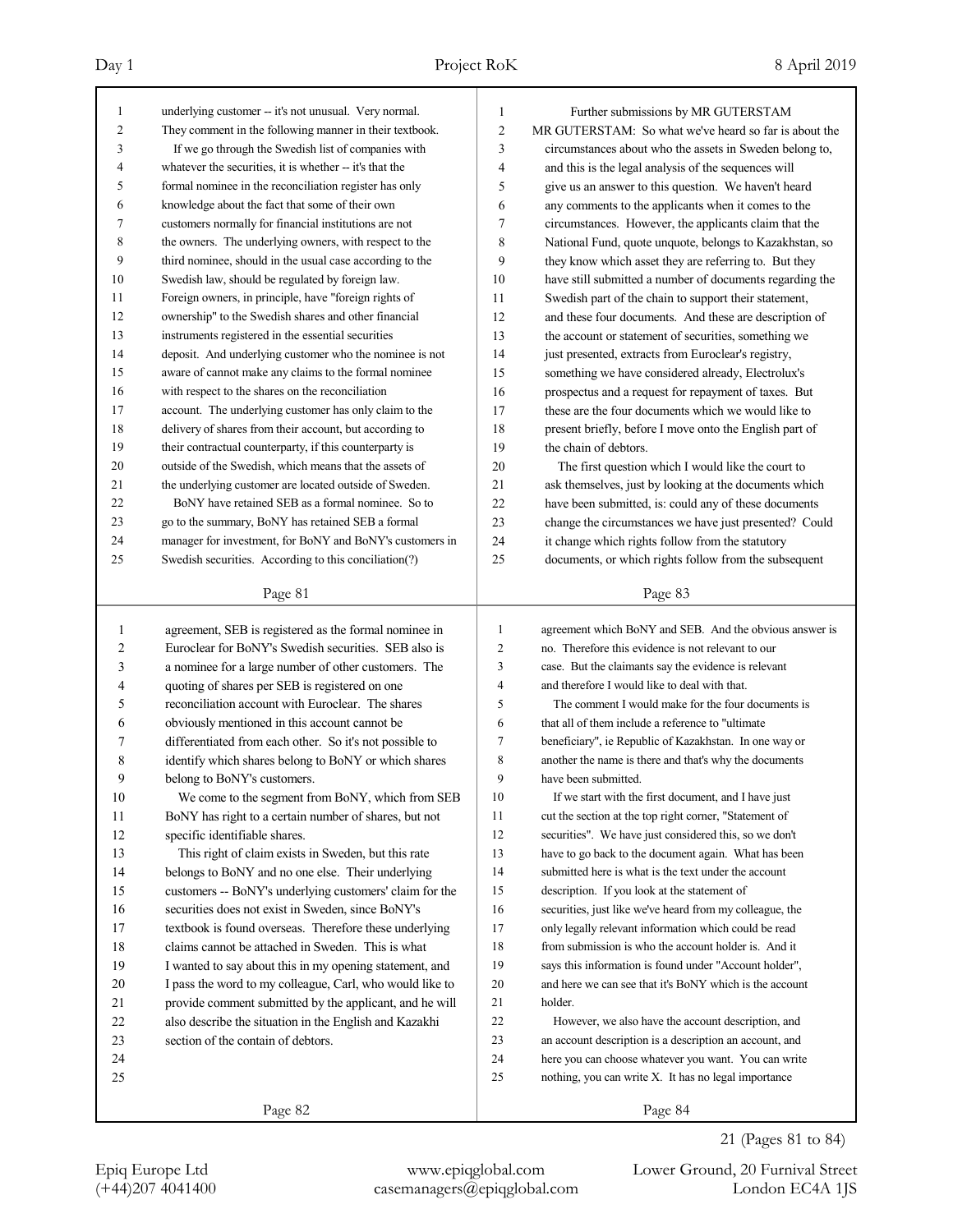| 1                       | whatsoever and we'll hear more about this from the SEB                                                    | 1                | this is a form of the Swedish taxation agency to remit                                                        |
|-------------------------|-----------------------------------------------------------------------------------------------------------|------------------|---------------------------------------------------------------------------------------------------------------|
| 2                       | witnesses.                                                                                                | $\overline{c}$   | the taxes, but these are the two ones I would like to                                                         |
| 3                       | What they included here is a reference to the                                                             | 3                | identify. They say it was the claimant and on behalf of                                                       |
| 4                       | ultimate beneficiary, ie the Republic of Kazakhstan, and                                                  | 4                | claimant BoNY is requesting repayment. BoNY, they                                                             |
| 5                       | who included this information. It was BoNY who sent                                                       | 5                | stated that the National Fund was the ultimate                                                                |
| 6                       | a swift message to SEB, who said: open accounts of this                                                   | 6                | beneficiary, ie Ministry of Finance, ie the Finance                                                           |
| 7                       | type, give this statement -- this is an account                                                           | 7                | Ministry of the Republic of Kazakhstan. BoNY did not                                                          |
| 8                       | description. Why have we been given this reference? We                                                    | 8                | conduct investigations whether this was correct                                                               |
| 9                       | don't know, but they've done this, and this has no legal                                                  | 9                | according to the Swedish law, in order to request                                                             |
| 10                      | effect.                                                                                                   | 10               | repayment of taxes on behalf of someone else. In Sweden                                                       |
| 11                      | The next document is the extract from Euroclear's                                                         | 11               | they required power of attorney. BoNY had no power of                                                         |
| 12                      | registry, something we have considered already. This is                                                   | 12               | attorney from the state, because, according to the GCA,                                                       |
| 13                      | the information which SEB sends to Euroclear to include                                                   | 13               | their counterparty was National Bank. Therefore BoNY                                                          |
| 14                      | in the list and the summary, and SEB received this                                                        | 14               | sent a standard power of attorney which gives different                                                       |
| 15                      | information from BoNY. Just like for the account                                                          | 15               | authority to conduct different measures with respects to                                                      |
| 16                      | description, SEB has to state BoNY to Euroclear, and                                                      | 16               | holdings. They send it to the National Bank and they                                                          |
| 17                      | then the reference given by BoNY. And here they have                                                      | 17               | asked National Bank to -- for the authority(?) to be                                                          |
| 18                      | added the reference to the ultimate beneficiary. We                                                       | 18               | signed by someone on behalf of the state. The                                                                 |
| 19                      | don't know why, but they have done it. This is of no                                                      | 19               | National Bank, they trusted the global facilities, so                                                         |
| 20                      | legal importance whatsoever, because BoNY is the one                                                      | 20               | therefore they made sure it was signed it back.                                                               |
| 21                      | registered as a legal entity.                                                                             | 21               | You know that this happens, this is a document which has                                                      |
| 22                      | The next document, a prospectus from Electrolux, and                                                      | 22               | been submitted by the applicants. This is exhibit 142.                                                        |
| 23                      | I have selected an extract from the relevant page and                                                     | 23               | This is a letter which was sent from deputy director of                                                       |
| 24                      | the prospectus. And Electrolux have created this                                                          | 24               | the national bank addressed to BoNY:                                                                          |
| 25                      | prospectus in order to name the largest shareholders,                                                     | 25               | "As per your request please find attached the signed                                                          |
|                         | Page 85                                                                                                   |                  | Page 87                                                                                                       |
|                         |                                                                                                           |                  |                                                                                                               |
| $\mathbf{1}$            | and when they did that, like we've heard, the majority                                                    | 1                | original power of attorney, ie [the Swedish translation                                                       |
| $\overline{\mathbf{c}}$ | of the shares in the largest group of companies are                                                       | $\boldsymbol{2}$ | follows]."                                                                                                    |
| 3                       | nominee registered. So go to the list of nominees and                                                     | 3                | This confirms the sequence of events. The question,                                                           |
| 4                       | see who is registered at Euroclear.                                                                       | $\overline{4}$   | obviously, is: what does this mean to Kazakhstan                                                              |
| 5                       | On the previous slide you see BoNY registered on                                                          | 5                | suddenly become the owner of shares in question, since                                                        |
| 6                       | behalf of someone else, and we saw this reference. And                                                    | 6                | BoNY have stated that they are the beneficial owner in                                                        |
| 7                       | what they did, they didn't conduct any further analysis,                                                  | 7                | a tax form to the tax agency?                                                                                 |
| 8                       | they couldn't, because no other information could be                                                      | 8                | So did the entire structural -- did all the                                                                   |
| 9                       | received from a bank due the confidentiality provision.                                                   | 9                | rights -- till they suddenly changed after the form was                                                       |
| $10\,$                  | So therefore they assumed incorrectly that BoNY's                                                         | $10$             | filled out? No, obviously not.                                                                                |
| 11                      | customer was the Republic of Kazakhstan. We know, and                                                     | 11               | It's not the tax form which decides who is the owner                                                          |
| 12                      | it's not disputed in this case, that BoNY's customer is                                                   | 12               | of the assets; it's who owns the owner -- who owns the                                                        |
| 13                      | the National Bank and not the Republic of Kazakhstan.                                                     | 13               | shares. This determines what you should write in your                                                         |
| 14                      | So we know that Electrolux's prospectus is incorrect.                                                     | 14               | tax form and the fact that BoNY incorrectly requested                                                         |
| 15                      | So this document describes what the public listing is.                                                    | 15               | payment, the repayment of taxes in the name of                                                                |
| 16                      | It's of no relevance at all for this case.                                                                | 16               | Kazakhstan rather than in the name of the national bank.                                                      |
| 17                      | Finally, we have an application for tax, repayment                                                        | 17               | This is of no importance whatsoever to this case. It                                                          |
| $18\,$                  | of taxes. Some securities, they pay out dividends and                                                     | 18               | should be noted that after this was noticed,                                                                  |
| 19                      | in Sweden dividends are taxed at the tax rate of                                                          | 19               | National Bank of Kazakhstan has changed their procedures                                                      |
| 20                      | 30 per cent, and there is a double taxation agreement                                                     | $20\,$           | and now they requested a payment of taxes in their own                                                        |
| 21                      | between the companies, and normally you get 15 per cent                                                   | 21               | name.                                                                                                         |
| 22                      |                                                                                                           | 22               |                                                                                                               |
| 23                      | back if you apply for that.                                                                               | 23               | So, to summarise, the fourth documents which I have                                                           |
| 24                      | For these holdings of the National Bank in BoNY,<br>it's BoNY which is responsible to claim this tax, and | 24               | just presented, they don't effect in any way the                                                              |
| 25                      | there is a form in Swedish and in English which is --                                                     | 25               | circumstances which actually are decisive in terms of<br>who owns the property in accordance with the Swedish |

22 (Pages 85 to 88)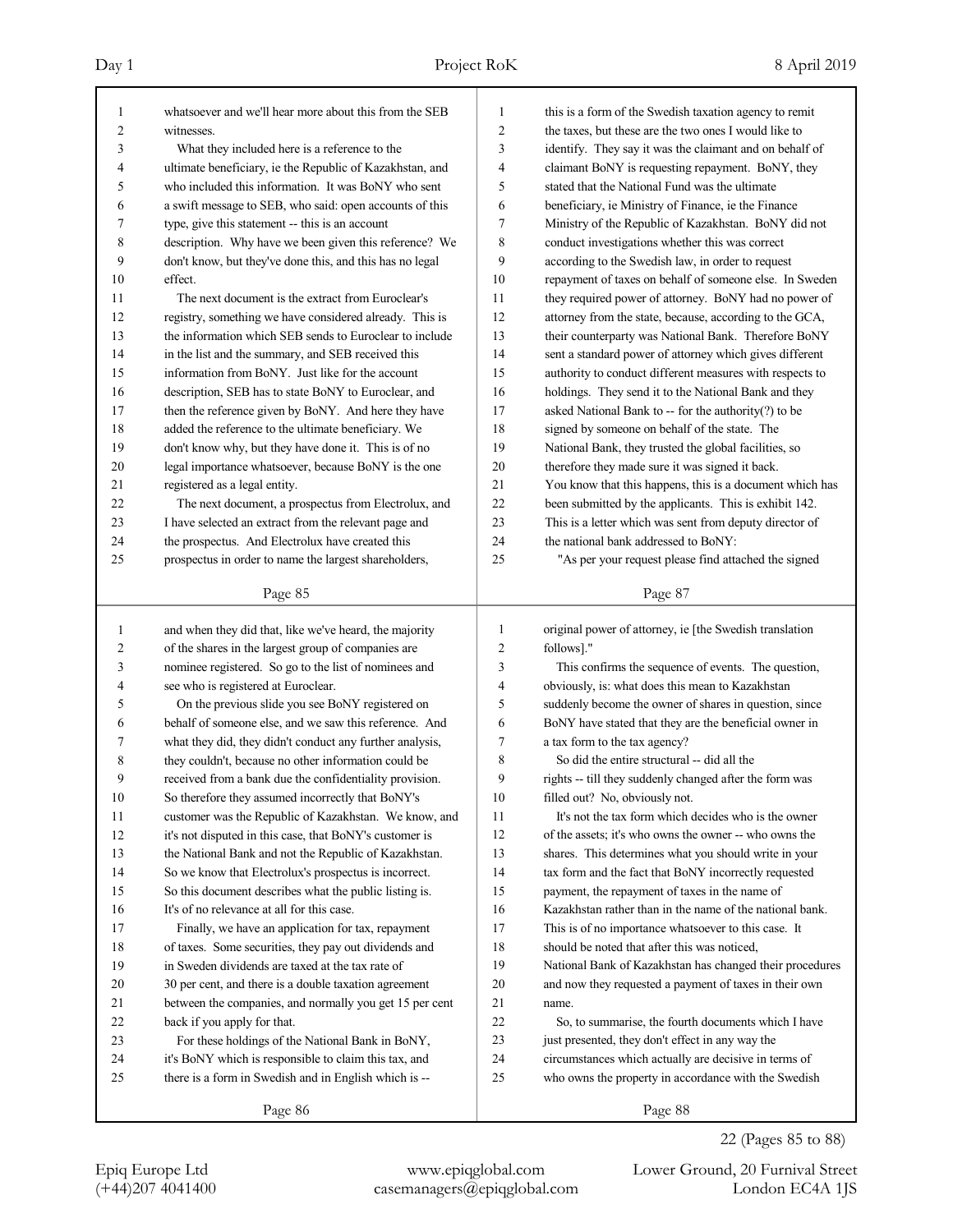| 1        | law.                                                     | 1  | a claim to generic securities of a certain kind and                             |
|----------|----------------------------------------------------------|----|---------------------------------------------------------------------------------|
| 2        | Having said that, I would like to move on to the         | 2  | type. These are securities.                                                     |
| 3        | situation in England.                                    | 3  | Moving on to 5B, we can read the following:                                     |
| 4        | We have already shown that the assets and the rates      | 4  | "In the ownership of securities in the account shall                            |
| 5        | which are found in Sweden to have gone to Kazakhstan and | 5  | clearly recorded on Boston Safe's books as belonging to                         |
| 6        | we could stop there.                                     | 6  | the client and, to the extent securities are physically                         |
| 7        | But if we proceed we will end up in the England, and     | 7  | held in the securities account, such securities shall                           |
| 8        | the situation is that England is governed by the English | 8  | also be physically segregated from the general assets of                        |
| 9        | law and therefore to grant the application by the        | 9  | Boston Safe."                                                                   |
| 10       | applicants, what is required is that these assets are    | 10 | Yes. As we can see from this provision, the                                     |
| 11       | taxable according to the English law. So the question    | 11 | ownership of all the securities, including everything                           |
| 12       | is which assets are present in the England and who do    | 12 | which is not money, shall be registered as belonging to                         |
| 13       | they belong to, and English law is applicable to these   | 13 | the client and the client is of course the Central Bank.                        |
| 14       | two issues.                                              | 14 | And it can also be seen that if there are physical                              |
| 15       | The first question: what assets are there?               | 15 | assets, not cash, they shall be kept separate from                              |
| 16       | It follows from the structure of the screen, the         | 16 | BoNY's own property.                                                            |
| 17       | assets are the rights which followed from the global     | 17 | So from this provision we can understand that there                             |
| 18       | custody agreement.                                       | 18 | is an obligation to register the bank in its books.                             |
| 19       | This is why we will go through the global custody        | 19 | Now, how do we know that this actually took place,                              |
| 20       | agreements to see which rights are there and who are the | 20 | that they fulfilled this obligation? Well, there is                             |
| 21       | owners of these rights.                                  | 21 | a lot of evidence that shows this. This is a letter                             |
| 22       | So if the court could open tab 75 in binder 2, and       | 22 | that we will quote briefly and we will get back to that                         |
| 23       | we will stay there for a while.                          | 23 | in its entirety. It's a letter from BoNY and us at                              |
| 24       | Lets start with page 854. So this is the first           | 24 | Frank from 30 October 2013, certifying as follows:                              |
| 25       | page. We can see the parties to the GCA as it follows    | 25 | "The owner of securities and other assets in Bank of                            |
|          |                                                          |    |                                                                                 |
|          | Page 89                                                  |    | Page 91                                                                         |
|          |                                                          |    |                                                                                 |
|          |                                                          |    |                                                                                 |
| 1        | from the document just initially it says agreement made  | 1  | New York Mellon's books."                                                       |
| 2        | on 24 December 2005, on Christmas eve, National Bank of  | 2  | We also have, on the court's requests, asked for                                |
| 3        | Kazakhstan entered into an agreement with Boston Safe    | 3  | printouts from the actual accounts with BoNY Mellon in                          |
| 4        | Deposit and Trust Company and Mellon Bank NA, London     | 4  | London showing who is the holder of these accounts in                           |
| 5        | branch. Like we've said before, BoNY has received from   | 5  | London. And we have submitted that account information                          |
| 6        | the rights from these two parties. So the National Bank  | 6  | together with the explanatory letters that BoNY --                              |
| 7        | and BoNY have entered this agreement.                    | 7  | including, that is from 9 May 2018, and that is what                            |
| 8        | Here we can make the conclusion that these are the       | 8  | I think we should look at.                                                      |
| 9        | two parties who have rights and obligations in           | 9  | Binder 1, tab 17.                                                               |
| 10       | accordance with the agreements, there are no provisions  | 10 | So this is a letter from BoNY to the Central Bank,                              |
| 11       | in the GCA which give any other party, including the     | 11 | and at the bottom on page 1, this is what I have the                            |
| 12       | Republic of Kazakhstan, appoint them with any rights     | 12 | screen to explaining the texts that we will study. BoNY                         |
| 13       | with respect to the BoNY. However, there are other       | 13 | writes:                                                                         |
| 14       | circumstances or other sections of the agreement which   | 14 | "I enclose screen prints from each of the seven                                 |
| 15       | I would like to present, and I would like to start with  | 15 | accounts, which show:                                                           |
| 16       | paragraph 3A and accounts.                               | 16 | "1. Screen G840. This confirms the name of the                                  |
| 17       | I would like to have a look at the definition of the     | 17 |                                                                                 |
| 18       | securities:                                              | 18 | account on our systems. Due to system limitations, the                          |
| 19       | "Boston Safe shall open one or more accounts in          | 19 | account name states NBK, which is short for the National<br>Bank of Kazakhstan. |
| 20       |                                                          | 20 | "2. Screen G875. This confirms the account number                               |
|          | Boston Safe's books (each a securities account) for all  | 21 |                                                                                 |
| 21<br>22 | non-cash assets (securities) of the client as Boston     |    | in Sweden which each portfolio is linked to, both                               |
|          | Safe or any of its sub-custodians may from time to time  | 22 | securities account number [there's the number] and cash                         |
| 23       | hold in custody."                                        | 23 | account number [there's the number].                                            |
| 24       | So securities in this GSA is everything which is not     | 24 | "3. Scene KIIC. This is a screenshot of the                                     |
| 25       | cash, so not just securities in the legal term, but also | 25 | customer identification screen which confirms that their                        |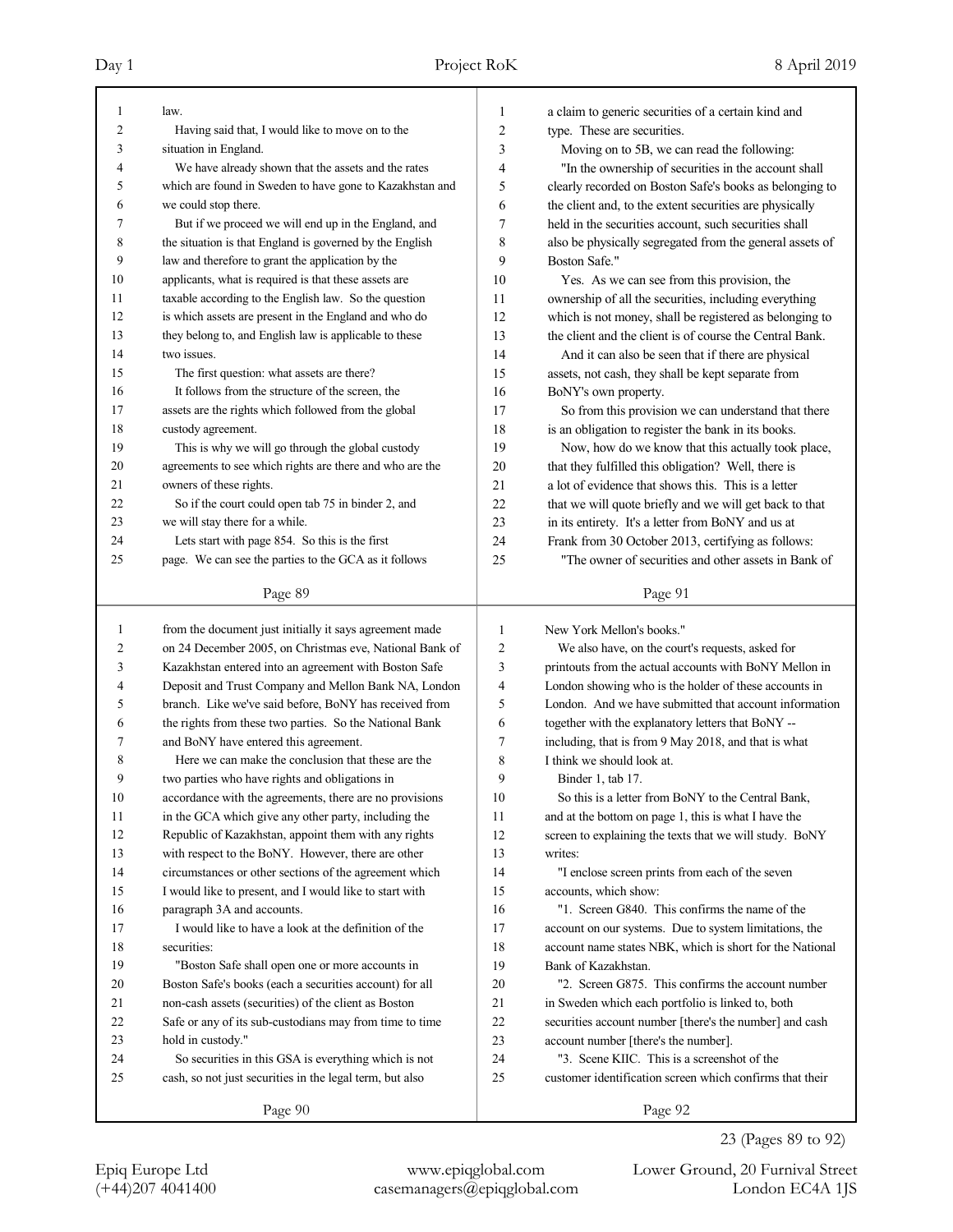| 1                       | customer name, on our records, for each of the accounts | 1      | "Boston Safe shall keep proper records of the            |
|-------------------------|---------------------------------------------------------|--------|----------------------------------------------------------|
| $\overline{c}$          | above is the National Bank of Kazakhstan."              | 2      | client's interests in all securities held by             |
| 3                       | As we can see here, there are three screen prints       | 3      | a sub-custodian."                                        |
| 4                       | for each respective one of these seven accounts linked  | 4      | As we understand from this provision, 6A, the bank,      |
| 5                       | to the SEB accounts, and at the funds(?) for            | 5      | New York Mellon, they have the obligation to keep some   |
| 6                       | Central Bank in London. And from these screen prints we | 6      | kind of registry of the Central Bank's interests in      |
| 7                       | can see in G840, that is the account name, and G875, we | 7      | securities held by sub-custodians, such as SEB. Let us   |
| 8                       | can see what account with the sub-custodian that they   | 8      | continue, we read as follows, it's fairly long, but      |
| 9                       | are linked to, and finally the KIIC that shows who the  | 9      | I will read it all because it's important:               |
| 10                      | holder of the account is.                               | 10     | "Unless the client otherwise instructs in accordance     |
| 11                      | And, as we can see from the very letter under           | 11     | with clause 4(a) and except where securities are held in |
| 12                      | item 3, it is confirmed that each of the accounts above | 12     | a securities system, Boston Safe may arrange for         |
| 13                      | is the National Bank account, it is the registered      | 13     | client's registrable securities to be registered in the  |
| 14                      | owner.                                                  | 14     | name of a nominee, either of Boston Safe or of           |
| 15                      | Nevertheless, let us return to how these screen         | 15     | a sub-custodian. Where otherwise required by local law,  |
| 16                      | prints should be read. I was going to study all 21 of   | 16     | regulation or market practice, or where Boston Safe      |
| 17                      | them, but three examples, three different types.        | 17     | reasonably believes it is in the client's best interests |
| 18                      | Here I simply want to highlight where these things      | 18     | to do so, Boston Safe may arrange for securities held    |
| 19                      | are, because the printout is messy. At the very left,   | 19     | outside the United Kingdom to be registered in the name  |
| 20                      | we see what kind of screen print this is. This is G840  | 20     | of either Boston Safe itself or of a sub-custodian.      |
| 21                      | and then we see the account number. It is the text      | 21     | Such securities may not be separately identifiable and   |
| 22                      | after "ACCT" and then the name of the account. It says  | 22     | may not be protected from the claims of general          |
| 23                      | "NBK".                                                  | 23     | creditors in the event of default of Boston Safe or of   |
| 24                      | We go forward one page and we have the next one,        | 24     | the relevant sub-custodian. All such securities as are   |
| 25                      | screen print, G875 for the same account, with           | 25     | registered in the name of a nominee or sub-custodian     |
|                         | Page 93                                                 |        | Page 95                                                  |
|                         |                                                         |        |                                                          |
|                         |                                                         |        |                                                          |
| 1                       | Bank Mellon's London, but different information. You    | 1      | shall be held to be the order of Boston Safe."           |
| $\overline{\mathbf{c}}$ | see it's a different account number. It's the same      | 2      | Yes. From 6B we understand that the bank, Bank           |
| 3                       | account number, but a different information, so it's    | 3      | Mellon, can register a security in its own name or in    |
| 4                       | still NBK's account. And then it says ACCT, and that is | 4      | its sub-custodian's name. And, as we understand from     |
| 5                       | a reference to the Swedish account that this account is | 5      | the last sentence, those securities registered at the    |
| 6                       | linked to. And finally, but not least, we have the      | 6      | nominee or sub-custodian shall be held to the order of   |
| 7                       | customer identification screen print.                   | 7      | Boston Safe, that is for the account of Bank New York    |
| 8                       | Next page, page 206 in the binder, where we can read    | 8      | Mellon, and this is important to understand that this is |
| 9                       | that this account belongs to National BK, Kazakhstan.   | 9      | what all the non-cash assets -- and it's important to    |
| 10                      | It means the National Bank.                             | 10     | understand that they cannot necessarily be identified    |
| 11                      | Then I could also mention that we have covered with     | 11     | nor protected in a case of bankruptcy.                   |
| 12                      | black certain things, that is assets manager. That is   | 12     | So Bank of New York Mellon has the right to              |
| 13                      | not public information, it is not relevant, why we have | 13     | jeopardise all of these assets.                          |
| 14                      | redacted that.                                          | 14     | Continuing now to 6, next page. Here we have the         |
| 15                      | It could be also important to notice that the Bank      | 15     | next provision, it says:                                 |
| 16                      | New York Mellon, just as SEB and other banks that       | 16     | "Notwithstanding any other provision of this             |
| 17                      | I know, they do not have parallel systems where they    | 17     | agreement, but without prejudice to the proprietary      |
| 18                      | register ownership rights. So this is the system that   | 18     | rights of the client, the client's redelivery rights in  |
| 19                      | exist and here we can see that it is the Central Bank   | 19     | respect of the securities are not in specie but rather   |
| 20                      | which is included in their books as the owner to the    | 20     | in respect of securities of the same issuer, number,     |
| 21                      | accounts, just according to their obligations under the | 21     | class, denomination and issue as those originally        |
| 22                      | global custody agreement.                               | $22\,$ | deposited with Boston Safe in the securities account."   |
| 23                      | Let us now return to the global custody agreement.      | 23     | And as we see in this article, 6D, the Central Bank      |
| 24                      | Page 875 -- 857, article 6A:                            | 24     | has no right to specific securities, but documents of    |
| 25                      | "Recording and registration.                            | 25     | the same kind, that is you cannot go and ask for         |

24 (Pages 93 to 96)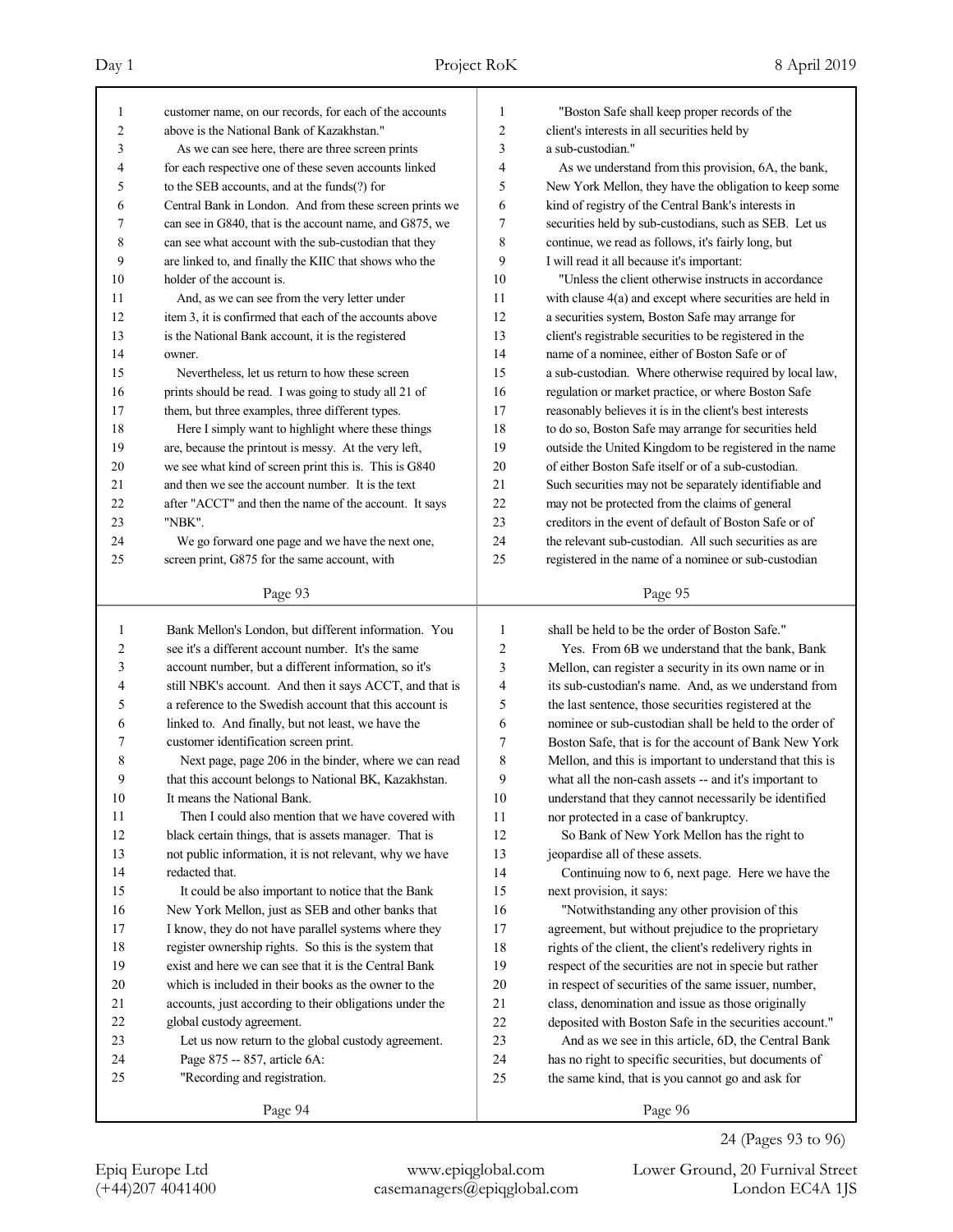| 1              | a certain paper from Handelsbanken.                      | $\mathbf{1}$   | practicable consultation with the client) and to apply   |
|----------------|----------------------------------------------------------|----------------|----------------------------------------------------------|
| $\overline{2}$ | I now move on to GCA 13 delta. It's a long one,          | $\overline{2}$ | the proceeds in satisfaction of such sums. Boston Safe   |
| 3              | I will not read all of it. I will just skip to the --    | 3              | is authorised to effect any necessary currency           |
| 4              | after the first comma clause:                            | $\overline{4}$ | conversion as Boston Safe's own rate of exchange then    |
| 5              | "The client agrees to indemnify each of Boston Safe      | 5              | prevailing."                                             |
| 6              | and Mellon on demand against each loss, liability and    | 6              | So what can be understood from that provision?           |
| 7              | cost suffered or incurred by Mellon or, as the case may  | $\overline{7}$ | Well, here we understand that the Bank of New York       |
| 8              | be, Boston Safe, including without limitation any legal  | 8              | Mellon has certain collateral, or, for instance, the     |
| 9              | fees and disbursements arising directly or               | 9              | indemnity and reasonable fees that we've just read       |
| 10             | indirectly "                                             | 10             | about. That can be seen from article 13D, 17, 18B, but   |
| 11             | And then there are two different scenarios. As we        | 11             | those rights could not exist, and we can also read that  |
| 12             | see in this provision there is a commitment for the      | 12             | one has collateral in the securities. And as I will      |
| 13             | Central Bank to hold Bank New York Mellon to ensure that | 13             | return to in the closing argument, it becomes relevant   |
| 14             | they are not suffering, or to indemnify them in certain  | 14             | because if we have to pull out all the assets at a lower |
| 15             | cases.                                                   | 15             | stage then the collateral would be useless. But I will   |
| 16             | We then continue to 17. I read the first and last        | 16             | get back to that.                                        |
| 17             | sentences:                                               | 17             | Finally, I want to draw your attention to the            |
| 18             | "Each of Boston Safe and Mellon shall be entitled to     | 18             | article 26, which says that this agreement shall be      |
| 19             | reasonable fees for their respective services under this | 19             | interpreted in accordance with English law.              |
| 20             | agreement in accordance with the fee schedule, as may be | 20             | So conclusion on what we have learned from the GCA:      |
| 21             | amended by agreement between the parties from time to    | 21             | it is the Central Bank and Bank New York Mellon who are  |
| 22             | time."                                                   | 22             | the parties in the GCA, nobody else. It's the            |
| 23             | Here we can see that there is a right to due             | 23             | Central Banks, they have a claim under the GCA, it is    |
| 24             | compensation as per a annex. The last sentence, it       | 24             | money and it is security of a certain kind and number,   |
| 25             | says:                                                    | 25             | but not specific assets.                                 |
|                |                                                          |                |                                                          |
|                | Page 97                                                  |                | Page 99                                                  |
|                |                                                          |                |                                                          |
|                |                                                          |                |                                                          |
| 1              | "Notwithstanding clauses $7(c)$ and $11(e)$ the clients  | $\mathbf{1}$   | Again, in the Bank of New York Mellon's registry,        |
| 2              | consents to fees and expenses referred to in this        | $\overline{2}$ | the Central Bank is the registered owner to the assets.  |
| 3              | clause 17 being debited from the cash account by Mellon  | 3              | The sub-custodians can be registered in its own name,    |
| 4              | within 30 days of the date of the invoice."              | $\overline{4}$ | Bank of New York Mellon has the right to mix and         |
| 5              | So what can be understand here is that the Bank of       | 5              | jeopardise assets out, Bank of New York Mellon has the   |
| 6              | New York Mellon can itself take money from the accounts  | 6              | right to certain fees and also to be kept free of        |
| 7              | to cover the fees that it is entitled to.                | 7              | damage.                                                  |
| 8              | Next provision related to these, that is 18B, also       | 8              | They also have collateral in all the securities          |
| 9              | a fairly long one, but it is also important, which is    | 9              | located in London and everything on the Central Bank's   |
| $10\,$         | why I will read all of it, or almost. It says:           | $10\,$         | account in order to settle any debts that the            |
| 11             | "Boston Safe shall, in addition to any general lien      | 11             | Central Bank could have under the GCA, and the           |
| 12             | or other rights to which Boston Safe may be entitled to  | 12             | interpretation shall be done under the laws of England.  |
| 13             | the extent permitted under any applicable law, have      | 13             | We now have a fairly close image of the rights of        |
| 14             | a first lien on all securities and shall have a right to | 14             | the English part of this, and we make the observation    |
| 15             | withhold a redelivery to or to the order of the client   | 15             | that this belongs to the Central Bank and Kazakhstan has |
| 16             | of the securities under the control of Boston Safe, or   | 16             | rights to that in the English court. We don't stop       |
| 17             | any agent for securing payment to Boston Safe and/or     | 17             | here. We have plenty of evidence that we can see in the  |
| $18\,$         | Mellon, as the case may be, of all sums (including       | 18             | global custody agreement.                                |
| 19             | interest, fees and expenses), for which the client is    | 19             | Let us start with the letters and from the Bank          |
| $20\,$         | from time to time liable to Boston Safe and/or           | 20             | New York Mellon to us at the law firm. The background    |
| 21             | Mellon "                                                 | 21             | to this, it is in the binder at tab 11.                  |
| $22\,$         | And then it says, a little by the further down:          | 22             | So on the one page, the background to this letter is     |
| 23             | "  Boston Safe shall be entitled to sell and             | 23             | that we wanted to provide information to the enforcement |
| 24             | otherwise realise any such securities (following prior   | 24             | agency about the contractual relationship between the    |
| 25             | written notification to and, where reasonably            | 25             | Central Bank and the Bank of New York Mellon. For that   |

25 (Pages 97 to 100)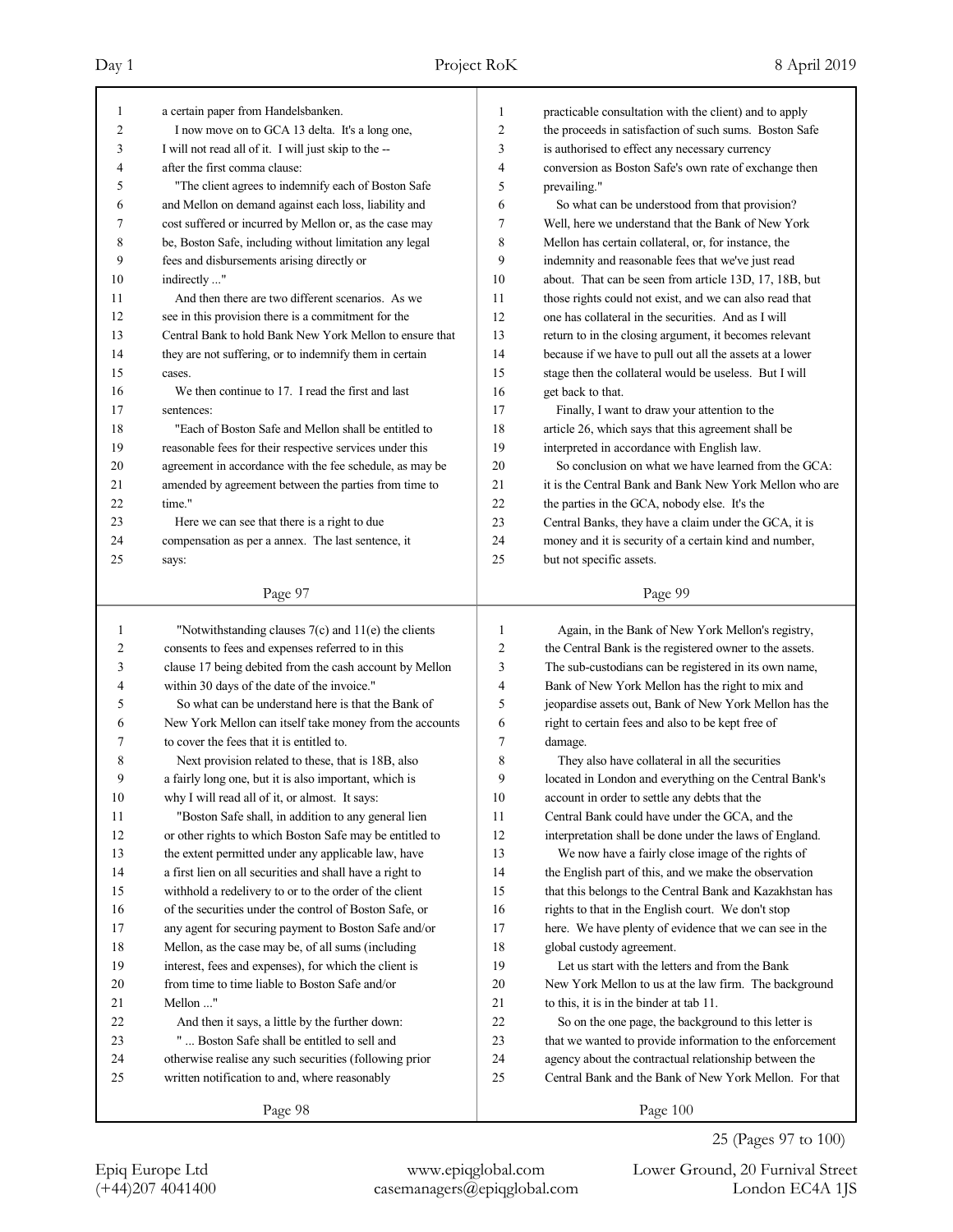| 1              | reason, this letter was sent to me and my colleague                                                            | 1              | evidence in addition to GCA which shows who the owner of                                                            |
|----------------|----------------------------------------------------------------------------------------------------------------|----------------|---------------------------------------------------------------------------------------------------------------------|
| $\overline{2}$ | Marcus. It was sent by Lawrence Dean Costell(?), Vice                                                          | 2              | the assets in England is. Even better than that, we                                                                 |
| 3              | President and counsel at the Bank of New York Mellon on                                                        | 3              | have the AIG judgment. I would like to spend some time                                                              |
| $\overline{4}$ | the 13 October 2013 and we can read:                                                                           | $\overline{4}$ | on that. The question is how should this be considered                                                              |
| 5              | "The Bank of New York Mellon has been asked by Frank                                                           | 5              | from the point of view of the English law and based on                                                              |
| 6              | advokatbyra, as legal counsel for the National Bank of                                                         | 6              | the evidence we have presented, it would be foreign that                                                            |
| 7              | Kazakhstan to provide information in relation to the                                                           | 7              | the rates are not held by NBK, but this has also been                                                               |
| 8              | assets held by Bank of New York Mellon, London branch.                                                         | 8              | confirmed by a judgment and this is the AIG case from                                                               |
| 9              | I can confirm that:                                                                                            | 9              | 2005.                                                                                                               |
| 10             | "1. Bank of New York Mellon has concluded a global                                                             | 10             | I will quickly present the basic facts about this                                                                   |
| 11             | custody agreement with NBK.                                                                                    | 11             | case.                                                                                                               |
| 12             | "2. Pursuant to the global custody agreement, Bank                                                             | 12             | AIG Capital Partners et al through an award, they                                                                   |
| 13             | New York Mellon holds certain shares and other assets in                                                       | 13             | received a claim against Kazakhstan and AIG applied for                                                             |
| 14             | custody for NBK at SEB. Bank New York Mellon holds                                                             | 14             | enforcement in England, and the enforcement was with                                                                |
| 15             | these assets on SEB account [account number] (the SEB                                                          | 15             | respect to NBK's claim to BoNY, according to the GCA,                                                               |
| 16             | account).                                                                                                      | 16             | something we just presented. So the case was about the                                                              |
| 17             | "3. Under the global custody agreement, Bank                                                                   | 17             | same agreement, the GCA, the same debtor, the Republic                                                              |
| 18             | New York Mellon acts upon instructions from its client,                                                        | 18             | of Kazakhstan, and the same situation of claims: NBK,                                                               |
| 19             | NBK. Bank New York Mellon does not accept any                                                                  | 19             | BoNY and possible rights, alleged rights, of the                                                                    |
| 20             | instructions from the Republic of Kazakhstan with regard                                                       | 20             | Republic of Kazakhstan. And, as it follows from the AIG                                                             |
| 21             | to the SEB account.                                                                                            | 21             | judgment, the structure of the National Fund was exactly                                                            |
| 22             | "4. Bank New York Mellon does not have any                                                                     | 22             | the same at the time as it is today.                                                                                |
| 23             | contractual relationship with the Republic of Kazakhstan                                                       | 23             | NBK intervened in this case, just like they did in                                                                  |
| 24             | concerning the assets on the SEB account.                                                                      | 24             | this case, and said that the assets belonged to the NBK,                                                            |
| 25             | "5. NBK is the owner of the shares and other assets                                                            | 25             | and that they were immune, in accordance with the rules                                                             |
|                | Page 101                                                                                                       |                | Page 103                                                                                                            |
|                |                                                                                                                |                |                                                                                                                     |
|                |                                                                                                                |                |                                                                                                                     |
| $\mathbf{1}$   | in Bank New York Mellon's books.                                                                               | 1              | of the state's immunity. Even in that case the                                                                      |
| 2              | "6. Bank New York Mellon maintains accounts                                                                    | 2              | applicants, AIG et al, they argued that the Republic of                                                             |
| 3              |                                                                                                                | 3              | Kazakhstan was the ultimate beneficiary or the QPO(?) of                                                            |
| 4              | determining the ownership in the Bank New York Mellon's<br>books of the shares and other securities in the SEB | 4              | the interest of the fund and therefore the assets were                                                              |
| 5              | account. These accounts are held and managed in London                                                         | 5              | enforceable. So the case was completely identical with                                                              |
| 6              | by New York Mellon's London branch.                                                                            | 6              | the case we're dealing with today, with the exception                                                               |
| 7              | "The above arrangements were in place before 2017                                                              | 7              | that this was told in the English part of the debtor                                                                |
| 8              |                                                                                                                | 8              | chain. So what kind of conclusions were made by the                                                                 |
| 9              | and continue in force today.                                                                                   | 9              | High Court of justice?                                                                                              |
|                | "I trust this is helpful. Please feel free to                                                                  | 10             | Well, this is what you can see on this slide.                                                                       |
| 10             | forward this letter to the relevant authorities."<br>So this is the information that we received. It           | 11             | This is at tab 3, page 1, page 43, where you can                                                                    |
| 11<br>12       |                                                                                                                | 12             | read the conclusions in the AIG judgment.                                                                           |
| 13             | follows from this letter that BoNY holds the assets on                                                         | 13             |                                                                                                                     |
| 14             | behalf of all -- that the bank takes instructions from                                                         | 14             | What it says here, under paragraph 30, and this was<br>the English court, was a so-called TPD order, this kind      |
| 15             | the National Bank. It doesn't accept any instructions                                                          | 15             |                                                                                                                     |
| 16             | from Kazakhstan, has no contractual relationship with                                                          | 16             | of order which the parties applied for:                                                                             |
| 17             | the Republic of Kazakhstan, that the NBK is the owner of                                                       | 17             | "A TPD order cannot be made unless there is a debt                                                                  |
|                | the shares and other assets on BoNY's books, and that                                                          | 18             | due or accruing due from a third party to the judgment                                                              |
| 18<br>19       | the accounts are held in London, and finally that all of                                                       | 19             | debtor. In this case the judgment debtor is the RoK."<br>Ie Kazakhstan, ie the bank.                                |
|                | the above arrangements were in place, actually the term                                                        | 20             | "The relevant third party is AAMGS [which is BoNY].                                                                 |
| $20\,$         | relevance to this case and they continue in force. In                                                          | 21             | The cash accounts held by AAMGS in London are in the                                                                |
| $21\,$         | the same sense the GCA was concluded in addition to this                                                       |                |                                                                                                                     |
| $22\,$         | letter, or we have the letter dated 9 May 2019, where                                                          | $22\,$         | name of the NBK not the RoK. The cash accounts were                                                                 |
| 23             | the different screen prints were analysed which                                                                | $23\,$<br>24   | opened pursuant to the GCA and clause 16(j) of the GCA                                                              |
| 24<br>25       | confirmed that the property belongs to the National Bank                                                       | 25             | (which is governed by English law) recognises the common<br>law rule that cash in the cash accounts reflects a debt |
|                | and doesn't belong to anybody else. So there is more<br>Page 102                                               |                | Page 104                                                                                                            |

26 (Pages 101 to 104)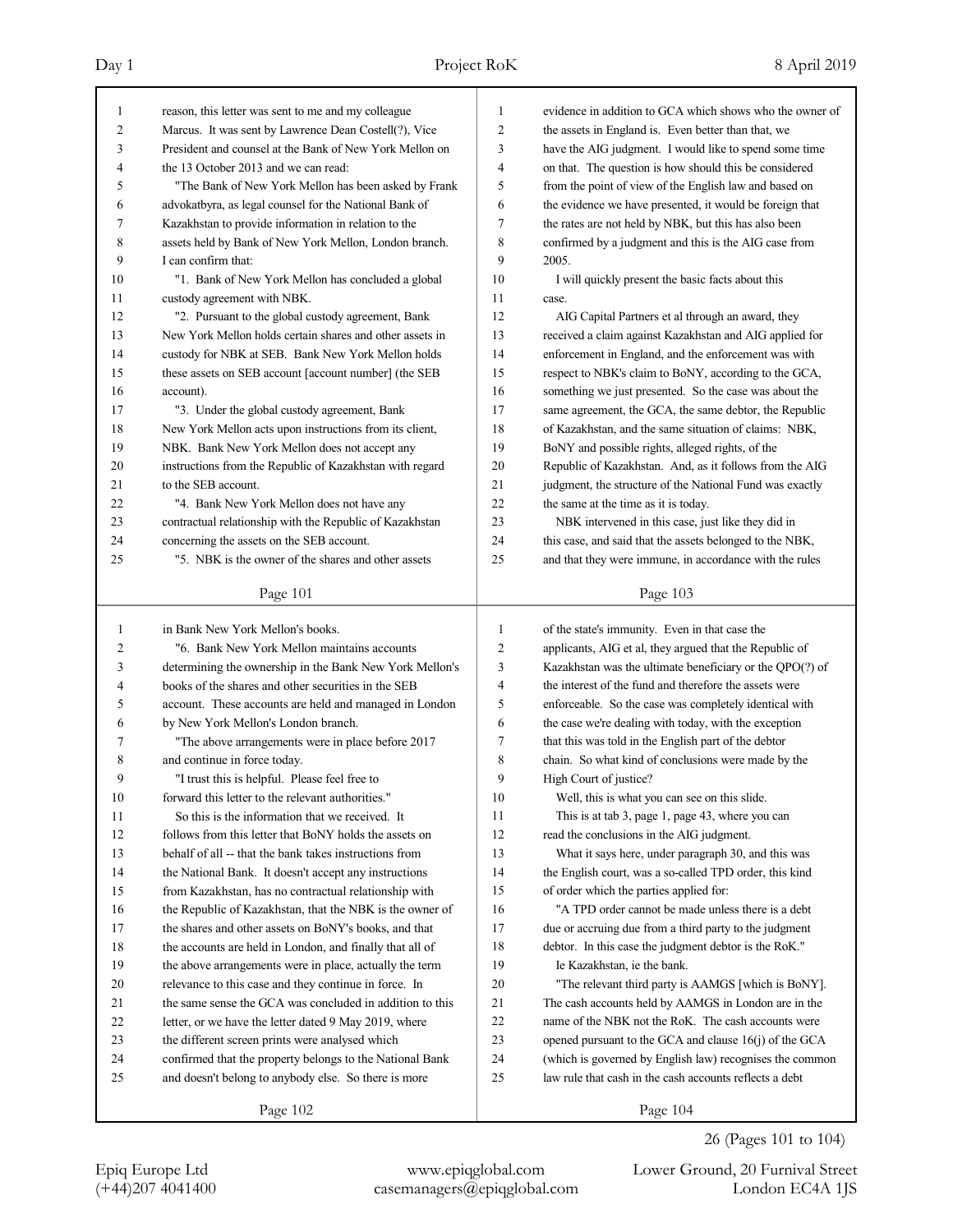# Day 1 Project RoK 8 April 2019

| 1            | owed by AAMGS to the NBK, which is the account holder."                                                          | 1        | matter of AIG Capital Partners Inc versus the Republic                                                           |
|--------------|------------------------------------------------------------------------------------------------------------------|----------|------------------------------------------------------------------------------------------------------------------|
| 2            | So the High Court established that the NBK was the                                                               | 2        | of Kazakhstan) gave its view on how the GCA should be                                                            |
| 3            | holder of the account in London, and therefore the NBK                                                           | 3        | interpreted. In that judgment, the English court                                                                 |
| 4            | has a claim to BoNY, and therefore this claim could not                                                          | 4        | determined that the Republic of Kazakhstan does not have                                                         |
| 5            | be attachable to anyone else on behalf of Kazakhstan.                                                            | 5        | rights against Bank of New York Mellon which arise out                                                           |
| 6            | The High Court of Justice also considered the                                                                    | 6        | of the GCA. The following was considered in                                                                      |
| 7            | argument that Kazakhstan is the UBO. This was an issue                                                           | 7        | paragraph 31 of that judgment "                                                                                  |
| 8            | which was discussed there.                                                                                       | 8        | And then they quote what we've just read and                                                                     |
| 9            | This is something we can read in the following                                                                   | 9        | paragraph 31 in the AIG judgment. The Dutch court                                                                |
| 10           | paragraph in the AIG judgment. The High Court writes:                                                            | 10       | proceeds in bundle 5.3:                                                                                          |
| 11           | "The fact that the RoK holds the ultimate beneficial"                                                            | 11       | "The judgment cited here contains an opinion on the                                                              |
| 12           | interest in the National Fund, and therefore by has                                                              | 12       | legal relationship between the parties involved in that                                                          |
| 13           | a beneficial interest in the cash accounts held by AAMGS                                                         | 13       | judgment, which included the Republic of Kazakhstan, the                                                         |
| 14           | on behalf of the NBK, does not, in my view, mean that                                                            | 14       | NBK and Bank of New York Mellon. Whilst Stati was not                                                            |
| 15           | there is a debt due or accruing due to the RoK in                                                                | 15       | involved as a party, it does not detract from the fact                                                           |
| 16           | respect of those accounts. The RoK has no contractual                                                            | 16       | that in these summary proceedings the interpretation                                                             |
| 17           | rights against AAMGS, either under the GCA or otherwise.                                                         | 17       | given by the (competent) English court of that                                                                   |
| 18           | There is no relationship of debtor and creditor between                                                          | 18       | relationship, which is governed by English law, should                                                           |
| 19           | them. The fact that the RoK may ultimately have                                                                  | 19       | on the face of it be followed. The arbitral award from                                                           |
| 20           | a beneficial interest in the money represented in the                                                            | 20       | which Stati derives its claim was rendered between it                                                            |
| 21           | cash accounts cannot, in my view, create such                                                                    | 21       | and the Republic of Kazakhstan. This attachment was                                                              |
| 22           | a relationship.                                                                                                  | 22       | levied on the claim which the National Bank of                                                                   |
| 23           | "32. Therefore there is no basis on which to make                                                                | 23       | Kazakhstan has on a third party, AAMGS Bank of New York                                                          |
| 24           | a TPD order against AAMGS. On this ground alone, the                                                             | 24       | Mellon. It was ruled in the considerations cited in 5.2                                                          |
| 25           | interim TPD order must be discharged."                                                                           | 25       | above that under English law, the fact that the Republic                                                         |
|              |                                                                                                                  |          |                                                                                                                  |
|              | Page 105                                                                                                         |          | Page 107                                                                                                         |
|              |                                                                                                                  |          |                                                                                                                  |
| $\mathbf{1}$ |                                                                                                                  | 1        |                                                                                                                  |
| 2            | So -- but the court establishes here that it was of                                                              | 2        | of Kazakhstan may be the ultimate beneficiary of this<br>claim, it does not mean or imply that it is also a      |
| 3            | no importance at all, the fact that RoK held the<br>ultimate beneficial interest in the National Fund. The       | 3        | de facto creditor of AAMGS Bank of New York Mellon.                                                              |
| 4            | court, who was the owner of the assets which were to be                                                          | 4        |                                                                                                                  |
| 5            |                                                                                                                  | 5        | Subsequently, it would appear on the face that Stati is<br>also unable to levy attachment on that claim for its  |
| 6            | attached (inaudible), and the answer to this question,<br>the question who the assets belonged to, the answer to | 6        | claim on the Republic of Kazakhstan. On that basis                                                               |
| 7            | this question was that it was the NBK, so the AIG                                                                | 7        | alone, the claim to lift the attachment can be allowed."                                                         |
| 8            | judgment confirms that the assets of the claims to BoNY                                                          | 8        | So the Dutch court refers to the English court, and                                                              |
| 9            |                                                                                                                  | 9        | noting that they have already decided on the matter                                                              |
|              | belongs to the NBK in England. This is the AIG                                                                   |          | whether the represent has rights against BoNY, which                                                             |
| 10           | judgment.                                                                                                        | $10\,$   | they raised out of GCA, and they announced that this is                                                          |
| 11           | But it should be noted that the court in Amsterdam                                                               | 11<br>12 | not the case. You can say in brief that the Dutch court                                                          |
| 12           | in two decisions from 2018, one for the applicant,                                                               | 13       | says that when it comes to interpretation of the English                                                         |
| 13           | another for other creditors, have made the decision. So                                                          | 14       |                                                                                                                  |
| 14           | I would like to consider one of the case, and this is                                                            | 15       | law according to an English contract, we will trust what                                                         |
| 15           | the Amsterdam court, the applicant, Kazakhstan, and                                                              |          | the English said about this issue.                                                                               |
| 16           | NBK, January 23, 2018, tab 5, page 103.                                                                          | 16       | And exactly the same conclusion was made by the                                                                  |
| 17           | 5.2 in the judgment. This is about the same assets                                                               | 17       | Amsterdam court in the so-called Caratube case, and I                                                            |
| 18           | as we're dealing with here and the Amsterdam court                                                               | 18<br>19 | will not present that in detail, but at the bottom of<br>the page you see a reference where he find the Caratube |
| 19           | writes the following:                                                                                            |          |                                                                                                                  |
| 20           | "The contractual relationship between the NBK and                                                                | 20       | case. But they came to the exactly the same conclusion                                                           |
| 21           | notwithstanding New York Mellon is governed by the GCA                                                           | 21       | that they should trust the AIG judgment when it comes to                                                         |
| 22           | concluded in 2001 (see 2.19): the GCA is governed by                                                             | 22       | interpretation of the English law, and therefore they                                                            |
| 23           | English law (see article 26 of the GCA); this was not                                                            | 23       | refused the claim regarding the claim.                                                                           |
| 24           | disputed by counsel for Stati at the hearing. On                                                                 | 24<br>25 | I think we'll break now.                                                                                         |
| 25           | 20 October 2005 the (competent) English court (in the<br>Page 106                                                |          | THE CHAIRMAN: We'll take a break now. 15 minutes, to half<br>Page 108                                            |

Epiq Europe Ltd www.epiqglobal.com Lower Ground, 20 Furnival Street

27 (Pages 105 to 108)

(+44)207 4041400 casemanagers@epiqglobal.com London EC4A 1JS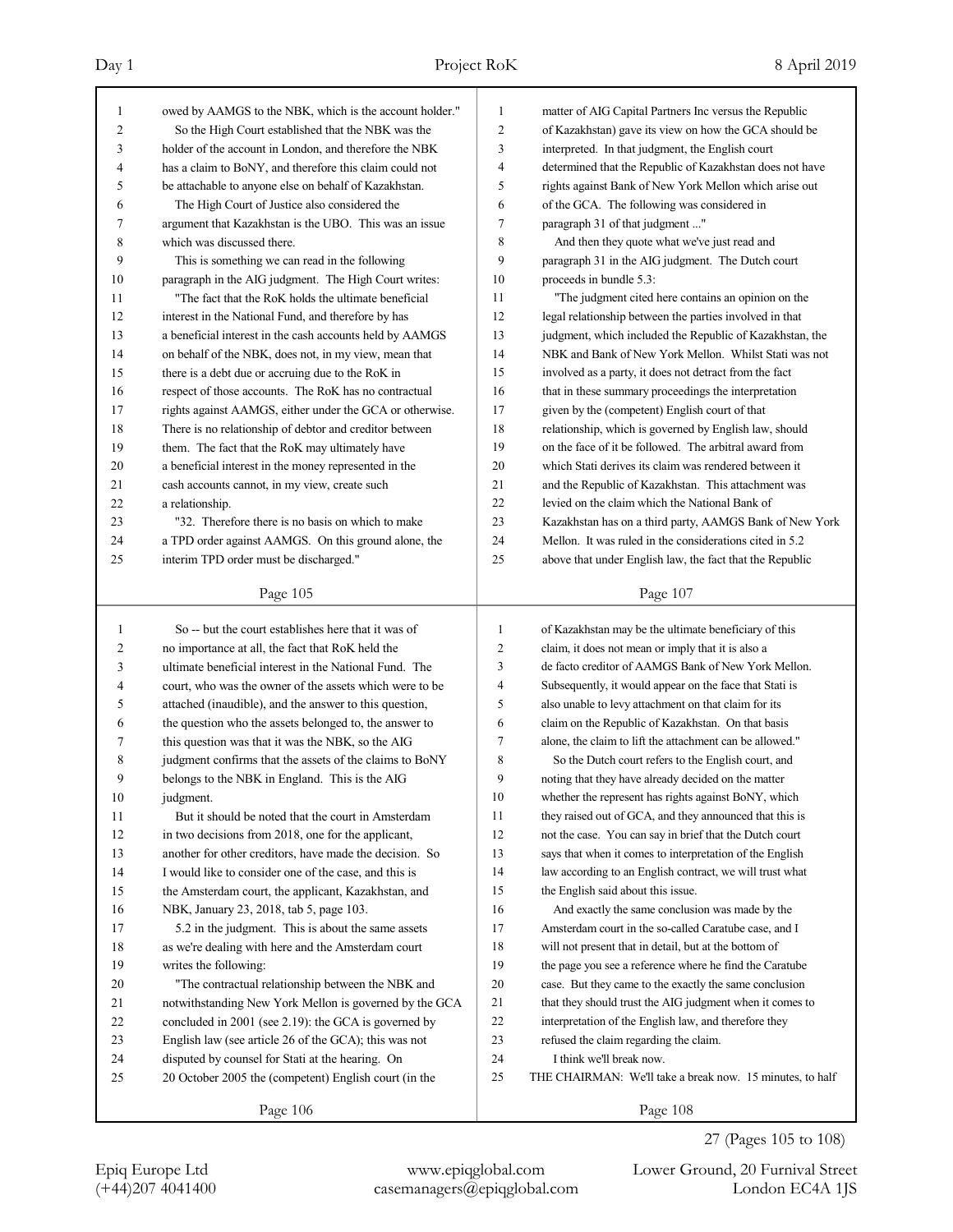| 1              | past.                                                    | 1              | So concluding briefly what we know about submitted                             |
|----------------|----------------------------------------------------------|----------------|--------------------------------------------------------------------------------|
| $\overline{c}$ | $(2.12 \text{ pm})$                                      | 2              | evidence among England. We noticed that there is GCA                           |
| 3              | (A short break)                                          | 3              | confirming that it is the Central Bank and Bank New York                       |
| 4              | $(2.32 \text{ pm})$                                      | 4              | Mellon, which are the parties, and we have confirmation                        |
| 5              | THE CHAIRMAN: So everybody here? Equipment is working.   | 5              | from Bank New York Mellon in this letter to us at Frank                        |
| 6              | Yes.                                                     | 6              | Law Firm. That letter was written prior to the threats                         |
| 7              | MR GUTERSTAM: Yes. Yes, I shall now finish with the      | 7              | of \$500 million in damages, and then we have Bank of New                      |
| 8              | English part, with the short rebuttal of the evidence    | 8              | York Mellon's Bank in May 2018 confirming who is the                           |
| 9              | from the other side. We notice that no proof whatsoever  | 9              | creditor in England. And then we have the AIG judgment                         |
| 10             | has been presented about the contents of the laws of     | 10             | under identical conditions as in this case, and the                            |
| 11             | England. It has been said that the AIG judgment has no   | 11             | English part have found that it is only the Central Bank                       |
| 12             | effect, legally, since the applicant was not party, and  | 12             | who has the claim. And finally we have two judgments                           |
| 13             | then there is reference to written evidence by the Bank  | 13             | from Amsterdam confirming how the AIG judgment has been                        |
| 14             | Mellon.                                                  | 14             | applied there. Against that, we have Bank of New York                          |
| 15             | Now, the AIG case we say that it is obvious that it      | 15             | Mellon's affirmation that it cannot be completely                              |
| 16             | has legal force in Sweden, but obviously it can work as  | 16             | excluded that there is a claim, a statement, that was                          |
| 17             | evidence relating on the interpretation of the laws of   | 17             | made under the threats of legal effects, criminal and                          |
| 18             | England. And lots would be required if Swedish courts    | 18             | civil.                                                                         |
| 19             | should contradict an English court on the interpretation | 19             | I now finish off with England and I go on to the                               |
| 20             | of the laws of England.                                  | 20             | Kazakh part of this chain. Let us return to the                                |
| 21             | Now, adduced evidence, and we heard this in Italy        | 21             | structure.                                                                     |
| 22             | from Mannheimer and the Republic, and it is the          | 22             | So number, when does the Kazakh conditions, when do                            |
| 23             | submission, or what it is that the Bank of New York      | 23             | they become relevant? Well, according to the Central                           |
| 24             | Mellon in Belgium, where it said it was not completely   | 24             | Bank, they never become relevant to this case. The                             |
| 25             | excluded, but there was a claim from the Republic.       | 25             | assets cannot be attached in Sweden nor in England,                            |
|                |                                                          |                |                                                                                |
|                | Page 109                                                 |                | Page 111                                                                       |
|                |                                                          |                |                                                                                |
| $\mathbf{1}$   | I just want to remind you briefly about the              | $\mathbf{1}$   | which means that we can never end up in the Kazakh                             |
| $\overline{c}$ | circumstances.                                           | $\overline{c}$ | situations. But if we would deviate whose assets these                         |
| 3              | It came, it was said, within the framework for the       | 3              | are, then we end up in Kazakhstan, and then we must try                        |
| 4              | sequestration decisions in Holland and Belgium and as we | 4              | the rights there and whom they belong. And that is                             |
| 5              | heard, these decisions on sequestration in Holland and   | 5              | determined by Kazakh law, and under the laws of                                |
| 6              | Belgium work in a different way than in Sweden.          | 6              |                                                                                |
| 7              | The court decides on sequestration and then that         | 7              | Kazakhstan there are three expert statements that I will<br>make reference to. |
| 8              | message or court sends that decision which is sent to    | 8              | It is the ones from the Professors Suleimenov and                              |
| 9              | the third parties that they decide themselves. It's not  | 9              | Mukasheva from 7 January and 28 February and                                   |
| $10\,$         | like a Swedish enforcement agency. And if there's an     | 10             | 6 March 2018, and it is particularly the one from                              |
| 11             | error in that judgment, in that case there are criminal  | 11             | 28 February that I will speak about now.                                       |
| 12             | consequences in Belgium, but also civil consequences     | 12             | So what assets are there in Kazakhstan?                                        |
|                |                                                          | 13             | As we can see from the structure we see the                                    |
| 13             | insofar that one can be liable to damages for all of the |                |                                                                                |
| 14             | amount in litigation, that is in this case roughly       | 14             | relationship between the Republic and the Central Bank                         |
| 15             | 5 billion American dollars.                              | 15             | that are governed by the National Fund agreement and by                        |
| 16             | So it is within this setting that the Bank of New        | 16             | Kazakh law. And that is the situation that we should                           |
| 17             | York Mellon had these decisions on sequestration from    | $17\,$         | examine, and according to the Central Bank this is                             |
| $18\,$         | Holland and Belgium. And their submission was that they  | $18\,$         | a trust relationship, that is Kazakh trust. So the                             |
| 19             | said we have no assets belonging to Kazakhstan, and      | 19             | money which has been transferred from the Republic to                          |
| $20\,$         | after pressure and threats then they changed their       | $20\,$         | the bank are included in a trust. The applicants                               |
| 21             | positions and wrote the Bank cannot fully exclude, as we | 21             | dispute that.                                                                  |
| 22             | heard this morning. For that reason, they agreed to      | $22\,$         | The fact that it is a trust is explicit from 28.7 in                           |
| 23             | freeze the assets and this is the evidence that we       | 23             | the budget code which says as follows, we see it at the                        |
| 24             | adduce from the applicant relating to claims in the      | 24             | top. It says:                                                                  |
| 25             | English part.                                            | 25             | "Trust management of the National Fund of the                                  |

28 (Pages 109 to 112)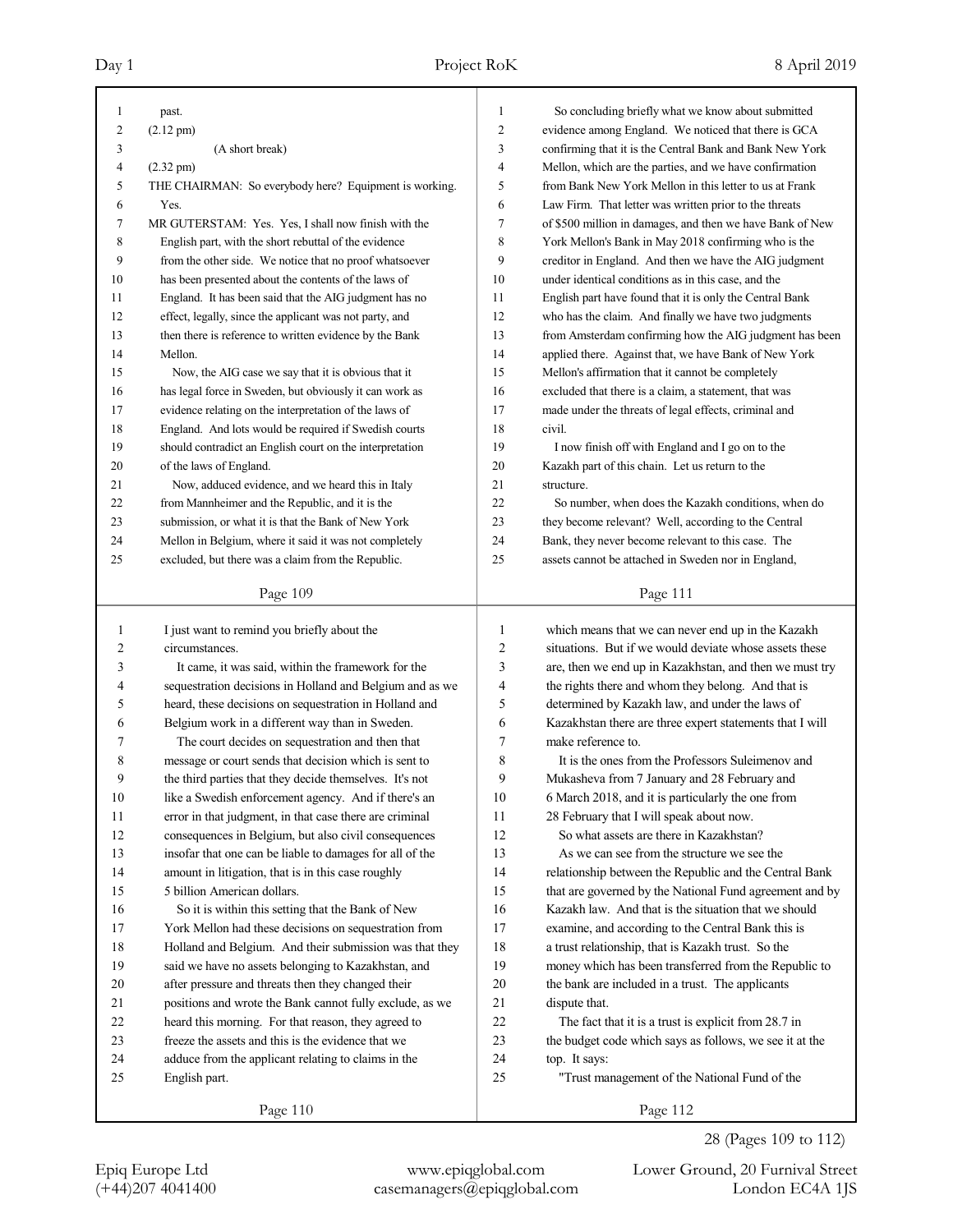| 1              | Republic of Kazakhstan is carried out by the             | 1              | would say a few words about the property right or the    |
|----------------|----------------------------------------------------------|----------------|----------------------------------------------------------|
| 2              | National Bank of the Republic of Kazakhstan on the basis | $\overline{c}$ | concept of property under Kazakh law.                    |
| 3              | of the trust management agreement, concluded between the | 3              | We can read this in Suleimenov and Mukasheva's           |
| 4              | National Bank of the Republic of Kazakhstan and the      | 4              | statement from February 28, 2018. They write that in     |
| 5              | Government of the Republic of Kazakhstan."               | 5              | Kazakh law there is a difference between civil right     |
| 6              | So this provision we have looked at before, and it       | 6              | property to proprietary rights, and property rights to   |
| 7              | says simply that the trust management, that is the       | 7              | fungible asset, which is called rights of claims. So     |
| 8              | National Fund, shall -- or there the Central Bank shall  | 8              | proprietary claims is the right of ownership to a        |
| 9              | be the trustee and the Republic the trustor. This is     | 9              | physical thing, such as a car, and rights of claim is    |
| 10             | governed by an agreement which is the National Fund      | 10             | the right to or the claim to fungible assets. In this    |
| 11             | agreement that we see quoted 1.1. I read that once       | 11             | statement from February 28, the experts, Suleimenov and  |
| 12             | again:                                                   | 12             | Mukasheva, write as follows on the National Fund.        |
| 13             | "The government hereby transfers the fund under the      | 13             | Article 27:                                              |
| 14             | trust management by the bank, and the bank undertakes to | 14             | "As the National Fund assets are all fungible assets     |
| 15             | carry out trust management for the benefit of the        | 15             | (ie money and known documentary securities held in bank  |
| 16             | government by way of investing financial assets of the   | 16             | accounts) the right of ownership to these assets is      |
| 17             | fund."                                                   | 17             | a right of claim."                                       |
| 18             | So it is clear from the National Fund agreement          | 18             | So the National Fund simply consists of                  |
| 19             | confirming that this is a trust. Then it should be       | 19             | dematerialised securities and money that is fungible     |
| 20             | mentioned that all experts in this case, including the   | 20             | assets. So the relevant concept under the laws of        |
| 21             | expert invoked by the applicant, Professor Max(?),       | 21             | Kazakhstan is rights of claim, and here we're going to   |
| 22             | seemed to agree that a trust was created by these two,   | 22             | try to find who has the right of claim to these assets   |
| 23             | the budget code and the National Fund agreement.         | 23             | in Kazakhstan.                                           |
| 24             | Professor Max furthermore considers that we can          | 24             | Let us now examine how this looks like in Kazakh         |
| 25             | disregard this being a trust, for different reasons that | 25             | law. We start with the Kazakh Civil Code. Let us look    |
|                |                                                          |                |                                                          |
|                | Page 113                                                 |                | Page 115                                                 |
|                |                                                          |                |                                                          |
|                |                                                          |                |                                                          |
| 1              | we will return to, but a trust was created through this. | 1              | at that in binder 1, tab 14, page 173 is where I will    |
| $\overline{c}$ | This seems to be undisputed among the experts, although  | $\overline{c}$ | start quoting.                                           |
| 3              | it is being disputed by the parties. And the fact that   | 3              | Here we see article -- initially I should say that       |
| 4              | it is a trust becomes clear from all the experts by the  | 4              | a trust under Kazakh law is not a legal person and the   |
| 5              | law and by the National Fund, agreement and also by the  | 5              | legal effects of a trust, we find that in articles 883   |
| 6              | article invoked by the petitioner with                   | 6              | to 95 in the Kazakh Civil Code, and 883.1 in the Civil   |
| 7              | Professor Didenkos. Didenkos writes:                     | 7              | Code has the following:                                  |
| 8              | "The national bank exercises its function as the         | 8              | "In the settlement, the trust management of              |
| 9              | trustee of the National Fund on the basis of the civil   | 9              | property, the trustee shall control on the beneficiary's |
| 10             | law contract "                                           | 10             | behalf the property, transferred to his or her           |
| 11             | In other words, the trust management function.           | 11             | possession, use and disposal, unless otherwise provided  |
| 12             | So there is plenty and convincing evidence that this     | 12             | by the contract or legislation, in the interests of the  |
| 13             | constitutes a trust, and I'm using the English concepts  | 13             | beneficiary."                                            |
| 14             | and, as you heard initially, also the Republic counsel   | 14             | And in 888.1 civil code, the top of page 175, and        |
| 15             | uses that concept, the reason being that our statements  | 15             | the next quote, under heading "Rights and                |
| 16             | that we use the English terminology and also the         | 16             | responsibilities of the trustee":                        |
| 17             | legislation. The applicant two weeks ago submitted       | 17             | "The trustee shall have the right to take any action     |
| $18\,$         | a translation of the budget code, or it was called       | 18             | which could make the owner of a trusted property for the |
| 19             | (Swedish spoken, we do not offer an opinion on that      | 19             | purpose of appropriate management.                       |
| $20\,$         | translation, that Swedish word, but what that concept is | 20             | "The rights of the trustee to the trust property may     |
| 21             | what it means under Kazakh law, and not how it is        | 21             | be limited by legislative acts, contracts or other acts, |
| 22             | translated.                                              | $22\,$         | under which the property trust management are based."    |
| 23             | Now, what does this trust mean, the trust that has       | 23             | So, as we can see, in these two provisions, a            |
| 24             | been created through the national trust agreement and    | 24             | trustee has all the rights to assets transferred to the  |
| 25             | the budget code? Before speaking about that, I simply    | 25             | trust, unless anything else is specified in the law or   |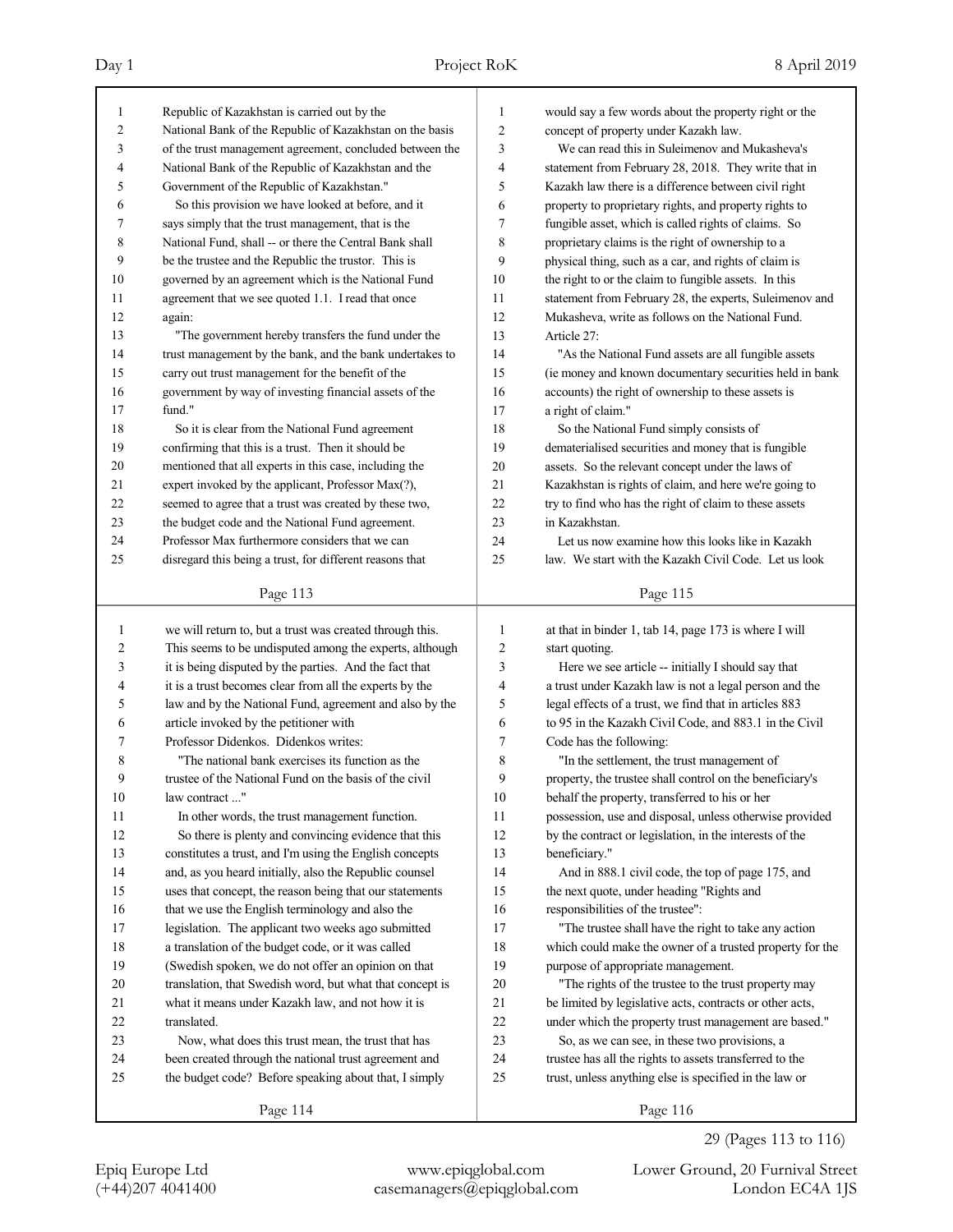| 1              | by agreement. It is also important to note that when     | $\mathbf{1}$   | Here it is seen sort of on the other side of the coin,   |
|----------------|----------------------------------------------------------|----------------|----------------------------------------------------------|
| 2              | a trustee acts, they act in their own name until --      | $\overline{c}$ | what rights are still there from trustor. It says:       |
| 3              | unless agreed otherwise. And we can also read that in    | 3              | "In the period of the contract of the trust              |
| 4              | the professor's expert statement from 28 February, where | 4              | management, the founder of the trust may not take any    |
| 5              | they write as follows, with reference to these           | 5              | action with respect to the property held in trust,       |
| 6              | provisions:                                              | 6              | unless another is provided by the legislative acts of    |
| 7              | "Accordingly, assets transferred into trust are held     | 7              | the Republic of Kazakhstan or this trust management      |
| 8              | and accounted for by the trustee in his own name, and    | 8              | contract."                                               |
| 9              | are no longer within the control of the Trustor or his   | 9              | So from this provision it is clear that the trustor      |
| 10             | creditors."                                              | 10             | has no rights whatsoever to the property transferred to  |
| 11             | This means that the transactions for the property in     | 11             | a trust. And finally I want us to notice 883 in the      |
| 12             | a trust between the trustee, Central Bank in this case   | 12             | Civil Code. It says:                                     |
| 13             | and the third parties, for instance Bank of New York     | 13             | "Trustee shall be entitled to claim, prosecute,          |
| 14             | Mellon, are transactions between indeed the trustee and  | 14             | intrusted to him (her) for unlawful possession, and      |
| 15             | the third party, and there are no rights or obligations  | 15             | demand the removal of a violation of his (her) right to  |
| 16             | towards the trustor, the Republic in this case. And      | 16             | management even if these violations are not related to   |
| 17             | this of course affects how the -- the position of those  | 17             | possession."                                             |
| 18             | who have claims against the Republic and that is         | 18             | Well, as can be understood from the expert statement     |
| 19             | regulated in 885. I quote again:                         | 19             | from 28 February, this provision means that the trustee  |
| 20             | "4. Foreclosure on the debts of the founder of the       | 20             | has the right to use all rights against third parties,   |
| 21             | property, transferred by him (her) in trust, shall not   | 21             | including the trustor, and that is also written about,   |
| 22             | be permitted, except the cases provided by article 181   | 22             | that the Kazakh court has confirmed that in a case in    |
| 23             | of this code and the insolvency (bankruptcy) of the      | 23             | Almaty. Let me see. Yes, next page. It says -- this      |
| 24             | person."                                                 | 24             | is a quote from their statement:                         |
| 25             | So as can be seen clearly from this provision, one       | 25             | "The exclusive nature of a trustee's rights have         |
|                |                                                          |                |                                                          |
|                | Page 117                                                 |                | Page 119                                                 |
| 1              | cannot attach assets for a debt, and this also becomes   | $\mathbf{1}$   | been confirmed in Kazakh case law in a case where the    |
| $\overline{c}$ | clear from the comments to the Kazakh Civil Code which   | $\overline{2}$ | trust founder and beneficiary (a joint stock company)    |
| 3              | was indeed written by Suleimenov, and he was an editor,  | 3              | had attempted to exercise shareholder rights -- the      |
| 4              | and it is quoted in their expert statement               | 4              | right to hold a shareholder meeting -- connected to      |
| 5              | from February 28. So this is a quote from the comments   | 5              | shares he had transferred into trust. The Specialised    |
| 6              | to the Civil Code that is being quoted in the expert     | 6              | Inter-district Economic court of Almaty held that the    |
| 7              | statement. It says:                                      | 7              | founder and beneficiary of the trust could not legally   |
| 8              | "As a general rule, the foreclosure on the debts of      | 8              | exercise those rights until the trust management         |
| 9              | the founder of the property transferred by him (her) in  | 9              | agreement had been terminated."                          |
| $10\,$         | trust, shall not be permitted. Exceptions concern        | 10             | So as can be understood from this, once the shares       |
|                | bankruptcy/insolvency of the founder which is a legal    |                | had been transferred to a trust, one has no right to use |
| 11             |                                                          | 11<br>12       | any rights relates to those securities.                  |
| 12             | entity (except for a public enterprise and               | 13             | So this is briefly what the Kazakh law says on           |
| 13             | an institution) and an individual entrepreneur. In case  |                |                                                          |
| 14             | of bankruptcy/insolvency of such founders the trust      | 14             | a trust and its meaning. The applicant argues, and also  |
| 15             | management is terminated and the property shall be       | 15             | in the expert statements, it says that the property is   |
| 16             | included to the bankruptcy assets."                      | 16             | still owned by the Republic since all public property in |
| 17             | So under Kazakhi right, it is the trustee who            | 17             | Kazakhstan, under the law of state property, is state    |
| 18             | controls and administers the assets. They enter into     | 18             | property or municipal and everything is included in what |
| 19             | an agreement in the trustee's own name and these         | 19             | is named State Treasury.                                 |
| $20\,$         | documents cannot be foreclosed, and the consequence of   | 20             | I want to clarify that these concepts are a bit          |
| 21             | this article 885.4 that says that at the cannot be       | 21             | confusing. All property with some link to the state is   |
| 22             | foreclosed, it seems like it is undisputed in this case. | $22\,$         | considered state property. This follows from the state   |
| 23             | At least nobody has objected as saying that has another  | $23\,$         | property law, and Suleimenov and Mukasheva comment on    |
|                |                                                          |                |                                                          |
| 24             | meaning. That the trustee assumes all the rights, also   | 24             | that in their statement from 26 March 2018 when they     |
| 25             | becomes clear from paragraph 886.1 in the Civil Code.    | 25             | explain the meaning of that law. And what can be         |

30 (Pages 117 to 120)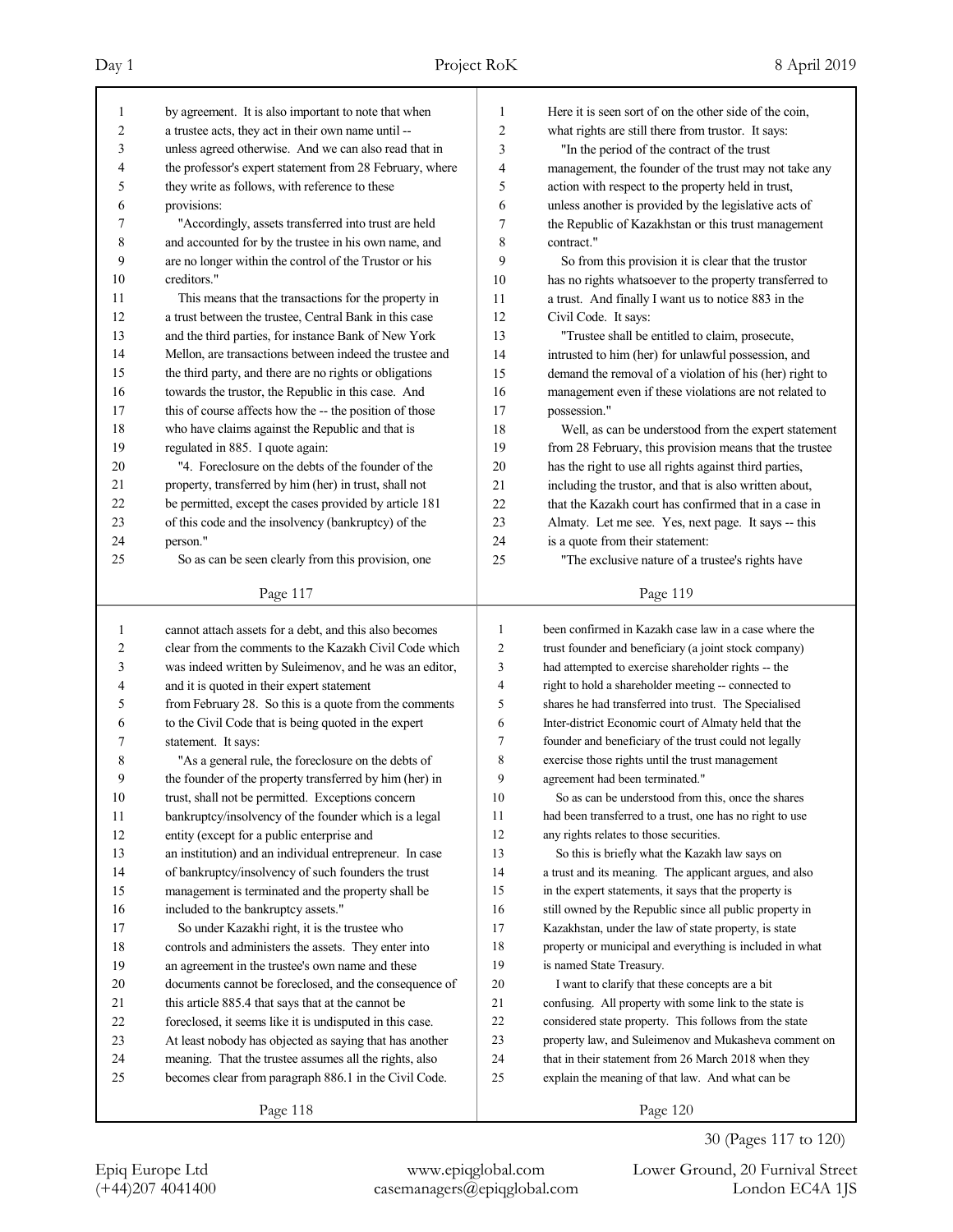| 1            | understood is that this law has no civil law -- civil    | 1              | rights of claim which is the essential concept according |
|--------------|----------------------------------------------------------|----------------|----------------------------------------------------------|
| 2            | rights effect. The purpose of this law is to             | $\overline{2}$ | to Kazakhstani law.                                      |
| 3            | distinguish between property which is state level or     | 3              | If we move on to the Republic's rights with respect      |
| 4            | communal level. So this division between state and       | $\overline{4}$ | to assets of the Trust, they have the rights which       |
| 5            | communal level has no civil right effects and nor the    | 5              | followed from them being a trust, and, like we've        |
| 6            | Civil Code provisions that we looked at.                 | 6              | mentioned before, this follows from 861, any action with |
| 7            | So the property concept which is interest here is        | $\tau$         | respect to the property in trust, that the trust cannot  |
| 8            | who has the right of claim to these assets and that is   | 8              | make any transactions with respect to the property held  |
| 9            | not affected by this division.                           | 9              | in trust, unless it follows from a law and an oral       |
| 10           | So now we have looked at the regulations under the       | 10             | agreement.                                               |
| 11           | law and expert statements on those. Now I want to speak  | 11             | And like with -- there is no law, no agreement,          |
| 12           | about the rights that the Central Bank actually has,     | 12             | which gives the state any right to take any measures     |
| 13           | that is to the assets in the trust.                      | 13             | with the property, of the trust, and this is something   |
| 14           | The Central Bank's rates in Kazakhstan follow from       | 14             | which is mentioned in the expert report                  |
| 15           | the fact that they are the trustees to the property and  | 15             | dated February 28 and their conclusion is:               |
| 16           | that is how they have right to the money. And, as we     | 16             | "Neither Kazakh law nor the trust management             |
| 17           | have read in article 888.1 in the Civil Code, they have  | 17             | agreement provide that the Government has retained any   |
| 18           | the right to take any action relating to the property in | 18             | right to take any action with respect to the assets of   |
| 19           | the trust unless anything else is stipulated in laws or  | 19             | the National Fund whilst they are held in trust. This    |
| 20           | agreements. What then is stipulated in laws or           | 20             | means that the government cannot claim the National Fund |
| 21           | agreement? We have looked at this before, it is article  | 21             | assets from the National Bank or transfer them, or claim |
| 22           | 2.1.1 in the National Fund agreement.                    | 22             | them from, any other party.                              |
| 23           | "The bank has the right to possess, use and dispose      | 23             | "Accordingly, the right of claim to the                  |
| 24           | of the funds under the conditions specified herein."     | 24             | National Fund assets has been transferred to the         |
| 25           | And, as we understand when we look at the                | 25             | National Bank and cannot be exercised by the Government  |
|              | Page 121                                                 |                | Page 123                                                 |
|              |                                                          |                |                                                          |
|              |                                                          |                |                                                          |
| $\mathbf{1}$ | National Fund agreement, there are no limitations. And   | 1              | for the duration of the Trust management agreement.      |
| 2            | this also becomes clear from Suleimenov and Mukasheva's  | $\overline{c}$ | This right to the assets of the National Fund belongs    |
| 3            | statement from February 28. There is also no limitation  | 3              | exclusively to the National Bank as an independent right |
| 4            | in the law -- you saw that in the other exception -- and | 4              | and is subject to legal protection, including from the   |
| 5            | it seems like it is undisputed in this case. There is    | 5              | Government."                                             |
| 6            | no limitation to this right.                             | 6              | So they note that the state has no right of claim to     |
| 7            | From that we can conclude that the Central Bank has      | 7              | the disputed assets in the trust.                        |
| 8            | all the rights listed here, and the Central Bank also    | 8              | The next section in this expert opinion, this is         |
| 9            | has the right to enter into agreements relating to the   | 9              | with respect to the third parties:                       |
| $10\,$       | assets in trust, for instance from GCA without linking   | 10             | "This conclusion applies a fortiori to any rights        |
| 11           | or compromising anybody else than the Central Bank, and  | 11             | out of contracts that the National Bank enters into with |
| 12           | Suleimenov and Mukasheva conclude this in their          | 12             | third parties in the exercise of its trust management of |
| 13           | statement from 28 February:                              | 13             | the National Fund assets. As described in paragraph 35,  |
| 14           | "As we will explain further below, under Kazakh law      | 14             | such contracts are entered into by the National Bank in  |
| 15           | the National Bank, as trustee, has assumed all rights of | 15             | its own name, and therefore only create rights of claim  |
| 16           | claim with respect to the National Fund assets from the  | 16             | (and obligations) for the National Bank, not for the     |
| 17           | Government, as trustor."                                 | 17             | Republic of Kazakhstan. For the avoidance of doubt,      |
| 18           | So some words about the rights of the Central Bank.      | 18             | Kazakh law does not provide for any other right of claim |
| 19           | The Central Bank has all the rights, including the       | 19             | on the National Fund assets (eg restitution or           |
| 20           | rights with respect to the property of the trust, you    | 20             | otherwise) for the Government against either the         |
| 21           | have to the right to enter into an agreement with third  | $21\,$         | National Bank or a third party that the National Bank    |
| $22\,$       | parties, which only bind the Central Bank to the third   | $22\,$         | contracts with in the exercise of its trust management   |
| 23           | party. It claims the rights of third parties, including  | 23             | of the National Fund assets."                            |
| 24           | the state, and the assets in the transaction attached    | 24             | So, to summarise, the Republic has no rights of          |
| 25           | for Kazakhstan and therefore the National Bank has the   | 25             | claim. The applicants have objected here, saying that    |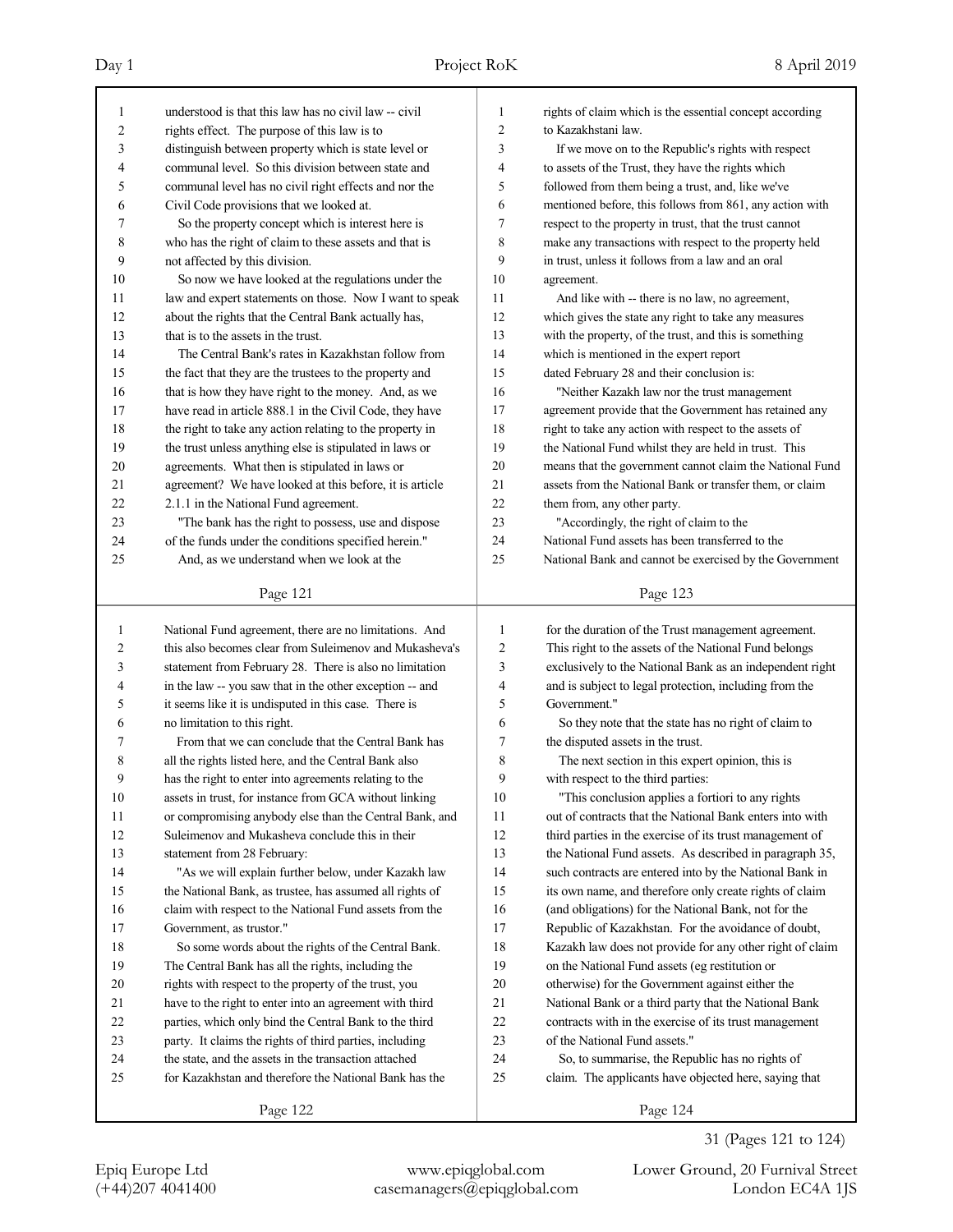| 1                       | state or the President has some kind of control or some  | 1              | according to these 33 provisions, and these are the      |
|-------------------------|----------------------------------------------------------|----------------|----------------------------------------------------------|
| $\overline{\mathbf{c}}$ | kind of influence over the property, and they have       | $\overline{c}$ | targeted transfers which were explained earlier.         |
| 3                       | referred to the Presidential decree number 402, saying   | 3              | Therefore the Republic has the right to receive          |
| 4                       | that the funds and the National Fund belong to the       | 4              | funds in the local currency, Tenge, that are used in the |
| 5                       | Kazakhstani state with the government, and the President | 5              | terms of the accordance with the National Fund, has been |
| 6                       | of the Republic of Kazakhstan had the right to decide    | 6              | approved by the country's parliament and is incorporated |
| 7                       | how to dispose of the funds and they should be           | 7              | in the budget of country. Kazakhstan has no right to     |
| 8                       | undisputed, and all these claims are not correct.        | 8              | claim any rights with respect to third parties which are |
| 9                       | The decree, Presidential decree 402, does not            | 9              | retained by the NBK with respect to the trust.           |
| 10                      | support this claim, and the relevant section of the      | 10             | Now I would like to spend some time regarding the        |
| 11                      | Presidential decree 402 goes as follows:                 | 11             | objections on the basis of the Kazakhstani law,          |
| 12                      | "The scope and directions of use of the                  | 12             | objections made by the applicants, and these are three   |
| 13                      | National Fund shall be determined by the President of    | 13             | main objections.                                         |
| 14                      | the Republic of Kazakhstan, based on suggestions by the  | 14             | It's alleged the President has influence and actual      |
| 15                      | Government of the Republic of Kazakhstan."               | 15             | control over the trust and therefore this is not         |
| 16                      | Without any supportive evidence or without any           | 16             | a trust. Secondly, that the courts, even if the court    |
| 17                      | expert statement from any expert in Kazakhstani law, the | 17             | will find that this is a trust, they could as regard     |
| 18                      | claim was made that this paragraph would give the        | 18             | from this issue because the trust structure is           |
| 19                      | President or the state influence over the assets and the | 19             | a violation of valid law by violating the ban on mock    |
| 20                      | National Fund. This is not the case and to refute this   | 20             | and sham transactions, and good faith principles in      |
| 21                      | statement we have produced an expert opinion from        | 21             | paragraph 8, and that also that the trust structure      |
| 22                      | Mr Suleimenov and Ms Mukasheva, and this is the expert   | 22             | violates the Swedish public law too.                     |
| 23                      |                                                          | 23             | I will now present our legal objections to this          |
|                         | opinion dated October 2018. And here they explain the    |                |                                                          |
| 24                      | meaning of this section but they explain the decree in   | 24             | situation, but I would like to present the legal         |
| 25                      | some other sections. But specifically, when it comes to  | 25             | arguments which are supported in our line of             |
|                         | Page 125                                                 |                | Page 127                                                 |
|                         |                                                          |                |                                                          |
|                         |                                                          |                |                                                          |
| 1                       | point 3, what the expert opinion says, that this         | 1              | documentation.                                           |
| 2                       | provision deals with the issues of the National Fund.    | $\overline{c}$ | I start with the alleged influence and actual            |
| 3                       | And, like we've mentioned in the initial part of our     | 3              | control exercised by the President. A condition for --   |
| 4                       | opening statement, "use" is not about the money or the   | 4              | which has been fulfilled in order for this evidence to   |
| 5                       | assets in the National Fund, but about what the funds    | 5              | be relevant, it means that the circumstances should be   |
| 6                       | and the money in the National Fund are used once they    | 6              | relevant when assessing who is the owner of the property |
| 7                       | are withdrawn from the National Fund. So there's a big   | 7              | in accordance with the Kazakhstani law, and this issue   |
| 8                       | difference between those two things.                     | 8              | should be decided in such way as a Kazakhstani court     |
| 9                       | This is something which is stated in the opinion:        | 9              | would decide the same.                                   |
| 10                      | "It should be noted that the word 'use' in the           | 10             | So if Kazakhstani law says that the alleged              |
| 11                      | context of decree 402 concerns the Government's use of   | 11             | influence and alleged actual control should be           |
| 12                      | the money transferred from the National Fund. This is    | 12             | considered when deciding who the property belongs to,    |
| 13                      | evident from decree 385 which clarifies that the use may | 13             | the answer to that question is no, and therefore this    |
| 14                      |                                                          | 14             | objection is of no relevance, and the evidence is of no  |
|                         | be in form of a guaranteed transfer to the budget or     | 15             | relevance at all.                                        |
| 15                      | a targeted transfer to specific projects (see further    |                | But there are some issues which I would still like       |
| 16                      | below) "                                                 | 16             |                                                          |
| 17                      | So, as it follows, if you read decree number 385 and     | 17             | to mention in this respect.                              |
| 18                      | if you read the budgetary code, paragraph 43, it's very  | 18             | A general reflection would be when you discuss these     |
| 19                      | clear that by using the word "use" they mean the money   | 19             | issues about the possible influence and the control      |
| $20\,$                  | which is taken out from the National Fund, not how the   | $20\,$         | exercised by the President. Everything is always         |
| 21                      | funds in the National Fund should be managed.            | 21             | compared with the Swedish conditions and a Swedish       |
| 22                      | So, to summarise, the right of claim to the assets       | $22\,$         | minister would have no influence over a specific case in |
| 23                      | only rests with the National Bank; the state has no      | 23             | Sweden.                                                  |
| 24                      | right. This state is oddly not omni, but they just       | 24             | But this is quite a narrow approach to this issue,       |
| 25                      | addressed that they have the right to receive the funds  | 25             | and here I'd like to show you a quote from               |

32 (Pages 125 to 128)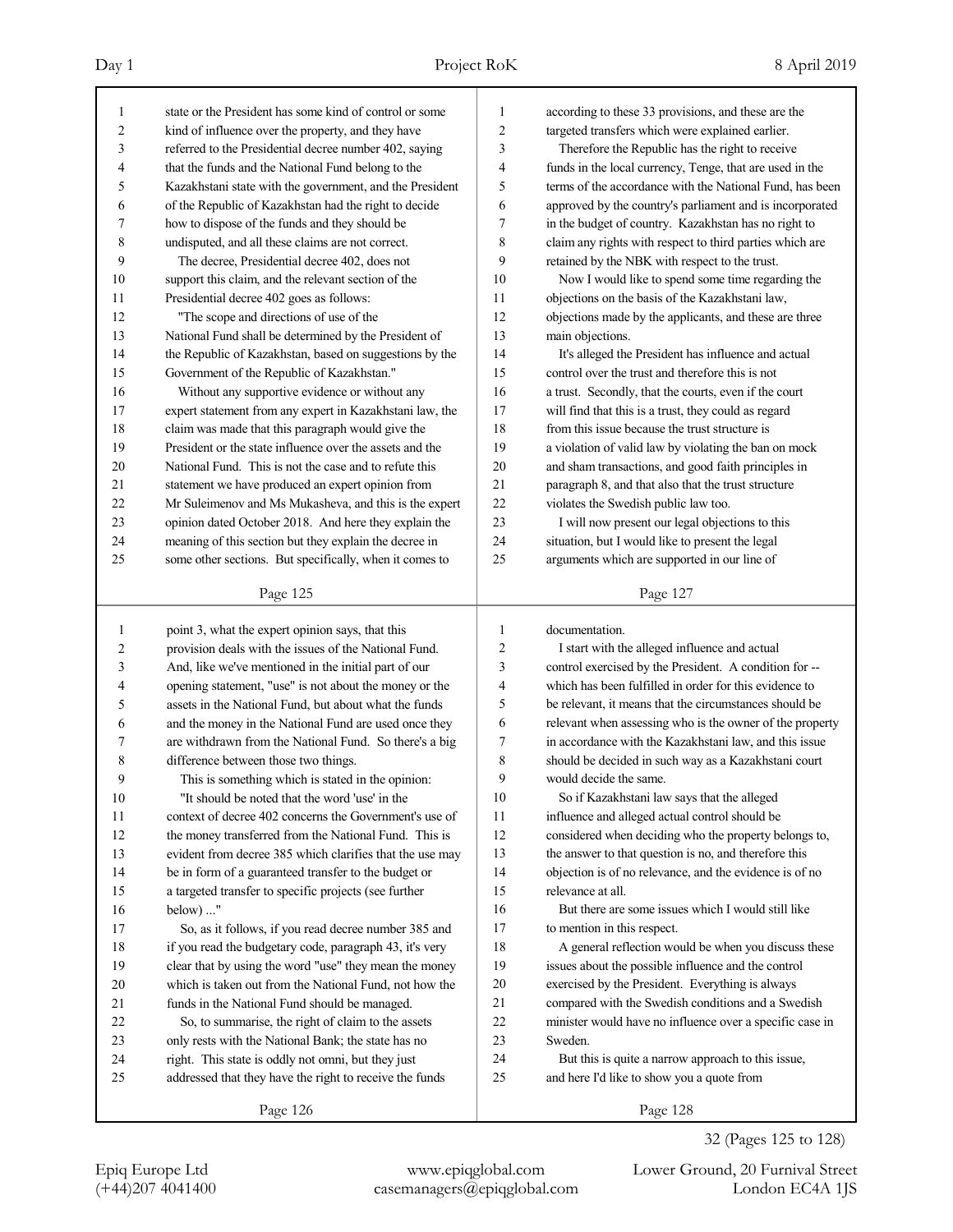### Day 1 Project RoK 8 April 2019

| 1<br>$\overline{c}$ | Roberth Nordhs' expert opinion, which was about the Svea<br>Court of Appeal. This is tab 23, binder 2, exhibit 284, | 1<br>$\overline{c}$ | relevant to the case.<br>But I would like to bring the court's attentions to |
|---------------------|---------------------------------------------------------------------------------------------------------------------|---------------------|------------------------------------------------------------------------------|
| 3                   | where he writes about the authority of the parties. He                                                              | 3                   | two issues:                                                                  |
| 4                   | says a factor which seems to be important in terms of                                                               | 4                   | 1, the considerations here should be based on the                            |
| 5                   | the court's acceptance is the governance of the NBK,                                                                | 5                   | circumstances present at the time of the attachment.                         |
| 6                   | namely the influence which, according to the court, the                                                             | 6                   | This structure has existed for more than 20 years, this                      |
| 7                   | President of the Republic could exercise when it comes                                                              | 7                   | trust structure. It exists to today and this should be                       |
| 8                   | to the activities of the NBK.                                                                                       | 8                   | the conditions for the court's consideration, not                            |
| 9                   | The fact that the court has to pay attention to this                                                                | 9                   | hypothetical conditions in the future which the court is                     |
| 10                  | respect could probably extend by the Swedish governance                                                             | 10                  | not aware of. We could make comparison to the Swedish                        |
| 11                  | model where the authorities are relatively independent                                                              | 11                  | company Vattenfall, which is the fully owned state                           |
| 12                  | when it comes to managing specific cases.                                                                           | 12                  | company. And the question is could you attach the                            |
| 13                  | This is not the general rule for the public                                                                         | 13                  | Vattenfall's assets on behalf the Swedish state? The                         |
| 14                  |                                                                                                                     | 14                  | answer is no. And it doesn't matter that the state                           |
| 15                  | administration of other countries. On the contrary, in                                                              | 15                  |                                                                              |
|                     | countries such as Denmark, Norway and the UK, it's usual                                                            |                     | could directly in the future dissolve, liquidate                             |
| 16                  | that the activities of the agencies are governed through                                                            | 16                  | Vattenfall. It is a bit irrelevant. What is relevant                         |
| 17                  | directives from the government and that responsibility                                                              | 17                  | is the situation at the time of the attachment order.                        |
| 18                  | for the separate decisions rests with the minister and                                                              | 18                  | The test, for the sake of argument, is what would                            |
| 19                  | not with the specific public servants.                                                                              | 19                  | happen if one would liquidate the National Fund. The                         |
| 20                  | As far as can I see, there are no civil or political                                                                | 20                  | counterparty doesn't want to go into detail about this.                      |
| 21                  | obstacles to an authority such as the state that they                                                               | 21                  | Why? Because it doesn't support the argument. This has                       |
| 22                  | could act as a subject of the law different from the                                                                | 22                  | been addressed by Suleimenov and Mukasheva's opinion,                        |
| 23                  | state. There is no connection between the                                                                           | 23                  | dated March 6, 2018, where they write:                                       |
| 24                  | administration of the government's model and the                                                                    | 24                  | "Upon termination of the Trust management agreement,                         |
| 25                  | legality subjectivity of the authorities. So therefore                                                              | 25                  | the Government of the Republic of Kazakhstan, as founder                     |
|                     | Page 129                                                                                                            |                     | Page 131                                                                     |
|                     |                                                                                                                     |                     |                                                                              |
| 1                   | it's strange that the state actually is a different                                                                 | $\mathbf{1}$        | and beneficiary under the Trust management agreement,                        |
| 2                   | administration. They have the right to that, but                                                                    | $\sqrt{2}$          | would only obtain a right to claim back from the                             |
| 3                   | specifically there is no connection between the public                                                              | 3                   | National Bank the remaining value of the National Fund                       |
| 4                   | governance model chosen by the state and the authority                                                              | $\overline{4}$      | assets after termination of the Trust management                             |
| 5                   | of the parties and who the property belongs to. There                                                               | 5                   | agreement. This too would be a right of claim that the                       |
| 6                   | is no connection between those two issues. But                                                                      | 6                   | Government of the Republic of Kazakhstan would only have                     |
| 7                   | a battery of different articles and enquiries et cetera,                                                            | $\tau$              | against the National Bank as trustee under the trust                         |
| 8                   | reports have been submitted by the applicant, and we                                                                | 8                   | management agreement.                                                        |
| 9                   | object to the misrepresentations with respect to the                                                                | 9                   | "Accordingly, under the trust management agreement                           |
| $10\,$              | country and the bank, there are no reasons for me to go                                                             | $10$                | and Kazakh (trust) law, the Republic of Kazakhstan has                       |
| 11                  | through all this evidence because this evidence is not                                                              | 11                  | no right to claim National Fund assets from third                            |
| 12                  | relevant to our case.                                                                                               | 12                  | parties, irrespective of whether the trust management                        |
| 13                  | The only issue which I would like to discuss, which                                                                 | 13                  | agreement is in effect or terminated."                                       |
| 14                  | allegedly supports the claim that the President of the                                                              | 14                  | So, as it follows from this section, even if the                             |
| 15                  | Republic exercises the influence is the claim that if                                                               | 15                  | trust would be dissolved, the state has not the right to                     |
| 16                  | the President has the right to know the National Fund,                                                              | 16                  | the underlying, as they only have the claim from the NBK                     |
| 17                  | and therefore the state would receive all the securities                                                            | 17                  | and it isn't changed.                                                        |
| 18                  | of the fund and allegedly this shows his actual control.                                                            | 18                  | So, to summarise, there is no support for the                                |
| 19                  | Initially, the question whether the President could                                                                 | 19                  | statement of actual control or influence and it's not                        |
| $20\,$              | actually cancel funds or not, there's an issue which has                                                            | $20\,$              | relevant in accordance with the Kazakhstani law. And                         |
| 21                  | been discussed and then the article which has been filed                                                            | 21                  | even if it would be relevant, which it isn't, then the                       |
| 22                  | by the applicants, Professor Didenkos had said he cannot                                                            | 22                  | evidence doesn't support that claim.                                         |
| 23                  | determine. Furthermore, we have dealt with a number of                                                              | 23                  | The next objection is that the National Fund and its                         |
| 24                  | legal provisions which require a decision by the                                                                    | 24                  | structure would violate abusive rights and sham and mock                     |
| 25                  | Kazakhi department, but this something which is not                                                                 | 25                  | transactions; it would violate Kazakhstani law. And                          |

33 (Pages 129 to 132)

Epiq Europe Ltd www.epiqglobal.com Lower Ground, 20 Furnival Street

(+44)207 4041400 casemanagers@epiqglobal.com London EC4A 1JS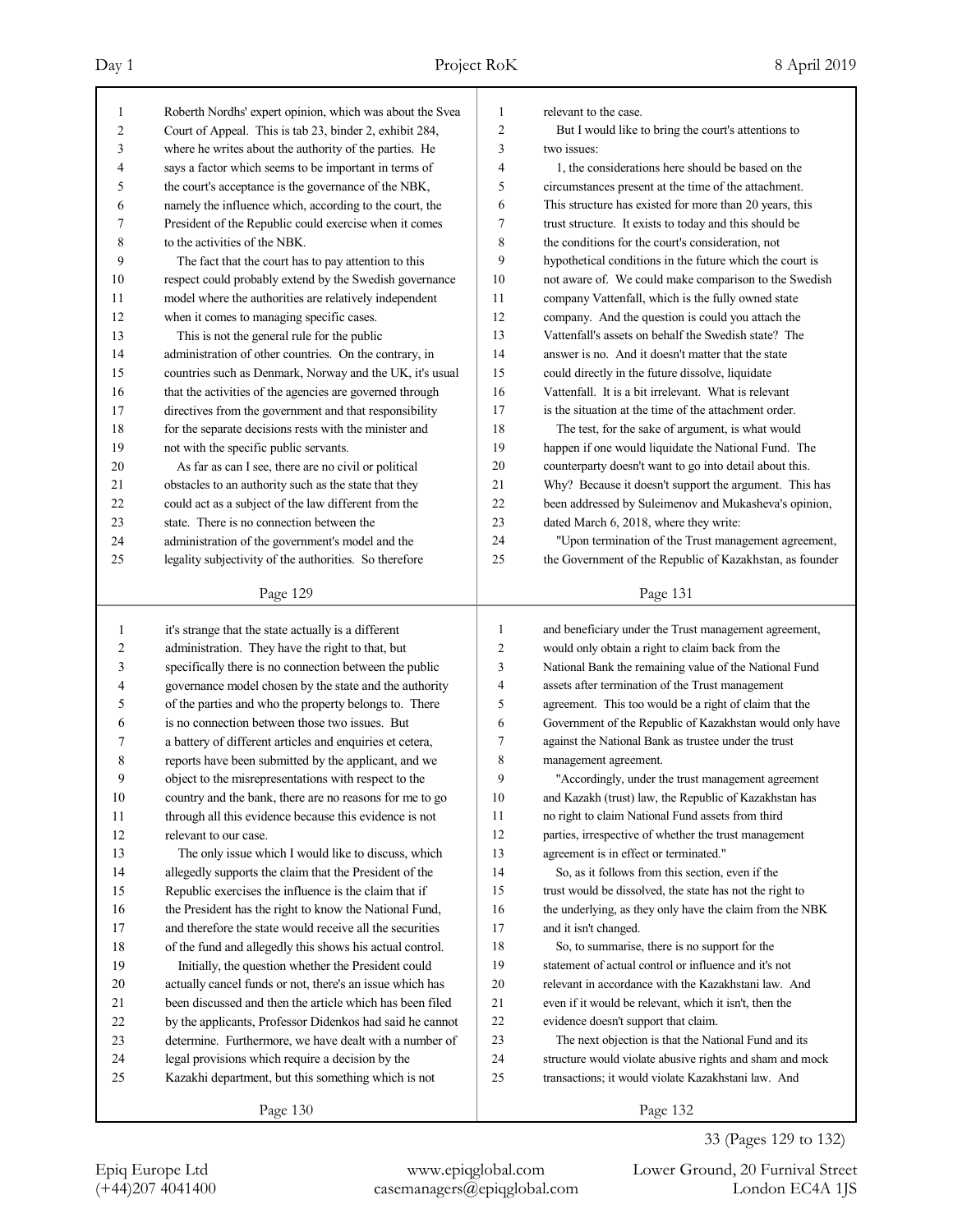| 1              | this objection is extraordinary, to say the least, and   | 1              | But this objection has been told. We've asked the        |
|----------------|----------------------------------------------------------|----------------|----------------------------------------------------------|
| $\overline{c}$ | to be honest it is quite difficult to take it seriously. | $\overline{c}$ | professors to provide their comment and these opinions   |
| 3              | The applicants are claiming that the National Fund, that | 3              | are exhibits 187 and 195, and you could say that these   |
| 4              | was created according to the Norwegian model that has    | 4              | experts were both mildly very surprised when they were   |
| 5              | existed for more than 20 years, would be in breach of    | 5              | asked to comment on this, and I will not present         |
| 6              | the two provisions which I quote. One is 8.4 in the      | 6              | everything they say on this objection, but I would like  |
| 7              | Civil Code, saying that:                                 | 7              | to summarise.                                            |
| 8              | "Citizens and legal entities must act in good faith,     | 8              | Some sections of their opinion, they say that the        |
| 9              | reasonably and fairly when exercising their rights, and  | 9              | provisions regarding these structures in the Civil Code  |
| 10             | comply with the requirements contained in legislation    | 10             | explicitly foresee the possibility of placement of       |
| 11             | and the moral principles of the society. Entrepreneurs   | 11             | state's assets into trust. This is quite important.      |
| 12             | must also comply with the rules of business ethics.      | 12             | The Civil Code explicitly foresees that the state can    |
| 13             | This obligation may not be excluded or restricted by any | 13             | place assets into trust structures, and at the same time |
| 14             | agreement. The good faith, reasonableness and fairness   | 14             | this would be in breach of a fundamental principle of    |
| 15             | of the acts or participants in civil rights relations    | 15             | good faith in Kazakhstani law. This is completely        |
| 16             | shall be presumed."                                      | 16             | escalated. Suleimenov and Mukasheva are aware of that.   |
| 17             | Then a reference is made to paragraph 160 which is       | 17             | These are two of the most prominent lawyers in the       |
| 18             | about fictitious or faked transactions, which says       | 18             | country. There is no support in the doctrine or any of   |
| 19             | under 1:                                                 | 19             | the statements that any of the structures of the         |
| 20             | "If a fictitious transaction is one which is entered     | 20             | National Fund would be in breach of the abuse of right.  |
| 21             | into only for the sake of appearances, without intention | 21             | Even Professor Didenko reports on several occasions      |
| 22             | to cause any legal consequences, shall be invalid.       | 22             | that this is a trust. It's not invalid and, as far as    |
| 23             | "4. If one transactions is entered into only for         | 23             | Suleimenov and Mukasheva know, a Kazakh court has never  |
| 24             | the purpose of hiding another transaction (faked), then  | 24             | failed a trust structure referring to the abuse of       |
| 25             | the rules shall be applied which are applicable to the   | 25             | rights. And also Suleimenov and Mukasheva say that, if   |
|                | Page 133                                                 |                | Page 135                                                 |
|                |                                                          |                |                                                          |
|                |                                                          |                |                                                          |
| 1              | transactions which the parties actually had in mind."    | 1              | you want to use the abusive right concept it should be   |
| $\overline{c}$ | Professor Max is referring to another translation of     | 2              | aimed at a certain legal or physical person. You cannot  |
| 3              | paragraph 161 called mock and sham transactions, but you | 3              | just declare this invalid on the general grounds, like   |
| 4              | can call it whatever you want. It's not about the        | 4              | the applicants are trying to. It should also be noted    |
| 5              | translation.                                             | 5              | that if the National Fund would be invalid according to  |
| 6              | So give some context to these objections, the fact       | 6              | the Kazakhstani law, if they would be assessed by        |
| 7              | that the central funds are responsible for               | 7              | Kazakhstani court, then a number of other trusts in      |
| 8              | national funds or oil funds of this kind is huge. This   | 8              | Kazakhstan would fail and the consequences would be      |
| 9              | is the case in Norway. The Central Bank in Norway is     | 9              | huge. So therefore the court should decide on this as a  |
| $10\,$         | responsible for the Norwegian oil fund, and like         | 10             | Kazakhstani court would have decided on this issue,      |
| 11             | Professors Suleimenov and Mukasheva state in their two   | 11             | applying Kazakhstani law. And it's obvious that the      |
| 12             | opinions dated January and March, this is a usual model  | 12             | Kazakhstan court would never fail -- would declare the   |
| 13             | used in Kazakhstan and this is used, among other things, | 13             | trust to be invalid.                                     |
| 14             | for the state pension fund.                              | 14             | The last observation that is in relation of the          |
| 15             | Furthermore, it's not a secret that this is what the     | 15             | Swedish public order. This is something I will deal      |
| 16             | structure looks like, or that a trust means exactly      | 16             | with during my closing statement.                        |
| 17             | that, because according to Kazakhstani law anyone could  | 17             | So finally I would like to say who the assets belong     |
| 18             | read what a trust is according to Kazakhstani law, and   | 18             | to in Sweden, just like Marcus presented.                |
| 19             | anybody could read the National Funds agreement which    | 19             | SEB is the registered custodian. They have               |
| $20\,$         | creates the trust that's available to everyone.          | 20             | an account in Euroclear. These securities are fungible   |
| 21             | So this is a common and completely transparent           | 21             | property. There are not only securities held at this     |
| $22\,$         | structure. How would it be possible in that case for     | 22             | account. Some are owned by BoNY, but other customers in  |
| 23             | this to be created only for the sake of appearance only  | 23             | SEB and other customers of BoNY. Let's see -- BoNY does  |
| 24             | without the intentions of causing any legal consequences | 24             | not have the right of ownership to any identifiable      |
| 25             | et cetera. It's difficult for us to understand that.     | 25             | securities. They only have a claim to securities of      |

34 (Pages 133 to 136)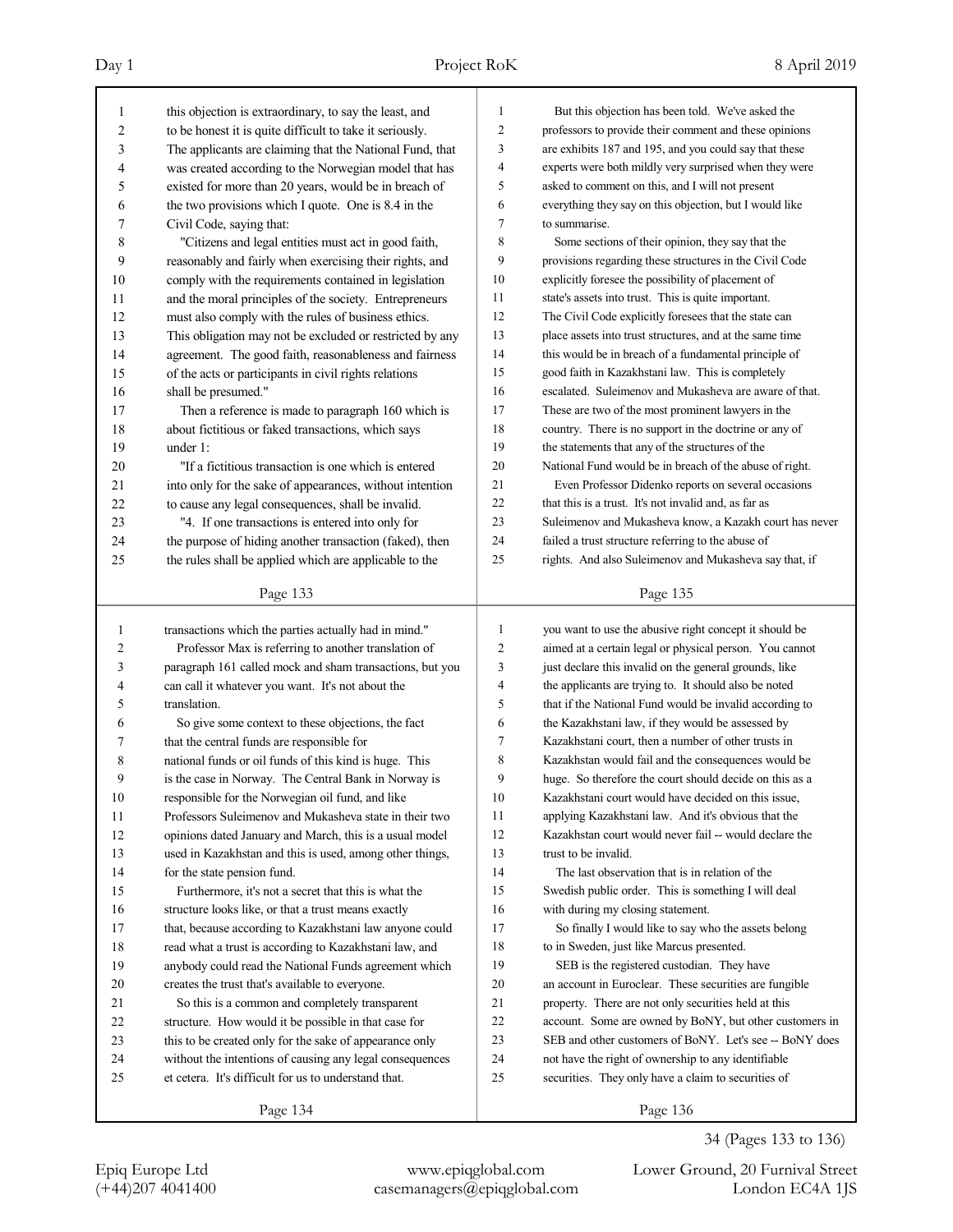| 1  | a certain type and certain command from SEB.              | 1              | where the securities are registered, and once again it      |
|----|-----------------------------------------------------------|----------------|-------------------------------------------------------------|
| 2  | So this right of claim could only be attached for         | $\overline{c}$ | is the SEB's deposit. And here we see information from      |
| 3  | BoNY's debt. BoNY's customers, they have a right of       | 3              | that document from SEB. It's called "Statement of           |
| 4  | claim too, but against BoNY. But these rights of claims   | 4              | securities".                                                |
| 5  | are not in Sweden because the debtor, BoNY, is not in     | 5              | Looking at that, it shows that there is the                 |
| 6  | Sweden.                                                   | 6              | situation in September 2017 where the account holder is     |
| 7  | If we look at the English section, it has been            | 7              | Bank New York Mellon. This is the court exhibit 39.         |
| 8  | established that the National Bank has a claim against    | 8              | But Bank Mellon is registered with SEB as holding of        |
| 9  | BoNY for money and so is entitled to securities. And      | 9              | the shares for somebody else. That was written in           |
| 10 | after the National Bank gives money to BoNY, this is      | 10             | April 2018, sent to my colleagues, Connor Michaels. It      |
| 11 | crediting, so therefore they have a claim against BoNY    | 11             | is in the binder with evidence, court exhibit 180.          |
| 12 | regarding money and securities. They don't own the        | 12             | Now, the last step down to England and Bank New York        |
| 13 | assets as such and NBK can never claim the rights of      | 13             | Mellon's registry, it is the last one that shows the        |
| 14 | ownership to any specific monies or any specific          | 14             | securities and here it is written as the Central Bank as    |
| 15 | securities with respect to BoNY, and Kazakhstan has no    | 15             | the owner of the securities, which we can see amongst       |
| 16 | rights whatsoever with respect to BoNY in England.        | 16             | others places here. It is screen prints from exhibit 60     |
| 17 | So in England there are no assets which could be          | 17             | in the court's binder, we see here that it is the           |
| 18 | attached on behalf of the Republic.                       | 18             | Central Bank who is the Bank New York Mellon's customer.    |
| 19 | Finally, in Kazakhstan, like they have presented,         | 19             | And we can also see from the account statement under        |
| 20 | it's only the NBK which has the rights of claim, the      | 20             | tab 19 in the binder 1, with evidence, page 65, is the      |
| 21 | assets and the trust. This state has no right of claim    | 21             | exhibit from the court, and that they -- the portfolio      |
| 22 | and the state can only get the rights to assets           | 22             | of action is registered with the bank, SEB.                 |
| 23 | according to this conditional claim in Tenge, in the      | 23             | So concluding that three registries for the                 |
| 24 | local currency, for certain purposes, and that's a        | 24             | securities: First SEB as the custodian in the               |
| 25 | decision by the Parliament. And they could never get      | 25             | Euroclear's book, and then it's Euroclear who are listed    |
|    |                                                           |                |                                                             |
|    | Page 137                                                  |                | Page 139                                                    |
|    |                                                           |                |                                                             |
|    |                                                           |                |                                                             |
| 1  | the specific assets, and since the assets are neither in  | $\mathbf{1}$   | as the owner of the SEB, and then the owner registered      |
| 2  | Sweden -- because the assets in Sweden belong to the      | 2              | in the bank New York Mellon in London. And this is in       |
| 3  | Republic, they cannot be attached.                        | 3<br>4         | London where the chain of custodians are in London, and     |
| 4  | Having said that, I will pass the word to my              |                | we reach the registration of true owner of the              |
| 5  | colleague Magnus, who will say something about the next   | 5              | securities. And it is only here where it is clear who       |
| 6  | ground, this is the securities are not located in         | 6              | the owner is.                                               |
| 7  | Sweden.                                                   | $\tau$         | In my closing argument I will argue why it should be        |
| 8  | Submissions by MR NYGREN                                  | 8              | considered that the securities are located in London and    |
| 9  | MR NYGREN: Yes, as the counsel for the Republic explained | 9              | why the Swedish enforcement agency does not have            |
| 10 | before, one ground is that the value of securities are    | 10             | jurisdiction. They do not have a jurisdiction for           |
| 11 | not in Sweden and they cannot be seized here. The claim   | 11             | foreclosure.                                                |
| 12 | is that the securities are in London and there's          | 12             | MR FOERSTER: We have not reached the point where we         |
| 13 | registry who is the genuine owner of the securities, and  | 13             | actually should start with the objection on the grounds     |
| 14 | there is also a registry on the sub -- the                | 14             | of the rights, the immunity and also the international      |
| 15 | sub-administrator.                                        | 15             | law. This would take two hours and instead of breaking      |
| 16 | But now I'm going to speak about the registries,          | 16             | halfway through, I suggest that we break now for today.     |
| 17 | where they are registered. The documents I refer to in    | 17             | We have heard a lot of civil rights, Kazakhi rights, and    |
| 18 | this image, my colleagues have spoken about them          | 18             | I think it would be better to take these in one go          |
| 19 | already. We do not need to look at the papers, it's       | 19             | tomorrow and I assure that you will not use more time in    |
| 20 | enough if we look at this.                                | 20             | your planning.                                              |
| 21 | As said previously, we see that in the public             | 21             | THE CHAIRMAN: That's indeed what I was just going to ask.   |
| 22 | shareholders' ledger by Euroclear, SEB is the registered  | 22             | MR FOERSTER: Gentlemen, yes, we have progressed fine today, |
| 23 | custodian, and we can see also this in the previous       | 23             | we are running ahead of schedule, and I think even          |
| 24 | document, related to Handelsbanken.                       | 24             | tomorrow will be better.                                    |
| 25 | Going then to the next level, to SEB, next registry,      | 25             | THE CHAIRMAN: Very well, that sounds like a reasonable      |

35 (Pages 137 to 140)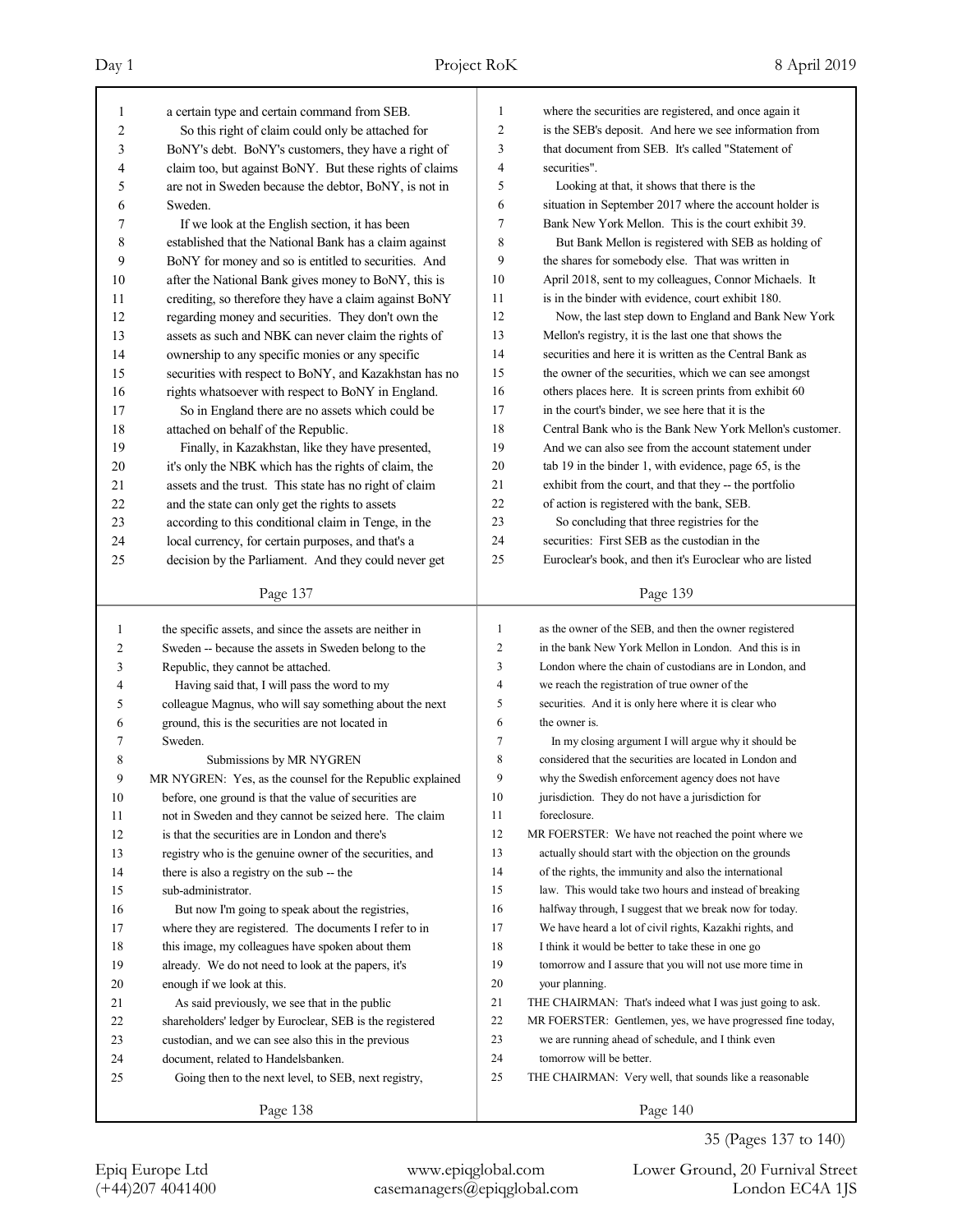| $\mathbf{1}$     | solution. That means that we are done for today. We      |  |
|------------------|----------------------------------------------------------|--|
|                  |                                                          |  |
| $\boldsymbol{2}$ | reconvene at 9 o'clock in the same room.                 |  |
| $\mathfrak{Z}$   | No, wait, leave your affairs? I don't know.              |  |
| $\overline{4}$   | I don't know if the customary to do that.                |  |
|                  |                                                          |  |
| 5                | No, I don't believe so. I don't think we can be          |  |
| 6                | held responsible for that. I'm afraid not.               |  |
| $\tau$           | I understand that it's a bit of a nuisance, but --       |  |
|                  |                                                          |  |
| $\,$ 8 $\,$      | MR NILSON: Maybe one can conclude that the documents are |  |
| 9                | not valuables, maybe with the computers. We don't mind   |  |
| $10\,$           | that.                                                    |  |
|                  |                                                          |  |
| 11               | $(3.30 \text{ pm})$                                      |  |
| $12\,$           | (The hearing adjourned until 9.00 am on Tuesday, 9       |  |
| 13               | April 2019)                                              |  |
|                  |                                                          |  |
| 14               | INDEX                                                    |  |
| 15               | Page                                                     |  |
|                  |                                                          |  |
| $16\,$           |                                                          |  |
|                  | Submissions by MR FOERSTER 2                             |  |
| $17\,$           |                                                          |  |
|                  |                                                          |  |
|                  | Submissions by MS FERMBÄCK 17                            |  |
| $18\,$           |                                                          |  |
|                  | Submissions by MR GUTERSTAM 45                           |  |
|                  |                                                          |  |
| 19               |                                                          |  |
|                  |                                                          |  |
| $20\,$           |                                                          |  |
|                  |                                                          |  |
|                  | Further submissions by MR GUTERSTAM 84                   |  |
| 21               |                                                          |  |
|                  | Submissions by MR NYGREN 139                             |  |
|                  |                                                          |  |
| $22\,$           |                                                          |  |
| 23               |                                                          |  |
| 24               |                                                          |  |
|                  |                                                          |  |
| $25\,$           |                                                          |  |
|                  |                                                          |  |
|                  | Page 141                                                 |  |
|                  |                                                          |  |
|                  |                                                          |  |
|                  |                                                          |  |
|                  |                                                          |  |
|                  |                                                          |  |
|                  |                                                          |  |
|                  |                                                          |  |
|                  |                                                          |  |
|                  |                                                          |  |
|                  |                                                          |  |
|                  |                                                          |  |
|                  |                                                          |  |
|                  |                                                          |  |
|                  |                                                          |  |
|                  |                                                          |  |
|                  |                                                          |  |
|                  |                                                          |  |
|                  |                                                          |  |
|                  |                                                          |  |
|                  |                                                          |  |
|                  |                                                          |  |
|                  |                                                          |  |
|                  |                                                          |  |
|                  |                                                          |  |
|                  |                                                          |  |
|                  |                                                          |  |
|                  |                                                          |  |
|                  |                                                          |  |
|                  |                                                          |  |
|                  |                                                          |  |
|                  |                                                          |  |
|                  |                                                          |  |
|                  |                                                          |  |
|                  |                                                          |  |
|                  |                                                          |  |
|                  |                                                          |  |
|                  |                                                          |  |
|                  |                                                          |  |
|                  |                                                          |  |
|                  |                                                          |  |
|                  |                                                          |  |
|                  |                                                          |  |
|                  |                                                          |  |
|                  |                                                          |  |
|                  |                                                          |  |
|                  |                                                          |  |
|                  |                                                          |  |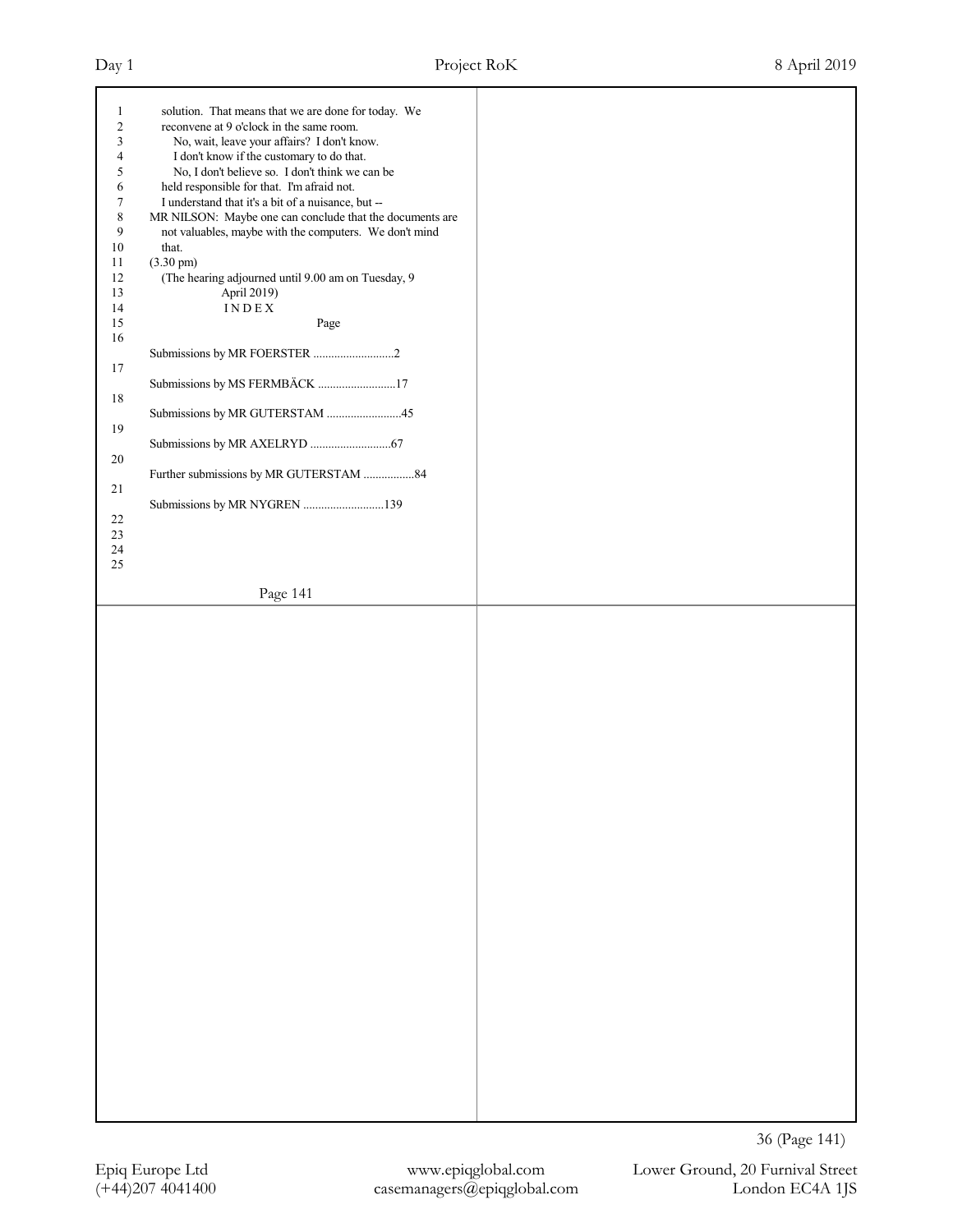| aс<br>⊂ |  |
|---------|--|
|         |  |

| $\mathbf{A}$         | 100:10 101:15,15       | 129:8,16             | affirmation 111:15   | 123:17 124:1             |
|----------------------|------------------------|----------------------|----------------------|--------------------------|
| <b>AAMGS</b> 30:8    | 101:16,21,24           | acts 58:6 101:18     | afraid $141:6$       | 131:24 132:1,5,8         |
| 104:20,21 105:1      | 102:5 105:1,3          | 116:21,21 117:2      | afternoon 3:7        | 132:9,13 133:14          |
| 105:13,17,24         | 136:20,22 139:6        | 119:6 133:15         | agencies 2:10 35:9   | 134:19                   |
| 107:23 108:3         | 139:19                 | actual 5:8 92:3      | 129:16               | agreements 8:16          |
| AB 71:19             | accounted 73:12,21     | 127:14 128:2,11      | agency 2:3,3 10:18   | 53:2 54:4 89:20          |
| abbreviated 70:3     | 117:8                  | 130:18 132:19        | 35:16,25 36:8,18     | 90:10 121:20             |
| able 40:22           | accounting 51:8        | add 38:4 40:10       | 36:25 37:15 38:20    | 122:9                    |
| <b>Abloy 70:21</b>   | 72:10 73:22            | 78:7                 | 39:8, 16, 16, 19, 24 | agrees 97:5              |
| absolutely 58:9      | accounts 2:5 31:6      | added 48:19 57:9     | 40:21 41:3 42:5,7    | ahead 140:23             |
| abuse 135:20,24      | 35:8 39:1 51:9,20      | 85:18                | 42:9 43:3,5,7,16     | AIG 103:3,8,12,13        |
| abusive 132:24       | 51:22,23 55:22,25      | addition 98:11       | 43:24 44:2 54:24     | 103:20 104:2,12          |
| 136:1                | 56:2,22 57:25          | 102:21 103:1         | 57:11 74:18 79:7     | 105:10 106:7,9           |
| accept 19:20 33:8    | 58:6 67:11,13          | additional 16:6      | 87:1 88:7 100:24     | 107:1,9 108:21           |
| 101:19 102:14        | 68:23 70:1 71:1        | 39:10 41:10 42:14    | 110:10 140:9         | 109:11,15 111:9          |
| acceptance 129:5     | 72:12,12 73:16         | addressed 18:19      | agency's 2:13 68:1   | 111:13                   |
| accepted 32:12       | 77:8 85:6 90:16        | 68:14 87:24          | 68:7                 | aimed 136:2              |
| access 54:17,17      | 90:19 92:3,4,15        | 126:25 131:22        | agenda $45:13$       | al 103:12 104:2          |
| account 1:20,21,23   | 93:1,4,5,12 94:21      | addresses 70:4       | agent 41:14 98:17    | <b>Alexander</b> 1:10    |
| 2:6,7,7,7,11,11,12   | 98:6 102:2,5,18        | <b>adduce</b> 110:24 | ago 7:13 26:16 46:4  | 16:7 35:5                |
| 35:11, 12, 12 36:7   | 104:21,22,25           | adduced 109:21       | 114:17               | <b>Alfa</b> 70:20        |
| 38:14 39:12 40:24    | 105:13,16,21           | adhere 23:21         | agree 50:10 113:22   | alia 9:14 79:5           |
| 41:4,13,21,22        | 115:16                 | adjourned 141:12     | agreed 27:17 50:11   | Aliya 46:16 48:13        |
| 42:12 43:9,9,15      | accruing 104:17        | adjournment 65:14    | 110:22 117:3         | alleged 14:23 16:25      |
| 43:19,23 44:7,8      | 105:15                 | adjustment 56:25     | agreement 8:5 26:4   | 18:5,11 103:19           |
| 47:5 48:19 55:9      | ACCT 93:22 94:4        | 57:5                 | 26:8 27:7,11 31:7    | 127:14 128:2,10          |
| 55:12,16,16,23,25    | accumulation           | administer 53:25     | 31:15 49:2,3,5,8     | 128:11                   |
| 56:9,12,16 57:1,3    | 46:21                  | 80:12                | 49:22,24,24 50:8     | allegedly 79:13          |
| 57:9,15,16,16,18     | achieve 9:6            | administered 46:11   | 50:20 51:4,14,25     | 130:14,18                |
| 57:19,20 67:9,10     | acquire 9:17 56:10     | administers 118:18   | 52:7 53:8,21 54:6    | allocate 62:16           |
| 67:14,17 68:18,18    | acquired 55:14,15      | administrated 67:8   | 54:10,10,13,16,19    | allow $18:7$             |
| 68:20,22,24,24       | 57:7 58:1 66:18        | administration       | 55:21 56:4 58:5      | allowed 20:19            |
| 69:1,2,3,6,8 70:5    | act 9:12,19 59:12      | 129:14,24 130:2      | 58:22 69:23 72:1     | 30:12 31:19 34:13        |
| 70:10 72:13 75:16    | 76:2 80:11 117:2       | administrator 51:7   | 82:1 84:1 86:20      | 108:7                    |
| 75:20,21 76:17       | 129:22 133:8           | 53:17 67:4 74:1      | 89:18 90:1,3,7,14    | <b>Almaty</b> 9:4 119:23 |
| 79:8, 18, 22, 25     | acted 30:19            | administrators       | 94:22,23 96:17       | 120:6                    |
| 81:17,18 82:5,6      | acting 21:24 22:3      | 53:19 74:1           | 97:20,21 99:18       | alphabetic 74:19         |
| 83:13 84:14,18,19    | 22:24 23:10 24:15      | <b>admit</b> 18:21   | 100:18 101:11,12     | alternative 62:9         |
| 84:20,22,23,23       | <b>action</b> 32:23,24 | admits 73:6          | 101:17 103:17        | 63:3                     |
| 85:7,15 90:20        | 33:4 68:9 116:17       | admitted 18:1        | 112:15 113:3,10      | amended 23:3             |
| 91:4,7 92:5,17,18    | 119:5 121:18           | 73:21                | 113:11,18,23         | 97:21                    |
| 92:20,22,23 93:7     | 123:6,18 139:22        | admitting 76:10      | 114:5,24 117:1       | <b>American 33:3</b>     |
| 93:8, 10, 13, 21, 22 | actions 33:1           | adopted 48:25        | 118:19 120:9         | 110:15                   |
| 93:25 94:2,3,4,5,5   | active 5:5             | advokatbyra 101:6    | 121:21,22 122:1      | amount $41:4,24$         |
| 94:9 96:7,22 98:3    | activities 9:12        | affairs $141:3$      | 122:21 123:10,11     | 42:23 43:7 62:16         |
|                      |                        |                      |                      |                          |

 $\mathbf{I}$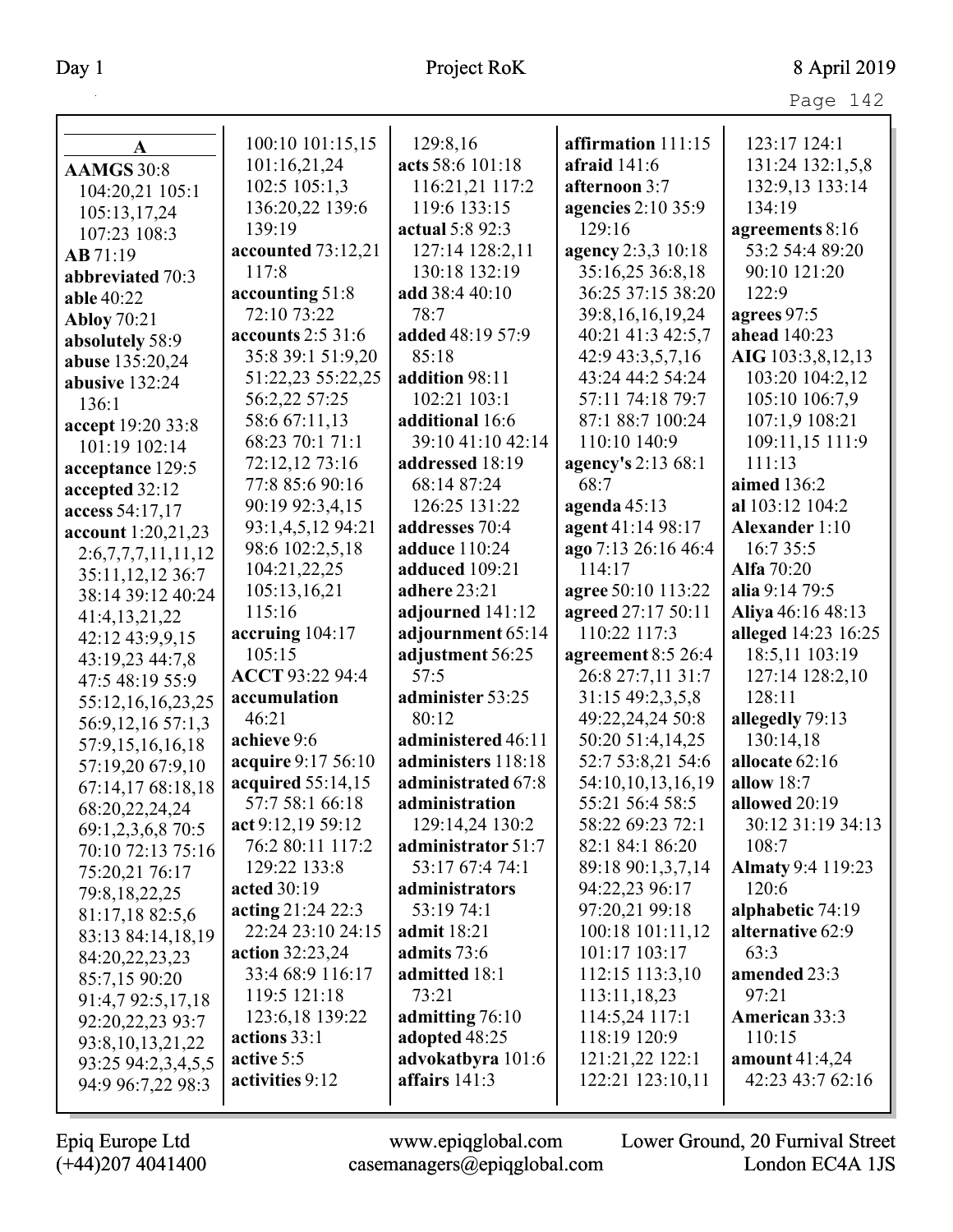|                            |                    |                    |                      | Page 143                 |
|----------------------------|--------------------|--------------------|----------------------|--------------------------|
| 62:19,21 70:17,17          | 11:5 25:1,7 28:17  | 19:15 21:17 25:11  | 105:7 131:18,21      | 31:9 34:15 44:21         |
| 110:14                     | 29:25 31:14,16     | 28:18 29:2,3,4,9   | 140:7                | 45:6,11,12 47:20         |
| amounts 40:11              | 32:15 33:5,14,17   | 29:11 31:16 32:8   | arguments 127:25     | 47:21,22,24 48:9         |
| Amsterdam 31:17            | 38:12 43:22 68:5   | 32:10,12,17 86:17  | arising 97:9         | 49:12 50:3,4             |
| 106:11,15,18               | Appeals 44:25      | 89:9               | arrange 95:12,18     | 51:17,19 52:18           |
| 108:17 111:13              | appear 30:9 108:4  | applications 29:13 | arrangements         | 58:8,21 60:12,16         |
| analyse 74:21              | appearance 134:23  | applied 21:12 25:9 | 102:7,19             | 63:16 64:8,18            |
| analysed 102:23            | appearances        | 28:7 33:16 103:13  | arrow 52:1 55:9      | 65:20,22,23 66:1         |
| analysis 71:6 83:4         | 133:21             | 104:15 111:14      | article 4:5,18 5:11  | 66:3,13,15 67:21         |
| 86:7                       | appeared 11:18     | 133:25             | 6:10 15:12 22:10     | 71:4,15,22,24            |
| <b>Anatoli</b> 9:22 10:1,1 | appears 80:6       | applies $27:11$    | 47:3 72:14 94:24     | 81:20 83:3 88:12         |
| 11:16                      | appellant 9:22     | 124:10             | 96:23 99:10,18       | 89:4, 10, 12, 15, 17     |
| <b>Anatolie 13:1</b>       | appellants 1:20    | apply 31:11 75:17  | 106:23 114:6         | 90:21 91:8,15,25         |
| and/or 23:17 24:7          | 14:17 31:10        | 86:22 99:1         | 115:13 116:3         | 94:12 96:9,13            |
| 98:17,20                   | applicable 25:23   | applying 136:11    | 117:22 118:21        | 99:14,25 100:2,5         |
| annex 68:10 97:24          | 75:15 89:13 98:13  | appoint 90:12      | 121:17,21 130:21     | 101:8, 13, 15, 24, 25    |
| announced 108:11           | 133:25             | approach 128:24    | articles 116:5 130:7 | 102:12,17 103:2          |
| annual $13:3,3$            | applicant 10:22    | appropriate 116:19 | <b>Ascom 9:25</b>    | 103:24 104:4             |
| 59:21 60:20,25             | 12:3 19:5 24:12    | approval 80:8      | <b>Asia</b> 7:3      | 106:4,6,8,17             |
| 61:12 63:9                 | 28:18 29:19 30:21  | approve $61:20$    | aside 19:13 20:17    | 110:19,23 111:25         |
| annulled 35:20             | 31:24 33:13 34:12  | approved 61:22     | asked 10:22 19:5     | 112:2,12 113:16          |
| answer 5:20 6:2,7          | 82:21 106:12,15    | 64:24 127:6        | 21:14 26:3 27:5      | 115:10,14,14,16          |
| 6:11,12 69:10              | 109:12 110:24      | approximately      | 87:17 92:2 101:5     | 115:20,22 116:24         |
| 83:5 84:1 106:5,6          | 113:21 114:17      | 21:22 24:17        | 135:1,5              | 117:7 118:1,16,18        |
| 128:13 131:14              | 120:14 130:8       | April 1:1 12:21    | asking $43:17$       | 121:8,13 122:10          |
| answered 6:17              | applicant's 19:15  | 33:8 37:15 41:8    | asks 56:8            | 122:16,24 123:4          |
| answering 6:15             | 20:15 29:3 33:1    | 41:19 42:25 44:6   | <b>Assa</b> 70:21    | 123:18,21,24             |
| answers 5:25               | applicants 3:24    | 69:11,16 139:10    | assembly 76:25       | 124:2,7,13,19,23         |
| anybody 102:25             | 8:19 10:12,21      | 141:13             | assessed 26:11       | 125:19 126:5,22          |
| 122:11 134:19              | 11:1,4,8,14,25     | arbitral $6:23,23$ | 136:6                | 131:13 132:4,11          |
| apart 13:24 15:2           | 12:18,20,23,24     | 10:8,12,21 11:4,5  | assessing 128:6      | 135:11,13 136:17         |
| 17:8 25:5 39:15            | 14:8, 12, 23 16:14 | 13:7 15:10,10,14   | assessment 9:21      | 137:13,17,21,22          |
| 41:2 42:6 73:23            | 16:21,23 19:7,8    | 15:19,21 16:8,19   | 11:9 18:1,17,22      | 138:1,1,2                |
| appeal 2:25 5:25           | 19:18,22 20:9      | 17:6,25 18:20      | 20:5,7 59:11         | associated 59:19         |
| 6:15,18 9:15,16            | 21:12,14,23 22:23  | 20:11,16,21 32:4   | 65:18 66:5           | <b>assume</b> 41:19 45:2 |
| 10:17 11:6,12,13           | 23:21 25:9 27:12   | 32:22 33:1,9       | asset 28:14 51:13    | assumed $45:13$          |
| 11:18,19 12:1,7,7          | 27:13 28:7,17      | 37:17 41:7 42:4    | 52:1,4,7,8,15,25     | 50:24 65:22 86:10        |
| 12:9, 13, 16 13:1          | 29:1,7,8 31:23     | 43:6,19 107:19     | 53:3,5 83:9 115:7    | 122:15                   |
| 16:21 17:18 20:18          | 32:9,24 33:6,16    | arbitrary 14:7     | assets 7:14,22 17:2  | assumes $118:24$         |
| 31:17 33:12 34:13          | 34:2,3 83:6,7      | arbitration 10:13  | 19:10 21:15,20,21    | <b>assure</b> 140:19     |
| 35:20 36:15 38:2           | 87:22 89:10 104:2  | 10:25              | 22:1,11,15,19,25     | attach 37:16 42:6,9      |
| 38:18 41:7 42:3            | 112:20 124:25      | argue $140:7$      | 24:16 25:18 27:18    | 79:7 118:1 131:12        |
| 42:24 129:2                | 127:12 130:22      | argued $104:2$     | 27:20,22 28:1,8      | attachable 105:5         |
| Appeal's 41:6              | 133:3 136:4        | argues 120:14      | 28:11,21 29:10,17    | attached $1:15,19$       |
| appealed 10:20             | application 16:14  | argument 99:13     | 29:22 30:13 31:5     | 2:4,10 3:23 5:18         |
|                            |                    |                    |                      |                          |

L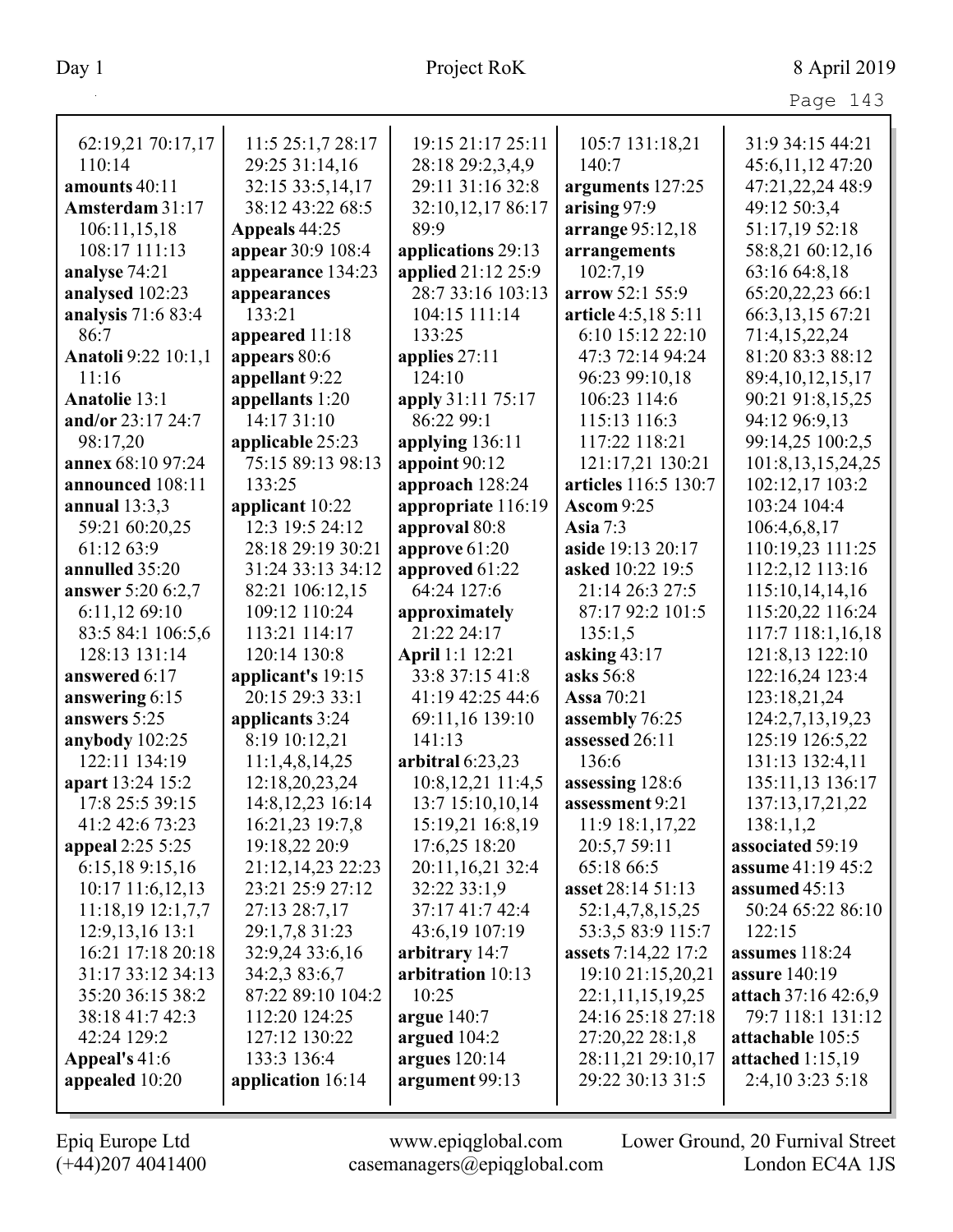Page 144

| 5:19 30:16 35:10        | 129:3,21 130:4              | 23:3,8,11,12,15   | 102:1,2,3,13,14         | battery 130:7             |
|-------------------------|-----------------------------|-------------------|-------------------------|---------------------------|
| 35:13 36:2,18           | available 19:2,20           | 23:16,19,22,24    | 102:24 104:19           | beginning 3:21            |
| 37:9,13,18 39:7         | 62:10 63:3 76:24            | 24:10,12,13,14,16 | 107:5, 14, 22, 23       | behalf 67:6 76:16         |
| 39:14,14,17,19,22       | 134:20                      | 24:23 25:1,18,19  | 108:3 109:13,23         | 76:19 86:6 87:3           |
| 40:15,20,23 41:24       | avoid 24:1,10,13            | 25:20,21 26:2,5,5 | 110:16,21 111:3,3       | 87:10,18 102:13           |
| 42:15,22 43:7           | avoidance 124:17            | 26:6,9,10,20,23   | 111:5,7,8,11,14         | 105:5,14 116:10           |
| 44:21,23 50:5           | award 10:14,16              | 27:4,6,6,9,11,12  | 111:24 112:14,17        | 131:13 137:18             |
| 74:18 82:18 87:25       | 11:2,6 14:7 15:10           | 27:19 28:25 29:21 | 112:20 113:2,4,8        | Belgian 21:18             |
| 106:5 111:25            | 15:14, 19, 22 16:8          | 29:24 30:8,14     | 113:14,14 114:8         | 23:13,16 24:6,7,9         |
| 122:24 137:2,18         | 16:19 17:6,15,16            | 31:3,6 35:13 36:4 | 115:15 117:12,13        | 24:18,19 25:15            |
| 138:3                   | 17:25 20:11,16,21           | 36:6 39:1 40:24   | 121:12,23 122:7,8       | 26:7,17,19 27:17          |
| attaching 38:21         | 28:9 31:17 32:9             | 41:14 43:5 44:13  | 122:11,15,18,19         | 27:21 29:21 33:21         |
| attachment 4:1          | 32:22 33:10,22,23           | 44:24 45:2,4      | 122:22,25 123:21        | <b>Belgium</b> 13:18 21:5 |
| 16:23 21:9 25:11        | 34:3,4,6 37:18              | 46:11,11,13,13,16 | 123:25 124:3,11         | 21:7,8,14 22:7            |
| 30:10,12,25 31:3        | 38:6,9 41:7 42:4            | 47:5 48:8,14 49:2 | 124:14,16,21,21         | 23:10 24:8 25:2           |
| 35:19 36:11,22          | 43:6,19 103:12              | 49:7,10,10,15,21  | 126:23 130:10           | 25:18 26:22 68:14         |
| 38:15,22 40:2,22        | 107:19                      | 50:4,6,9,14,14,15 | 132:3,7 134:9           | 109:24 110:4,6,12         |
| 41:1,19 43:8,15         | awarded 10:25               | 50:19,21,23 51:1  | 137:8,10 139:7,8        | 110:18                    |
| 44:1,3,10 107:21        | awards 6:23 10:21           | 51:2,3,4,8,12,13  | 139:12,14,18,18         | believe 141:5             |
| 108:5,7 131:5,17        | 15:10                       | 51:16,18,18,20,21 | 139:22 140:2            | believes 95:17            |
| attachments 28:5        | aware 81:15 131:10          | 52:2,6,12,20 53:1 | bank's 51:7 56:12       | belong 28:1 44:18         |
| 31:4                    | 135:16                      | 53:3,4,7,11,24    | 57:3 95:6 100:9         | 44:22,23 45:7             |
| attempted 120:3         | <b>Axelryd</b> 55:10 65:8   | 54:2,2,7,11,12,14 | 121:14                  | 50:3 66:3 78:11           |
| attempts 20:15          | 66:10,11 141:19             | 54:15,19,20 55:4  | bankruptcy 96:11        | 82:8,9 83:3 89:13         |
| attend 80:6             |                             | 55:17,19,19,21,23 | 117:23 118:16           | 102:25 112:4              |
| attendance 2:4          | B                           | 56:1,3,5,8,11,12  | bankruptcy/insol        | 125:4 136:17              |
| attention 23:8 38:7     | back 16:14 18:2             | 56:20,20 57:3,15  | 118:11,14               | 138:2                     |
| 99:17 129:9             | 28:23 39:2 40:13            | 57:18,24 58:1,7   | <b>banks</b> 53:18,20   | belonged 30:14            |
| attentions 131:2        | 58:19 59:7 61:7             | 58:13,15,17 59:9  | 94:16 99:23             | 103:24 106:6              |
| attorney 87:11,12       | 84:13 86:22 87:20           | 64:3,4 67:3,19    | barrister 69:12         | belonging 25:18           |
| 87:14 88:1              | 91:22 99:16 132:2           | 68:3,19 70:25     | <b>based</b> 1:15 12:8  | 91:5,12 110:19            |
| audience 25:4,8         | background 2:18             | 73:11 74:23 86:9  | 28:22 30:3 31:7         | belongs 1:13 3:4,24       |
| 27:16                   | 13:11 14:11 15:20           | 86:13,23 87:13,16 | 31:14 33:11 57:16       | 3:25 4:2,13 5:23          |
| audit 59:21 60:3,25     | 24:15 53:9 57:10            | 87:17,19,24 88:16 | 60:15 79:5,6            | 43:24 45:3 82:14          |
| 61:15                   | 100:20,22                   | 88:19 90:2,4,6    | 103:5 116:22            | 83:8 94:9 100:15          |
| August 20:19 29:1       | <b>ban</b> $127:19$         | 91:13,18,25 92:10 | 125:14 131:4            | 102:24 106:9              |
| 29:8 31:22 46:18        | <b>bank</b> $1:20$ $2:5,14$ | 92:19 93:2,6,13   | <b>basic 9:1 103:10</b> | 124:2 128:12              |
| authorisation           | 3:1,34:8,10,25              | 94:1,10,15,19     | basically $32:578:4$    | 130:5                     |
| 75:19 80:9              | 7:22 8:4,8 9:3,3,4          | 95:4 96:2,2,7,12  | <b>basis</b> $3:156:25$ | benchmark 52:12           |
| authorised 99:3         | 9:5,7,8,12,13,13            | 96:23 97:13,13    | 10:17 11:23 12:4        | 52:17,22,23               |
| authorities 9:8         | 9:16,19 10:9 16:4           | 98:5 99:7,21,21   | 29:18,21 30:11          | benchmarks 52:11          |
| 102:10 129:11,25        | 21:15, 19, 20, 20, 24       | 100:1,2,4,5,11,15 | 35:18 49:21             | 52:14                     |
| authority $1:17,19$     | 21:25 22:3,6,10             | 100:19,25,25      | 105:23 108:6            | beneficial 88:6           |
| $1:25 \t5:12,13 \t12:5$ | 22:12, 14, 14, 18, 19       | 101:3,5,6,8,10,12 | 113:2 114:9             | 105:11,13,20              |
| 38:22 87:15,17          | 22:20, 22, 23, 25           | 101:14,17,19,22   | 127:11                  | 106:3                     |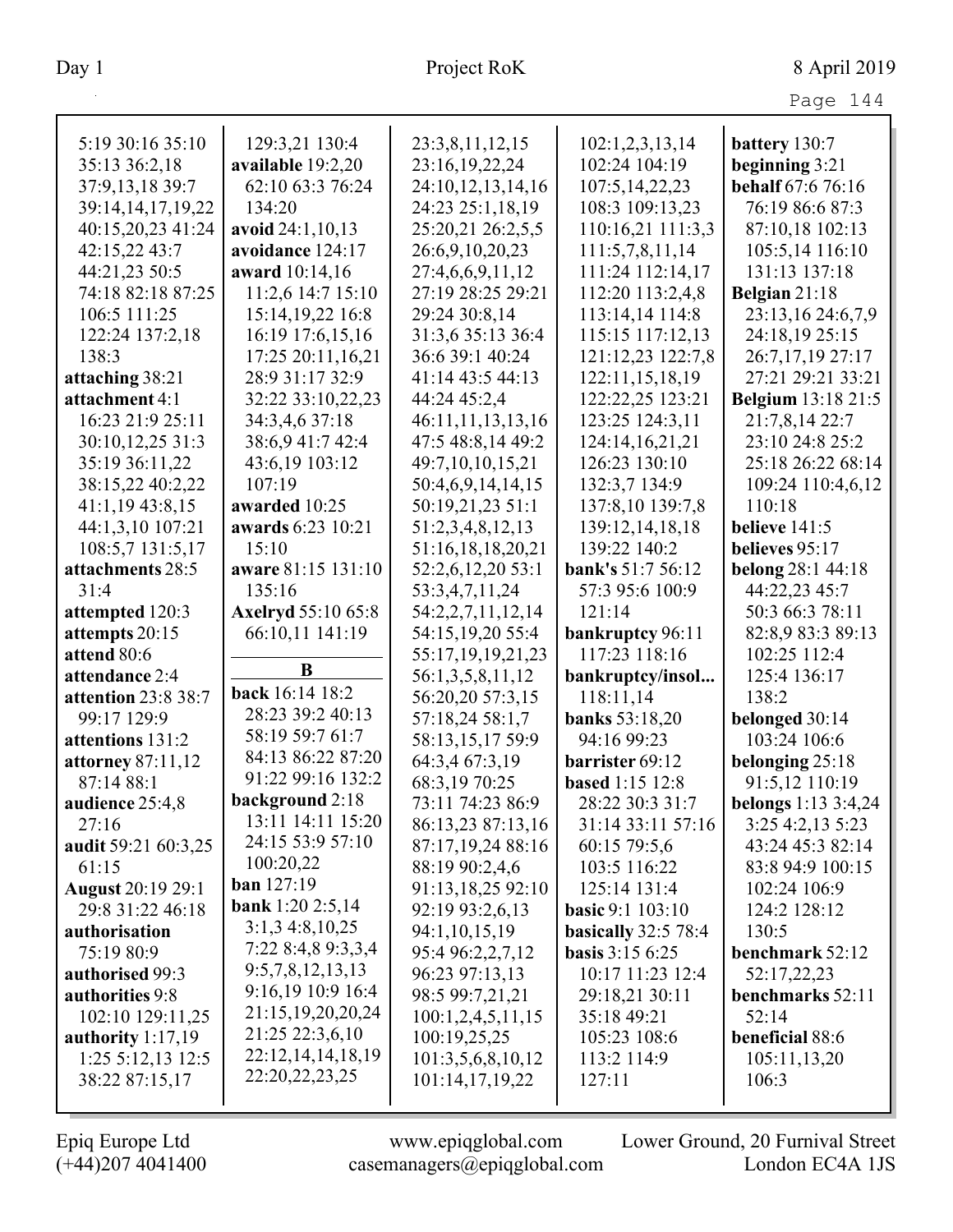| beneficiary 30:6           | 92:3,6,10,12              | brief 3:17 108:12         | 108:19                | 104:25 105:13,21     |
|----------------------------|---------------------------|---------------------------|-----------------------|----------------------|
| 59:1 78:18 84:7            | 102:12 103:15,19          | briefly 6:22 45:9,17      | <b>Carl 82:20</b>     | categories 35:7      |
| 85:4,1887:6                | 104:20 105:4              | 51:6 53:15 83:18          | carried 49:20 51:12   | cause 133:22         |
| 104:3 108:1                | 106:8 108:10              | 91:22 110:1 111:1         | 113:1                 | caused 20:14 24:16   |
| 116:13 120:2,7             | 136:22,23,23              | 120:13                    | carries 53:2          | 32:25                |
| 132:1                      | 137:4,5,9,10,11           | bring $131:2$             | carry 49:11 113:15    | causing 134:24       |
| beneficiary's 116:9        | 137:15,16                 | broken 52:1               | carrying 52:5         | cautiousness 22:3    |
| benefit 49:11              | <b>BoNY's 69:1,5</b>      | brought 2:25              | case 1:12 2:24 3:15   | 24:15                |
| 113:15                     | 74:22 78:10,12,12         | <b>Brussels</b> 25:10     | 7:7 10:20 11:6,20     | cent 77:19 86:20,21  |
| best 95:17                 | 78:14 79:3,15,17          | <b>budget 8:2 47:3,11</b> | 12:6 13:21 15:18      | central 4:8 7:3 9:3  |
| better 103:2 140:18        | 80:18,22 81:24            | 49:1,18 59:18,24          | 15:25 16:22 17:16     | 9:7,11 16:4 21:20    |
| 140:24                     | 82:2,9,15,16              | 60:6,21,23 61:3,4         | 17:22 18:22 19:7      | 24:12 25:1,19,20     |
| big 54:1 126:7             | 86:10,12 91:16            | 61:13, 14, 17, 18, 21     | 20:20,24 26:14,23     | 26:2,5,23 27:4,6     |
| <b>billion</b> 10:23 21:21 | 102:17 137:3,3            | 62:20,23 63:10            | 28:13,17,23 31:14     | 27:11,19 36:4        |
| 21:22 24:17,22             | book 67:15,18 73:8        | 64:25 112:23              | 31:21,23,24,25        | 44:24 45:4 46:3      |
| 29:22 37:18,19,21          | 74:6,7 139:25             | 113:23 114:18,25          | 33:19 34:13 35:17     | 46:11,13,16 47:4     |
| 38:16 43:8 110:15          | booked 28:1               | 126:14 127:7              | 35:21,21 36:16,24     | 48:8,14 49:2,6,15    |
| <b>bind</b> 122:22         | <b>books</b> 90:20 91:5   | budgetary 7:23 8:2        | 37:4,5,13 38:8,13     | 50:4,6,9,13,19       |
| <b>binder</b> 22:8 37:10   | 91:18 92:1 94:20          | 8:16 59:12 126:18         | 38:19 41:7 43:11      | 51:2, 12, 13, 17, 18 |
| 40:14 42:11 60:10          | 102:1,4,17                | <b>build</b> 60:16        | 43:17,22 53:13        | 51:21 52:6,11,20     |
| 68:6 69:11 77:11           | <b>Boston 50:21 90:3</b>  | built $7:15$              | 54:5 56:15 66:4       | 53:3,4 54:2,11,15    |
| 89:22 92:9 94:8            | 90:19,20,21 91:5          | <b>bunch</b> 35:14        | 67:23 69:15 81:9      | 55:19,21 56:5,12     |
| 100:21 116:1               | 91:9 95:1,12,14           | <b>bundle</b> 107:10      | 84:3 86:12,16         | 57:3 58:7,13 59:9    |
| 129:2 139:11,17            | 95:16,18,20,23            | business 35:7             | 88:17 96:11 97:7      | 68:3,1973:11         |
| 139:20                     | 96:1,7,22 97:5,8          | 133:12                    | 98:18 102:20          | 91:13 92:10 93:6     |
| binders 16:4 45:23         | 97:18 98:11,12,16         | <b>BVI</b> 10:6           | 103:8, 11, 16, 23, 24 | 94:19 95:6 96:23     |
| bit 65:5 120:20            | 98:17,20,23 99:2          |                           | 104:1,5,6,18          | 97:13 99:21,23       |
| 131:16 141:7               | 99:4                      | $\mathbf C$               | 106:14 108:12,17      | 100:2,9,11,15,25     |
| <b>BK</b> 94:9             | <b>bottom 37:5 48:18</b>  | $c$ 4:15                  | 108:20 109:15         | 111:3,11,23          |
| <b>black 94:12</b>         | 55:11 58:11 72:3          | call 48:16 49:3           | 110:11,14 111:10      | 112:14,17 113:8      |
| <b>BNY 54:21 55:11</b>     | 77:17 78:1 92:11          | 50:15,16,20 67:3          | 111:24 113:20         | 117:12 121:12,14     |
| 58:4,6                     | 108:18                    | 67:23 69:2,4              | 117:12,16 118:13      | 122:7,8,11,18,19     |
| <b>bonus</b> $67:4,11$     | bound $14:3$              | 72:11 134:4               | 118:22 119:22         | 122:22 134:7,9       |
| <b>BoNY 50:16 67:2</b>     | box 36:22 68:16,16        | called 2:7 11:16          | 120:1,1 122:5         | 139:14,18            |
| 67:10 69:1,6,19            | <b>boxes</b> 36:21 37:7   | 16:11 22:5 42:7           | 125:20 128:22         | centre 53:14         |
| 70:4,4,5 77:24             | <b>branch</b> 50:22 90:5  | 42:10 48:2 52:11          | 130:12 131:1          | certain 9:18 11:3    |
| 78:3,5,7,10,13,25          | 101:8 102:6               | 68:12 69:3,12             | 134:9,22              | 53:10 59:4 68:18     |
| 79:16 80:20,21             | <b>breach</b> 30:19 133:5 | 70:5 75:18 114:18         | cases 1:12 97:15      | 69:17 71:2,3 80:5    |
| 81:22,23,24 82:8           | 135:14,20                 | 115:7 134:3 139:3         | 117:22 129:12         | 82:11 91:1 94:12     |
| 82:10,11,14 84:1           | breaches 10:23            | calling $1:22$            | cash 2:7,11,12 24:4   | 97:1,14 99:8,24      |
| 84:20 85:5,15,16           | <b>break 34:22 35:1</b>   | cancel 130:20             | 24:6 35:8,11 39:1     | 100:6 101:13         |
| 85:17,20 86:5,23           | 65:4,10 108:24,25         | <b>Capital</b> 103:12     | 42:6,12,12,44:4       | 136:2 137:1,1,24     |
| 86:24 87:4,4,7,11          | 109:3 140:16              | 107:1                     | 48:19 57:9,19,20      | certifying 91:24     |
| 87:13,24 88:6,14           | breakdown 48:3            | car 115:9                 | 90:25 91:15 92:22     | cetera 76:7 130:7    |
| 90:5,7,13 91:23            | breaking $140:15$         | Caratube 108:17           | 98:3 104:21,22,25     | 134:25               |
|                            |                           |                           |                       |                      |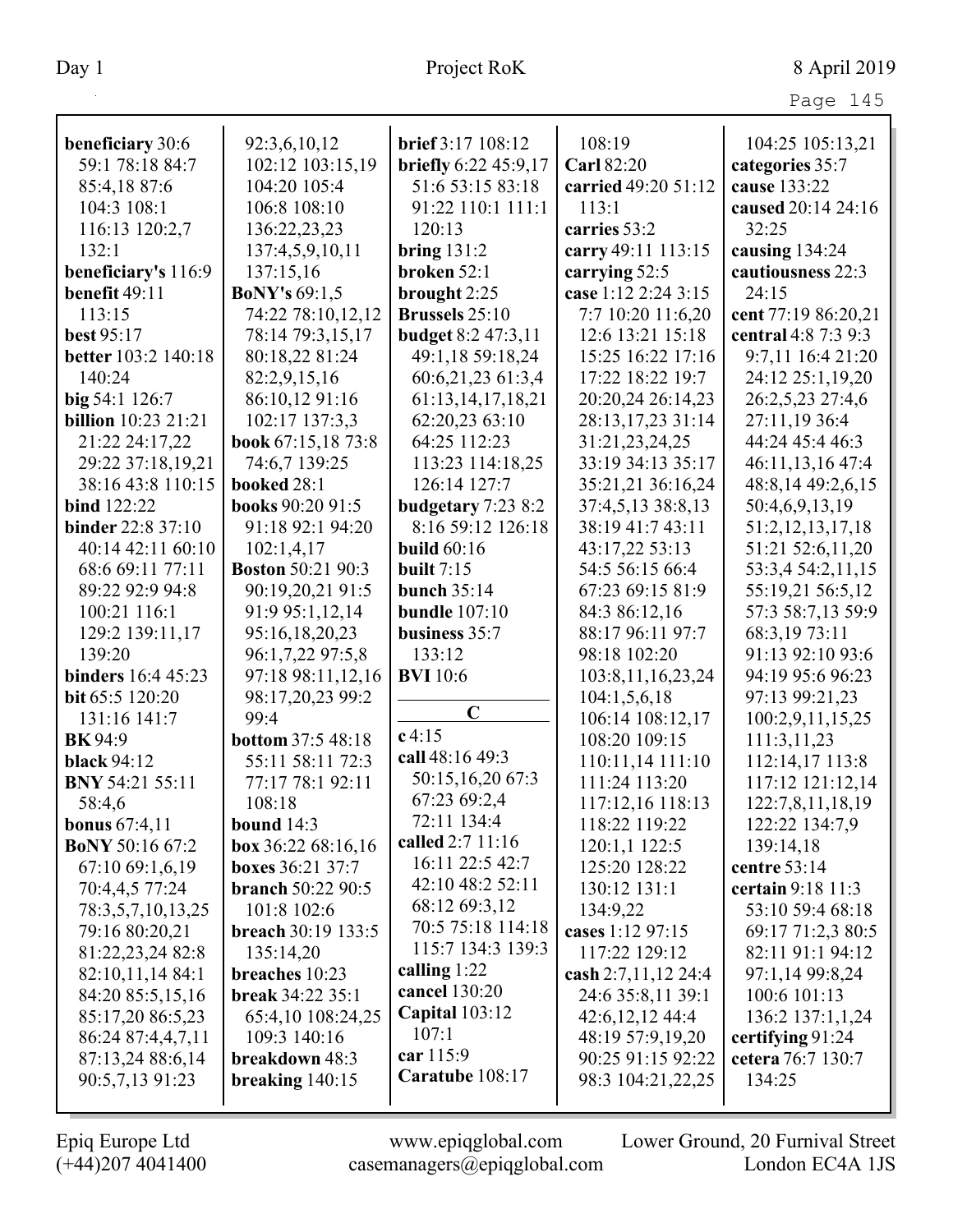|                       |                       |                     |                     | Page 146              |
|-----------------------|-----------------------|---------------------|---------------------|-----------------------|
| CFO 12:20 13:2        | 39:1,24 41:3,5,21     | 126:19 140:5        | colocated 3:6 5:5   | complete 18:21        |
| chain 50:1 51:16      | 41:23 42:20 43:8      | clearly 12:24 91:5  | column 37:23,24     | 29:5 52:8 73:9        |
| 58:3,12 66:11,12      | 78:8, 12, 14, 16, 17  | 117:25              | 71:11 74:10 78:25   | completely 22:21      |
| 66:13, 14, 14, 19, 25 | 79:3,15 80:4,5,22     | client 70:3 79:12   | come 1:7 3:4 15:2   | 104:5 109:24          |
| 83:11,19 104:8        | 81:17 82:13,15        | 90:21 91:6,13,13    | 28:23 39:2 43:9     | 111:15 134:21         |
| 111:20 140:3          | 83:7 86:24 91:1       | 95:10 96:18 97:5    | 59:7 82:10          | 135:15                |
| <b>CHAIRMAN</b> 1:6   | 99:23 103:13,15       | 98:15,19 99:1       | comes 5:4 6:19 8:24 | comply 24:3 133:10    |
| 34:21 35:3 46:2       | 105:4,4 107:20,22     | 101:18              | 32:18,22 34:8       | 133:12                |
| 65:6,10 108:25        | 108:2,5,6,7,23,23     | client's 95:2,13,17 | 35:25 68:18 70:17   | compromising          |
| 109:5 140:21,25       | 109:25 111:12,16      | 96:18               | 83:6 108:13,21      | 122:11                |
| challenged 16:17      | 115:9, 10, 17, 21, 22 | clients 57:15 98:1  | 125:25 129:7,12     | computers 141:9       |
| change 83:23,24       | 119:13 121:8          | clients' 55:25      | coming 58:19 61:7   | concept 8:7 114:15    |
| changed 20:18 88:9    | 122:16 123:1,20       | close 100:13        | comma 97:4          | 114:20 115:2,20       |
| 88:19 110:20          | 123:21,23 124:6       | closing $3:12,14$   | command 137:1       | 121:7 123:1 136:1     |
| 132:17                | 124:15,18,25          | 15:2 66:23 71:7     | comment 68:2 81:2   | concepts 114:13       |
| changes 53:15,23      | 125:10,18 126:22      | 99:13 136:16        | 82:21 84:5 120:23   | 120:20                |
| chapter 3:21 72:14    | 127:8 130:14,15       | 140:7               | 135:2,5             | concern 118:10        |
| 72:23 74:3,3          | 132:2,5,11,16,22      | closure 19:4        | comments 73:7       | concerned 23:25       |
| 75:11,11,13,15,15     | 136:25 137:2,4,8      | code 3:22 4:3,14    | 83:6 118:2,5        | concerning 101:24     |
| 75:17 76:2,14         | 137:11,13,20,21       | 5:24 30:4 47:3,11   | commitment 97:12    | concerns $126:11$     |
| charged $45:24$       | 137:23 138:11         | 49:1,18 58:19       | committed 14:12     | concession 10:22      |
| charter 10:23         | claimant $87:3,4$     | 71:11,12,13,13      | common 27:2         | conciliation 81:25    |
| children 47:19        | claimants 84:3        | 74:11,12,14         | 52:20 104:24        | conclude 3:13         |
| choose 84:24          | claimed 2:8           | 112:23 113:23       | 134:21              | 122:7,12 141:8        |
| chosen 52:23 130:4    | claiming 133:3        | 114:18,25 115:25    | communal $121:4,5$  | concluded 17:5        |
| Christmas 90:2        | claims 22:14 30:16    | 116:6,7,14 117:23   | companies 10:4      | 26:8 28:6 101:10      |
| circumstances 11:3    | 31:7 34:2 35:8        | 118:2,6,25 119:12   | 11:17 13:2,4 36:6   | 102:21 106:22         |
| 50:1 58:24 83:3,7     | 40:23,23,25 42:12     | 121:6,17 126:18     | 39:25 53:25 70:20   | 113:3                 |
| 83:23 88:24 90:14     | 44:11 67:11 80:17     | 133:7 135:9,12      | 70:22 72:7,8        | concluding $45:13$    |
| 110:2 128:5 131:5     | 81:15 82:18 95:22     | codes 7:1 8:11      | 73:15 76:2 80:11    | 111:1 139:23          |
| cited $107:11,24$     | 103:18 106:8          | coin $119:1$        | 81:3 86:2,21        | conclusion $3:4$ 13:9 |
| citizens 9:23 133:8   | 110:24 115:7,8        | collaborating 10:7  | company $10:5$      | 23:1 27:17 28:21      |
| city 9:4              | 117:18 122:23         | collaboration       | 50:18,21 54:9       | 40:7 43:4 57:22       |
| civil 9:17 23:17,20   | 125:8 137:4           | 53:11               | 73:4,6,24 76:3      | 90:8 99:20 108:16     |
| 25:22 26:25 58:19     | clarifies 7:24        | collateral 99:8,12  | 77:2,3 90:4 120:2   | 108:20 123:15         |
| 110:12 111:18         | 126:13                | 99:15 100:8         | 131:11,12           | 124:10                |
| 114:9 115:5,25        | clarify $120:20$      | colleague $2:19,23$ | compared 27:3       | conclusions 67:16     |
| 116:6,6,14 118:2      | class 67:18 71:3,13   | 15:22 55:10 66:8    | 80:1 128:21         | 104:8,12              |
| 118:6,25 119:12       | 96:21                 | 82:20 84:16 101:1   | comparison 131:10   | condition 128:3       |
| 121:1,1,5,6,17        | clause 95:11 97:4     | 138:5               | compensate 12:3     | conditional 137:23    |
| 129:20 133:7,15       | 98:3 104:23           | colleagues 3:8      | compensation        | conditions 14:4       |
| 135:9,12 140:17       | clauses 98:1          | 138:18 139:10       | 97:24               | 58:14 111:10,22       |
| claim $2:4,4,9,3:11$  | clear 3:23 113:18     | collection 32:5     | competent 27:17     | 121:24 128:21         |
| 28:9 30:7,10,10       | 114:4 118:2,25        | collective 7:14     | 28:10,11 106:25     | 131:8,9               |
| 30:11,16 35:7,13      | 119:9 122:2           | 47:24               | 107:17              | conduct 34:11 86:7    |
|                       |                       |                     |                     |                       |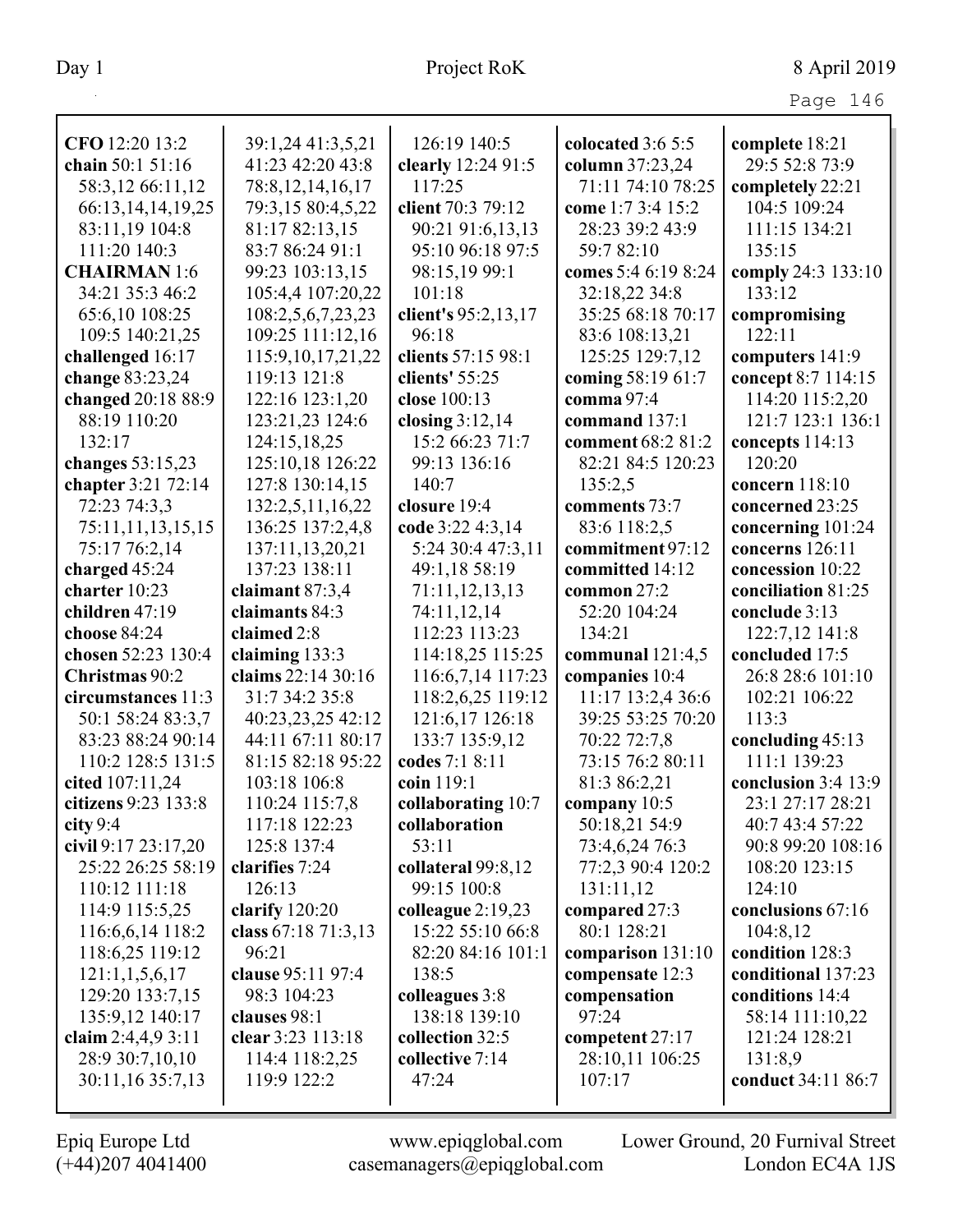| – |  |
|---|--|
|---|--|

| 87:8,15                                         | 105:6 107:6                | 129:14                        | 130:10 135:18                          | 139:21                |
|-------------------------------------------------|----------------------------|-------------------------------|----------------------------------------|-----------------------|
| conducted 12:21                                 | 120:22 128:12              | control 4:9 98:16             | country's 127:6                        | court's 18:13 20:5    |
| conducting 59:21                                | 140:8                      | 116:9 117:9 125:1             | couple 3:14 10:10                      | 30:21 38:7 92:2       |
| conducts 4:25                                   | considering 6:16           | 127:15 128:3,11               | course 2:14 20:14                      | 129:5 131:2,8         |
| confidentiality                                 | 11:13                      | 128:19 130:18                 | 68:3 91:13 117:17                      | 139:17                |
| 86:9                                            | considers 21:25            | 132:19                        | court 2:17,17 3:3                      | courtroom 1:7         |
| confirm $101:9$                                 | 22:20 113:24               | controlled 48:13              | $4:2,12\ 5:13,17,20$                   | courts 17:12 18:7     |
| confirmation 26:3                               | consisted 36:5             | controls 10:3                 | 5:24 6:2,7,11,13                       | 30:13 32:18 34:15     |
| 111:4                                           | consists 115:18            | 118:18                        | 6:15,178:23,25                         | 109:18 127:16         |
| confirmed 13:2                                  | consolidation 74:5         | convention 4:5,7,8            | 9:15,15 10:20                          | cover 41:3 60:3       |
| 24:20 27:9 93:12                                | constituted 49:6           | 4:11,16,18 5:12               | 11:6, 12, 18, 19                       | 98:7                  |
| 102:24 103:8                                    | constitutes 47:7           | 6:6,10 15:9,12,21             | 12:1,7,8,9,13,14                       | covered 4:4 28:12     |
| 119:22 120:1                                    | 49:16 69:4 114:13          | 32:10,21                      | 12:15, 16, 25 13:8                     | 29:11 31:4 34:16      |
| confirming 111:3,8                              | constitutive 72:21         | conversion 99:4               | 13:8 14:1,3,15                         | 94:11                 |
| 111:13 113:19                                   | consultation 99:1          | convert $25:10$               | 15:3,16 16:15,21                       | covering 59:19        |
| confirms 88:3                                   | contacted 46:8             | convincing 114:12             | 17:5,9,13,17,21                        | 79:15                 |
| 92:16,20,25 106:8                               | contain 82:23              | copies 16:6                   | 17:21 18:1,3,4,5,6                     | covers 37:4 39:6      |
| confusing 120:21                                | contained 51:2             | corner 42:8 84:11             | 18:6,9,9,15,18,21                      | 41:21 78:4            |
| connect 31:12                                   | 133:10                     | correct 33:11 87:8            | 19:12,17 20:10,17                      | create 3:18 17:13     |
| connected 75:24                                 | contains 69:13             | 125:8                         | 20:18 21:18 23:21                      | 17:18 46:5 47:19      |
| 76:10 120:4                                     | 107:11                     | corrected 10:14               | 24:18,19,22 25:10                      | 105:21 124:15         |
| connection 129:23                               | contend 3:12               | correction 42:17              | 26:7,11,17,19,21                       | created 7:13 46:17    |
| 130:3,6                                         | contents 109:10            | correspondence                | 26:24 27:3,5,17                        | 46:19 47:11,14        |
| <b>Connor</b> 139:10                            | contest 45:17              | 25:2 27:15 54:23              | 27:21,21,23 28:20                      | 49:5 57:20 85:24      |
| consents 98:2                                   | context 17:19 70:17        | corresponds 64:21             | 29:7,10,12,13,15                       | 113:22 114:1,24       |
| consequence 8:14                                | 126:11 134:6               | cost 60:24 97:7               | 29:19,20 30:2,4                        | 133:4 134:23          |
| 21:4 65:19 118:20                               | continue 28:2              | Costell 101:2                 | 30:18,24 31:2,13                       | creates 134:20        |
| consequences                                    | 44:17 50:12 53:6           | costs 12:3 36:17              | 31:17,18 32:11                         | credit 2:16           |
| 110:12,12 133:22<br>134:24 136:8                | 95:8 97:16 102:8<br>102:20 | 37:12 61:14,15                | 33:3,7,8,12 34:5                       | crediting 137:11      |
|                                                 | continues 46:14            | counsel 1:10 3:2              | 34:13,14 35:19,20<br>36:15 37:12,19,25 | creditor 30:8 44:22   |
| <b>Consequently 30:8</b><br>consider 6:13 11:22 | Continuing 96:14           | 36:4 101:3,6<br>106:24 114:14 | 38:1,18 41:6 42:3                      | 105:18 108:3<br>111:9 |
| 20:11 22:18 63:6                                | continuously 50:9          | 138:9                         | 42:24 44:25 45:9                       | creditor's 58:3       |
| 78:7,19 106:14                                  | contract 12:18             | counter 11:15                 | 65:18 83:20 89:22                      | creditors 58:12       |
| considerably 52:22                              | 108:14 114:10              | counterparty 19:3             | 100:16 104:9,14                        | 95:23 106:13          |
| consideration                                   | 116:12 119:3,8             | 81:19,19 87:13                | 105:2,6,10 106:1                       | 117:10                |
| 34:10 131:8                                     | contracts 116:21           | 131:20                        | 106:4, 11, 15, 18, 25                  | criminal 23:17 24:8   |
| considerations                                  | 124:11,14,22               | countries $13:13,24$          | 107:3,9,17 108:8                       | 24:13 110:11          |
| 8:24 107:24 131:4                               | contractual 81:19          | 14:5, 14, 16, 25              | 108:8,12,17                            | 111:17                |
| considered 3:5 5:6                              | 100:24 101:23              | 17:2 19:10 129:14             | 109:19 110:7,8                         | crisis $62:6,11,25$   |
| 10:2,13 15:21                                   | 102:15 105:16              | 129:15                        | 119:22 120:6                           | 63:11                 |
| 17:17,22,23 19:21                               | 106:20                     | country 5:7 7:11              | 127:16 128:8                           | critical 8:20         |
| 32:15 41:17 71:8                                | contractually 24:3         | 8:20,20 13:16                 | 129:2,6,9 131:9                        | criticise 40:18       |
| 73:13 75:21 83:15                               | contradict 109:19          | 15:11,14 46:21                | 135:23 136:7,9,10                      | Crowns 72:5           |
| 84:12 85:12 103:4                               | contrary 52:9              | 60:6 65:1 127:7               | 136:12 139:7,11                        | currencies 48:12      |
|                                                 |                            |                               |                                        |                       |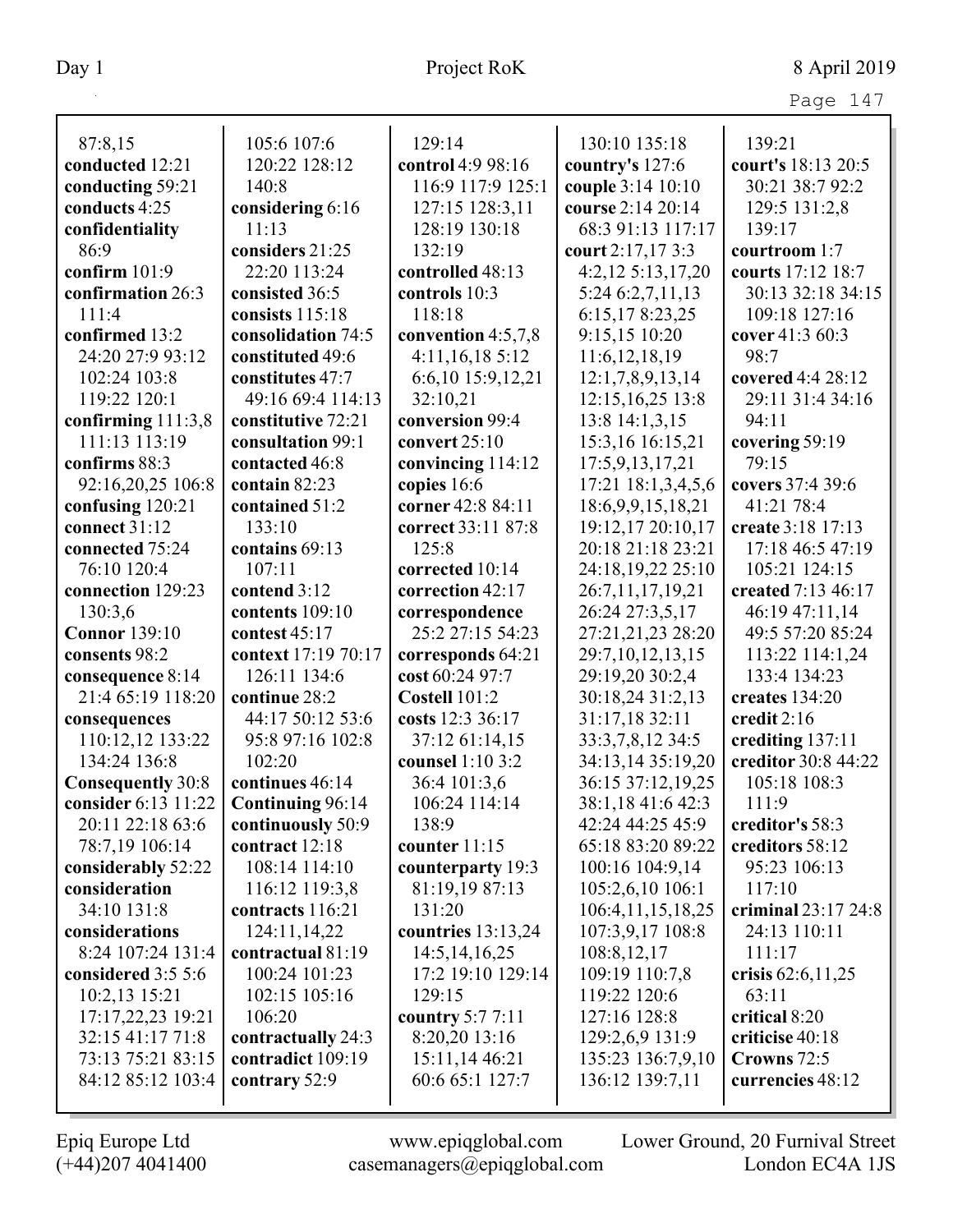| ลα<br>≏ | 8 |
|---------|---|
|---------|---|

| currency 48:10,11                   | 24:12 110:13            | 31:19 32:11 33:9                      | 2:13,24 10:19                  | dependent 7:25                   |
|-------------------------------------|-------------------------|---------------------------------------|--------------------------------|----------------------------------|
| 48:12 52:21 59:3                    | 111:7                   | 74:10 77:11,15                        | 14:1,3 35:9,14                 | depends 78:17                    |
| 60:16 64:20 99:3                    | data 8:21 73:11         | 90:2                                  | 37:7 38:23,23,24               | deposit 1:22 7:8                 |
| 127:4 137:24                        | date 1:25 27:16         | decide 18:8,15 45:9                   | 42:10 44:3,6 52:5              | 36:6 39:13 41:12                 |
| currently $2:2 25:12$               | 36:23 37:25 38:4        | 70:9 110:9 125:6                      | 53:1 55:5 57:11                | 50:21 52:21,21                   |
| 27:15 35:24                         | 74:10 76:4 77:10        | 128:9 136:9                           | 57:17 106:12                   | 55:12 56:3,7,14                  |
| custodian 51:5 55:3                 | 77:14 98:4              | decided 8:14 9:14                     | 110:4,5,17 129:18              | 56:18,25 57:13                   |
| 56:19 75:3,5,7,17                   | <b>dated</b> 40:9,14    | 11:19 12:15 18:4                      | decisive 7:10 18:16            | 67:13 68:19,21                   |
| 75:23 76:3,8,15                     | 43:21 64:4 102:22       | 18:21 20:17 27:21                     | 88:24                          | 69:4,5,8,19 70:7                 |
| 136:19 138:23                       | 123:15 125:23           | 30:24 33:23 34:5                      | declaration 33:17              | 72:11 77:1 78:10                 |
| 139:24                              | 131:23 134:12           | 34:15 36:8 42:6,9                     | declare 136:3,12               | 78:24 79:21 81:14                |
| custodian's 77:7                    | dates 40:3,4,6          | 52:11 70:4 79:7                       | decline $62:7,12$              | 90:4 139:2                       |
| custodians 76:18                    | day 19:5                | 108:9 128:8                           | 63:13                          | deposited 41:20                  |
| 77:6 140:3                          | days 26:22 33:14        | 136:10                                | decrease 7:20,25               | 96:22                            |
| custody $27:7,10$                   | 98:4                    | decides 70:4 88:11                    | decree 7:16,17,21              | deposits 7:6,10                  |
| 31:7 39:12 41:12                    | DC 32:11                | 110:7                                 | 8:15 46:18,19,24               | 55:17,24 70:2,12                 |
| 50:20 51:4,14                       | de 30:7 108:3           | deciding 128:12                       | 47:4,9,11,13                   | deputy 87:23                     |
| 55:21 56:4 89:18                    | de-listed 35:17         | decision 5:13 6:25                    | 48:25 60:8 61:24               | deregistration                   |
| 89:19 90:23 94:22                   | deal 5:18 80:6 84:4     | 9:15 10:18 11:23                      | 125:3,9,9,11,24                | 72:15,25 73:4                    |
| 94:23 100:18                        | 136:15                  | 12:5,7,13,15                          | 126:11,13,17                   | derives 107:20                   |
| 101:11,12,14,17                     | dealing $104:6$         | 17:12,13 19:14                        | decrees 61:8                   | describe 6:22 7:1                |
| customary 141:4                     | 106:18                  | 20:13,18 21:5,19                      | default 95:23                  | 61:10 82:22                      |
| customer 54:8 55:3                  | dealings $54:12,14$     | 23:21 24:18,20                        | defence 23:3                   | described 10:18                  |
| 58:4 69:9 70:7                      | deals 5:19 126:2        | 25:2,8,17 26:7,18                     | defendant 23:4                 | 23:11 59:5 63:25                 |
| 78:14,15,15,15,15                   | dealt 130:23            | 26:19,22 28:16                        | defined 2:8 72:14              | 124:13                           |
| 78:16 80:14 81:1                    | <b>Dean 101:2</b>       | 29:6, 16, 17, 20, 21                  | definition 90:17               | describes 86:15                  |
| 81:14,17,21 86:11                   | debited 98:3            | 29:23,25 30:2,3                       | delivered 73:13                | describing 6:20                  |
| 86:12 92:25 93:1                    | debt 24:23 26:20        | 31:1,13,18 32:14                      | delivery 81:18                 | description 42:14                |
| 94:7 139:18                         | 37:23 38:16             | 33:4,4,10,13,25                       | delta 97:2                     | 60:7 68:23,24,25                 |
| customer's $69:6,25$                | 104:16,25 105:15        | 34:8,19 35:20                         | demand 97:6                    | 70:10 83:12 84:15                |
| customers $54:1,3,7$                | 118:1 137:3             | 36:11,15,16,22,23                     | 119:15                         | 84:22,23,23 85:8                 |
| 55:18 69:22,23                      | debtor 3:24 66:14       | 36:25,25 37:3,8                       | demands 22:22                  | 85:16                            |
| 70:9 76:23 78:12                    | 103:17 104:7,18         | 37:10,11,16,25                        | dematerialised                 | descriptions 39:7                |
| 79:17 80:16,16,18                   | 104:18 105:18           | 38:10,17,17,18,20                     | 36:2 115:19                    | 44:9                             |
| 80:20,23,25 81:7<br>81:24 82:3,9,15 | 137:5<br>debtors 40:20  | 39:3,6,11 40:8,9                      | denied $15:13$<br>Denmark 46:9 | despite 18:11<br>detail 8:17 9:9 |
|                                     |                         | 40:13,18 41:3,6,8                     | 129:15                         | 15:24 32:7 35:16                 |
| 136:22,23 137:3<br>customers' 67:5  | 66:11,25 82:23<br>83:19 | 41:10,16,19,21,25<br>42:13,16,25 43:4 | denominate 70:10               | 37:6 55:10 59:8                  |
| 69:21 82:15                         | debts 50:5 66:20        | 43:10,13,14,16,20                     | denomination                   | 108:18 131:20                    |
| cut 84:11                           | 100:10 117:20           | 44:4,5,25 48:22                       | 96:21                          | detailed 8:3 60:7                |
|                                     | 118:8                   | 62:4 64:3,4 67:24                     | department 130:25              | details 15:24                    |
| D                                   | deceleration 62:7       | 68:1,5,7 69:2                         | departure 38:8                 | determine 27:22                  |
| $D$ 141:14                          | 62:13 63:13             | 106:13 110:8                          | 59:11                          | 130:23                           |
| damage $100:7$                      | December 10:14          | 130:24 137:25                         | dependence 7:20                | determined 16:19                 |
| damages $11:10,24$                  | 11:12 25:4 26:18        | decisions $1:15,16$                   | 46:22                          | 59:24 71:25 107:4                |
|                                     |                         |                                       |                                |                                  |

Epiq Europe Ltd www.epiqglobal.com Lower Ground, 20 Furnival Street<br>
(+44)207 4041400 casemanagers@epiqglobal.com London EC4A 1JS www.epiqglobal.com Lower Ground, 20 Furnival Street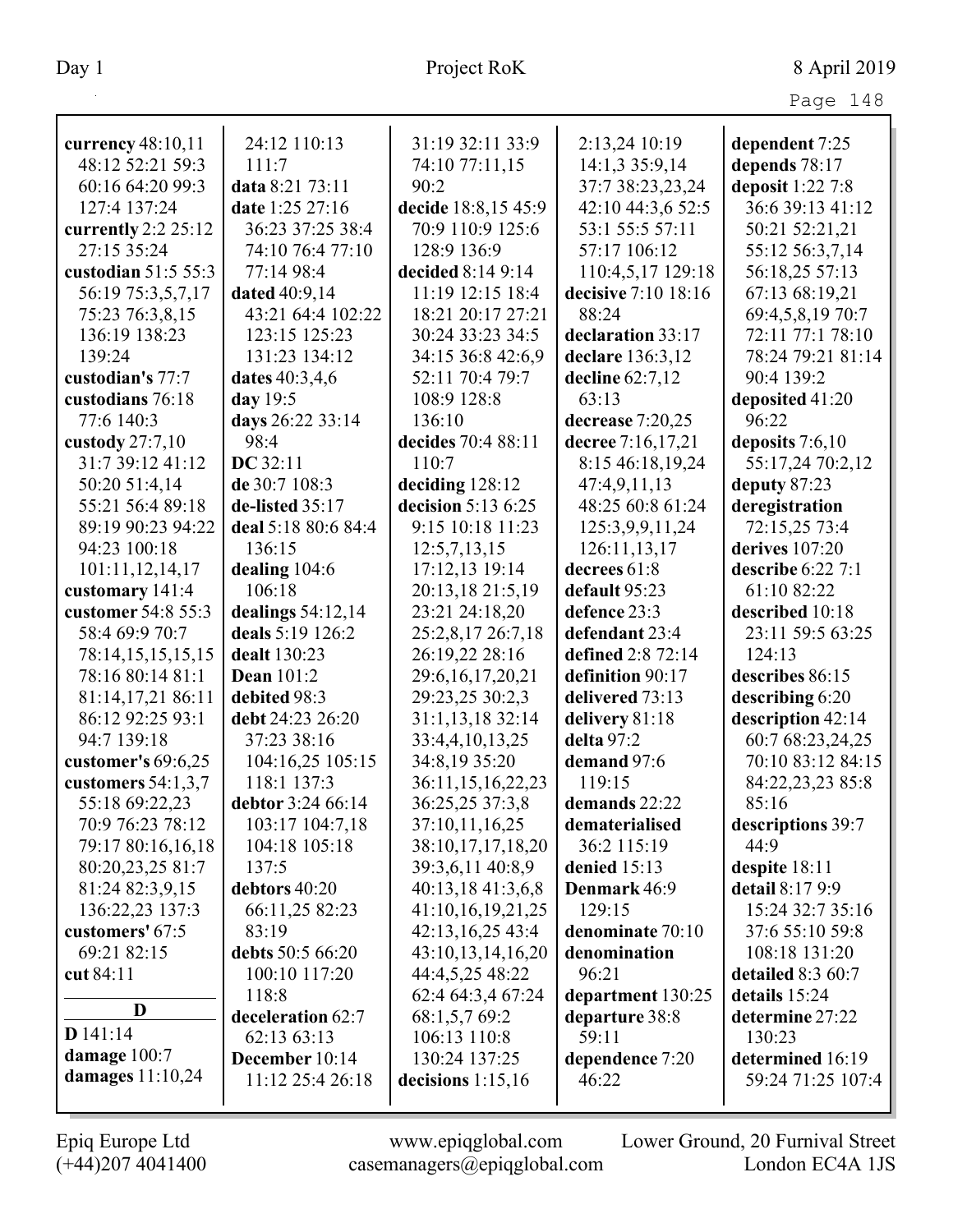| 112:5 125:13          | 51:15 59:9 128:18         | 84:13 85:11,22          | 75:24              | 35:6,9,10,16,25           |
|-----------------------|---------------------------|-------------------------|--------------------|---------------------------|
| determines 73:5       | 130:13                    | 86:15 87:21 90:1        | economy 7:11,21    | 36:8, 10, 18, 25          |
| 88:13                 | discussed 57:7            | 138:24 139:3            | 46:23              | 37:15 38:20 39:8          |
| determining 102:3     | 105:8 130:21              | documentary             | <b>ECT</b> 10:24   | 39:15,16,19,24            |
| detract 107:15        | discussing 4:7            | 115:15                  | editor 118:3       | 40:21 42:5,7,9            |
| development 4:20      | 34:22                     | documentation           | effect 72:21,23,24 | 43:3,5,7,16,24            |
| 7:19 46:21            | discussion 8:15           | 12:23 128:1             | 80:3 85:10 88:23   | 44:2 54:24 57:11          |
| deviate 112:2         | 60:10                     | documents 16:3          | 99:3 109:12 121:2  | 65:19 68:1,7              |
| <b>Didenko</b> 135:21 | discussions 34:20         | 19:2 58:23 67:25        | 132:13             | 74:18 79:7 100:23         |
| Didenkos 114:7,7      | disposal 76:9             | 69:25 72:8,18           | effective 73:10    | 103:14,14 110:10          |
| 130:22                | 116:11                    | 83:10,12,17,21,22       | effects 8:13 12:4  | 140:9                     |
| difference 48:17      | dispose 58:7,20           | 83:25 84:5,8            | 111:17 116:5       | enforcements              |
| 115:5 126:8           | 75:10,21 121:23           | 88:22 96:24             | 121:5              | 36:14                     |
| differences 25:25     | 125:7                     | 118:20 138:17           | either 43:21 45:4  | England 12:15             |
| different $1:168:13$  | disposes 4:9              | 141:8                   | 95:14,20 105:17    | 13:18 14:20 16:1          |
| 10:4,7 13:9 44:9      | <b>dispute</b> 10:11 11:7 | doing 73:23             | 124:20             | 16:9, 18, 25 17:3         |
| 45:16 47:20 51:9      | 18:17,20 23:25            | dollars 110:15          | elaborate 13:19    | 19:11 20:22,25            |
| 52:18,19 53:12        | 47:10 112:21              | domestic 63:17          | 31:20 51:15        | 21:4 23:5 24:25           |
| 57:15 61:8 66:19      | disputed 86:12            | domiciled 9:25          | Electrolux 70:21   | 25:14,21,22 33:20         |
| 73:1 79:11,12         | 106:24 114:3              | 10:4                    | 85:22,24           | 33:22 34:6 45:11          |
| 87:14,15 93:17        | 124:7                     | double 24:1 86:20       | Electrolux's 83:15 | 57:2 66:1,1,3,6,22        |
| 94:1,2,3 97:11        | disregard 65:25           | doubt 124:17            | 86:14              | 67:1 89:3,7,8,12          |
| 102:23 110:6          | 66:2 113:25               | draw 23:1,8 99:17       | else's 73:19       | 100:12 103:2,14           |
| 113:25 129:22         | dissolve 131:15           | drive 74:20             | eminent 20:10      | 106:9 109:11,18           |
| 130:1,7               | dissolved 132:15          | due 11:25 12:6,8        | emissary 73:6      | 109:20 111:2,9,19         |
| differentiated        | distinguish 71:20         | 32:25 33:1 53:12        | emphasis 9:18      | 111:25 137:16,17          |
| 79:11 82:7            | 121:3                     | 86:9 92:17 97:23        | employees 11:17    | 139:12                    |
| difficult 10:5 39:18  | distribute 44:14          | 104:17,17 105:15        | enclose 92:14      | <b>English 8:12 12:15</b> |
| 133:2 134:25          | district 14:1,15          | 105:15                  | energy $10:23$     | 12:19 16:15,21            |
| directions 125:12     | 15:3 32:11 35:19          | duration 124:1          | enforce 32:9 34:3  | 17:5,21 18:2,6,9          |
| directives 129:17     | 37:12                     | Dutch 28:18 107:9       | 41:3               | 18:10,14,18 20:10         |
| directly 52:6 76:14   | dividend $2:4,5$          | 108:8,12                | enforceable 34:4   | 26:11,21,24,25            |
| 97:9 131:15           | 39:11 40:23,25            | E                       | 104:5              | 27:21,23 30:5             |
| director 87:23        | 44:3                      |                         | enforced 33:10,22  | 51:15 58:2 66:5           |
| disbursements         | dividends 2:9 39:9        | E 141:14                | 33:24 34:6 35:11   | 82:22 83:18 86:25         |
| 97:9                  | 39:9,17,24 40:3           | earlier 23:6 25:13      | enforcement 1:12   | 89:8,11,13 99:19          |
| discharged 105:25     | 40:16,19 41:5,12          | 39:13,21 42:15,23       | 1:16,19,252:3,3    | 100:14,16 103:5           |
| disclosure 19:1       | 41:17,23 42:7             | 65:5 127:2              | 2:10,12 3:22 4:3   | 104:7,14,24               |
| discontinuance        | 57:13 76:1,7              | early $65:9$            | 4:12,145:3,14,16   | 106:23,25 107:3           |
| 20:1,6,21             | 86:18,19                  | earmarked 8:1           | 5:24 6:25 7:2      | 107:17,18,25              |
| discontinue 20:20     | division $121:4,9$        | economic 4:20 7:18      | 10:17,18,19 12:5   | 108:8, 13, 14, 15, 22     |
| discovery 32:5,5      | doctrine 135:18           | 46:20 62:7,12           | 12:19 13:13 28:5   | 109:8,19 110:25           |
| discuss 2:17,23 3:9   | document 37:24            | 63:12,12 76:10<br>120:6 | 28:14,16 31:16     | 111:11 114:13,16          |
| 6:23 9:9 32:7         | 60:9 64:5 68:11           | economical 4:21         | 32:17,20 33:2,7    | 137:7                     |
| 35:9,15 49:25         | 69:13 72:2 84:10          |                         | 33:15,17 34:8,9    | enormously 54:1           |
|                       |                           |                         |                    |                           |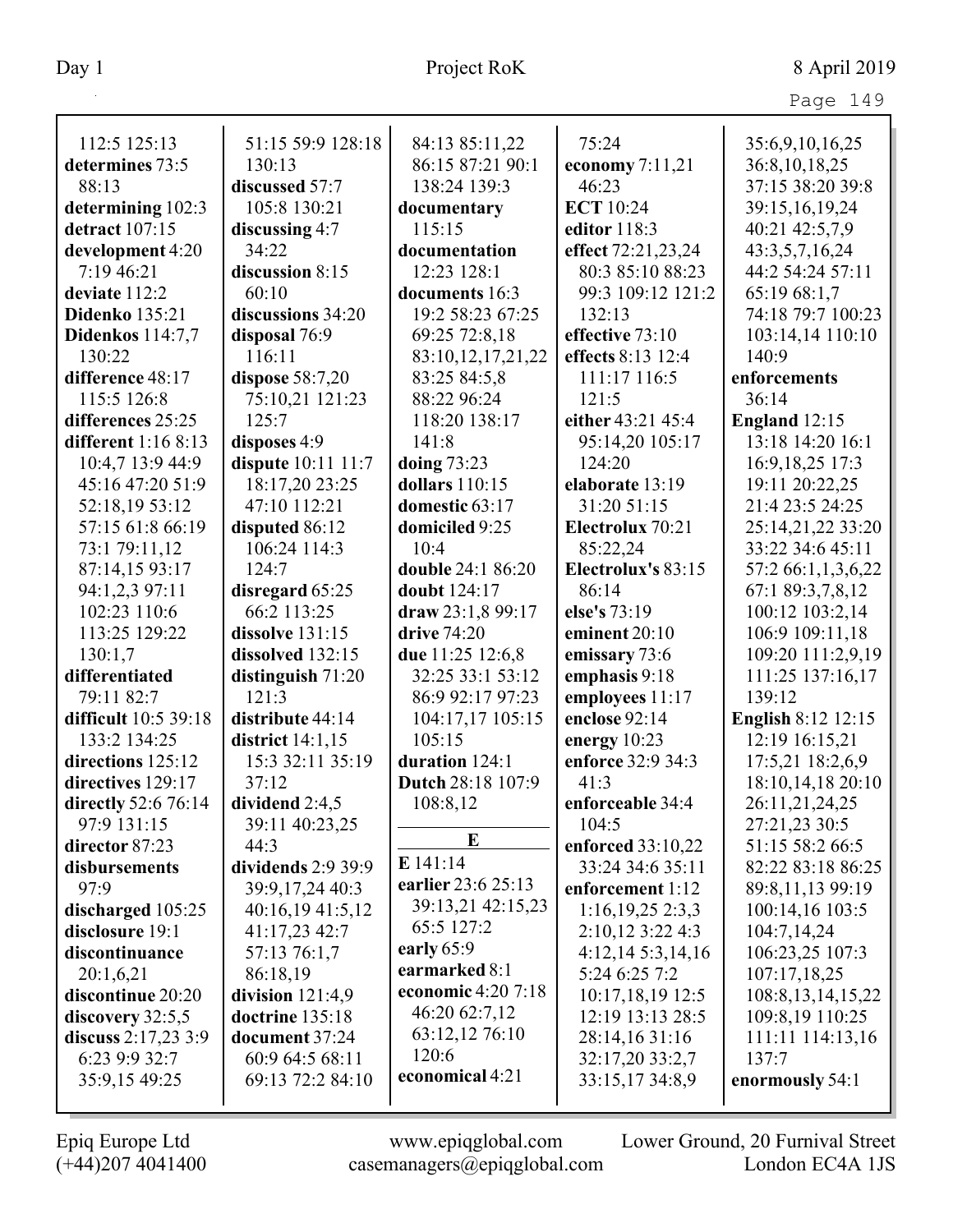| enquiries 130:7      | establishing 46:3         | exactly 47:2 55:6        | 130:15              | expressed 24:22      |
|----------------------|---------------------------|--------------------------|---------------------|----------------------|
| ensure 4:19 7:18     | establishment             | 69:2 103:21              | exercising 133:9    | 66:11                |
| 9:5 46:20 97:13      | 25:24                     | 108:16,20 134:16         | exhibit 10:22 17:9  | expression 49:23     |
| ensuring 63:9        | estate 58:20 64:14        | examination 12:20        | 22:8 23:2 28:22     | 68:21                |
| enter 118:18 122:9   | estimated 40:16           | 13:1                     | 36:13 37:1,2,10     | extend 129:10        |
| 122:21               | 43:25                     | examine 112:17           | 37:17 39:4 40:1     | extensive 7:6        |
| entered 5:10 6:22    | estoppel $17:13,18$       | 115:24                   | 42:11,17 43:2,11    | extent 91:6 98:13    |
| 49:2 50:19 90:3,7    | 17:18                     | example 10:6 67:15       | 59:6,7 64:5 68:8    | external 7:21 46:23  |
| 124:14 133:20,23     | et 76:7 103:12            | 75:25                    | 87:22 129:2 139:7   | extract 77:24 78:4   |
| enterprise 118:12    | 104:2 130:7               | examples 93:17           | 139:11,16,21        | 85:11,23             |
| enters 124:11        | 134:25                    | exception 3:10 10:9      | exhibits 135:3      | extracts 83:14       |
| entire 78:4 88:8     | ethics 133:12             | 41:10 104:6 122:4        | exist 36:3 57:21    | extraordinary        |
| entirety 74:20       | <b>Eura</b> 64:3          | <b>Exceptions</b> 118:10 | 82:16 94:19 99:11   | 133:1                |
| 91:23                | Euro 31:10                | exchange 31:21           | existed 131:6 133:5 | F                    |
| entities 74:24 133:8 | <b>Euroclear</b> 53:13,16 | 33:18 46:12 48:11        | existing 48:2       |                      |
| entitled 17:14       | 53:23 67:8 71:14          | 72:5 99:4                | exists 36:24 82:13  | face 30:9 107:19     |
| 97:18 98:7,12,23     | 71:19 72:11,24            | exclude 22:12,21         | 131:7               | 108:4                |
| 119:13 137:9         | 73:23 74:2,4 75:4         | 110:21                   | expanding 45:21     | facie 12:17 17:6,16  |
| entity 7:15 9:16     | 76:22,23 77:6             | excluded 109:25          | expenses 59:19      | 17:24                |
| 30:15 85:21          | 82:2,5 85:13,16           | 111:16 133:13            | 60:3 98:2,19        | facilities 87:19     |
| 118:12               | 86:4 136:20               | exclusive 119:25         | expert 59:5,7 112:6 | fact 5:9 18:11       |
| entrance 9:20        | 138:22 139:25             | exclusively 56:19        | 113:21 117:4        | 22:20 29:14 30:5     |
| entrepreneur         | Euroclear's 83:14         | 124:3                    | 118:4,6 119:18      | 39:20 46:9 69:9      |
| 118:13               | 85:11 139:25              | executable 20:22         | 120:15 121:11       | 80:22,24 81:6        |
| <b>Entrepreneurs</b> | eve 90:2                  | execute 15:14 55:2       | 123:14 124:8        | 88:14 105:11,19      |
| 133:11               | event 95:23               | executed 15:11,19        | 125:17,17,21,22     | 106:2 107:15,25      |
| Equipment 109:5      | events 88:3               | 15:22 16:8,20            | 126:1 129:1         | 112:22 114:3         |
| equities 36:5        | everybody 109:5           | executing 20:15          | experts 46:8 50:17  | 121:15 129:9         |
| equivalent 21:22     | evidence 2:8 10:1         | execution $1:126:24$     | 113:20 114:2,4      | 134:6                |
| 56:25                | 11:15,22 16:4             | 6:24 10:16 12:4          | 115:11 135:4        | facto 30:7 108:3     |
| erroneous 2:13       | 17:14 20:13 29:18         | 13:15,16,24 14:2         | explain $2:223:3$   | factor $129:4$       |
| error 12:9,11        | 45:10,16,17,22            | 14:13,18,21,25           | 15:7,23 16:9 21:6   | factors 7:21 46:24   |
| 110:11               | 50:10 68:17 80:4          | 15:4,9,13 16:15          | 21:8 55:10 58:14    | facts 29:6 66:24     |
| escalated 135:16     | 84:2,3 91:21              | 16:16,1821:1,5           | 66:24 120:25        | 103:10               |
| especially 14:11     | 100:17 103:1,6            | 21:13 25:6 35:18         | 122:14 125:23,24    | factual 18:15        |
| 68:3                 | 109:8, 13, 17, 21         | 37:5,11,1738:6,9         | explained 16:7      | fail $136:8,12$      |
| essence 50:2         | 110:23 111:2              | 38:19 41:6 42:2          | 20:25 50:6,22       | <b>failed</b> 135:24 |
| essential 77:1 81:13 | 114:12 125:16             | 42:24 43:6,19            | 127:2 138:9         | fair $15:3$          |
| 123:1                | 128:4,14 130:11           | executor 21:9 25:6       | explaining 92:12    | fairly 14:16 95:8    |
| establish $27:546:8$ | 130:11 132:22             | exempt $6:9$             | explanations 19:19  | 98:9 100:13 133:9    |
| 46:25 47:5           | 139:11,20                 | exercise 120:3,8         | 19:20,21            | fairness $133:14$    |
| established 13:23    | evident 126:13            | 124:12,22 129:7          | explanatory 92:6    | faith 127:20 133:8   |
| 14:21 39:15 105:2    | ex 25:7 29:1,3,16         | exercised 123:25         | explicit 112:22     | 133:14 135:15        |
| 137:8                | 33:16                     | 128:3,20                 | explicitly 49:17    | faked 133:18,24      |
| establishes 106:1    | exact 47:8                | exercises 114:8          | 135:10,12           | fall 75:20           |
|                      |                           |                          |                     |                      |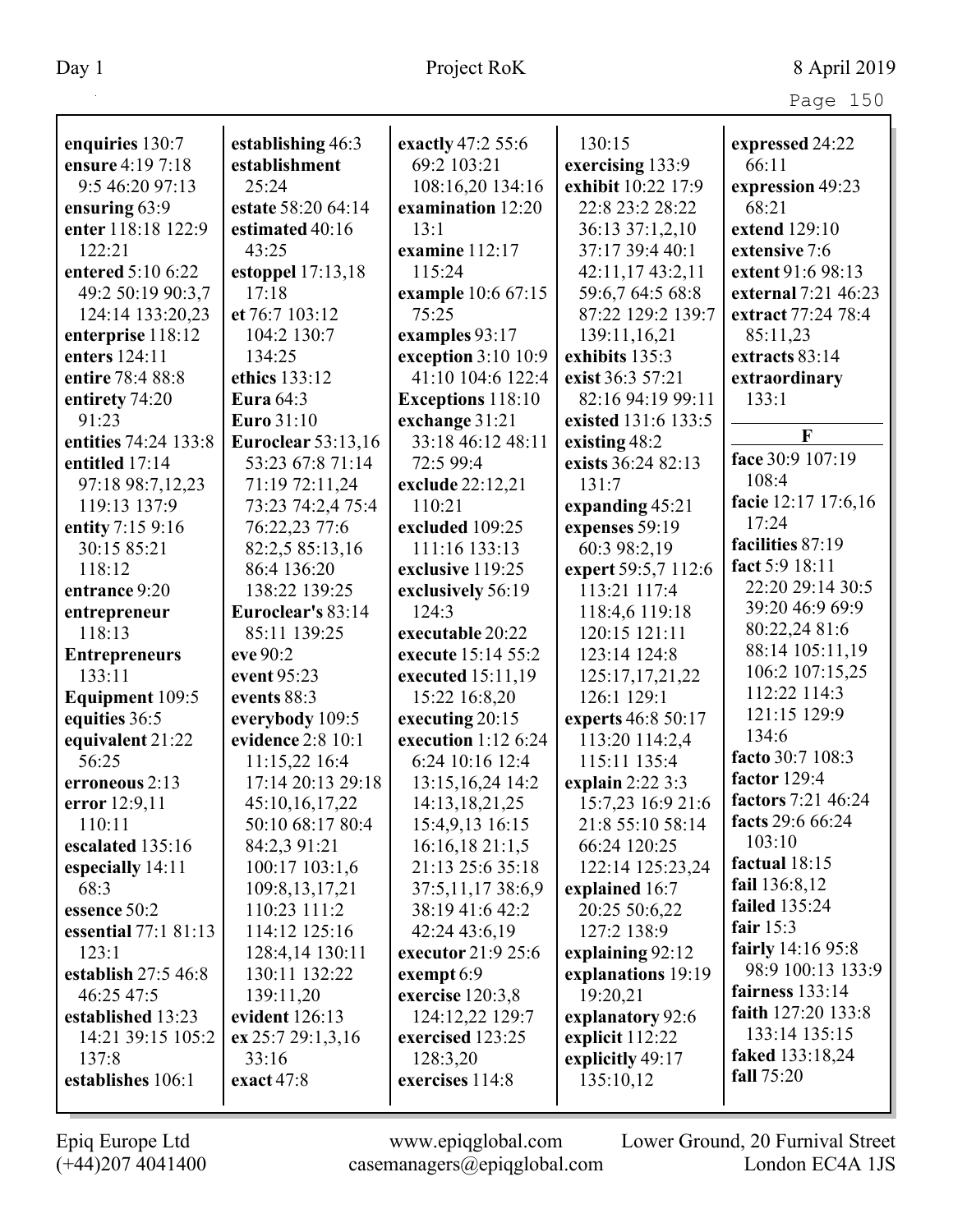| far $42:5$ 79:4 83:2 | 87:25 108:19             | 107:6 116:7           | 120:2,7 131:25           | 49:24 57:5 59:2      |
|----------------------|--------------------------|-----------------------|--------------------------|----------------------|
| 129:20 135:22        | 115:22 116:5             | follows 5:22 19:17    | founders 118:14          | 59:14,16,20,23       |
| favour 20:3          | 127:17                   | 42:13 45:7 58:22      | four 5:17 83:12,17       | 60:13,19,21,22,24    |
| February 18:25       | finding $28:25$          | 60:8 61:19 63:19      | 84:5                     | 61:3,9,10,22 62:3    |
| 19:4 37:9 44:5       | findings 16:20 20:3      | 64:2 76:1,14,25       | fourth 6:13 38:10        | 62:5,17,20,22        |
| 112:9,11 115:4,11    | finds $66:1$             | 78:24 80:23 88:2      | 88:22                    | 63:11,16,24 64:1     |
| 117:4 118:5          | fine 140:22              | 89:16,25 91:24        | foyend 8:10              | 64:19,22 83:8        |
| 119:19 122:3,13      | <b>fined 31:10</b>       | 95:8 102:12           | framework 3:18           | 87:5 103:21 104:4    |
| 123:15               | finish 109:7 111:19      | 103:20 112:23         | 4:24 27:5 50:7           | 105:12 106:3         |
| fee 97:20            | firm $100:20$ $111:6$    | 115:12 117:5          | 52:10 110:3              | 112:15,25 113:8      |
| feel 102:9           | first $1:1421:18$        | 120:22 123:6,9        | <b>Frank 91:24 101:5</b> | 113:10,13,17,18      |
| fees 97:9,19 98:2,7  | 23:4 24:19 25:10         | 125:11 126:17         | 111:5                    | 113:23 114:5,9       |
| 98:19 99:9 100:6     | 26:17 28:4,19            | 132:14                | fraud 14:12 17:7         | 115:12,14,18         |
| Fermbäck 2:20        | 30:17 32:12,23           | force 102:8,20        | 17:16,20,25 18:5         | 121:22 122:1,16      |
| 15:23 16:2,3         | 33:3 35:5 36:1,11        | 109:16                | 18:11, 19, 23 20:12      | 123:19,20,24         |
| 141:17               | 37:8 38:20 39:2,8        | foreclosed 118:20     | 31:20                    | 124:2, 13, 19, 23    |
| fictitious 133:18,20 | 45:8 47:21 63:7          | 118:22                | fraudulent $11:8,14$     | 125:4, 13, 20 126: 2 |
| fields 7:8           | 63:19 73:2 74:10         | foreclosure 117:20    | 11:15 12:18 15:6         | 126:5,6,7,12,20      |
| fighting $14:24$     | 77:25 83:20 84:10        | 118:8 140:11          | 33:12 34:11              | 126:21 127:5         |
| filed 10:21 32:24    | 89:15,24 97:4,16         | foreign $8:239:1,1$   | free $69:173:18$         | 130:16,18 131:19     |
| 33:6 36:12 37:1      | 98:14 139:24             | 13:25 14:1,18         | 100:6 102:9              | 132:3, 11, 23 133:3  |
| 38:11 43:21          | fixed 60:20 61:13        | 15:10,23 48:12        | freedom 52:9             | 134:10,14 135:20     |
| 130:21               | 79:17                    | 60:16 67:4 81:10      | freeze 5:7,9 21:20       | 136:5                |
| <b>filled</b> 88:10  | fixing $8:1$             | 81:11,11 103:6        | 29:22 110:23             | Fund's 8:4 45:8,19   |
| final 33:24 34:7     | flash $74:20$            | <b>foresee</b> 135:10 | froze 22:11 24:16        | 60:16                |
| finally 13:23 14:20  | flaws $12:6$             | foresees 135:12       | 25:18                    | fundamental          |
| 16:9 26:14 27:25     | flip 17:10 18:2          | forfeited 14:24       | frozen 57:16             | 135:14               |
| 28:19 33:23 34:5     | 19:16 22:8 23:2          | form 36:3 59:22       | fruit 10:19              | funding $62:9,16$    |
| 43:20 57:8 61:1      | 74:15 78:2,5,21          | 80:25 86:25 87:1      | fruitful $12:14$         | 63:3,13              |
| 86:17 93:9 94:6      | floor $66:8$             | 88:7,9,11,14          | fulfilled 91:20          | funds 2:10 39:8,15   |
| 99:17 102:18         | fluctuate 7:12           | 126:14                | 128:4                    | 40:9 41:2,22 42:6    |
| 111:12 119:11        | fluctuates 52:24         | formal 81:5,15,22     | full 29:5 36:10          | 42:20,21 43:5        |
| 136:17 137:19        | fluctuating $4:22$       | 81:23 82:1            | 62:19                    | 60:12 61:6,10        |
| finance 41:13 50:17  | <b>Foerster</b> 1:8,9,10 | former 7:5 12:20      | fully 110:21 131:11      | 62:23 64:1 93:5      |
| 87:6,6               | 140:12,22 141:16         | 13:1                  | function $45:8,20$       | 121:24 125:4,7       |
| financial 46:21      | <b>follow</b> $52:10,15$ | fortiori 124:10       | 47:14,15 114:8,11        | 126:5,21,25 127:4    |
| 49:12 62:21,23       | 83:24,25 121:14          | forward 17:10 78:2    | functions 9:9            | 130:20 134:7,8,8     |
| 63:17 71:18,23,24    | followed 43:13           | 93:24 102:10          | fund $6:21$ $7:13,14$    | 134:19               |
| 72:10,16 73:3,16     | 75:10 89:17              | found 2:12 7:23       | 7:18,23,24 8:4,8         | fungible 71:4,15,22  |
| 73:18 75:14,22       | 107:19 123:5             | $11:2$ 18:9,18        | 22:13,16 28:15           | 71:24 74:17 80:5     |
| 76:17 81:7,12        | following $6:3,4$        | 26:11 29:24 41:11     | 29:17 31:5 34:16         | 115:7,10,14,19       |
| 113:16               | 39:7 51:12 59:3          | 59:12 82:17 84:19     | 46:4,5,8,11,17,25        | 136:20               |
| financing $17:3$     | 68:23 71:16,17           | 89:5 111:11           | 47:7,11,13,17,21         | funny $43:13$        |
| find $4:2,13$ 17:9   | 81:2 91:3 98:24          | founder $117:20$      | 48:5,5,8,9,16 49:3       | further 36:1 39:10   |
| 30:1 37:7 65:8       | 105:9 106:19             | 118:9,11 119:4        | 49:6,8,9,13,16,19        | 61:23 66:14 67:14    |
|                      |                          |                       |                          |                      |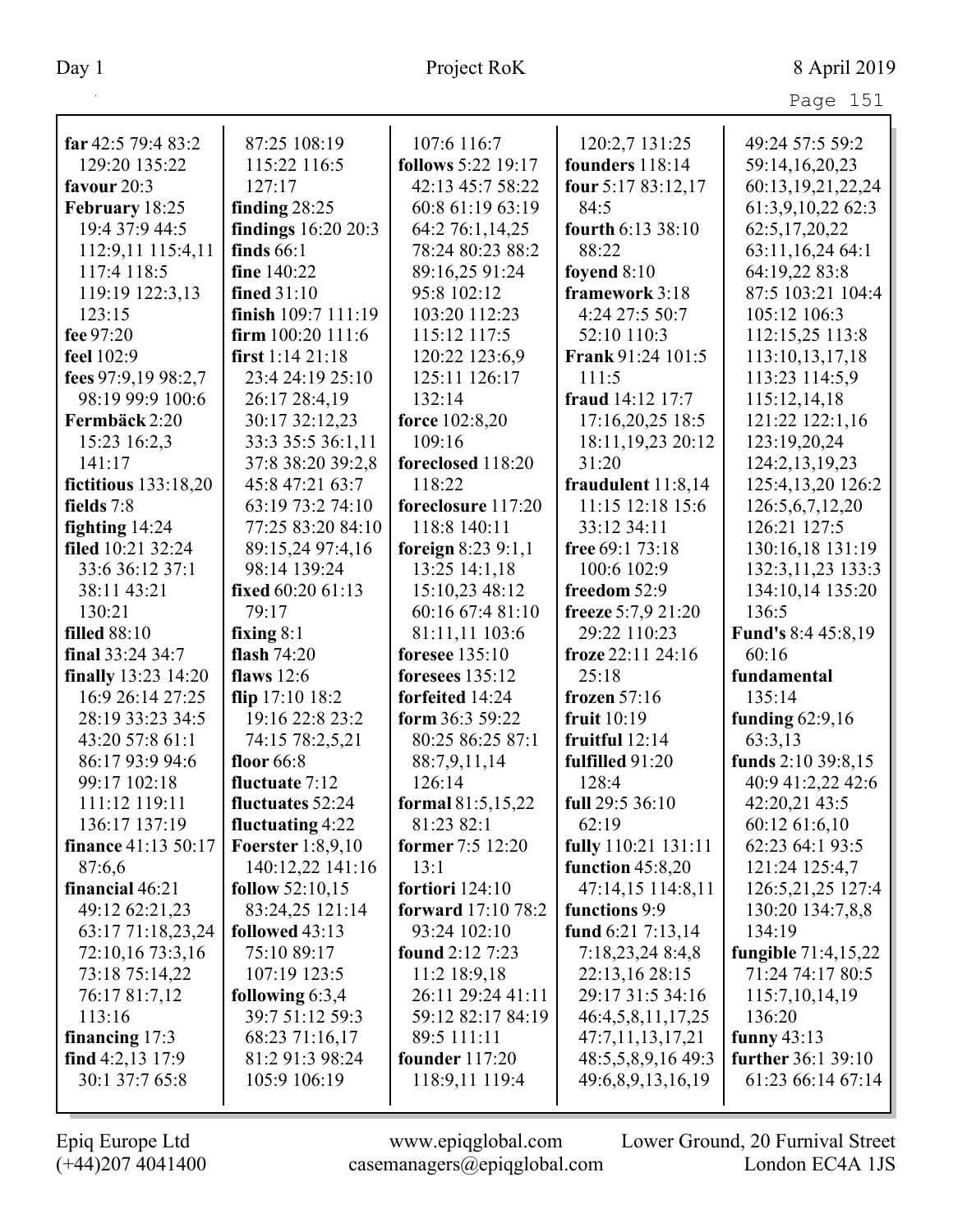| 68:22 83:1 86:7    | 134:6               | 124:5,20 125:5,15   | Handelsbanken         | 93:18                 |
|--------------------|---------------------|---------------------|-----------------------|-----------------------|
| 98:22 122:14       | given 24:4 75:6,24  | 129:17 131:25       | 67:19 70:21,23,25     | highlighted 69:17     |
| 126:15 141:20      | 85:8,17 107:17      | 132:6               | 71:5,10,12 74:6,9     | 70:23 72:4            |
| furthermore 30:17  | gives 26:6 72:22,25 | government's        | 74:13,17 77:10,14     | hired 51:13 67:3      |
| 113:24 130:23      | 77:16 87:14         | 126:11 129:24       | 77:20 78:23 79:4      | hires 69:19           |
| 134:15             | 123:12 137:10       | grandchildren       | 97:1 138:24           | hold 17:12 19:25      |
| future 7:19 43:10  | giving $58:8$       | 47:19               | happen $131:19$       | 22:1,19,24 27:18      |
| 46:22 60:17 131:9  | glance 70:19        | grant 6:7,15 89:9   | happened 21:6         | 76:13 90:23 97:13     |
| 131:15             | global 27:7,10 31:7 | granted 6:1,18 19:6 | 28:12 56:8            | 120:4                 |
|                    | 50:20 51:4,5,6,14   | 21:17 25:6 80:13    | happens 87:21         | holder 57:25 68:22    |
| G                  | 55:3,20 56:4,19     | grave 12:8          | head $9:4$            | 77:25,25 84:18,19     |
| G840 92:16 93:7,20 | 87:19 89:17,19      | great 53:25 55:24   | headed $72:24$        | 84:21 92:4 93:10      |
| G875 92:20 93:7,25 | 94:22,23 100:18     | greater 25:25 35:16 | heading 68:8 70:14    | 105:1,3 139:6         |
| Gabriel 9:22 10:3  | 101:10,12,17        | 52:22               | 116:15                | <b>holders</b> 78:3,6 |
| garnishment 22:17  | GMA 66:17           | greatest 13:20      | hear 34:2 36:3 45:4   | holding $139:8$       |
| 23:16 24:7,9       | go 25:3 26:15 37:6  | 67:20               | 46:14,15 54:25        | holdings 86:23        |
| gas 7:6,8,8,10,12  | 40:13 45:14 64:6    | gross $76:7$        | 58:9 80:19 85:1       | 87:16                 |
| 46:6               | 67:14 72:2 74:8     | ground $105:24$     | heard 44:21,24        | holds 4:8 21:20       |
| GCA 24:5 26:6      | 81:3,23 84:13       | 138:6,10            | 46:4 48:10 57:10      | 22:15 101:13,14       |
| 31:8 50:20 51:2    | 86:3 89:19 93:24    | grounds 14:6 15:13  | 83:2,5 84:16 86:1     | 102:12 105:11         |
| 87:12 89:25 90:11  | 96:25 111:19        | 15:17 19:18 31:20   | 109:21 110:5,22       | Holland 110:4,5,18    |
| 97:2 99:20,22,23   | 130:10 131:20       | 136:3 140:13        | 114:14 140:17         | <b>honest</b> 133:2   |
| 100:11 102:21      | 140:18              | group 9:25 86:2     | hearing $2:15\,29:15$ | hour $65:11$          |
| 103:1,15,17        | goes 14:5,16 39:11  | growth $62:7,12$    | 31:22 73:14           | hours 140:15          |
| 104:23,23 105:17   | 65:25 66:6 76:2     | 63:12,13            | 106:24 141:12         | Houston 12:22         |
| 106:21,22,23       | 76:25 125:11        | GSA 90:24           | held 5:7,9 21:15      | hovratts 32:18        |
| 107:2,6 108:11     | going 67:19 68:2    | guaranteed 59:16    | 24:4 25:4 31:8        | huge 134:8 136:9      |
| 111:2 122:10       | 93:16 115:21        | 60:2,4,20 61:2,12   | 91:7 95:2,7,11,18     | hypothetical 131:9    |
| general 7:1 8:10   | 138:16,25 140:21    | 62:14,17 63:6,9     | 96:1,6 101:8          |                       |
| 54:6 65:2 91:8     | <b>GOK 79:2</b>     | 63:20 126:14        | 102:5,18 103:7        |                       |
| 95:22 98:11 118:8  | gold 52:21,24       | guidelines 61:23    | 104:21 105:13         | identical 104:5       |
| 128:18 129:13      | good 14:4,6 65:10   | Guterstam 44:13     | 106:2 115:15          | 111:10                |
| 136:3              | 127:20 133:8,14     | 44:15,16 46:3       | 117:7 119:5 120:6     | identifiable 74:25    |
| generally 54:13    | 135:15              | 65:16 69:12 83:1    | 123:8,19 136:21       | 82:12 95:21           |
| generation 7:20    | governance 129:5    | 83:2 109:7 141:18   | 141:6                 | 136:24                |
| generations 46:22  | 129:10 130:4        | 141:20              | help $40:21$          | identification        |
| 60:17              | governed 8:11 66:5  |                     | helpful $102:9$       | 92:25 94:7            |
| generic 91:1       | 89:8 104:24         | $\mathbf H$         | hiding $133:24$       | identified 96:10      |
| Gentlemen 140:22   | 106:21,22 107:18    | half 25:3 108:25    | high $2:17$ 16:15     | identifies 71:14      |
| genuine 138:13     | 112:15 113:10       | halfway 140:16      | 17:5,8 18:13,18       | identify $79:12,24$   |
| Gibraltar 9:24     | 129:16              | handed 15:11,15     | 18:21 19:17 20:5      | 82:8 87:3             |
| give 14:8,17 37:13 | government 49:9     | 17:6 24:20 26:17    | 104:9 105:2,6,10      | identity 45:1         |
| 52:2 53:5 54:22    | 49:12 69:14 113:5   | 48:17               | higher 11:24 66:13    | ii 31:5               |
| 66:8 79:22 83:5    | 113:13,16 122:17    | Handelsbank         | highlight 47:10       | iii 31:7              |
| 85:7 90:11 125:18  | 123:17,20,25        | 74:22 78:9          | 48:4 69:15 74:5       | image 15:3 46:17      |
|                    |                     |                     |                       |                       |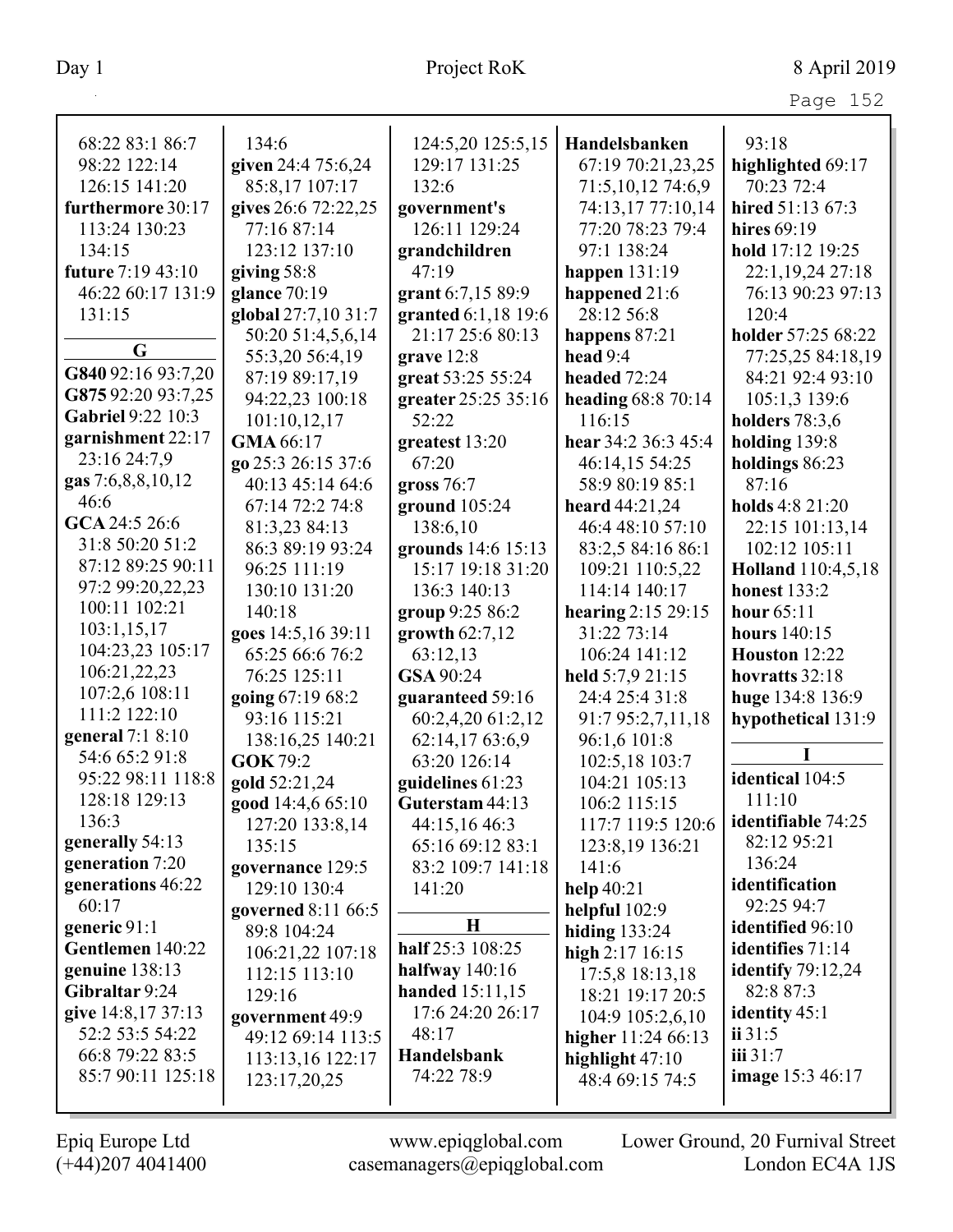| aо<br>┍ |  |
|---------|--|
|         |  |

| 47:2 48:20 50:12           | 97:8 98:18 113:20         | 62:18 63:2,15              | 15:25 16:11 56:17     | involved 2:19               |
|----------------------------|---------------------------|----------------------------|-----------------------|-----------------------------|
| 51:25 100:13               | 119:21 122:19,23          | inhabitants 7:4            | 98:19 104:4           | 107:12,15                   |
| 138:18                     | 124:4                     | initial 7:7 126:3          | 105:12,13,20          | irrelevant 131:16           |
| <b>immune</b> 103:25       | incorporated 49:1         | initially 1:17 13:22       | 106:3 121:7           | irrespective 132:12         |
| immunity $3:10,11$         | 61:21 64:25 127:6         | 20:23 35:5 90:1            | interesting 60:9      | <b>ISIM 74:11</b>           |
| 4:4,4,6,14,176:5           | incorrect 13:4            | 114:14 116:3               | 67:22                 | <b>ISIN 71:12</b>           |
| 6:10 14:24 28:12           | 86:14                     | 130:19                     | interests $95:2,6,17$ | isolation 72:7              |
| 28:22 104:1                | incorrectly 86:10         | initiated 25:20,23         | 116:12                | issue 2:19 3:9,10           |
| 140:14                     | 88:14                     | 27:24                      | interim $21:14$       | 8:22 11:13 79:23            |
| impact 18:16 46:23         | increase 64:8             | initiatives 55:5           | 25:17 31:18 35:18     | 80:10 96:21 105:7           |
| implication 15:1           | incur $24:1$              | inserted 10:1              | 105:25                | 108:15 127:18               |
| imply 30:7 108:2           | incurred 97:7             | insofar 31:4 110:13        | intermediary 69:8     | 128:7,24 130:13             |
| importance 8:22            | indemnify $97:5,14$       | insolvency 117:23          | 76:13,20              | 130:20 136:10               |
| 14:2 71:6 79:19            | indemnity 99:9            | instance 21:18             | intermediate 70:6     | issued 37:24 63:18          |
| 84:25 85:20 88:17          | independent 30:14         | 24:20 25:3,10              | international 28:15   | 77:16                       |
| 106:2                      | 45:3 124:3 129:11         | 26:17 28:19 30:18          | 31:12 54:2 140:14     | <b>issuer</b> 96:20         |
| important 2:22             | indicate 12:11            | 32:13,16 33:3,7            | interpretation        | issuers $63:18$             |
| 8:10,14 11:22              | indicates 12:23           | 37:25 38:1 52:21           | 100:12 107:16         | <b>issues</b> 1:6 2:17 5:18 |
| 13:11 15:3 55:1            | 15:12                     | 56:20 69:3 99:8            | 108:13,22 109:17      | 34:23 89:14 126:2           |
| 61:11 69:14 72:13          | indicative 13:5           | 117:13 122:10              | 109:19                | 128:16,19 130:6             |
| 94:15 95:9 96:8,9          | indirect 18:16            | instances 26:8             | interpreted 1:5       | 131:3                       |
| 98:9 117:1 129:4           | indirectly 18:20          | institution 118:13         | 99:19 107:3           | issuing $73:9$              |
| 135:11                     | 97:10                     | institutions 81:7          | interpreter 45:4      | Italy 13:18 33:6,10         |
| imported 13:6              | individual 118:13         | instruction 70:1           | intervened 103:23     | 33:21 109:21                |
| impression 14:8,17         | individually 71:25        | instructions 24:4          | intervention 22:6     | item 22:10 38:8             |
| 38:17 42:2                 | industries 52:19          | 51:12 52:2 53:5            | introduce 53:22       | 45:14, 19, 22 77:25         |
| inappropriate              | inflation 9:7             | 54:22 58:4,8               | intrusted 119:14      | 78:1,6,19,21,22             |
| 26:12                      | <b>influence</b> 125:2,19 | 101:18,20 102:13           | <b>invalid</b> 133:22 | 79:3 93:12                  |
| <b>inaudible</b> 6:12 30:3 | 127:14 128:2,11           | 102:14                     | 135:22 136:3,5,13     | items 16:10 78:3,4          |
| 31:25 37:19 66:21          | 128:19,22 129:6           | instructs 95:10            | invalidity 36:15      | 78:7                        |
| 68:14 70:15,15             | 130:15 132:19             | instrument 71:22           | 41:7                  | iv 31:8                     |
| 73:17 74:3 75:14           | inform $29:10,13$         | 73:21 75:22                | <b>invest</b> 52:9,13 |                             |
| 106:5                      | 53:1                      | instruments 63:18          | investigate 40:20     | J                           |
| inaudible)2007             | information 10:6          | 71:18,21,24,25             | investigations 87:8   | Jaderberg 3:9               |
| 67:24                      | 13:5,11 31:13             | 72:10,17 73:3,12           | investing 49:12       | January 10:15               |
| include 51:8 84:6          | 32:6 40:7 46:12           | 73:16,19 75:14             | 113:16                | 106:16 112:9                |
| 85:13                      | 58:5 69:13 76:22          | 76:17,18 81:13             | investment 5:12       | 134:12                      |
| included 2:24              | 76:24 77:5,7              | insufficient 19:22         | 10:11 11:7 52:11      | jeopardise 96:13            |
| 48:19 67:25 72:20          | 78:24,25 79:2,5           | 29:18                      | 52:12,1453:1          | 100:5                       |
| 85:3,5 94:20               | 84:17,19 85:5,13          | intended $4:19,23$         | 63:17 67:4 81:24      | joint 120:2                 |
| 107:13 112:20              | 85:15 86:8 92:5           | intention 133:21           | investments 52:17     | judge 17:11,17,23           |
| 118:16 120:18              | 94:1,3,13 100:23          | intentions 134:24          | investors 73:14       | 18:14 19:17,21,23           |
| includes 76:18             | 101:7 102:11              | inter 9:14 79:5            | invoice 98:4          | judges 20:23 22:25          |
| including $22:13,16$       | 139:2                     | Inter-district 120:6       | <b>invoked</b> 113:21 | 26:16 54:17                 |
| 90:11 91:11 92:7           | infrastructure 62:9       | <b>interest</b> 13:20 14:1 | 114:6                 | judgment 17:8,18            |
|                            |                           |                            |                       |                             |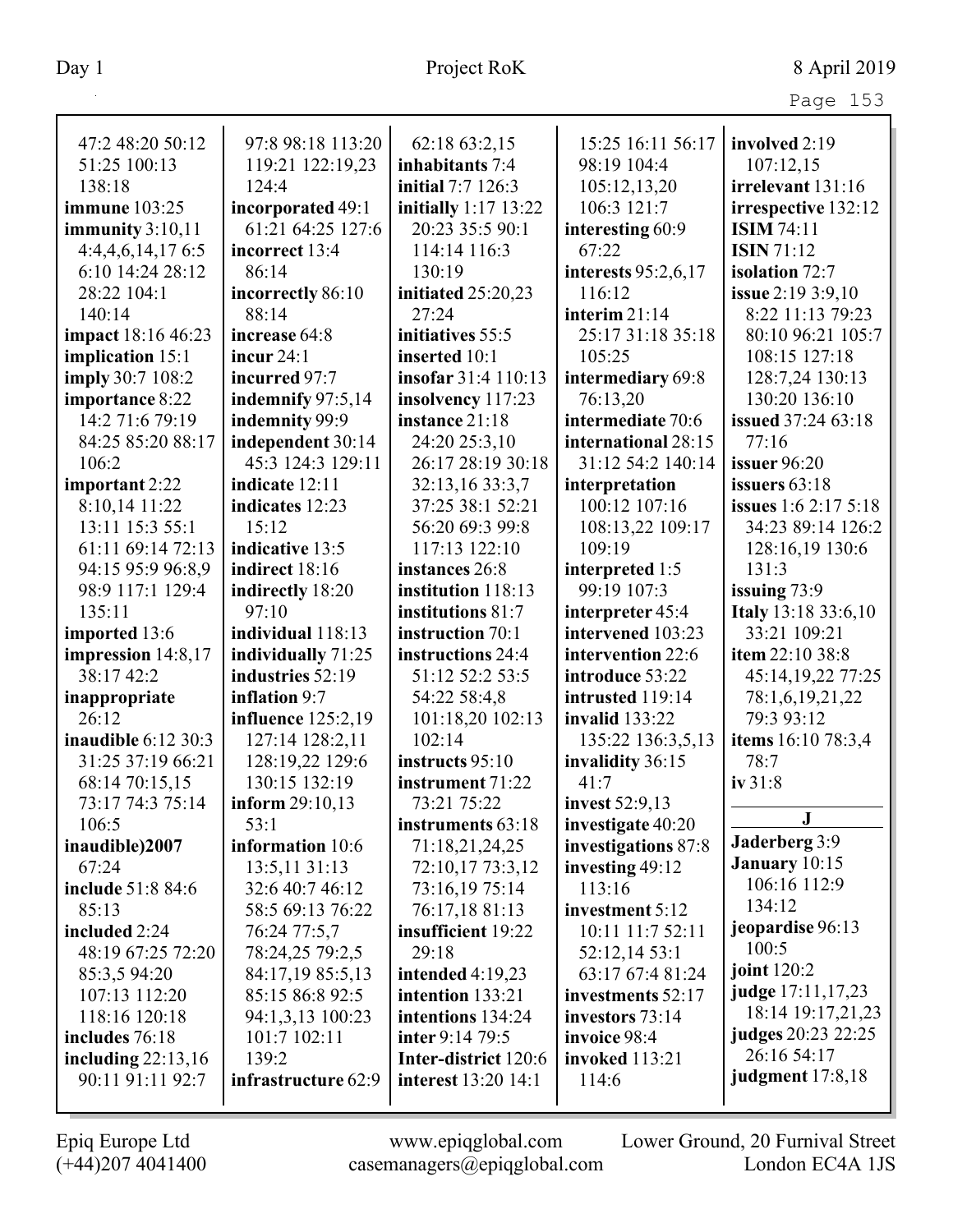|                                       |                          |                                |                      | Page 154                  |
|---------------------------------------|--------------------------|--------------------------------|----------------------|---------------------------|
| 18:13 26:12 32:18                     | 9:6,20 10:12 11:2        | 123:2 125:5,17                 | largest 7:4 85:25    | 70:13 71:11 74:8          |
| 42:2,24 103:3,8                       | 11:5,13 12:2,10          | 127:11 128:7,8,10              | 86:2                 | 74:11 93:19               |
| 103:21 104:12,17                      | 12:12,22 14:7,9          | 132:20,25 134:17               | <b>Laval</b> 70:21   | left-hand $77:15$         |
| 104:18 105:10                         | 14:12,23 15:5,5          | 134:18 135:15                  | law 7:23 $8:2,11,15$ | leg 50:1 56:19            |
| 106:8, 10, 17 107:3                   | 17:5,23 19:12            | 136:6,7,10,11                  | 8:16,25 9:1 23:13    | legal 3:15 7:15 8:7       |
| 107:7,9,11,13                         | 21:16 22:1,13,16         | <b>Kazyna</b> 31:24            | 24:7 28:15 29:3      | 8:13 9:1,13,16            |
| 108:21 109:11                         | 22:19,21,25 24:24        | keen 21:23                     | 30:5 32:6,19         | 12:3 14:2 15:1            |
| 110:11 111:9,13                       | 25:1,7,19 26:2,21        | keep 34:5,14 49:15             | 34:17 47:13 50:5     | 25:13 26:3 30:15          |
| judgments 111:12                      | 26:22 27:4,8             | 53:24 69:19,25                 | 72:10,14 81:10,10    | 36:17 37:12 71:6          |
| judicata 17:19                        | 28:25 29:24 30:6         | 95:1,5                         | 87:9 89:1,9,11,13    | 72:23,24 80:3             |
| <b>Julia</b> 2:20                     | 30:11,15,1731:19         | keeping 51:8 72:18             | 95:15 98:13 99:19    | 83:4 84:25 85:9           |
| June 38:11 43:7                       | 32:24,25 33:5,14         | <b>keeps</b> 73:23             | 100:20 103:5         | 85:20,21 90:25            |
| 44:7,8 68:1                           | 33:18 34:12 41:14        | kept 51:23 91:15               | 104:24,25 106:23     | 97:8 101:6 107:12         |
| jurisdiction 11:11                    | 43:25 44:19,23,24        | 100:6                          | 107:18,25 108:14     | 109:16 111:17             |
| 14:20 27:14 53:10                     | 45:12 46:13 47:1         | KIIC 92:24 93:9                | 108:22 111:6         | 116:4,5 118:11            |
| 140:10,10                             | 47:5,6 49:1,15,20        | kind 23:1 25:24                | 112:5,16 114:5,10    | 124:4 127:23,24           |
| jurisdictions 2:21                    | 49:21 58:8,14            | 27:2 52:18 65:23               | 114:21 115:2,5,25    | 130:24 133:8,22           |
| 7:2 10:4,5 20:14                      | 59:14, 17, 21, 23, 25    | 71:14,20,21,22                 | 116:4,25 120:1,13    | 134:24 136:2              |
| 33:24 34:7 45:17                      | 62:5,16 64:17,18         | 80:5 91:1 93:20                | 120:17,23,25         | legalities 69:15          |
| 51:11                                 | 66:4,7,20,22 67:1        | 95:6 96:25 99:24               | 121:1,1,2,11         | legality 129:25           |
| justice 16:15 28:10                   | 71:8 74:24 79:13         | 104:8,14 125:1,2               | 122:4,14 123:2,9     | legally $84:17$           |
| 28:10,14 104:9                        | 83:8 84:7 85:4           | 134:8                          | 123:11,16 124:18     | 109:12 120:7              |
| 105:6                                 | 86:11,13 87:7            | kinds $47:20$                  | 125:17 127:11,19     | legislation 65:4          |
|                                       | 88:4, 16, 19 89:5        | Kingdom $95:19$                | 127:22 128:7,10      | 114:17 116:12             |
| K                                     | 90:3,12 92:19            | know 14:5 38:3                 | 129:22 132:10,20     | 133:10                    |
| <b>Karl 69:12</b>                     | 93:2 94:9 100:15         | 54:18,22 55:19,21              | 132:25 134:17,18     | legislative 116:21        |
| <b>Kazakh 8:7,11,15</b>               | 101:7,20,23              | 80:24,25 83:9                  | 135:15 136:6,11      | 119:6                     |
| 8:24 13:3 46:5                        | 102:15,16 103:13         | 85:9,19 86:11,14               | 140:15               | legitimate 72:6           |
| 50:1,2,4 111:20                       | 103:18,20 104:3          | 87:21 91:19 94:17              | Lawrence 101:2       | length $78:17$            |
| 111:22 112:1,5,16                     | 104:19 105:5,7           | 111:1 130:16                   | laws 8:25 61:8 66:6  | let's 40:14 63:6          |
| 112:18 114:21                         | 106:15 107:2,4,13        | 135:23 141:3,4                 | 66:6,22 100:12       | 65:10 77:9 78:18          |
| 115:2,5,24,25                         | 107:21,23 108:1,6        | knowledge 29:19                | 109:10,17,20         | 136:23                    |
| 116:4,6 118:2                         | 110:19 112:3,6,12        | 81:6                           | 112:5 115:20         | letter 87:23 91:21        |
| 119:22 120:1,13                       | 113:1,2,4,5              | known 13:7 75:19               | 121:19,20            | 91:23 92:10 93:11         |
| 122:14 123:16                         | 115:21,23 119:7          | 115:15                         | lawyers $135:17$     | 100:22 101:1              |
| 124:18 132:10                         | 120:17 121:14            | Kontorätt 73:8                 | lead $20:3,7$        | 102:10,12,22,22           |
| 135:23                                | 122:25 124:17            | <b>Kronor</b> 37:20,21         | learned 99:20        | 111:5,6                   |
| <b>Kazakh's 47:18</b>                 | 125:6, 14, 15 127:7      | Kronors 21:22                  | leave $141:3$        | <b>letters</b> 72:17 92:6 |
| <b>Kazakhi</b> 58:18,19               | 131:25 132:6,10          | L                              | leaving $72:2$       | 100:19                    |
| 82:22 118:17                          | 134:13 136:8,12          |                                | led 28:17            | <b>level</b> 56:2 57:23   |
| 130:25 140:17                         | 137:15,19                | L100261060 1:21                | ledger 73:24 74:9    | 58:3 121:3,4,5            |
| Kazakhstan 1:11                       | <b>Kazakhstan's 4:20</b> | lacks 4:14 5:13<br>landed 13:9 | 74:19,21,21 76:5     | 138:25                    |
| 3:5,11,21,254:3<br>4:13 5:23 7:3,6,11 | 13:12 32:23 33:8         | large 10:3 70:17,22            | 77:10 138:22         | levels $66:19$            |
| 7:19,24 8:19,21                       | 34:9                     | 82:3                           | left 37:3,24 42:8    | <b>levied</b> 31:3 107:22 |
|                                       | Kazakhstani 63:18        |                                | 51:25 68:11,13       | levy $30:10$ $108:5$      |
|                                       |                          |                                |                      |                           |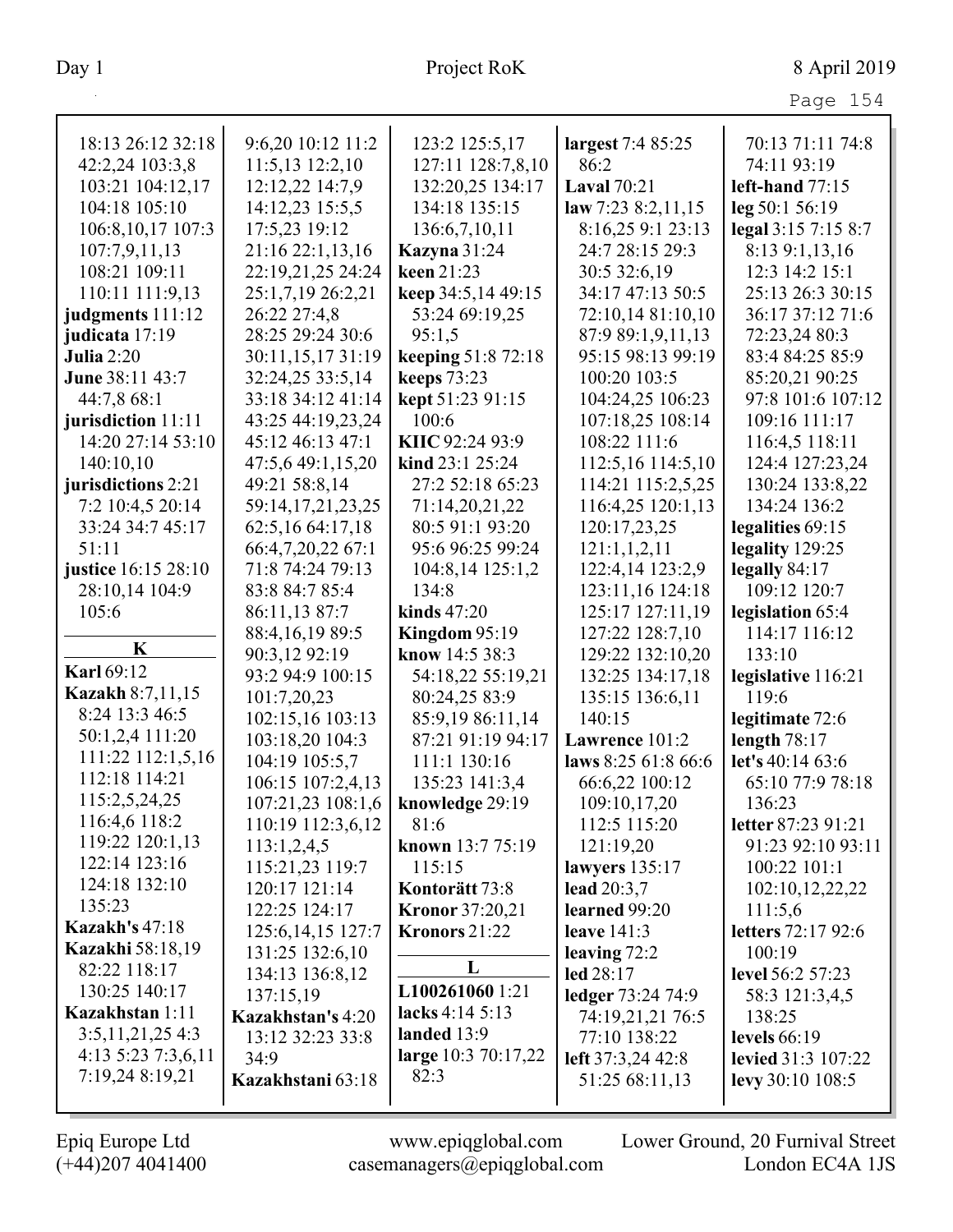| аa<br>. |  |
|---------|--|
|---------|--|

| liabilities 80:15             | located $5:76:14$                    | Luxembourg 13:19         | 101:2 136:18                     | 26:11,20 27:6,13                      |
|-------------------------------|--------------------------------------|--------------------------|----------------------------------|---------------------------------------|
| <b>liability</b> 23:18 24:1   | 45:11 81:21 100:9                    | 33:21                    | market 95:16                     | 27:18 29:22 30:8                      |
| 24:8 97:6                     | 138:6 140:8                          | Luxemburg 33:15          | material 18:6 19:20              | 31:4 40:24 41:15                      |
| <b>liable 24:5 98:20</b>      | London 50:22 51:9                    |                          | 24:24                            |                                       |
| 110:13                        |                                      | M                        | materials $4:23\,5:5$            | 45:3 50:14,15,16<br>50:21,23 51:1,3,5 |
|                               | 51:19,23 56:13,20<br>56:22 57:4 90:4 | <b>Magnus</b> 138:5      | matter 14:19 18:10               | 51:17,20 52:3                         |
| lien $98:11,14$               | 92:4,5 93:6 94:1                     | main 5:17 9:5 26:4       |                                  |                                       |
| lift $30:2,12$ 79:21<br>108:7 | 100:9 101:8 102:5                    | 56:6 127:13              | 23:13 24:7,24<br>26:4 27:23 65:6 | 53:2,11,24 54:7                       |
| lifted 29:25 30:24            | 102:6,18 104:21                      | maintain 47:14           | 107:1 108:9                      | 54:12,14,19,20,21<br>55:4,17,20,23    |
| lifts $31:3$                  | 105:3 138:12                         | maintains 102:2          | 131:14                           |                                       |
| <b>limitation</b> 97:8        | 140:2,3,3,8                          | major 57:6 70:20         | matters $4:1$                    | 56:3,8,11,12,21<br>57:4,19,24 58:4,6  |
| 122:3,6                       | long 46:7 47:21,23                   | majority 35:24           | Max 113:21,24                    | 90:4 92:3 94:16                       |
| limitations 75:20             | 48:1,7 55:15                         | 86:1                     | 134:2                            | 95:5 96:3,8,12                        |
| 92:17 122:1                   | 60:14 64:8 80:12                     | manage 7:22 43:23        | mean 21:25 30:7                  | 97:6,7,13,18 98:3                     |
| limited 9:24 24:21            | 95:8 97:2 98:9                       | managed 76:19            | 66:20 73:20 75:2                 | 98:6,18,21 99:8                       |
| 116:21                        | longer 41:22 117:9                   | 80:20 102:5              | 76:11 88:4 105:14                | 99:21 100:4,5,20                      |
| line $36:20$ 37:3,4,5         | look 9:11 13:20                      | 126:21                   | 108:2 114:23                     | 100:25 101:3,5,8                      |
| 40:16 127:25                  | 16:5 18:2 37:11                      | management 8:5,8         | 126:19                           | 101:10,13,14,18                       |
| lines 40:11 68:23             | 38:4 39:4,22                         | 8:16 28:14 44:7          | meaning $4:115:24$               | 101:19,22 102:2                       |
| link 120:21                   | 40:15 42:1 45:16                     | 49:10,11,19,22,23        | 32:6,20 47:8 71:7                | 106:21 107:5,14                       |
| linked 51:21 92:21            | 45:25 48:15,21                       | 59:20 60:3 61:14         | 118:24 120:14,25                 | 107:24 108:3                          |
| 93:4,9 94:6                   | 57:8 67:14,15,17                     | 62:6,11,25 63:11         | 125:24                           | 109:14,24 110:17                      |
| linking $122:10$              | 68:6,13 69:11                        | 112:25 113:3,7,14        | means 5:10 7:19                  | 111:4,5 117:14                        |
| links 78:18                   | 70:12 77:9,12                        | 113:15 114:11            | 17:19 20:21 22:24                | 139:7,8 140:2                         |
| liquid $44:21$                | 84:15 90:17 92:8                     | 116:8, 19, 22            | 44:22 45:3 51:1,6                | Mellon's 2:11                         |
| liquidate 131:15,19           | 115:25 121:25                        | 118:15 119:4,7,16        | 52:2,17,22 66:18                 | 21:24 22:24 23:3                      |
| list $70:197:13$              | 137:7 138:19,20                      | 120:8 123:16             | 71:21 72:8,14                    | 23:23 24:14 27:10                     |
| 81:3 85:14 86:3               | looked 55:13 77:9                    | 124:1,12,22              | 75:8,9 81:20                     | 36:7 53:7 55:12                       |
| listed 36:6,6 53:25           | 113:6 121:6,10,21                    | 131:24 132:1,4,8         | 94:10 112:1                      | 56:1 57:15 58:1                       |
| 54:9 67:23 70:22              | looking $83:21$                      | 132:9,12                 | 114:21 117:11                    | 92:1 94:1 100:1                       |
| 71:18 72:6 74:16              | 139:5                                | manager $52:4,7$         | 119:19 123:20                    | 102:1,3,6 111:8                       |
| 122:8 139:25                  | looks 115:24                         | 81:24 94:12              | 128:5 134:16                     | 111:15 139:13,18                      |
| listen $46:15$                | 134:16                               | managers 51:13           | 141:1                            | members 13:6                          |
| listing 67:16 86:15           | loose $45:23$                        | 52:1,8,15,25 53:3        | measures $1:134:12$              | <b>mention</b> 2:22 16:10             |
| <b>lists</b> 79:1             | loss 97:6                            | 53:5                     | 5:3,14,16 35:6,11                | 94:11 128:17                          |
| litigation 27:3               | losses $32:25$                       | manages 8:4              | 87:15 123:12                     | mentioned 23:6                        |
| 110:14                        | $\mathbf{lost} 3:11$                 | managing $60:24$         | medium $60:14$                   | 25:13 58:16 82:6                      |
| <b>little 98:22</b>           | lot $54:2391:21$                     | 129:12                   | meeting $18:24$                  | 113:20 123:6,14                       |
| LKF 72:11,12                  | 140:17                               | manner 29:5 81:2         | 50:11 120:4                      | 126:3                                 |
| 75:12 76:15,21,23             | lots 69:10 109:18                    | <b>Mannheimer</b>        | <b>Mellon</b> 1:20 2:5           | merger 37:6 38:12                     |
| 80:10                         | low $52:16$                          | 109:22                   | 21:15, 19, 25 22:10              | merits 18:1,22 26:1                   |
| local 48:11 51:10             | lower 77:22 99:14                    | <b>March 33:9 112:10</b> | 22:14,15,18 23:9                 | 32:14 34:10 44:17                     |
| 53:11 59:3 64:20              | lunch $3:1\,65:4,9,11$               | 120:24 131:23            | 23:11, 12, 15, 17, 19            | message 56:23 79:1                    |
| 95:15 127:4                   | 65:16                                | 134:12                   | 23:24 24:10,16,23                | 85:6 110:8                            |
| 137:24                        | luncheon 65:14                       | <b>Marcus</b> 55:10 66:9 | 25:18,21 26:5,7,9                | messages 55:6                         |
|                               |                                      |                          |                                  |                                       |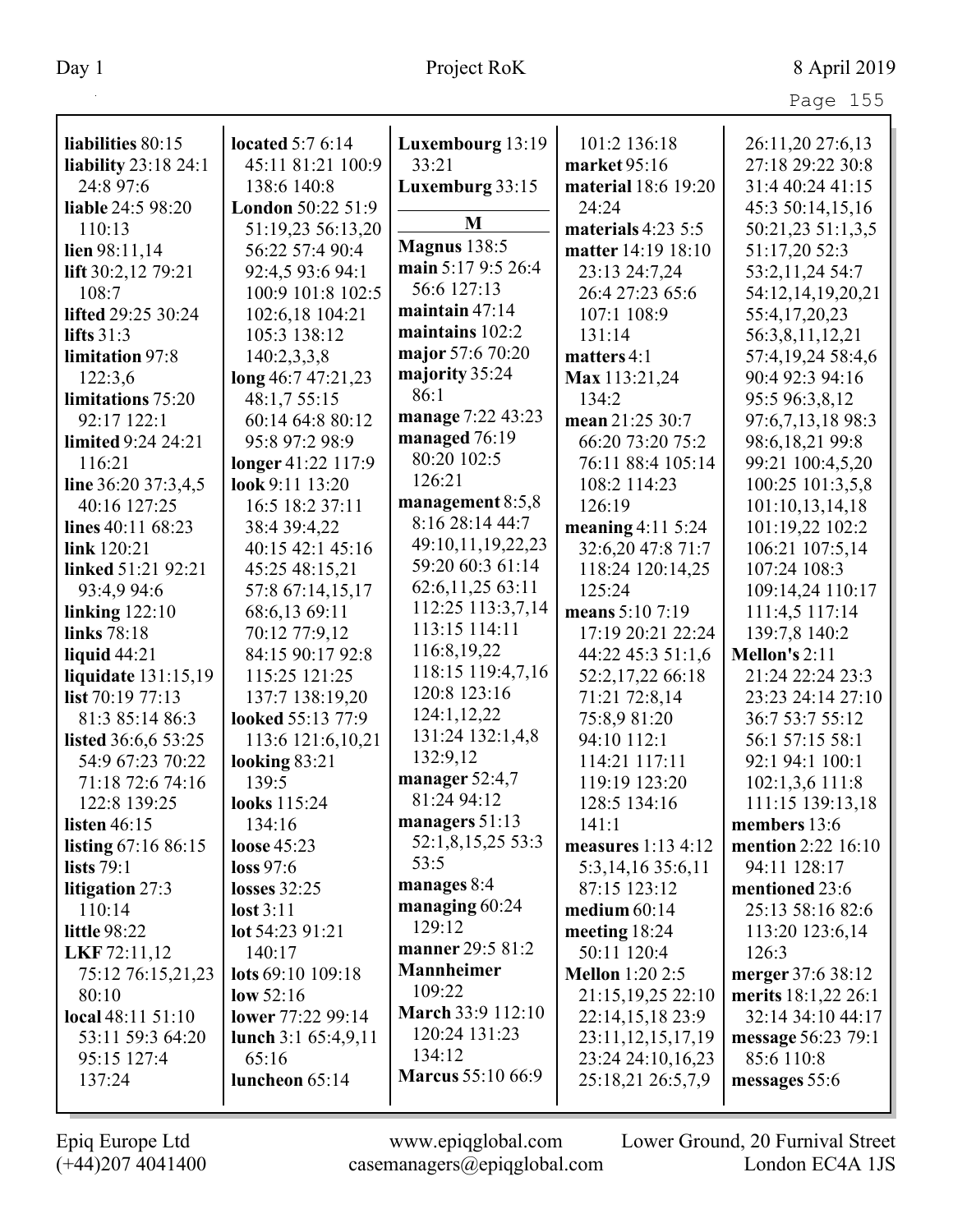| Page 156 |  |
|----------|--|

| messy 93:19             | 35:12,24 39:13,18      | named 69:1 120:19  | 126:21,23 127:5          | 23:3,9,11,12,15       |
|-------------------------|------------------------|--------------------|--------------------------|-----------------------|
| Metz 2:23 3:9           | 39:20 41:20 42:14      | names $70:3$       | 130:16 131:19            | 23:17,19,23,24        |
| 34:19 35:4              | 43:14 49:15 50:8       | narrow 128:24      | 132:3,3,7,11,23          | 24:10,14,16,23        |
| <b>Michaels</b> 139:10  | 55:17,20,22 56:9       | <b>NASDAQ 72:7</b> | 133:3 134:8,19           | 25:21 26:5,9,10       |
| mid-October 21:17       | 56:15 57:1,12,13       | national $3:34:10$ | 135:20 136:5             | 26:20 27:6,10,12      |
| mildly $135:4$          | 58:1,16,21,25          | 4:25 6:21 7:13,14  | 137:8,10                 | 27:18 29:1,8,21       |
| million 2:2 7:4 11:1    | 59:2 60:1 61:8,11      | 7:17,20,22,23,24   | naturally 44:20          | 30:8 31:4 32:10       |
| 24:21 31:10 36:10       | 71:23 91:12 98:6       | 8:2,4,4,8 9:3,8,13 | 52:8                     | 32:19,21 36:6         |
| 36:17,19 37:14          | 99:24 105:20           | 9:13,16,18,19      | nature 119:25            | 40:24 41:14 45:2      |
| 43:18 72:4 74:16        | 112:19 115:15,19       | 10:9 22:13,16      | NBK 24:2,4 31:6,9        | 50:14,15,23 51:1      |
| 78:8,12 79:9,10         | 121:16 126:4,6,12      | 28:25 29:17 30:14  | 92:18 93:23              | 51:3,5,17,20 52:3     |
| 79:14,16,20 111:7       | 126:19 137:9,10        | 31:5 34:16,17      | 101:11,14,19,25          | 53:1,7,11,24 54:7     |
| mind 34:5,14 134:1      | 137:12                 | 44:13 45:8,19      | 102:16 103:7,18          | 54:12,14,19,20        |
| 141:9                   | monies 31:8 137:14     | 46:17,25 47:7,17   | 103:23,24 104:22         | 55:4,17,23 56:1,3     |
| minister 128:22         | month 21:12            | 47:20 48:5,8,9,16  | 105:1,2,3,14             | 56:8,11,12,20         |
| 129:18                  | months 37:8            | 49:3,6,8,16,19,20  | 106:7,9,16,20            | 57:4,18,18,24         |
| <b>Ministry 28:9,10</b> | moral 133:11           | 49:24 58:17 59:2   | 107:14 127:9             | 58:1 67:3 73:21       |
| 28:13 41:13 87:6        | morning $110:22$       | 59:14,16,20,23     | 129:5,8 132:16           | 76:6 92:1 94:16       |
| 87:7                    | motivation 8:18        | 60:12,13,15,19,21  | 137:13,20                | 95:5 96:7,12          |
| minutes $26:16$         | move 6:8 30:25         | 60:21,22,23,24     | NBK's 94:4 103:15        | 97:13 98:6 99:7       |
| 34:23 45:14 65:5        | 65:3 77:22 83:18       | 61:3,3,6,9,10,13   | necessarily 96:10        | 99:21 100:1,4,5       |
| 108:25                  | 89:2 97:2 123:3        | 61:14,22 62:3,8    | necessary 11:20,21       | 100:20,25 101:3,5     |
| misleading $12:1,24$    | <b>Moving 9:3 32:2</b> | 62:20,20,22 63:10  | 51:10 99:3               | 101:8, 10, 13, 14, 18 |
| misled 11:4,9,24        | 33:6 35:23 91:3        | 63:14,16,24 64:1   | need 15:15 60:15         | 101:19,22 102:1,2     |
| 12:25                   | Mukasheva 59:6         | 64:3,3,19,22       | 138:19                   | 102:3,6 106:21        |
| misrepresentations      | 112:9 115:12           | 74:23 83:8 86:13   | needs 54:8               | 107:5,14,23 108:3     |
| 130:9                   | 120:23 122:12          | 86:23 87:5,13,16   | negative $7:218:20$      | 109:23 110:16         |
| mission $52:6$          | 125:22 134:11          | 87:17,19,24 88:16  | negligible 70:16         | 111:3,5,7,14          |
| mix 100:4               | 135:16,23,25           | 88:19 90:2,6       | neither 11:16 18:5       | 117:13 139:7,12       |
| mixed 55:23 56:9        | Mukasheva's 61:19      | 92:18 93:2,13      | 18:10 123:16             | 139:18 140:2          |
| 57:14                   | 115:3 122:2            | 94:9,10 101:6      | 138:1                    | <b>NILSON 141:8</b>   |
| Mobile 3:22             | 131:22                 | 102:14,24 103:21   | Netherlands 13:18        | nominee 77:18,20      |
| mock 127:19             | municipal 120:18       | 105:12 106:3       | 28:2,4,11,20 29:3        | 78:19 80:25 81:5      |
| 132:24 134:3            |                        | 107:22 112:15,25   | 29:9, 13, 16 33: 21      | 81:9, 14, 15, 22      |
| model 52:12,23,23       | N                      | 113:2,4,8,10,18    | 34:15                    | 82:1,3 86:3 95:14     |
| 129:11,24 130:4         | N 141:14               | 113:23 114:5,8,9   | neutral 23:24            | 95:25 96:6            |
| 133:4 134:12            | name 31:6 47:6,25      | 114:24 115:12,14   | never 20:22 51:10        | nominees 77:13        |
| Moldabekova             | 56:1 57:18 69:6        | 115:18 121:22      | 111:24 112:1             | 79:6 86:3             |
| 46:16 48:14             | 70:2 80:7 84:8         | 122:1,15,16,25     | 135:23 136:12            | non-cash $90:21$      |
| <b>Moldova</b> 9:23,25  | 85:25 88:15,16,21      | 123:19,20,21,24    | 137:13,25                | 96:9                  |
| 10:2                    | 92:16,18 93:1,7        | 123:25 124:2,3,11  | <b>Nevertheless</b> 14:4 | non-commercial        |
| <b>moment</b> 73:14     | 93:22 95:14,19,25      | 124:13,14,16,19    | 93:15                    | 5:263:1               |
| <b>Monday</b> 1:1 46:16 | 96:3,4 100:3           | 124:21,21,23       | new $2:5,11$ 14:7        | non-compliance        |
| monetary $4:24\,48:9$   | 104:22 117:2,8         | 125:4,13,20 126:2  | 15:21 21:19,25           | 23:15 24:8            |
| money 2:2 35:11,12      | 118:19 124:15          | 126:5,6,7,12,20    | 22:10,14,15,18,23        | non-profit $62:8,17$  |
|                         |                        |                    |                          |                       |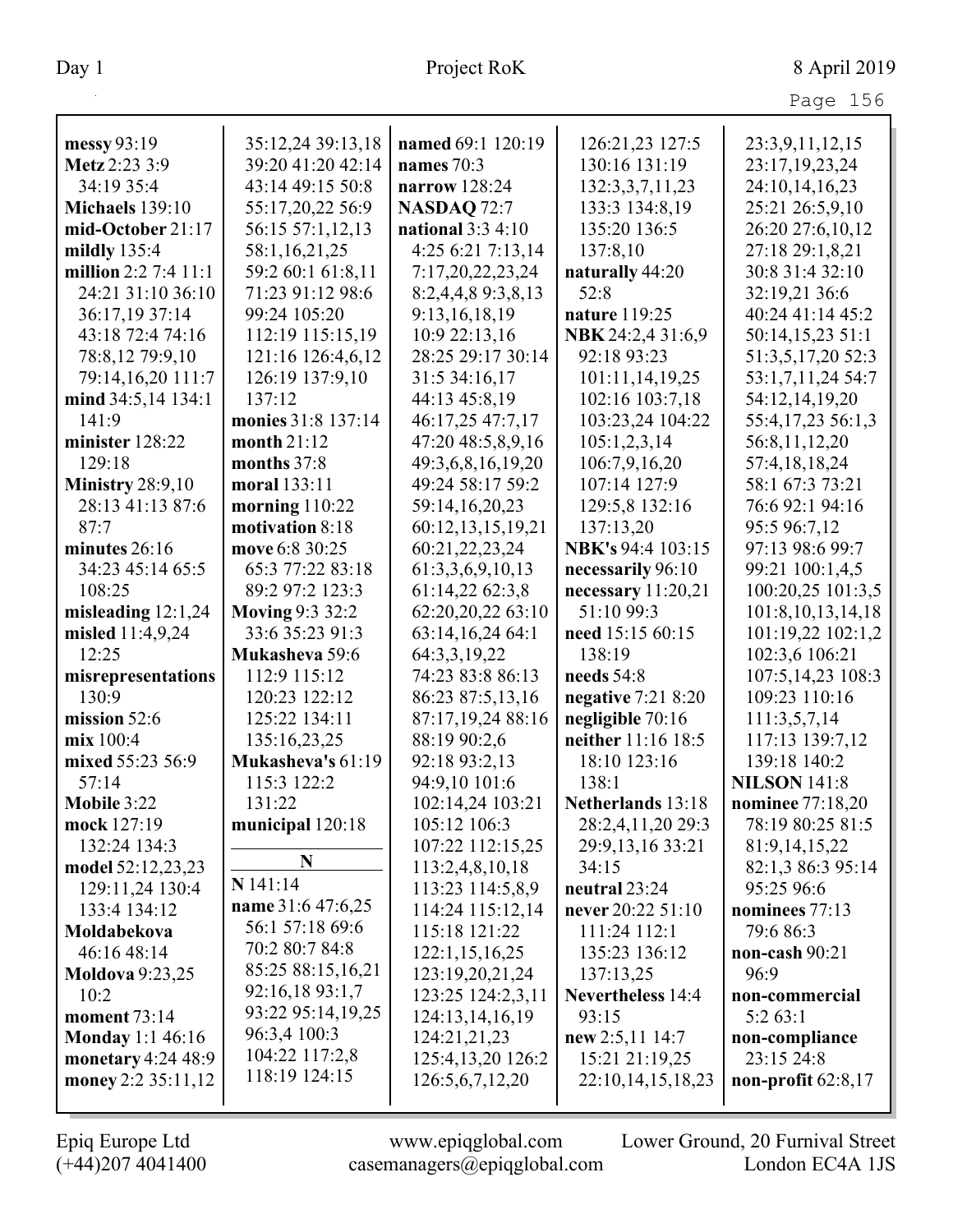| 63:14                    | 101:15 111:22         | 135:21                    | 125:21,23 126:1,9   | 138:13 139:15       |
|--------------------------|-----------------------|---------------------------|---------------------|---------------------|
| <b>Nordhs' 129:1</b>     | 125:3 126:17          | <b>October 18:25 40:4</b> | 129:1 131:22        | 140:1,1,4,6         |
| <b>Norges 46:11</b>      | 130:23 136:7          | 40:4,4,10 42:16           | 135:8               | owner's 73:20       |
| normal $81:1$            | numbers 37:5          | 42:17 61:19 91:24         | opinions 134:12     | owners 5:8 72:25    |
| normally 15:16           | 43:11,22 71:1         | 101:4 106:25              | 135:2               | 73:25 74:25 81:8    |
| 81:7 86:21               | <b>NYGREN</b> 138:8,9 | 125:23                    | opposed 31:11 80:2  | 81:8,11 89:21       |
| <b>Norway</b> 46:9,10,10 | 141:21                | October/Novemb            | oral 123:9          | ownership 72:16     |
| 46:14 129:15             |                       | 41:18                     | order 5:21,21 12:2  | 73:20 75:4,8,18     |
| 134:9,9                  | $\mathbf 0$           | <b>oddly</b> 126:24       | 14:13,15 15:14      | 78:16,17 81:12      |
| Norwegian 133:4          | o'clock 141:2         | offence 31:20             | 23:16 24:7,9        | 91:4,11 94:18       |
| 134:10                   | obey 26:7             | offer 13:5 114:19         | 40:22 46:6,8,20     | 102:3 115:8,16      |
| note 76:18 80:1,2        | object 5:3 73:19      | offered 19:19             | 47:14,19,24 53:15   | 136:24 137:14       |
| 117:1 124:6              | 130:9                 | office 9:4                | 53:19 56:10,24      | owns 88:12,12,25    |
| noted 75:16,19           | objected 118:23       | officer 65:19             | 69:25 74:19 85:25   |                     |
| 88:18 106:11             | 124:25                | officers 80:19            | 87:9 96:1,6 98:15   | P                   |
| 126:10 136:4             | objection 17:20       | oil 7:6,10,12,16,25       | 100:10 104:14,15    | page 17:10 18:2     |
| <b>notes</b> 73:10       | 18:22 32:13,14        | 8:1 46:6,10 134:8         | 104:16 105:24,25    | 19:16,23 22:9       |
| notice 20:1 55:1         | 128:14 132:23         | 134:10                    | 128:4 131:17        | 23:2,22 30:1,25     |
| 70:23 71:10 94:15        | 133:1 135:1,6         | okay 65:6,10              | 136:15              | 37:22 39:5,6,25     |
| 109:9 119:11             | 140:13                | omni 126:24               | ordered 12:2 47:4   | 40:2,15 41:11       |
| noticed 88:18 111:2      | objections 14:11      | omnibus $55:12,16$        | orders 35:24 39:23  | 42:1,13,19 48:21    |
| notification 98:25       | 33:8 34:9 68:4        | 56:9,15 57:1,16           | organises 8:21      | 59:13 60:11 61:24   |
| noting $108:9$           | 127:11,12,13,23       | 58:2                      | organising 45:7     | 62:1 63:7 68:10     |
| notwithstanding          | 134:6                 | once 31:11 51:24          | original 10:25 51:7 | 70:8,22 72:2 74:8   |
| 96:16 98:1 106:21        | obligation 26:6       | 63:21 113:11              | 88:1                | 74:15,15 77:12,23   |
| November 36:12           | 29:4,10 30:19,22      | 120:10 126:6              | originally 96:21    | 77:23 78:5,21,21    |
| 38:22,24 39:3            | 51:16 76:20,21        | 139:1                     | outside 13:15 15:11 | 78:22 85:23 89:24   |
| 40:5,5,5,9,12,14         | 91:18,20 95:5         | ones 52:4 63:25           | 81:20,21 95:19      | 89:25 92:11 93:24   |
| 42:8 44:3,4              | 133:13                | 87:2 112:8                | overall 45:21 48:5  | 94:8,8,24 96:14     |
| nuisance 141:7           | obligations 9:17      | oneself 13:25             | 48:16 51:6 67:2     | 100:22 104:11,11    |
| number 1:20 2:6          | 27:10 80:14,21        | ongoing 15:4 16:13        | overseas 82:17      | 106:16 108:19       |
| 2:20 7:17 10:3           | 90:9 94:21 117:15     | 28:3 32:3 46:12           | overview 54:5       | 116:1,14 119:23     |
| 26:3 32:3 35:21          | 124:16                | open 36:14 37:19          | owed 105:1          | 139:20 141:15       |
| 36:7,21,24,24            | obliged 24:3 26:9     | 42:18 43:1 51:9           | owned 69:5 79:13    | paid 2:5 40:9,12,25 |
| 37:2,2 39:12 40:3        | observation 68:25     | 64:5 85:6 89:22           | 79:17 120:16        | 41:20 43:5          |
| 48:15 49:14 53:17        | 100:14 136:14         | 90:19                     | 131:11 136:22       | panels 18:20        |
| 54:1 56:7 57:11          | obstacles 129:21      | opened 51:20 55:23        | owner 5:23 51:18    | paper 97:1          |
| 60:8 61:7,24 64:4        | obtain $132:2$        | 56:1,4 57:18 62:1         | 66:13,20 69:7       | papers 138:19       |
| 67:11 71:2,19            | obtained $17:15,16$   | 67:10 104:23              | 70:6 74:2 75:16     | paragraph 3:22      |
| 72:9 77:16 78:3          | 17:25 20:11 54:24     | opening $1:11,23$         | 76:12,15 88:5,6     | 17:11 19:17,23      |
| 78:22,25 80:4            | obvious $84:1$        | 3:13 34:1 82:19           | 88:11,12 91:25      | 23:22 42:19 58:18   |
| 82:3,11 83:10            | 109:15 136:11         | 126:4                     | 93:14 94:20 100:2   | 59:12 63:23 75:11   |
| 92:20,22,22,23,23        | obviously 82:6 88:4   | opens $58:6$              | 101:25 102:16       | 75:11,13,18 76:2    |
| 93:21 94:2,3             | 88:10 109:16          | opinion $107:11$          | 103:1 106:4         | 76:14 90:16         |
| 96:20 99:24              | occasions 61:8        | 114:19 124:8              | 116:18 128:6        | 104:13 105:10       |
|                          |                       |                           |                     |                     |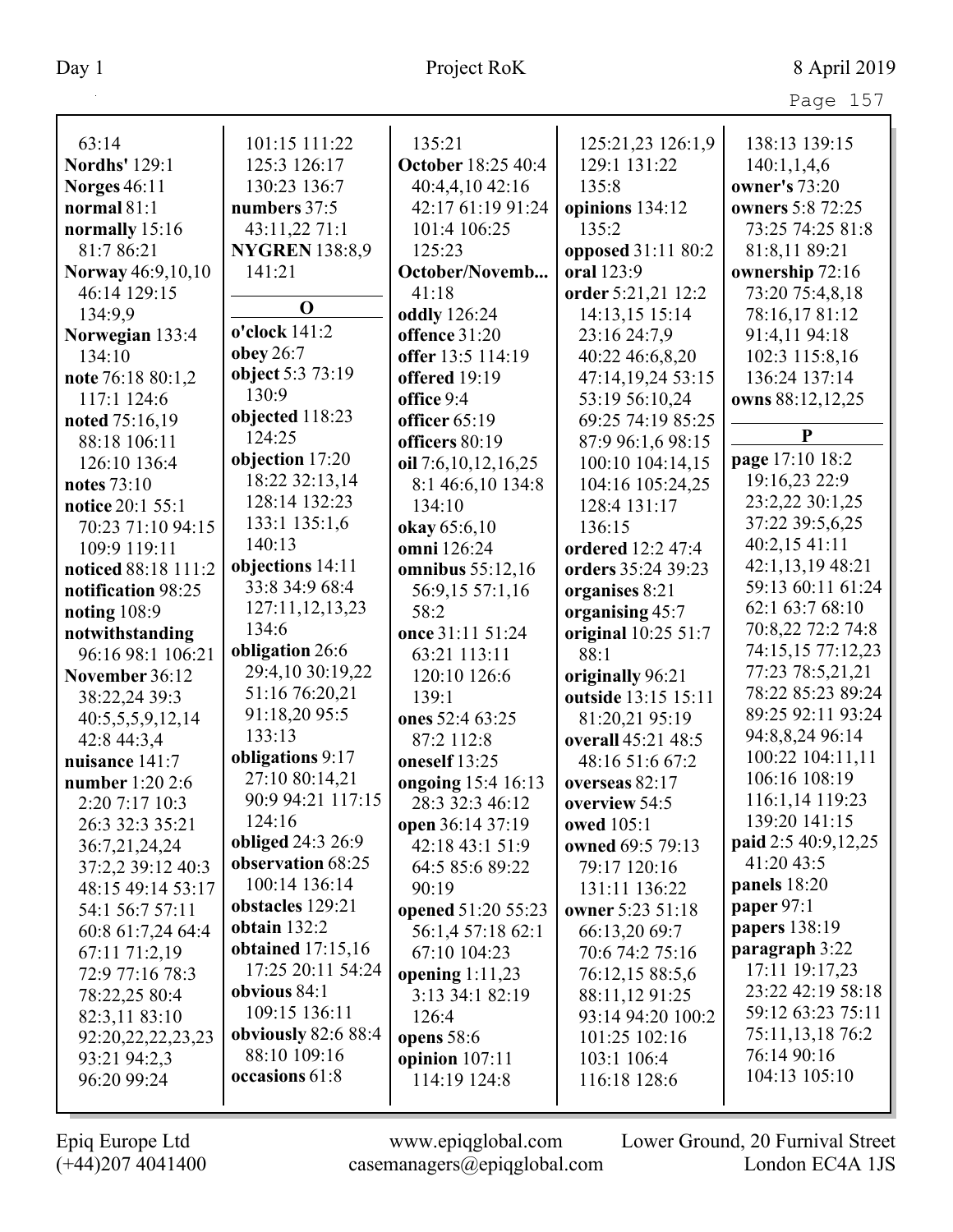|                          |                            |                      |                     | Page 158              |
|--------------------------|----------------------------|----------------------|---------------------|-----------------------|
| 107:7,9 118:25           | 122:22,23 124:9            | 115:9 136:2          | 18:12 53:4 135:10   | prevent 60:15         |
| 124:13 125:18            | 124:12 127:8               | physically 91:6,8    | possible 34:1 71:20 | previous 29:11        |
| 126:18 127:21            | 129:3 130:5                | picture 57:9         | 82:7 103:19         | 30:23 38:17 41:10     |
| 133:17 134:3             | 132:12 134:1               | piece 13:11          | 128:19 134:22       | 41:16,25 43:4         |
| paragraphs 75:15         | partner 53:12              | place 1:9 14:22      | potential 7:16      | 50:11,25 86:5         |
| parallel 2:21 7:1        | <b>Partners</b> 103:12     | 19:4 28:24 31:22     | power 87:11,11,14   | 138:23                |
| 13:13,16 25:9            | 107:1                      | 34:12 41:23 47:15    | 88:1                | previously 19:8       |
| 94:17                    | parts 51:15                | 57:2 73:22 74:23     | practicable 99:1    | 138:21                |
| parliament 61:20         | party 17:3 45:18           | 91:19 102:7,19       | practice 95:16      | price 9:5,6 52:24     |
| 61:23 64:25 127:6        | 76:16 90:11                | 135:13               | praise 8:23         | prices 7:12           |
| 137:25                   | 104:17,20 107:15           | placement 135:10     | preferably 5:21     | prima 12:17 17:5      |
| part 11:8 12:6,18        | 107:23 109:12              | places 44:14 139:16  | prejudice 96:17     | 17:16,23              |
| 16:11,12 17:3            | 117:15 122:23              | planned 18:24 25:8   | preparatory 71:16   | principle $4:5,179:2$ |
| 21:2,3,11 23:5           | 123:22 124:21              | 34:23                | prepared 19:25      | 81:11 135:14          |
| 25:15,15,16,20,21        | pass 3:2 26:12             | planning 140:20      | present 1:16 2:18   | principles 127:20     |
| 25:23 26:15,23,24        | 34:19 44:12 82:20          | please 35:3 71:10    | 2:20 8:19 29:5      | 133:11                |
| 26:25,25 27:24           | 138:4                      | 87:25 102:9          | 33:13 34:20 58:24   | print 93:20,25 94:7   |
| 28:23 31:5 44:17         | pay 14:7,9 24:5,11         | plenty 100:17        | 83:18 89:12 90:15   | printed 68:15         |
| 44:20 45:7 53:6          | 86:18 129:9                | 114:12               | 103:10 108:18       | printout 93:19        |
| 55:8 56:21 58:17         | payable $41:5,17$          | plunge $50:10$       | 127:23,24 131:5     | printouts 92:3        |
| 60:18 62:17 66:5         | Paying 60:24               | plus 40:25 51:20     | 135:5               | prints 92:14 93:3,6   |
| 67:21 70:17 77:4         | payment 40:4               | pm 109:2,4 141:11    | presentation 44:14  | 93:16 102:23          |
| 79:3 83:11,18            | 56:21 88:15,20             | point 38:7,8 41:23   | presentations       | 139:16                |
| 100:14 104:7             | 98:17                      | 44:20 59:11 67:20    | 36:20               | prior 38:12 39:22     |
| 109:8 110:25             | payments 64:20             | 103:5 126:1          | presented 3:17      | 98:24 111:6           |
| 111:11,20 126:3          | peak 51:24                 | 140:12               | 26:23 83:14,23      | probably 13:9         |
| part-sequestration       | penal 23:19                | policy $60:13$       | 88:23 103:6,16      | 41:21 43:3 129:10     |
| 28:8                     | pending 21:3 25:12         | political 8:23       | 109:10 136:18       | problems 20:15        |
| parte 25:7 29:2,3        | 32:3                       | 129:20               | 137:19              | procedural 12:9,11    |
| 29:16 33:16              | pension $134:14$           | politics 4:24 48:10  | presenting 12:10    | procedure $15:16,17$  |
| participants             | perfect 65:9               | pops 8:12            | 30:22               | 25:6, 12, 22, 23, 24  |
| 133:15                   | period $119:3$             | population 47:18     | President 11:7      | 27:2 59:4             |
| particular 5:21          | periods $62:6,12$          | portfolio 47:25      | 59:25 62:4,15       | procedures 27:1       |
| particularly 46:10       | 63:12                      | 48:2 52:16 64:7,7    | 101:3 125:1,5,13    | 61:4,17,18 88:19      |
| 112:10                   | permitted 98:13            | 64:9, 10, 11, 13, 14 | 125:19 127:14       | proceed 89:7          |
| <b>parties</b> 2:19 6:20 | 117:22 118:10              | 64:24 92:21          | 128:3,20 129:7      | proceeding 12:19      |
| 10:9 19:2 23:18          | person 10:2 116:4          | 139:21               | 130:14,16,19        | 33:18                 |
| 24:2,6 26:1,13,13        | 117:24 136:2               | position 13:12       | presidential 46:18  | proceedings $1:3,5$   |
| 27:7 31:15 51:2          | <b>petition</b> 19:13,15   | 23:23,24 28:13       | 47:9 48:25 60:8     | 2:21 6:23 7:2         |
| 54:23 72:1 89:25         | 20:18                      | 30:13,21 117:17      | 61:24 125:3,9,11    | 10:8 11:5 13:8,14     |
| 90:6,9 97:21             | petitioner 114:6           | positions 110:21     | pressure $110:20$   | 13:17 28:1,3,5,24     |
| 99:22 104:15             | petitioners 13:17          | possess $121:23$     | presumed 133:16     | 30:23 32:2,3,4        |
| 107:12 110:9             | 20:19                      | possession 79:2      | presumption 75:8    | 33:2,15,20 39:17      |
| 111:4 114:3              | petitions 26:13            | 116:11 119:14,17     | 75:18               | 107:16                |
| 117:13 119:20            | <b>physical</b> 36:3 91:14 | possibility 13:23    | prevailing 99:5     | proceeds 39:11,17     |
|                          |                            |                      |                     |                       |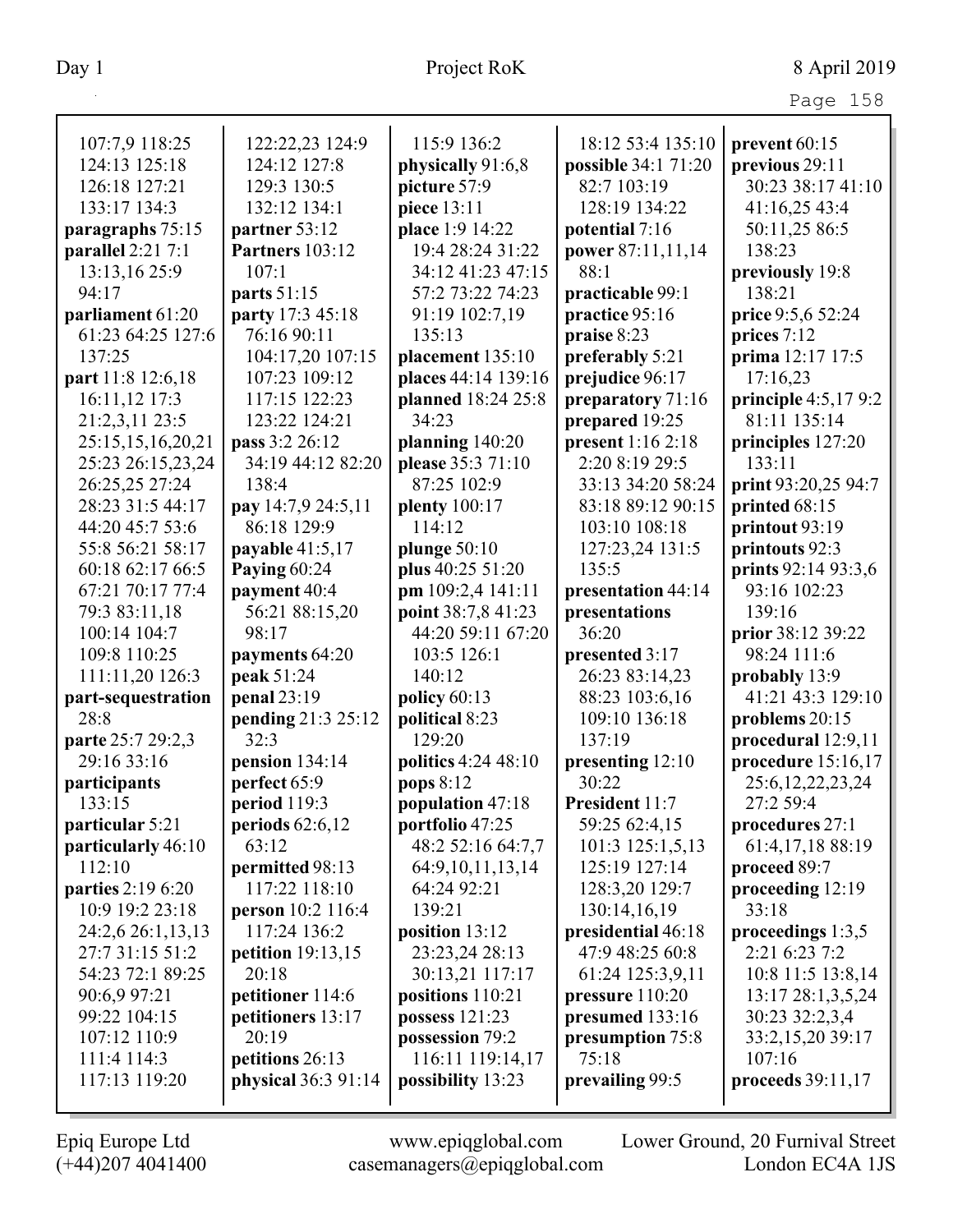| 64:9 99:2 107:10     | 117:21 118:9,15          | 94:13 118:12                        | 118:5 119:24              | 22:2 44:18 53:12      |
|----------------------|--------------------------|-------------------------------------|---------------------------|-----------------------|
| process 4:22 8:21    | 119:5,10 120:15          | 120:16 127:22                       | 128:25 133:6              | 69:10 113:25          |
| 15:4 16:16,18        | 120:16,17,18,21          | 129:13,19 130:3                     | quoted 113:11             | 130:10                |
| 17:3 18:25 19:10     | 120:22,23 121:3,7        | 136:15 138:21                       | 118:4,6                   | rebuttal 109:8        |
| 19:11 21:1,2,3,13    | 121:15,18 122:20         | pull 99:14                          | quoting 82:4 116:2        | receive 55:6 75:25    |
| 23:5,7,9 25:5,15     | 123:7,8,13 125:2         |                                     |                           | 76:6 80:9 126:25      |
|                      |                          | purpose 5:1 7:17<br>34:10 46:7 47:3 | $\mathbf R$               |                       |
| 25:15,20 26:2,14     | 128:6,12 130:5           |                                     | Raf 9:23,24               | 127:3 130:17          |
| 27:5, 12, 24, 25     | 136:21                   | 48:6 52:14 63:6                     | raised 108:11             | received 12:22        |
| 32:8,20,21,23        | propose 34:21            | 63:17 64:7,21,22                    | rate 38:18 73:3           | 33:16 77:6 85:14      |
| 53:18                | proprietary 96:17        | 64:22 116:19                        | 75:5,6,6 82:13            | 86:9 90:5 102:11      |
| processes $13:15,25$ | 115:6,8                  | 121:2 133:24                        | 86:19 99:4                | 103:13                |
| 14:18 15:8,24        | prosecute 119:13         | purposes 5:2 48:1                   |                           | recognises 104:24     |
| 16:11 20:24 21:4     | prospectus 83:16         | 59:24 63:4,20,21                    | rates 89:4 103:7          | reconciliation 55:9   |
| 21:6,8,11 25:14      | 85:22,24,25 86:14        | 63:25 64:2 137:24                   | 121:14                    | 72:15,20 75:1,16      |
| 25:16                | protected $4:166:5$      | pursuant 24:5,6                     | raw 4:22                  | 76:3,4,5,16 77:2,4    |
| produced 125:21      | 95:22 96:11              | 31:8 101:12                         | reach 140:4               | 79:8,22,24 80:3,7     |
| Professor 59:6       | protection 124:4         | 104:23                              | reached 37:9              | 81:5,1682:5           |
| 113:21,24 114:7      | protest 14:13            | put 18:7                            | 140:12                    | reconciliations       |
| 130:22 134:2         | protested 27:13          |                                     | reaction 19:11            | 73:15                 |
| 135:21               | provide 11:14            | $\mathbf 0$                         | read 49:8 62:1            | reconvene 34:24       |
| professor's 117:4    | 63:13 76:22 82:21        | QPO 104:3                           | 84:17 91:3 93:16          | 65:11 141:2           |
| professors 112:8     | 100:23 101:7             | quantity 55:24                      | 94:8 95:8,9 97:3          | record $42:19$        |
| 134:11 135:2         | 123:17 124:18            | quarter 65:11,12                    | 97:16 98:10 99:9          | recorded 91:5         |
| programmes 62:6      | 135:2                    | question $5:22,25$                  | 99:11 101:4               | Recording 94:25       |
| 62:11,25 63:11       | provided 29:18           | 6:2,4,8,9,11,18                     | 104:12 105:9              | records 93:1 95:1     |
| progressed 140:22    | 79:1 116:11              | 16:7 18:4,8,16,19                   | 107:8 113:11              | recurring $8:18$      |
| projects $62:8,9,18$ | 117:22 119:6             | 24:22 26:9,19                       | 115:3 117:3               | redacted 94:14        |
| 63:1,2,14,15         | providing 31:12          | 27:20 29:11 34:11                   | 121:17 126:17,18          | redelivery 96:18      |
| 126:15               | provision 15:20          | 45:6 69:17 70:8                     | 134:18,19                 | 98:15                 |
| prominent 135:17     | 49:14 60:1 86:9          | 83:5,20 88:3,5                      | real 19:24,25 20:10       | reduce 4:21 9:6       |
| promissory 73:9      | 91:10,17 95:4            | 89:11,15 103:4                      | realise 98:24             | 46:22                 |
| proof 109:9          | 96:15,16 97:12           | 106:5,6,7 128:13                    | really 65:6               | reduction 60:15       |
| proper 40:18 95:1    | 98:8 99:6 113:6          | 130:19 131:12                       | reason 5:15 14:4,5        | refer 1:17 47:24      |
| property $1:14,18$   | 117:25 119:9,19          | questioning 12:12                   | 14:9 20:1,5 21:10         | 54:11 138:17          |
| 2:24 3:4,20,23 4:2   | 126:2                    | questions $5:206:3$                 | 22:11 53:21 57:17         | reference 39:20       |
| 4:4,9,10,10,11,13    | provisions 8:24          | 6:13,16,17                          | 71:4 73:11 101:1          | 50:25,25 51:1         |
| 4:16,16,19,21,23     | 9:11 69:14 90:10         | quickly $1:18$                      | 110:22 114:15             | 84:6 85:3,8,17,18     |
| $4:25\;5:1,2,18,23$  | 116:23 117:6             | 103:10                              | reasonable 97:19          | 86:6 94:5 108:19      |
| 6:4,9 35:5 39:7,8    | 121:6 127:1              | quite 8:12 39:18                    | 99:9 140:25               |                       |
|                      |                          | 44:9 52:20 128:24                   | reasonableness            | 109:13 112:7          |
| 40:15,19 43:1,2      | 130:24 133:6             | 133:2 135:11                        | 133:14                    | 117:5 133:17          |
| 44:10,11,18 80:5     | 135:9                    | quota 41:1                          | reasonably 95:17          | references 38:13      |
| 88:25 91:16          | <b>public</b> 12:2 32:13 | quote 49:18 64:6                    | 98:25 133:9               | referred 31:23 98:2   |
| 102:24 115:1,2,6     | 50:5 67:15 74:9          | 83:8 91:22 107:8                    | <b>reasons</b> 14:13 15:6 | 125:3                 |
| 115:6 116:9,10,18    | 76:24 77:10,13           | 116:15 117:19                       |                           | referring $4:8$ 21:23 |
| 116:20,22 117:11     | 78:19 79:6 86:15         |                                     | 16:25 19:9,24             | 83:9 134:2 135:24     |
|                      |                          |                                     |                           |                       |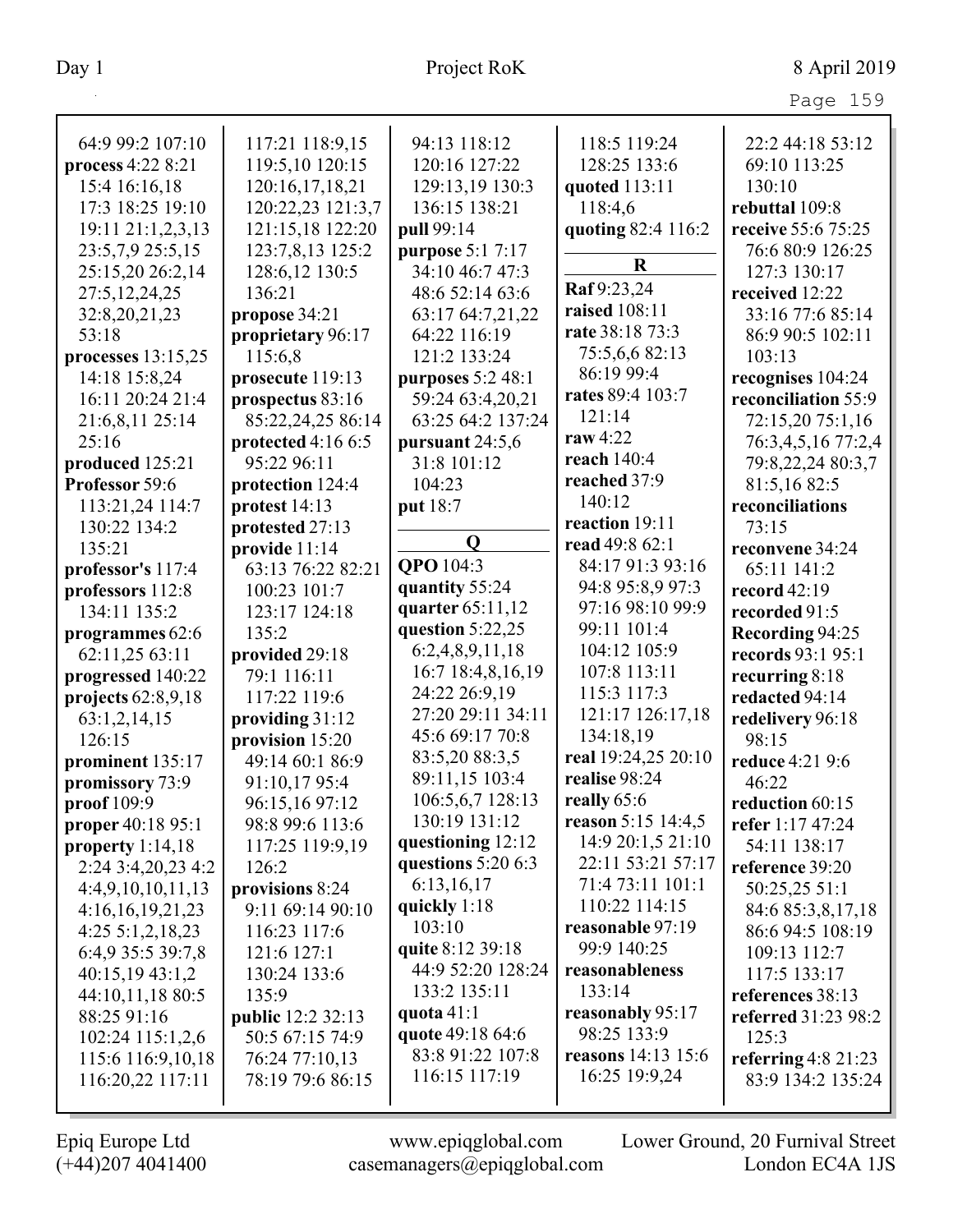|                           |                           |                            |                                    | Page 160                  |
|---------------------------|---------------------------|----------------------------|------------------------------------|---------------------------|
| refers 26:24 49:24        | 138:16 139:23             | 111:23,24 115:20           | 112:14,19 113:1,2                  | respondents 27:13         |
| 68:19 69:23 108:8         | registry 53:23            | 125:10 128:5,6             | 113:4,5,9 114:14                   | response 69:17            |
| reflection 77:7           | 67:10,10 72:9,12          | 130:12 131:1,16            | 117:16,18 119:7                    | responsibilities          |
| 128:18                    | 72:21,21,22 73:5          | 132:20,21                  | 120:16 124:17,24                   | 24:11 50:24               |
| reflects 78:22            | 74:5 80:2 83:14           | rely 17:14                 | 125:6, 14, 15 127:3                | 116:16                    |
| 104:25                    | 85:12 95:6 100:1          | remain $47:15$             | 129:7 130:15                       | responsibility            |
| refused 108:23            |                           | remainder 3:7              | 131:25 132:6,10                    | 23:20,20 24:13            |
| refute 125:20             | 138:13,14,25<br>139:13    |                            |                                    | 129:17                    |
|                           |                           | remaining 62:23<br>132:3   | 137:18 138:3,9<br>Republic's 123:3 | responsible 86:24         |
| regard $101:20$<br>127:17 | regulated 81:10<br>117:19 | remarks $45:13$            |                                    | 134:7,10 141:6            |
|                           |                           |                            | republican 59:17<br>59:24          |                           |
| regarding 40:2            | regulates 9:12            | remember 20:23             |                                    | restitution 124:19        |
| 83:10 108:23              | regulation 95:16          | 26:16 41:16                | request 40:13                      | restricted 133:13         |
| 127:10 135:9              | regulations 121:10        | remind 3:19 110:1          | 83:16 87:9,25                      | restriction 75:5          |
| 137:12                    | reject $33:4$             | remit $87:1$               | requested 19:7                     | rests 126:23 129:18       |
| regards 18:13             | rejected 11:12 12:9       | removal 119:15             | 88:14,20                           | result 12:13 20:7         |
| register 51:17            | 27:14 28:19 29:12         | rendered 11:2 41:8         | requesting 87:4                    | 23:16                     |
| 53:16 54:8 56:24          | related 98:8 119:16       | 107:20                     | requests 92:2                      | resulting 11:24           |
| 72:19 73:25 75:1          | 138:24                    | repayment 38:25            | require 130:24                     | retained 35:25            |
| 76:6 77:5 78:20           | relates 44:18 54:13       | 42:10 83:16 86:17          | required 55:7                      | 78:10 81:22,23            |
| 80:3 81:5 91:18           | 120:12                    | 87:4,10 88:15              | 57:21 62:15 87:11                  | 123:17 127:9              |
| 94:18 96:3                | relating $67:1$           | repeated 63:21             | 89:10 95:15                        | retrieve 10:5             |
| registered 51:18          | 109:17 110:24             | report 59:7 61:19          | 109:18                             | return 23:6 47:8          |
| 53:16,19 56:7,11          | 121:18 122:9              | 123:14                     | requirement 53:10                  | 48:20 49:25 58:13         |
| 57:3 67:7 69:7            | relation 23:25 24:4       | <b>reports</b> 13:3,3 59:5 | 55:17 56:16                        | 64:8 66:23 68:24          |
| 70:6 72:9 73:2,15         | 101:7 136:14              | 130:8 135:21               | requirements 57:2                  | 70:11 93:15 94:23         |
| 74:4,16,22,25             | relations 133:15          | represent 108:10           | 133:10                             | 99:13 111:20              |
| 75:2,5,7,14,23            | relationship 50:13        | representative 9:19        | requires 63:9 73:15                | 114:1                     |
| 76:4,5,8,11,12,15         | 53:7 54:21 58:13          | representatives            | res 17:19                          | returned 15:18            |
| 76:17 77:18,20,24         | 67:9 80:17 100:24         | 58:10                      | resources 46:22                    | 62:22                     |
| 77:25 78:3,6,23           | 101:23 102:15             | represented 105:20         | respect 9:1 11:15                  | <b>revenues</b> 7:15 46:5 |
| 79:6,20 80:8              | 105:18,22 106:20          | represents 36:22           | 30:15 78:8 79:3                    | reviewed 15:6             |
| 81:13 82:1,4              | 107:12,18 112:14          | 44:13                      | 79:23 80:10,14,21                  | 26:24                     |
| 85:21 86:3,4,5            | 112:18                    | <b>Republic 1:10 2:13</b>  | 81:8,16 90:13                      | revocation 16:25          |
| 91:12 93:13 95:13         | relationships 66:18       | 2:25 7:3,5 22:12           | 96:19,20 103:15                    | 17:4                      |
| 95:19,25 96:5             | relatively 129:11         | 22:15 29:23 30:5           | 105:16 119:5                       | <b>revoke</b> 19:7,15     |
| 100:2,3 136:19            | release 69:13             | 30:11,17 46:25             | 122:16,20 123:3,7                  | revoked 16:21             |
| 138:17,22 139:1,8         | relevance 86:16           | 47:6 49:20,21              | 123:8,18 124:9                     | richest 10:2              |
| 139:22 140:1              | 102:20 128:14,15          | 59:14,17,20,23,25          | 127:8,9 128:17                     | <b>RICO</b> 32:23         |
| registers 74:2 75:4       | relevant 13:4 14:15       | 62:5,15 74:24              | 129:10 130:9                       | right $14:2454:21$        |
| registrable 95:13         | 19:2 20:24 29:6           | 84:7 85:4 86:11            | 137:15,16                          | 55:8 58:7,9,20,21         |
| registration 56:13        | 32:1 43:11 45:10          | 86:13 87:7 90:12           | respecting 19:6                    | 64:15,18,19 65:20         |
| 72:22,24 75:9             | 50:1 54:5 66:24           | 101:20,23 102:16           | respective 93:4                    | 68:12,14 70:13,16         |
| 79:21 80:2,7              | 84:2,3,17 85:23           | 103:17,20 104:2            | 97:19                              | 72:3 73:5,20,20           |
| 94:25 140:4               | 94:13 95:24 99:13         | 107:1,4,13,21,25           | respects 87:15                     | 75:9,21,25 76:6,8         |
| registries 72:15          | 102:10 104:20             | 108:6 109:22,25            | respite $19:6,6$                   | 82:11,13 84:11            |
|                           |                           |                            |                                    |                           |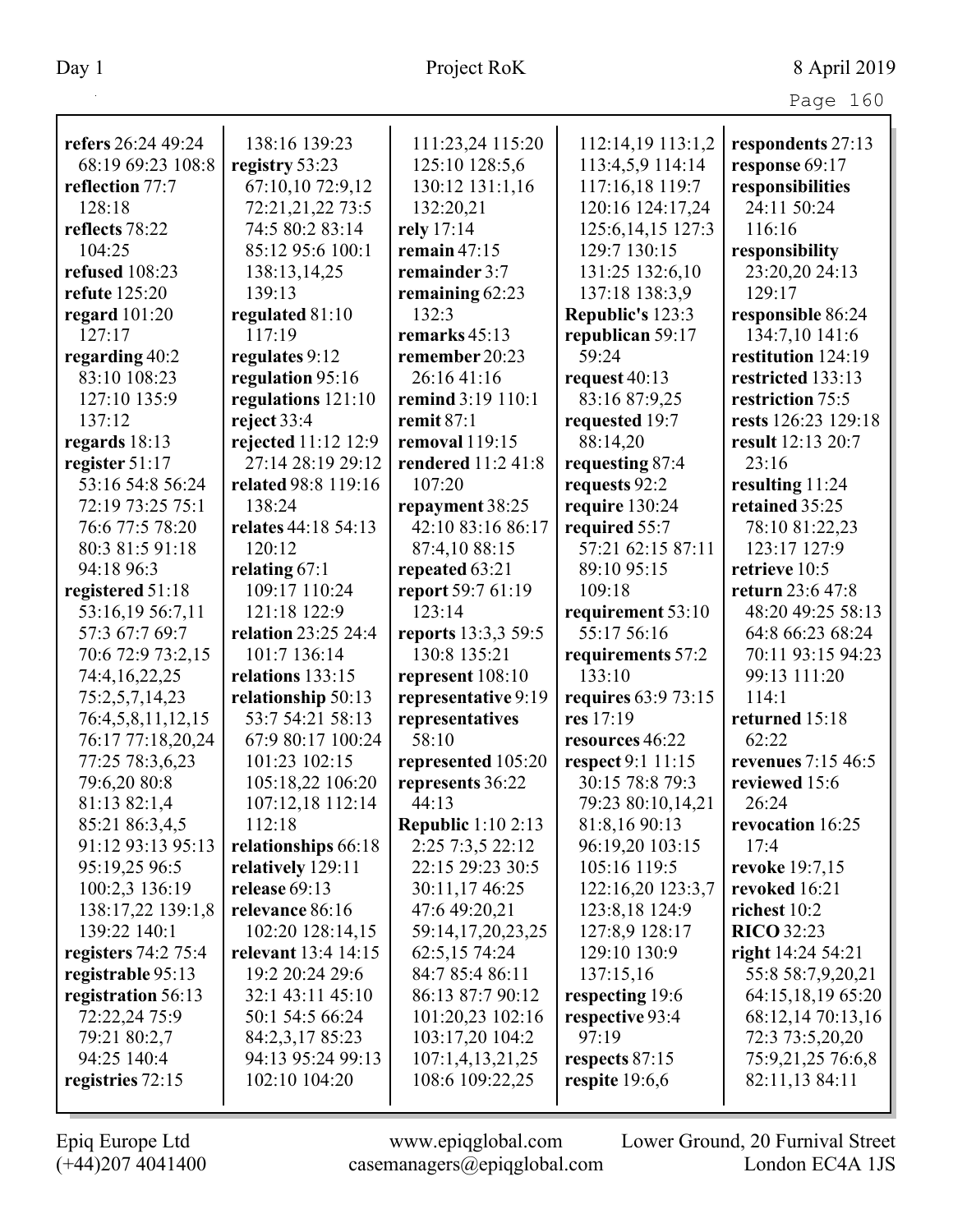| 96:12,24 97:23        | risks 20:2 23:19      | says 7:17,22 15:5  | 80:13,13,15,17,19  | 68:4,12 69:5,7,20    |
|-----------------------|-----------------------|--------------------|--------------------|----------------------|
| 98:14 100:4,6         | 24:11                 | 37:1,25 39:6,16    | 80:19,22,24 81:22  | 69:21,24 70:11       |
| 115:1,5,8,10,16       | Roberth 129:1         | 43:2 56:21 59:13   | 81:23 82:1,2,4,10  | 71:9 72:6,9 74:13    |
| 115:17,22 116:17      | RoK 104:18,22         | 61:6,16 68:11      | 84:1 85:1,6,13,14  | 77:17 78:11,11,13    |
| 118:17 119:15,20      | 105:11,15,16,19       | 74:6 76:16 84:19   | 85:16 93:5 94:16   | 78:24 79:4 81:4      |
| 120:4,11 121:5,8      | 106:2                 | 90:1 93:22 94:4    | 95:7 101:14,15,15  | 81:13,25 82:2,16     |
| 121:16,18,23          | role 55:1             | 96:15 97:25 98:10  | 101:21,24 102:4    | 83:13 84:12,16       |
| 122:6,9,21 123:12     | Romania 9:23          | 98:22 99:18        | 136:19,23 137:1    | 86:18 90:18,20,21    |
| 123:18,23 124:2,3     | room $141:2$          | 104:13 108:13      | 138:22,25 139:3,8  | 90:24,25 91:1,2,4    |
| 124:6,18 125:6        | roughly $21:12$       | 112:23,24 113:7    | 139:22,24 140:1    | 91:6,7,7,11,25       |
| 126:22,24,25          | 110:14                | 118:7,21 119:2,12  | SEB's 55:1 67:9,10 | 92:22 95:2,7,11      |
| 127:3,7 130:2,16      | rule 104:25 118:8     | 119:23 120:13,15   | 79:17 80:20 139:2  | 95:12,13,18,21,24    |
| 132:2,5,11,15         | 129:13                | 126:1 128:10       | second $25:3,3$    | 96:5, 19, 20, 22, 24 |
| 135:20 136:1,24       | ruled 107:24          | 129:4 133:18       | 32:15 33:7 39:3,9  | 98:14,16,24 99:12    |
| 137:2,3,21            | rules 25:22 103:25    | scenarios 97:11    | 41:8 63:23         | 100:8 102:4          |
| right-hand 77:22      | 133:12,25             | <b>Scene 92:24</b> | secondly 2:3 75:23 | 115:15,19 120:12     |
| rights 3:11 9:17      | run 3:20              | schedule 97:20     | 127:16             | 130:17 136:20,21     |
| 10:16 26:10 30:4      | running $140:23$      | 140:23             | secret 134:15      | 136:25,25 137:9      |
| 64:16 66:15 68:9      |                       | scheme 11:8,14,16  | section 34:21 62:2 | 137:12,15 138:6      |
| 70:14 71:9 72:16      | S                     | 15:6 33:13 67:4    | 82:23 84:11 124:8  | 138:10,12,13         |
| 72:16,17,19,22,25     | SA 9:25               | scope 125:12       | 125:10,24 132:14   | 139:1,4,14,15,24     |
| 75:24 76:1,10         | Safe 50:21 90:3,19    | screen 36:19 42:9  | 137:7              | 140:5,8              |
|                       |                       |                    |                    |                      |
| 79:23 80:9,13         | 90:22 91:9 95:1       | 62:2 63:8 89:16    | sections 12:10     | security $5:11$ 77:1 |
| 81:11 83:24,25        | 95:12,14,16,18,20     | 92:12,14,16,20,25  | 90:14 125:25       | 96:3 99:24           |
| 88:9 89:17,20,21      | 95:23 96:1,7,22       | 93:3,6,15,20,25    | 135:8              | see 17:8 22:5 23:22  |
| 90:6,9,12 94:18       | 97:5,8,18 98:11       | 94:7 102:23        | sector $7:16,25$   | 30:25 36:19,20       |
| 96:18,18 98:12        | 98:12, 16, 17, 20, 23 | 139:16             | secure 28:8        | 37:3,24 40:3         |
| 99:11 100:13,16       | 99:2                  | screenshot 92:24   | secured 17:1 19:9  | 45:15 47:2,13        |
| 103:19,19 105:17      | Safe's 90:20 91:5     | SE0007100599       | securing 98:17     | 48:18 49:14,17       |
| 107:5 108:10          | 99:4                  | 71:11              | securities 1:19,22 | 50:12 51:25 54:4     |
| 112:4 115:6,6,7,9     | sake 6:20 47:23       | SEB 2:6,11 36:7    | 1:23 2:1 3:6 5:4,4 | 55:11 61:5,25        |
| 115:21 116:15,20      | 48:9 131:18           | 39:11 40:24 41:4   | 5:5,6,8,9,14,15,19 | 62:24 63:7,8,23      |
| 116:24 117:15         | 133:21 134:23         | 41:12,20 42:20,21  | 6:14,19 31:6,8     | 64:12 65:23 66:12    |
| 118:24 119:2,10       | sale 39:18            | 43:23 51:22 53:7   | 35:7,23 36:1,5,9   | 67:25 68:9,10,13     |
| 119:20,25 120:3,8     | <b>Samruk</b> 31:24   | 53:19,22,22 54:12  | 36:11,18 37:4,9    | 68:15,16,17,23       |
| 120:12 121:2,12       | sanctions 23:17       | 54:14,19,21,22     | 37:13,16 38:10,14  | 69:10,19 70:8,12     |
| 122:8, 15, 18, 19, 20 | satisfaction 99:2     | 55:9 56:9,23       | 38:15,21,21 39:12  | 70:19,24,24,25       |
| 122:23 123:1,3,4      | save 7:19 23:25       | 57:25 58:3,5,8,10  | 41:12 44:5,6,7,8   | 71:17 72:3 74:7,9    |
| 124:10,15,24          | savings 48:2 64:7,9   | 67:3,7,12 68:11    | 44:11 53:14 54:8   | 74:11,11,13,15       |
| 127:8 132:24          | 64:10,13              | 69:7,14,16,19      | 55:12,14,18,24     | 75:13 77:13,14,19    |
| 133:9,15 135:25       | saw 86:6 122:4        | 70:9,21 74:15      | 56:3,7,10,10,14    | 77:21 78:2,2,5,9     |
| 137:4,13,16,20,22     | saying 8:3 13:10      | 75:2,9,23,25,25    | 56:17,23,24,24     | 84:20 86:4,5         |
| 140:14,17,17          | 21:24 39:10           | 76:8,11,12,20      | 57:2,5,6,13,21,25  | 89:20,25 91:10       |
| risk $20:6,1052:15$   | 118:23 124:25         | 78:8,10,10 79:1,2  | 66:17,21 67:5,7    | 93:3,7,8,11,20,21    |
| 52:16,19,22 76:9      | 125:3 133:7           | 79:3,15,20 80:2    | 67:11,13,21,22,23  | 94:2,19 96:23        |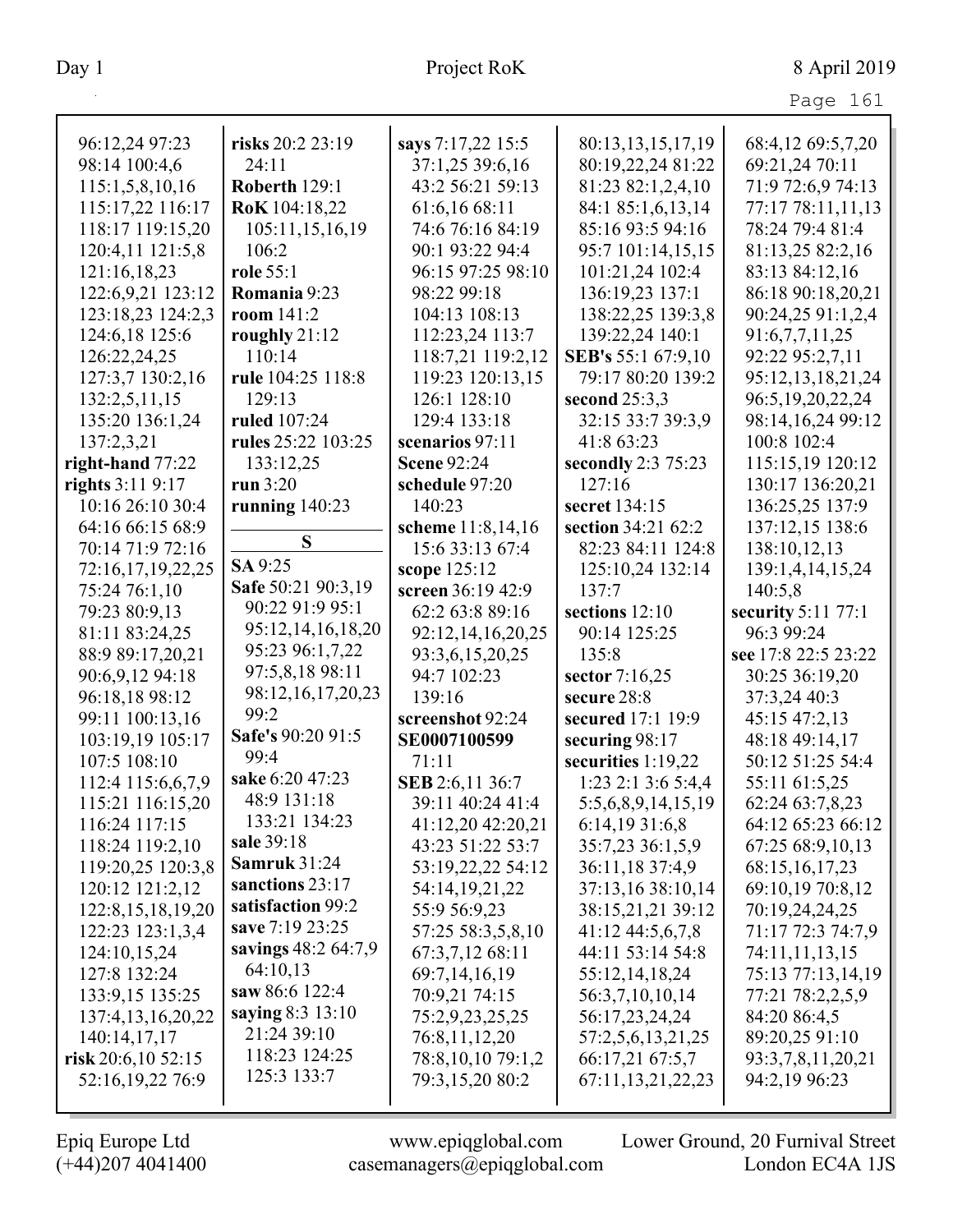|                                    | 25:14 88:3          |                      |                                        |                       |
|------------------------------------|---------------------|----------------------|----------------------------------------|-----------------------|
| 97:12,23 100:17                    |                     | shareholder 74:22    | signing $76:1,6$<br>similar 21:13 41:9 | speaking 114:25       |
| 104:10 106:22,23                   | sequences 83:4      | 76:3 77:18,21        |                                        | special 15:16 72:16   |
| 108:19 112:13,13                   | sequester 29:16     | 120:3,4              | simplified 25:23                       | 75:4,6                |
| 112:23 113:11                      | 36:8                | shareholders 67:16   | simply 22:3 56:23                      | Specialised 120:5     |
| 116:3,23 119:23                    | sequestered 1:14    | 76:25 77:3 85:25     | 93:18 113:7                            | specie 96:19          |
| 126:15 129:20                      | 36:1 39:13,21,24    | shareholders'        | 114:25 115:18                          | specific $45:10$      |
| 136:23 138:21,23                   | 40:3 42:15,21,22    | 138:22               | situation $24:1,11$                    | 49:25 64:18 78:19     |
| 139:2,15,17,19                     | sequestrate 57:14   | shares 53:24 67:15   | 82:22 89:3,8                           | 79:24 80:6,8          |
| seen 67:9,12 71:15                 | 65:20               | 67:17,18 68:9        | 103:18 112:16                          | 82:12 96:24 99:25     |
| 72:23 91:14 99:10                  | sequestrated 65:21  | 70:18,20,23,25       | 127:24 131:17                          | 126:15 128:22         |
| 117:25 119:1                       | 65:24 66:2,16       | 71:1,2,12,14 72:6    | 139:6                                  | 129:12,19 137:14      |
| segment $82:10$                    | 68:10 70:13 71:9    | 73:2,7,25 74:4,14    | situations 26:3                        | 137:14 138:1          |
| segregate 70:1                     | sequestration 21:9  | 74:14,16,18,25       | 112:2                                  | specifically $5:10$   |
| segregated 69:4                    | 21:10,15 24:21      | 75:10,10,24 76:6     | six 39:25                              | 80:23 125:25          |
| 79:20 91:8                         | 25:5,11,17 26:18    | 76:9,11,12,13        | size 11:10                             | 130:3                 |
| seized 138:11                      | 27:18 29:2,9 30:3   | 77:3,17,19 78:8      | skip 97:3                              | specification 37:23   |
| SEK 2:2 36:10,17                   | 34:18 35:14,17,23   | 78:13,14,23 79:7     | slide 86:5 104:10                      | 38:5 41:11            |
| 36:19 37:13,18                     | 37:12 39:22 42:16   | 79:9,10,13,14,16     | small 53:17                            | specified $71:2,19$   |
| 38:16 40:11,17                     | 42:20 48:23 57:12   | 79:16,17,20,24       | so-called $10:11$                      | 116:25 121:24         |
| 41:4 42:23 43:8                    | 57:17 110:4,5,7     | 80:4,6 81:12,16      | 21:2 25:20 26:23                       | speech $15:2$         |
| 43:18                              | 110:17              | 81:18 82:4,5,8,8     | 50:19 58:2 59:1                        | spend 103:3 127:10    |
| selected 79:10,15                  | series 70:23 74:12  | 82:11,12 86:2        | 60:4 71:12 72:7                        | spent 59:15           |
| 85:23                              | 74:14               | 88:5,13 101:13,25    | 75:8 104:14                            | split $35:6$          |
| sell 2:1 75:10 98:23               | seriously 133:2     | 102:4,17 120:5,10    | 108:17                                 | spoke 65:16           |
| seller 56:22                       | servants 129:19     | 139:9                | social 4:20 7:18                       | spoken 114:19         |
| selling 46:6                       | served 11:23        | <b>SHB</b> 67:19     | 46:20 62:8,18                          | 138:18                |
| send 87:16                         | services 97:19      | sheets 45:23 48:17   | 63:1,14                                | spread 52:15,19       |
| sends 85:13 110:8                  | set 3:17 19:13      | short 35:1 46:7      | society 133:11                         | springing 32:3        |
| sense 102:21                       | 20:17 59:8 80:4     | 47:24 48:6 70:3      | sold 2:1 74:18                         | stabilisation 63:9    |
| sent 56:23 85:5                    | setting $110:16$    | 92:18 109:3,8        | solution 141:1                         | 64:10,14              |
| 87:14,23 101:1,2                   | settle 100:10       | <b>Shortly 25:19</b> | somebody 66:13                         | stability $7:189:5,6$ |
| 110:8 139:10                       | settled 14:19 16:9  | show $2:143:24$      | 73:19 76:13 139:9                      | 46:7 47:14,15,22      |
| sentence 61:16 63:8                | 18:10 24:24 26:14   | 16:3 72:3 92:15      | son $10:3$                             | 47:23,25 48:1,6,6     |
| 63:19 96:5 97:24                   | 26:21 27:20,25      | 128:25               | soon 54:7                              | 63:20 64:2,22,23      |
| sentences 97:17                    | settlement 116:8    | showed 11:3          | sorry $37:21$                          | stable 46:20          |
| separate 9:13 44:25                | seven 51:21 92:14   | showing 12:10 92:4   | sort 45:25 119:1                       | stage 17:4 19:1,1     |
| 73:4,18 74:13                      | 93:4                | shown 17:6,24 89:4   | sounds 140:25                          | 28:24 99:15           |
| 91:15 129:18                       | sham $127:20$       | shows 48:15 91:21    | sources $62:10$                        | stages $73:1$         |
|                                    | 132:24 134:3        | 93:9 103:1 130:18    | sovereignty 9:2                        | <b>stake 47:22</b>    |
| separately 95:21<br>September 36:9 |                     | 139:5,13             | Soviet 7:5                             | stand $5:17$          |
|                                    | share $71:5,572:17$ |                      |                                        | standard 87:14        |
| 38:1 39:23 43:21                   | 73:23,25 74:3,9     | side 45:25 77:16,22  | speak 21:5 25:16                       |                       |
| 68:8, 15, 17 139:6                 | 74:19,21 76:5       | 109:9 119:1          | 45:20 46:1 56:6                        | start $1:11$ 3:8 6:20 |
| September/Octo                     | 79:10,11 80:8       | signed 73:9 87:18    | 66:25 67:18                            | 15:25 21:10 28:5      |
| 35:15                              | shared 39:9 40:2    | 87:20,25             | 112:11 121:11                          | 45:19 48:24 84:10     |
| sequence 24:17                     | 40:16               | significant 60:18    | 138:16                                 | 89:24 90:15           |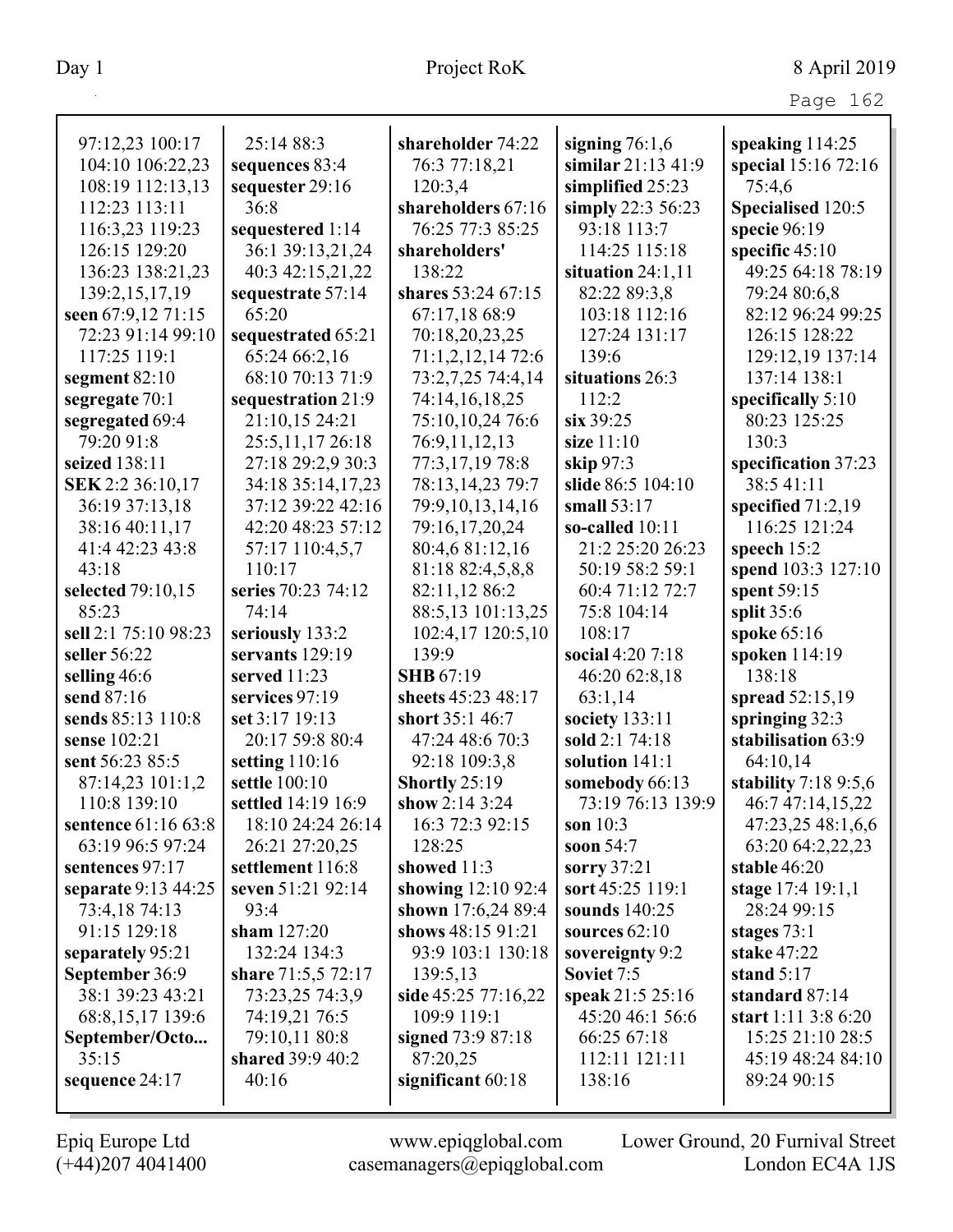| Page 163 |  |
|----------|--|

| 100:19 115:25                        | 120:15 121:11                              | sub 138:14               | success 34:2                 | 38:1 42:3,24             |
|--------------------------------------|--------------------------------------------|--------------------------|------------------------------|--------------------------|
| 116:2 128:2                          | 135:19                                     | sub-administrator        | successful 14:18             | 44:25 129:1              |
| 140:13                               | states 7:4,25 8:23                         | 138:15                   | suddenly 88:5,9              | Svenska 67:19            |
| started 10:7 13:17                   | 92:18                                      | sub-custodial 54:9       | suffered 97:7                | 77:14                    |
| 21:4,13 25:14                        | Stati 9:22,22 10:1,1                       | sub-custodian 53:8       | suffering 97:14              | swap $44:14$             |
| 46:4                                 | 11:16,17 13:2                              | 53:9,21 54:4,6,18        | sufficient $17:2,15$         | swapped $71:5$           |
| starting 25:16                       | 23:18 24:2,6 30:9                          | 55:2 56:2 57:23          | 17:24 19:9 71:19             | <b>Sweden 3:6 5:9,10</b> |
| 44:20                                | 30:19 31:3 106:24                          | 58:5 69:22 93:8          |                              | 6:14 12:2 13:16          |
| starts 60:10 77:24                   | 107:14,20 108:4                            |                          | suggest 68:6 70:12<br>140:16 | 13:17,24 14:2            |
|                                      |                                            | 95:3,15,20,24,25<br>96:6 | suggestions $125:14$         | 16:17 17:12 21:13        |
| state 3:9,11 4:5,21<br>5:1 9:2 17:14 | stating $8:25$<br><b>Statis</b> 19:19 20:2 | sub-custodian's          | <b>Suleimenov 59:6</b>       |                          |
|                                      |                                            |                          |                              | 33:21,22 34:4            |
| 20:4 28:12,18,22                     | statutory 58:22                            | 96:4                     | 61:18 112:8 115:3            | 45:11 46:9 65:20         |
| 32:19 34:16 46:5                     | 83:24                                      | sub-custodians           | 115:11 118:3                 | 65:21,22,24 66:3         |
| 49:7 50:8 58:15                      | stay 32:21 89:23                           | 51:10 90:22 95:7         | 120:23 122:2,12              | 66:22,25 67:2            |
| 58:17 59:10 64:16                    | stayed 16:16 31:14                         | 100:3                    | 125:22 131:22                | 71:19 81:21 82:13        |
| 85:16 87:12,18                       | step 50:13 139:12                          | subject 2:25 4:1,12      | 134:11 135:16,23             | 82:16,18 83:3            |
| 120:17,17,19,21                      | steps 66:7,12,12                           | 5:16 8:18 9:14           | 135:25                       | 86:19 87:10 89:5         |
| 120:22,22 121:3,4                    | stimulate 63:12                            | 19:11 22:17 35:6         | sum $35:16$                  | 92:21 109:16             |
| 122:24 123:12                        | stipulated 121:19                          | 124:4 129:22             | summarise 5:17               | 110:6 111:25             |
| 124:6 125:1,5,19                     | 121:20                                     | subjected 5:16           | 33:20 44:2 64:16             | 128:23 136:18            |
| 126:23,24 129:21                     | stock 72:5 120:2                           | 34:17                    | 88:22 124:24                 | 137:5,6 138:2,2,7        |
| 129:23 130:1,4,17                    | Stockholm 35:19                            | subjectivity 129:25      | 126:22 132:18                | 138:11                   |
| 131:11,13,14                         | stop 89:6 100:16                           | submission 84:18         | 135:7                        | <b>Swedish 5:13 8:23</b> |
| 132:15 134:11,14                     | strange 130:1                              | 109:23 110:18            | summary $29:15$              | 11:6 12:16 18:5          |
| 135:12 137:21,22                     | strategic $62:863:2$                       | submissions 1:8          | 77:4,5 81:23                 | 18:10,15,18 21:22        |
| state's 104:1                        | 63:14                                      | 16:2 31:21 33:18         | 85:14 107:16                 | 27:3 32:6 51:22          |
| 135:11                               | strength 17:24                             | 44:15 49:4 50:23         | sums 98:18 99:2              | 53:13,18,24 54:8         |
| stated 4:18 11:7                     | strict $52:10$                             | 66:10,23 71:7            | supplied 3:19                | 54:11 65:3 67:5          |
| 43:18 60:1 87:5                      | structural 50:12                           | 83:1 138:8 141:16        | support $83:11$              | 69:20,21 70:18,20        |
| 88:6 126:9                           | 88:8                                       | 141:17,18,19,20          | 125:10 131:21                | 70:22 71:17 72:5         |
| statement $1:11,24$                  | structure $2:167:7$                        | 141:21                   | 132:18,22 135:18             | 72:11 81:3,10,12         |
| 2:16 50:6 67:14                      | 45:8,20,21 48:15                           | submit $70:16$           | supported 127:25             | 81:20,25 82:2            |
| 67:17 68:12 69:16                    | 48:16 51:24 55:8                           | submitted 3:20           | supportive 125:16            | 83:11 86:25 87:1         |
| 70:11 78:9 82:19                     | 55:11,13 57:8                              | 12:7 16:5,23 22:6        | supports 130:14              | 87:9 88:1,25 94:5        |
| 83:11,13 84:11,15                    | 58:12 65:3,17                              | 23:5 29:1,8 32:10        | supposed 12:17               | 109:18 110:10            |
| 85:7 111:16 115:4                    | 66:17 67:2 89:16                           | 43:10 74:20 82:21        | 45:24                        | 114:19,20 127:22         |
| 115:11 117:4                         | 103:21 111:21                              | 83:10,22 84:9,14         | <b>Supreme</b> 12:8,9,14     | 128:21,21 129:10         |
| 118:4,7 119:18,24                    | 112:13 127:18,21                           | 87:22 92:5 111:1         | 28:20 29:12,20               | 131:10,13 136:15         |
| 120:24 122:3,13                      | 131:6,7 132:24                             | 114:17 130:8             | 34:14                        | 140:9                    |
| 125:17,21 126:4                      | 134:16,22 135:24                           | subscription 68:9        | sure 87:20                   | swift 55:6 79:1 85:6     |
| 132:19 136:16                        | structures 45:24                           | 70:14                    | surprised 135:4              | system 69:8 70:2         |
| 139:3,19                             | 46:1 48:22 135:9                           | subsequent 56:13         | surrender 54:16              | 77:8 92:17 94:18         |
| statements $2:83:13$                 | 135:13,19                                  | 57:5 83:25               | Svea 9:14,15 12:25           | 95:12                    |
| $3:14,16,18$ 34:1                    | study $68:292:12$                          | subsequently 2:20        | 17:17 18:13 32:18            | systems $92:17$          |
| 112:6 114:15                         | 93:16                                      | 12:22 108:4              | 33:11 34:13 36:15            | 94:17                    |
|                                      |                                            |                          |                              |                          |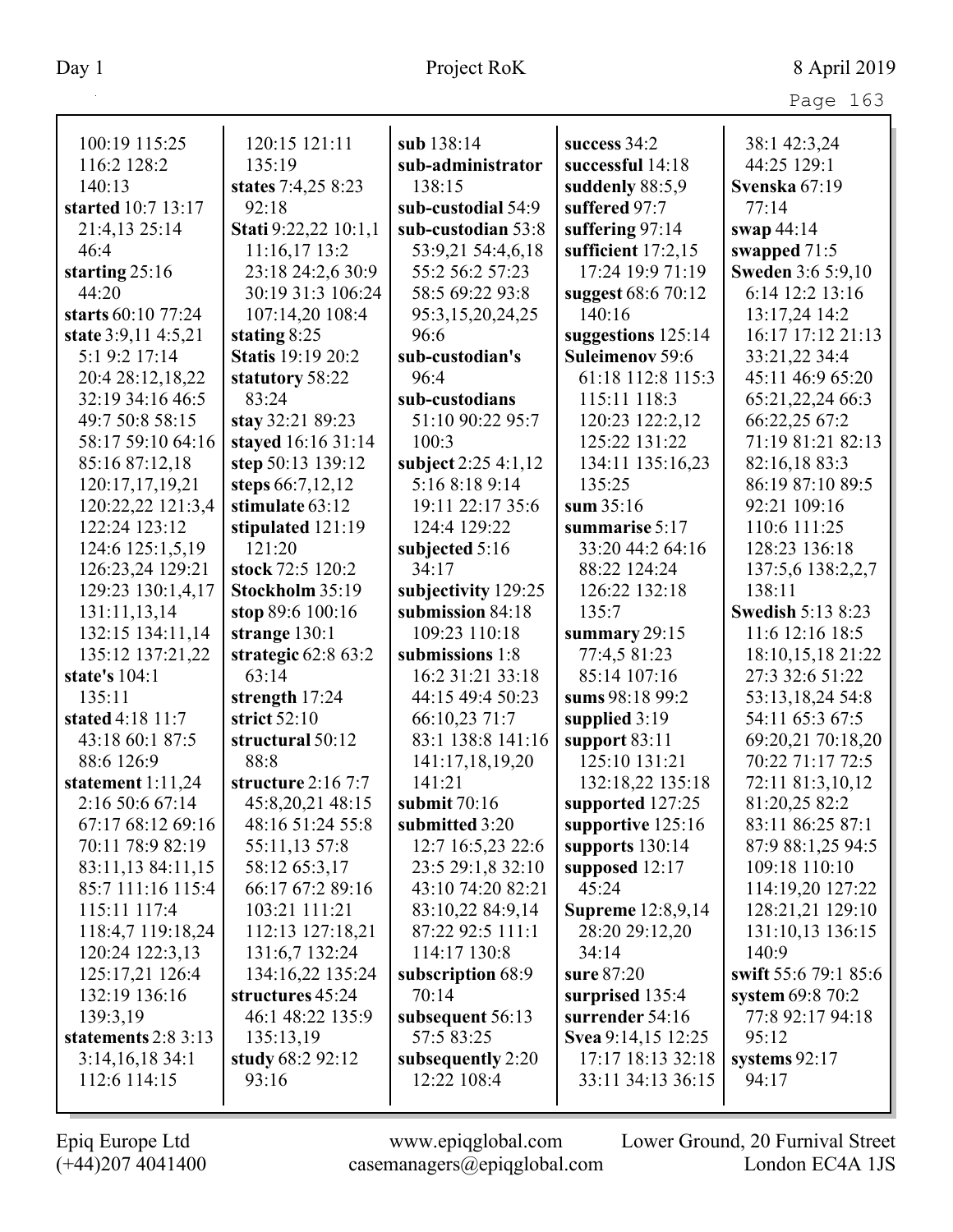|                                      |                         |                     |                      | Page 164              |
|--------------------------------------|-------------------------|---------------------|----------------------|-----------------------|
|                                      | 83:16 86:18 87:2        | 117:13,15 119:20    | transactions 4:25    | trust 8:5,6,16 49:2   |
| T                                    | 87:10 88:15,20          | 122:21,22,23        | 48:11 51:11 52:5     | 49:5, 10, 11, 16, 17  |
| tab 17:10 22:8 23:2                  | technical 1:6           | 124:9, 12, 21 127:8 | 55:2 58:2 117:11     | 49:19,22,23 50:2      |
| 30:1 36:13,13                        | technician 1:7          | 132:11              | 117:14 123:8         | 50:3,21 58:18,22      |
| 37:2,2,10,21 39:4                    | <b>Telia 70:22</b>      | thousand 70:15      | 127:20 132:25        | 61:12 90:4 102:9      |
| 39:25,25 40:14                       | ten 44:2                | threats $110:20$    | 133:18,23 134:1,3    | 108:14,21 112:18      |
| 41:9 42:11,17,19                     | tenge 48:11 59:3        | 111:6,17            | transacts $5:11$     | 112:18,20,22,25       |
| 43:1,2 59:13                         | 64:20 127:4             | three 5:18 10:13    | transcribed 1:3      | 113:3,7,14,15,19      |
| 60:10 68:6 69:11                     | 137:23                  | 20:24 21:8 35:7     | transfer $24:556:9$  | 113:22,25 114:1,4     |
| 70:11 74:7 77:11                     | term $7:148:6,12$       | 37:8 40:10,11       | 59:16 60:2,4,20      | 114:11, 13, 23, 23    |
| 89:22 92:9 100:21                    | 46:7,7 47:21,23         | 44:6 93:3,17,17     | 61:13,13 62:17,19    | 114:24 116:4,5,8      |
| 104:11 106:16                        | 47:24 48:1,7,7          | 112:6 127:12        | 63:5 123:21          | 116:20,22,25          |
| 116:1 129:2                          | 60:14 64:8 90:25        | 139:23              | 126:14,15            | 117:7,12,21           |
| 139:20                               | 102:19                  | till 88:9           | transferred 50:8     | 118:10,14 119:3,4     |
| table 36:20 74:11                    | terminated 16:12        | time 15:7 16:16     | 58:17 60:2 61:12     | 119:5,7,11 120:2      |
| 77:16,17,22                          | 16:18 21:2 118:15       | 36:9,20 38:15       | 112:19 116:10,24     | 120:5,7,8,11,14       |
| tables 77:15                         | 120:9 132:13            | 40:8 41:18,23       | 117:7,21 118:9       | 121:13,19 122:10      |
| take 3:7 5:17 14:22                  | termination 131:24      | 42:22 43:15,25      | 119:10 120:5,11      | 122:20 123:4,5,7      |
| 19:4 20:2 34:22                      | 132:4                   | 47:16 55:15 65:8    | 123:24 126:12        | 123:7,9,13,16,19      |
| 51:24 55:5 65:4,5                    | terminology 114:16      | 73:2,13 90:22,22    | transfers $8:249:9$  | 124:1,7,12,22         |
| 66:8 98:6 108:25                     | terms 60:9 65:8         | 97:21,22 98:20,20   | 49:15 58:14 59:9     | 127:9, 15, 16, 17, 18 |
| 116:17 119:4                         | 88:24 127:5 129:4       | 103:3,22 127:10     | 59:22 60:5,5,22      | 127:21 131:7,24       |
| 121:18 123:12,18                     | Terra 9:23,24           | 131:5,17 135:13     | 61:2,20,25 62:3      | 132:1,4,7,9,10,12     |
| 133:2 140:15,18                      | test 131:18             | 140:19              | 62:11,14,25 63:7     | 132:15 134:16,18      |
| taken 1:18 56:15                     | <b>Texas</b> 12:22      | today 57:7 102:8    | 63:10,11,20,22,24    | 134:20 135:11,13      |
| 56:21 126:20                         | text 38:3 39:10         | 103:22 104:6        | 64:9, 12, 13, 20, 23 | 135:22,24 136:13      |
| takes 3:1 13:13                      | 41:9 62:24 64:12        | 131:7 140:16,22     | 64:24 113:13         | 137:21                |
| 23:24 58:3 73:22                     | 84:14 93:21             | 141:1               | 127:2                | trusted 87:19         |
| 102:13                               | textbook 81:2           | told 104:7 135:1    | translated 114:22    | 116:18                |
| talk $8:7$                           | 82:17                   | tomorrow $3:8,13$   | translation 88:1     | trustee 8:6 49:7      |
| tape 39:4                            | texts $92:12$           | 140:19,24           | 114:18,20 134:2,5    | 50:3 113:9 114:9      |
| target $62:16$                       | <b>Thank</b> 35:4 65:16 | top 36:23 40:11     | translations 8:9,13  | 116:9, 16, 17, 20, 24 |
| targeted 59:22 60:4                  | Thanks 49:5             | 48:24 58:11 68:11   | transmitted 59:22    | 117:2,8,12,14         |
| 60:5,22 61:2,13                      | thing $8:10$ 17:19      | 74:8,10 77:16       | transparent 134:21   | 118:17,24 119:13      |
| 61:25 62:3,11,19                     | 115:9                   | 84:11 112:24        | Treasury 120:19      | 119:19 122:15         |
| 62:24 63:4,10,22                     | things $57:1,1267:1$    | 116:14              | treaty $10:24$       | 132:7                 |
| 126:15 127:2                         | 69:18 93:18 94:12       | total 41:24 77:16   | trial $20:2$         | trustee's 118:19      |
| task 9:5,7 52:25                     | 126:8 134:13            | touch $43:16$       | tribunal $10:12,25$  | 119:25                |
| tasks $51:7$                         | think $11:21\,65:8$     | TPD 104:14,16       | 11:4,9,10,23,24      | trustees $121:15$     |
| tax 70:5 86:17,19<br>86:24 88:7,7,11 | 92:8 108:24             | 105:24,25           | 12:25 13:7 18:16     | trustor 8:6 49:7      |
| 88:14                                | 140:18,23 141:5         | trade 71:23         | 33:1                 | 58:20 113:9 117:9     |
|                                      | third $6:8,9$ 17:2      | Traiding 9:24       | tried 1:25 13:10     | 117:16 119:2,9,21     |
| taxable 89:11<br>taxation 86:20 87:1 | 32:13 37:15 78:1        | <b>Trans</b> 9:24   | 15:17 17:21 24:10    | 122:17                |
| taxed 86:19                          | 81:9 104:17,20          | transaction 56:18   | 32:14 33:12          | trusts 136:7          |
| taxes 38:25 42:11                    | 107:23 110:9            | 122:24 133:20,24    | true 34:3 140:4      | truth $14:19$         |
|                                      |                         |                     |                      |                       |

 $\mathbf{I}$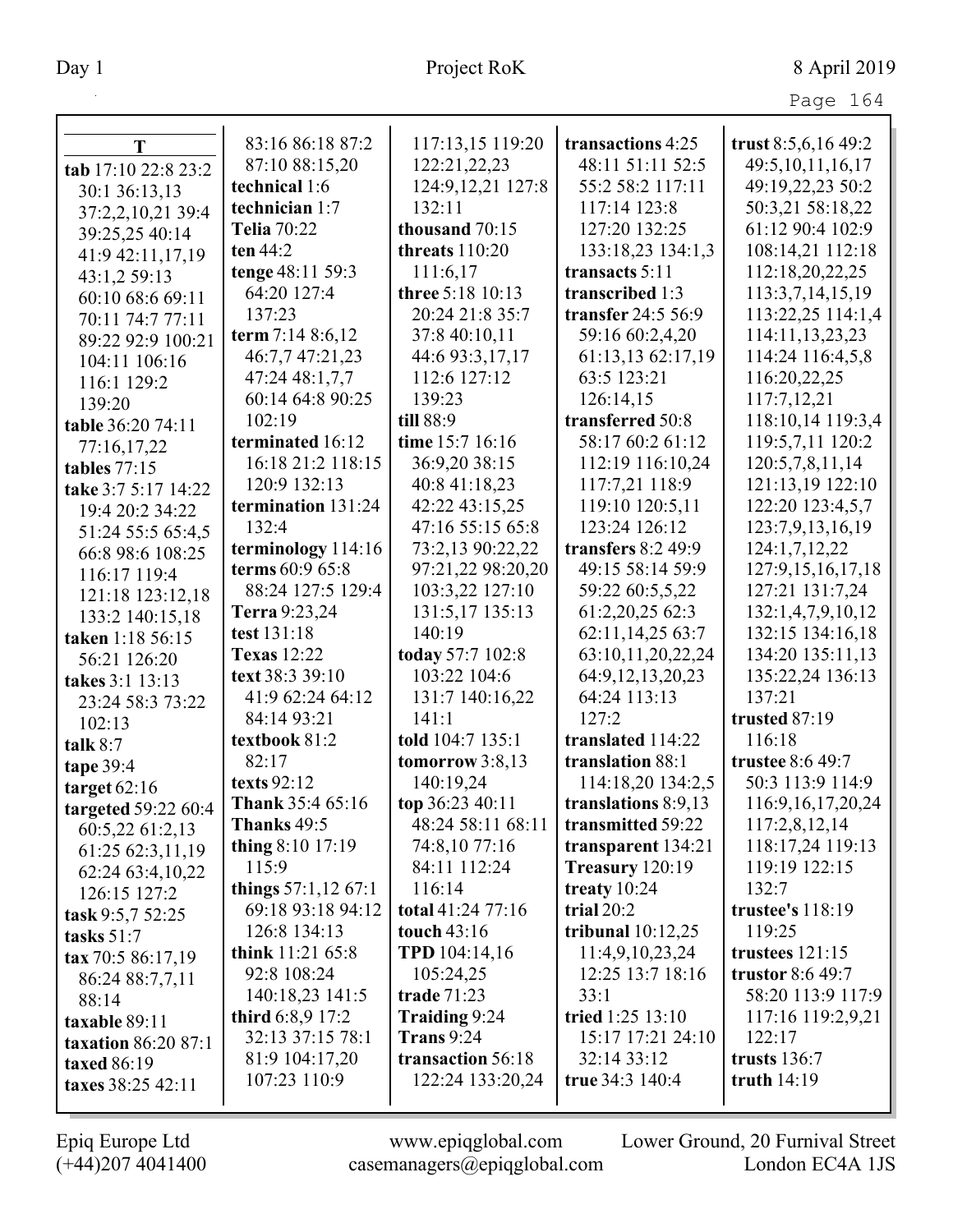| truthful 29:4 30:20       | 132:16                 | 140:19                | 44:16 47:10 48:4     | 123:19              |
|---------------------------|------------------------|-----------------------|----------------------|---------------------|
| 30:22                     | understand 13:12       | use' 126:10           | 48:21 50:2 53:6      | wholly 22:12        |
| try 2:18 6:3 8:19         | 14:6, 16 39:18, 21     | useless 99:15         | 54:16 56:6 64:6      | wish 20:2 80:12     |
| 10:20 11:20 12:16         | 40:22 42:5 72:13       | uses 114:15           | 68:25 72:3 74:5      | withdraw $58:21,25$ |
| 12:17 17:22 112:3         | 79:4,9 91:17 95:4      | usual 81:9 129:15     | 84:24 93:18 99:17    | withdrawals 61:21   |
| 115:22                    | 96:2,4,8,10 98:5       | 134:12                | 110:1 119:11         | withdrawn 59:3      |
| trying $9:6$ 13:12        | 99:7 121:25            | <b>Usually 71:23</b>  | 120:20 121:11        | 61:9 126:7          |
| 136:4                     | 134:25 141:7           | <b>Uzbekistan 7:9</b> | 131:20 134:4         | withhold 98:15      |
| <b>Tuesday 141:12</b>     | understandable         |                       | 136:1                | witnesses $11:16$   |
| tune 29:22                | 15:5                   | $\bf{V}$              | wanted 46:5 57:14    | 50:17 54:25 85:2    |
| turn 71:7 80:13           | understanding          | valid 14:13 15:5      | 65:2 82:19 100:23    | word 8:9,10 61:5,6  |
| two 16:10 18:24           | 33:11                  | 127:19                | wants $24:13$        | 61:7 82:20 114:20   |
| 25:13 30:3 38:22          | understands 23:12      | valuables 141:9       | Washington 32:11     | 126:10,19 138:4     |
| 44:3,10 48:17,18          | understood 20:9        | value 36:9 43:25      | wasn't 34:12         | wording 38:25       |
| 51:2 54:23 57:6           | 99:6 119:18            | 67:20 72:4,5          | way 8:21 21:24       | words 3:14 6:21     |
| 71:21 77:15 87:2          | 120:10 121:1           | 132:3 138:10          | 22:2,24 23:9 45:7    | 15:1 17:20 20:9     |
| 89:14 90:6.9              | undertakes 49:10       | values $40:16$        | 48:12 49:6,12        | 57:22 65:17         |
| 97:11 106:12              | 113:14                 | Vattenfall 131:11     | 55:13 56:18 69:9     | 114:11 115:1        |
| 111:12 113:22             | underway 27:15         | 131:16                | 71:23 84:7 88:23     | 122:18              |
| 114:17 116:23             | undisputed 114:2       | Vattenfall's 131:13   | 110:6 113:16         | work 46:3 109:16    |
| 126:8 130:6 131:3         | 118:22 122:5           | versus $107:1$        | 128:8                | 110:6               |
| 133:6 134:11              | 125:8                  | <b>Vice 101:2</b>     | ways 56:6 57:6       | working 109:5       |
| 135:17 140:15             | undoubted 45:2         | view 24:14 67:20      | we'll 8:6,7,15 9:9   | works 71:16         |
| type 40:16,19 85:7        | unfavourable 20:7      | 103:5 105:14,21       | 9:11 34:2,22,23      | world 7:4 52:18     |
| 91:2 137:1                | 46:23                  | 107:2                 | 36:3 39:1 44:13      | worth 21:21 24:16   |
| types 44:10 93:17         | <b>United 95:19</b>    | violate 12:1 28:15    | 44:14 58:19 59:7     | 37:14 70:15,24      |
| typical 9:7               | unlawful 119:14        | 132:24,25             | 59:8 61:7 65:8,10    | writ 6:24 22:5      |
|                           | unquote 83:8           | violated 30:22        | 66:22 85:1 108:24    | 35:17 36:14 37:4    |
| U                         | unused $62:21$         | violates $127:22$     | 108:25               | 37:11,1738:6,9      |
| <b>UBO</b> 105:7          | unusual $81:1$         | violating 127:19      | we're 4:7,8 13:11    | 41:5 42:2,23 43:6   |
| <b>UK129:15</b>           | US\$22 21:21 24:17     | violation 119:15      | 67:18 68:2 104:6     | 43:19               |
| <b>ultimate</b> 30:6 59:1 | <b>US\$3</b> 10:23     | 127:19                | 106:18 115:21        | write 22:10 23:23   |
| 84:6 85:4,18 87:5         | <b>US\$53024:21</b>    | violations 119:16     | we've 59:2 83:2      | 84:24,25 88:13      |
| 104:3 105:11              | <b>USA 13:18 33:21</b> | volume 60:14          | 84:16 86:1 90:5      | 115:4,12 117:5      |
| 106:3 108:1               | <b>USD</b> 11:1        | voluntary 22:6        | 99:9 107:8 123:5     | 131:23              |
| ultimately 105:19         | use 4:19 5:1 8:6,9     | vulnerability 4:22    | 126:3 135:1          | writes 17:11 92:13  |
| UN4:5                     | 14:24 15:7 46:6        | vulnerable 7:12       | Wednesday 48:14      | 105:10 106:19       |
| unable 17:22 30:9         | 47:25 48:9 58:7        |                       | 54:25 58:10          | 114:7 129:3         |
| 108:5                     | 60:12,14 61:5,6        | W                     | week 12:21 18:24     | writs $6:24$        |
| uncertain 22:4            | 67:19 68:20,20         | wait 141:3            | weeks 114:17         | written 47:3 98:25  |
| unclear $79:14$           | 73:5 114:16            | <b>Wallin-Norman</b>  | west 7:8             | 109:13 111:6        |
| underlying 76:22          | 116:11 119:20          | 73:7                  | whatsoever $85:1,20$ | 118:3 119:21        |
| 78:18 80:18,23,24         | 120:11 121:23          | want 14:8,9,17 16:5   | 88:17 109:9          | 139:9,14            |
| 81:1,8,14,17,21           | 125:12 126:4,11        | 20:6 22:23 23:8       | 119:10 137:16        | wrong $14:10$       |
| 82:14,15,17               | 126:13,19 136:1        | 27:9 29:7 34:4        | whilst 32:8 107:14   | wrote 18:3 19:17    |
|                           |                        |                       |                      |                     |
|                           |                        |                       |                      |                     |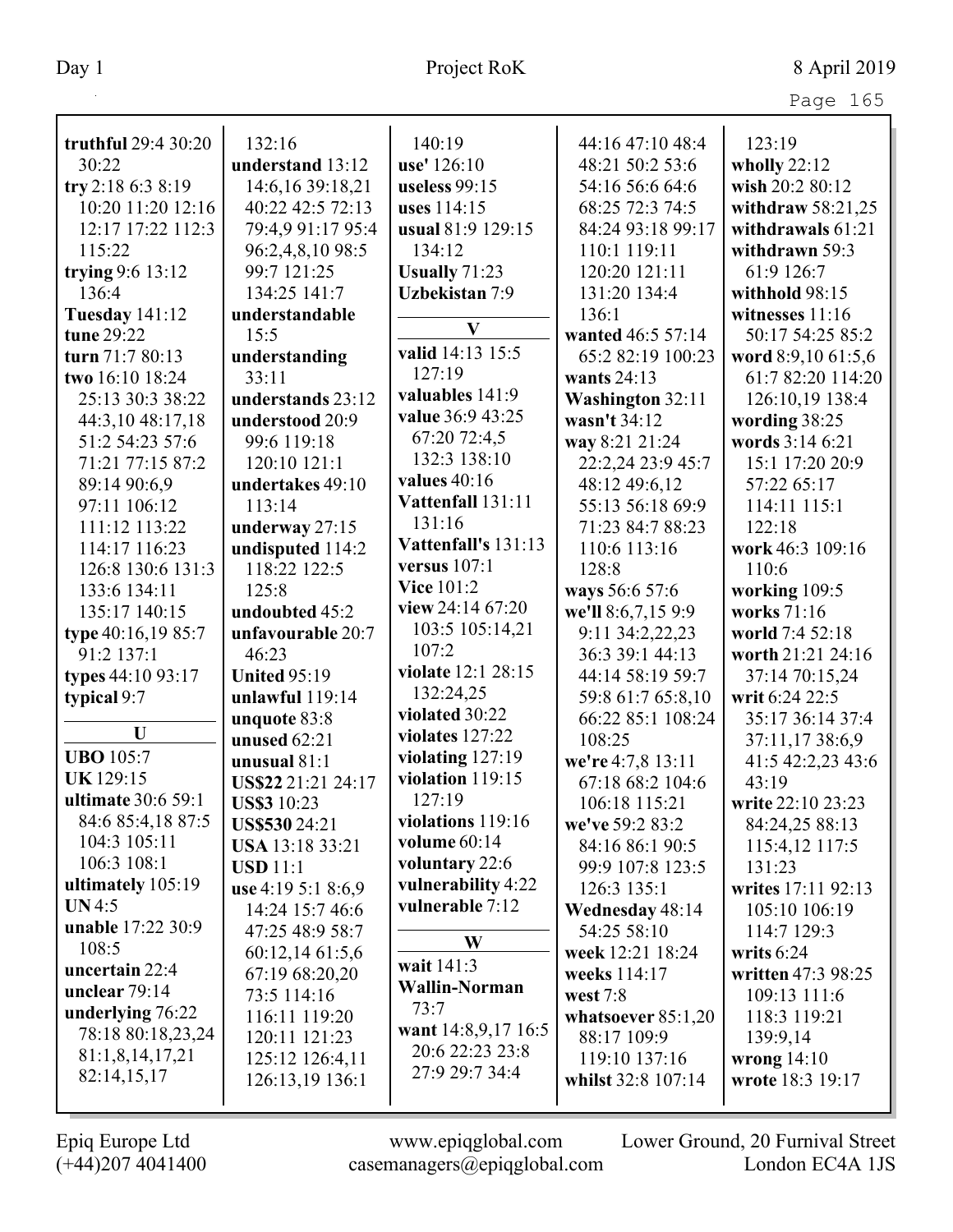| 19:23 110:21          | York/Bank 21:19     | 138 59:13               | 2,245,745 42:23                | 111:8 112:10                      |
|-----------------------|---------------------|-------------------------|--------------------------------|-----------------------------------|
|                       |                     | 139 141:21              | 2,441,320 70:24                | 115:4 120:24                      |
| X                     | Z                   | 13D 99:10               | 2.1.1 121:22                   | 125:23 131:23                     |
| X 69:3 84:25          |                     | 14 3:21 36:12,13        | 2.12 109:2                     | 139:10                            |
| 141:14                | $\boldsymbol{0}$    | 37:2 38:22 44:4         | 2.19 106:22                    | 2019 1:1 25:8                     |
|                       | 0at 41:18           | 116:1                   | 2.32 109:4                     | 102:22 141:13                     |
| $\mathbf{Y}$          | 1                   | 142 87:22               | 2.4 74:17 79:9,14              | 206 94:8                          |
| vear 20:19 25:4       |                     | 147 64:5                | 79:20                          | 214:5 42:11 93:16                 |
| 31:22 33:9 47:12      | 1 17:10 31:10 33:9  | 15 34:23 42:16          | 20 7:13 17:10 42:17            | 21(1)4:15                         |
| 62:21,23              | 38:24 39:3 40:9     | 86:21 108:25            | 43:21 46:4 106:25              | 21(1)(c) 6:5                      |
| years 7:13 10:10,13   | 40:12,14 42:8       | 1637:10                 | 131:6 133:5                    | 21.347:3                          |
| 13:4 46:4 50:9        | 44:3 45:14,19       | 16(j) $104:23$          | 20,680 44:1                    | 21.749:17                         |
| 131:6 133:5           | 46:25 48:15,21      | 160 133:17              | 200 21:22                      | 21049772 35:19                    |
| yellow 70:24 72:4     | 49:14 56:7 59:16    | 161 134:3               | 2000 46:18 47:12               | 22 19:4,17 24:22                  |
| York 2:5,11 15:21     | 60:20 68:6,10       | 17 3:22 10:15 37:17     | 2001 106:22                    | 43:2 50:7                         |
| 21:25 22:10,14,15     | 69:17 72:14 75:15   | 40:5 92:9 97:16         | 2003 29:8                      | 220 29:22                         |
| 22:18,24 23:3,9       | 75:18 92:9,11,16    | 98:3 99:10 141:17       | 2005 90:2 103:9                | 23 17:9 59:12                     |
| 23:11, 12, 15, 17, 19 | 101:10 104:11       | 17.25 28:22             | 106:25                         | 106:16 129:2                      |
| 23:23,24 24:10,14     | 116:1 131:4         | 173 116:1               | 2006 64:4                      | 24 90:2                           |
| 24:16,23 25:21        | 133:19 139:20       | 175 116:14              | 200721:17                      | 24,630 79:7                       |
| 26:5,9,10,20 27:6     | 1,000,13341:5       | 18 7:4 40:1 43:7        | 2008 31:19                     | 25 19:23,23                       |
| 27:10,12,18 29:21     | 1,737,186 40:17     | 44:8                    | 2009 67:24                     | 250 70:15                         |
| 30:8 31:4 32:10       | 1.149:8 113:11      | 180 139:11              | 2011 71:16                     | 258 23:2                          |
| 32:19,21 36:7         | 1.543:18            | 181 117:22              | 2013 10:14 28:7                | 26 19:16 99:18                    |
| 40:24 41:14 45:2      | 10 23:22 61:19 68:8 | 187 135:3               | 40:9 91:24 101:4               | 106:23 120:24                     |
| 50:14,15,23 51:1      | 69:11,16 75:11,13   | 18B 98:8 99:10          | 2013/14 71:16                  | 27 40:4,10 115:13                 |
| 51:3,5,17,20 52:3     | 10.20 34:25         | 194:18 5:11 6:10        |                                |                                   |
| 53:2,7,11,24 54:7     | 10.35 34:24 35:2    |                         | 2014 10:15 16:14<br>2015 32:11 | 28 112:9,11 115:4<br>115:11 117:4 |
| 54:12,14,19,20        | 10026106041:13      | 37:9 44:5 139:20        |                                |                                   |
| 55:4,17,23 56:1,3     | 1008 23:2           | 194 59:7                | 2016 29:20 38:1                | 118:5 119:19                      |
| 56:8,11,12,20         | 103 30:1 106:16     | 195 135:3               | 2017 1:15 25:7 29:1            | 122:3,13 123:15<br>28.7112:22     |
| 57:4,18,24 58:1       | 105 30:25           | 1956-18 35:21           | 35:15 36:9 38:22               |                                   |
| 67:3 92:1 94:16       | 11 40:4,10 100:21   | 1958 15:9               | 38:24 39:23 40:6               | 284 129:2                         |
| 95:5 96:7,12          | 11(e) 98:1          | 1991 7:6                | 40:12 41:18 42:8               | 29 74:10 77:11                    |
| 97:13 98:6 99:7       | 11.38 65:13         | 1in 75:12               | 44:3,4 68:8,15,17              | 3 <sup>1</sup>                    |
| 99:21 100:1,4,5       | 12 37:15 38:11 41:8 | $\boldsymbol{2}$        | 74:10 77:11 102:7              | 3 22:10 59:19 60:24               |
| 100:20,25 101:3,5     | 42:25 44:6,7 68:1   | 2 2 2 : 8 3 6 : 13 , 14 | 139:6                          | 70:8 72:14 74:3                   |
| 101:8, 10, 13, 14, 18 | 12.45 65:15         | 37:10 39:4,25           | 2018 1:15 18:25,25             | 75:11,13 76:14                    |
| 101:19,22 102:1,2     | 120 2:2             | 40:4,5,5,10 42:11       | 19:4,14 22:7                   | 92:24 93:12                       |
| 102:3,6 106:21        | 122 10:22           | 43:8 48:20 57:9         | 24:19 25:18 26:18              | 101:17 104:11                     |
| 107:5, 14, 23 108:3   | 1221/18 35:22       | 60:10,22 69:11          | 27:14 28:21 35:17              | 126:1                             |
| 109:23 110:17         | 123 16:24           | 74:7 77:11 78:25        | 37:9 38:11 41:19               | 3.1276:21                         |
| 111:3,5,8,14          | 13 39:4 97:2 101:4  | 89:22 92:20             | 42:25 43:7,21                  | 3.13 76:23,25                     |
| 117:13 139:7,12       | 131 78:8,12 79:16   | 101:12 129:2            | 44:5,6,8,8,8 50:7              | 3.30 141:11                       |
| 139:18 140:2          | 135 22:8            | 141:16                  | 68:1 69:11,16                  | 30 12:21 86:20                    |
|                       |                     |                         | 92:7 106:12,16                 |                                   |
|                       |                     |                         |                                |                                   |